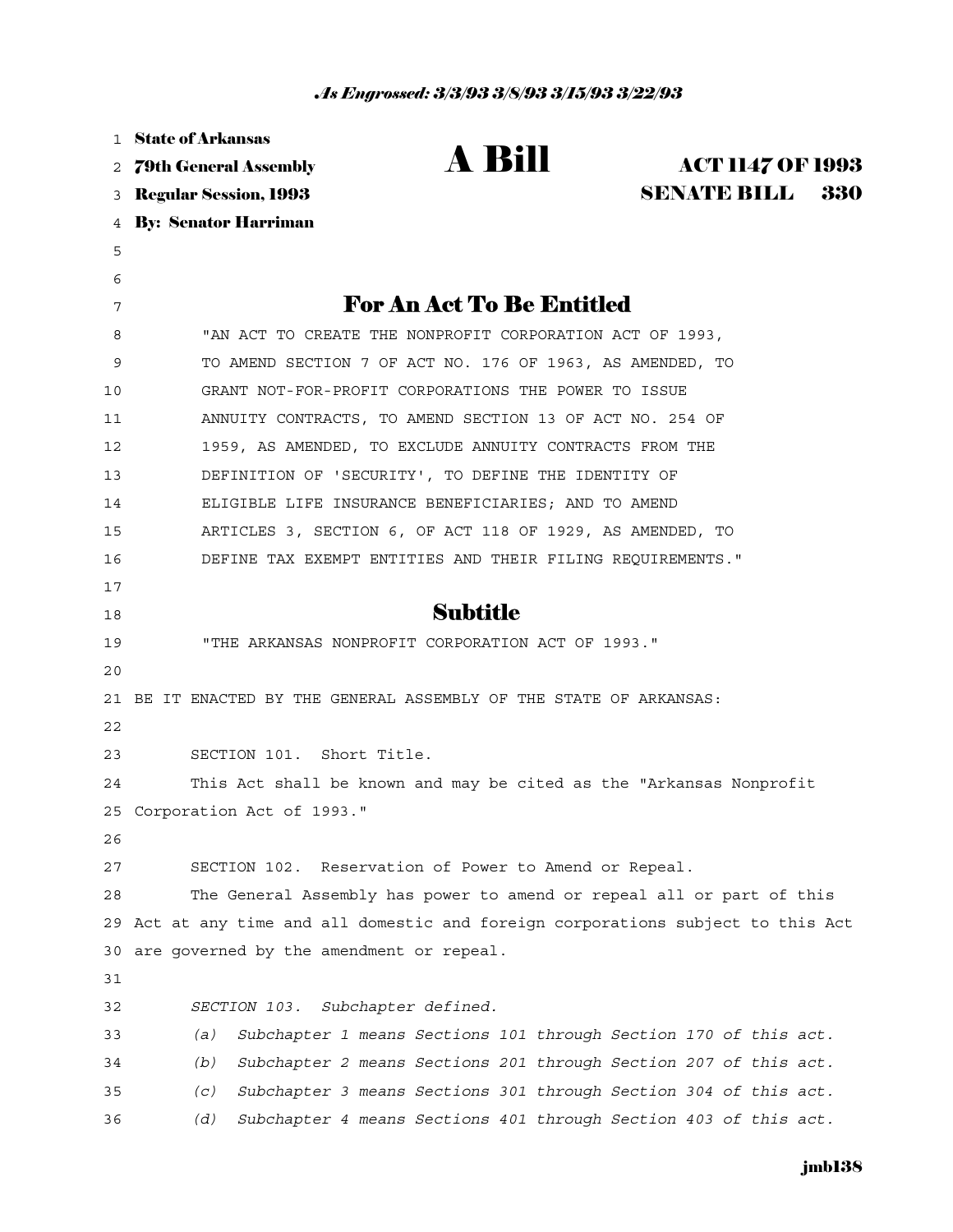| 1  |                                                                                  |
|----|----------------------------------------------------------------------------------|
| 2  | Subchapter 5 means Sections 501 through Section 504 of this act.<br>(e)          |
| 3  | (f)<br>Subchapter 6 means Sections 601 through Section 630 of this act.          |
| 4  | Subchapter 7 means Sections 701 through Section 730 of this act.<br>(q)          |
| 5  | Subchapter 8 means Sections 801 through Section 858 of this act.<br>(h)          |
| 6  | (i)<br>Subchapter 10 means Sections 1001 through Section 1031 of this act.       |
| 7  | (j)<br>Subchapter 11 means Sections 1101 through Section 1108 of this act.       |
| 8  | (k)<br>Subchapter 12 means Sections 1201 through Section 1202 of this act.       |
| 9  | (1)<br>Subchapter 13 means Sections 1301 through Section 1302 of this act.       |
| 10 | Subchapter 14 means Sections 1401 through Section 1440 of this act.<br>(m)       |
| 11 | Subchapter 15 means Sections 1501 through Section 1532 of this act.<br>(n)       |
| 12 | Subchapter 17 means Sections 1701 through Section 1706 of this act.<br>(O)       |
| 13 | Subchapter 18 means Sections 1801 through Section 1809 of this act.<br>(p)       |
| 14 |                                                                                  |
| 15 | SECTION 120. Filing Requirements.                                                |
| 16 | A document must satisfy the requirements of this section, and of<br>(a)          |
| 17 | any other section that adds to or varies these requirements, to be entitled to   |
|    | 18 filing by the Secretary of State.                                             |
| 19 | This Act must require or permit filing the document in the office<br>(b)         |
|    | 20 of the Secretary of State.                                                    |
| 21 | The document must contain the information required by this Act.<br>(c)<br>It     |
|    | 22 may contain other information as well.                                        |
| 23 | The document must be typewritten or printed.<br>(d)                              |
| 24 | The document must be in the English language. However, a<br>(e)                  |
|    | 25 corporate name need not be in English if written in English letters or Arabic |
|    | 26 or Roman numerals, and the certificate of existence required of foreign       |
|    | 27 corporations need not be in English if accompanied by a reasonably            |
|    | 28 authenticated English translation.                                            |
| 29 | The document must be executed:<br>(f)                                            |
| 30 | by the presiding officer of its board of directors of a domestic<br>(1)          |
| 31 | or foreign corporation, its president, or by another of its officers;            |
| 32 | if directors have not been selected or the corporation has not<br>(2)            |
| 33 | been formed, by an incorporator; or                                              |
|    |                                                                                  |
| 34 | if the corporation is in the hands of a receiver, trustee, or<br>(3)             |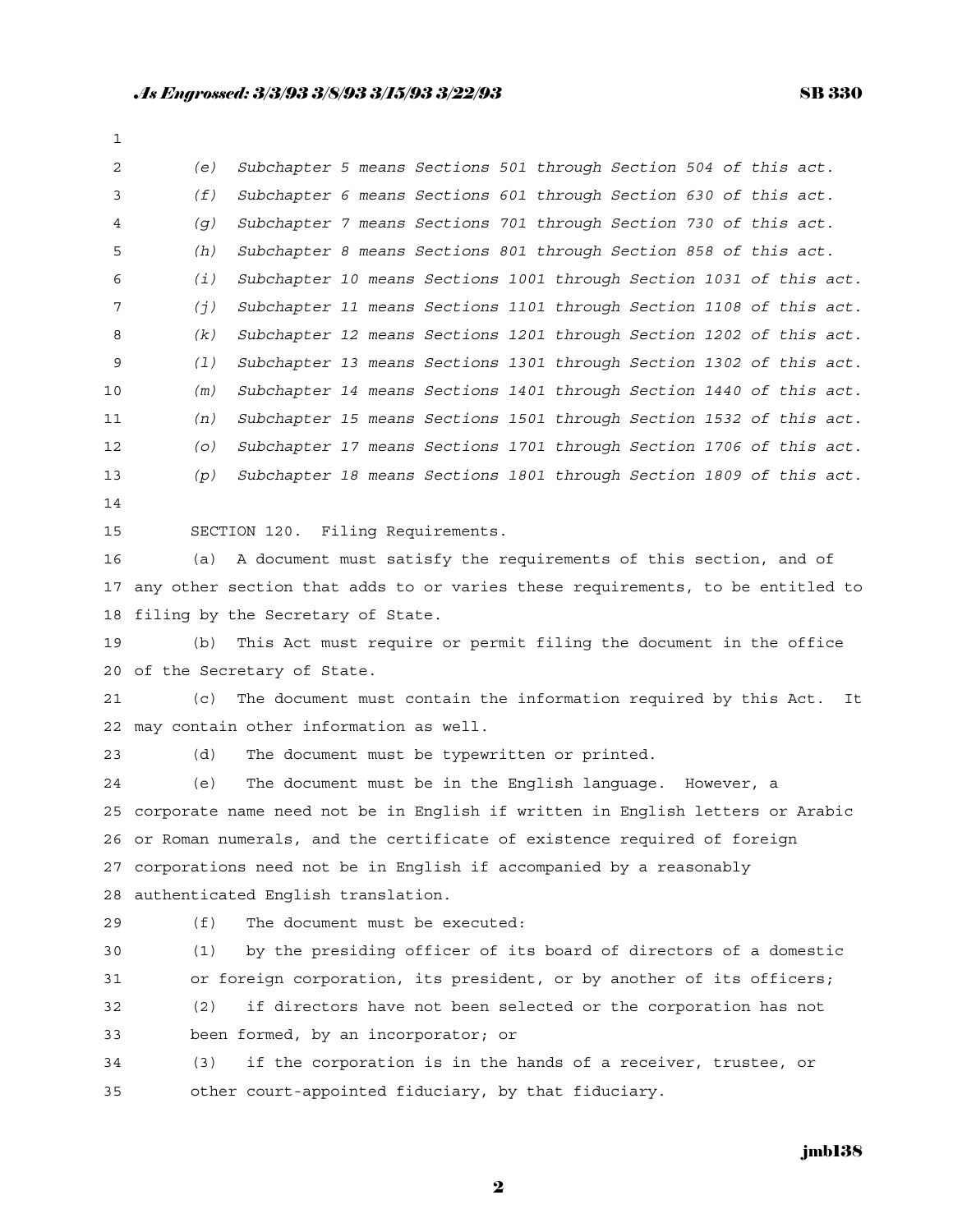1 (g) The person executing a document shall sign it and state beneath or 2 opposite the signature his or her name and the capacity in which he or she 3 signs. The document may, but need not, contain: 4 (1) the corporate seal; 5 (2) an attestation by the secretary or an assistant secretary; or 6 (3) an acknowledgement, verification, or proof. 7 (h) If the Secretary of State has prescribed a mandatory form for a 8 document under section 121, the document must be in or on the prescribed form. 9 (i) The document must be delivered to the office of the Secretary of 10 State for filing and must be accompanied by one exact or conformed copy 11 (except as provided in sections 503 and 1509), the correct filing fee, and any 12 franchise tax, license fee, or penalty required by this Act or other law. 13 14 SECTION 121. Forms. 15 (a) The Secretary of State may prescribe and furnish on request, forms 16 for: (1) an application for a certificate of existence; (2) a foreign 17 corporation's application for a certificate of authority to transact business 18 in this state; *and* (3) a foreign corporation's application for a certificate 19 of withdrawal report. If the Secretary of State so requires, use of these 20 forms is mandatory. 21 22 SECTION 122. Filing, Service, and Copying Fees. 23 (a) The Secretary of State shall collect the following fees when the 24 documents described in this subsection are delivered for filing: 25 Document Fee 26 27 (1) Articles of incorporation **1200 COV 1200 COV 1200 COV** \$50.00 28 (2) Application for use of indistinguishable 29 name no fee and the set of the set of the set of the set of the set of the set of the set of the set of the set of the set of the set of the set of the set of the set of the set of the set of the set of the set of the s 30 (3) Application for reserved name \$25.00 31 (4) Notice of transfer of reserved name \$25.00 32 (5) Application for registered name \$50.00 33 (6) Application for renewal of registered name \$25.00 34 (7) Corporation's statement of change of 35 registered agent or registered office

SB 330

imb138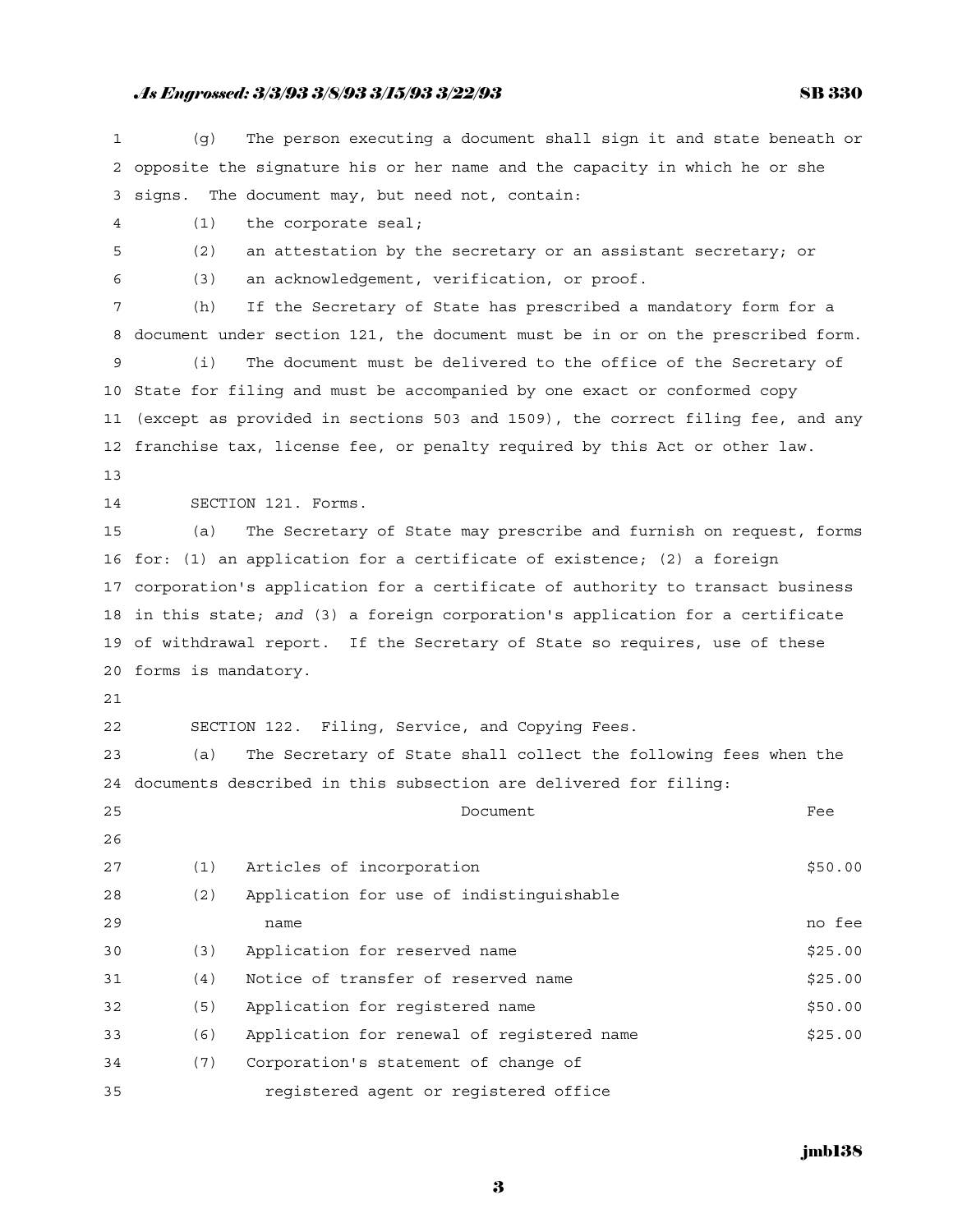SB 330

| 1  |      | or both                                                                       | \$25.00  |
|----|------|-------------------------------------------------------------------------------|----------|
| 2  | (8)  | Agent's statement of change of registered                                     |          |
| 3  |      | office for each affected corporation                                          |          |
| 4  |      | not to exceed a total of                                                      | \$125.00 |
| 5  | (9)  | Agent's statement of resignation                                              | no fee   |
| 6  | (10) | Amendment of articles of incorporation                                        | \$50.00  |
| 7  | (11) | Restatement of articles of incorporation                                      |          |
| 8  |      | with amendments                                                               | \$100.00 |
| 9  | (12) | Articles of merger                                                            | \$100.00 |
| 10 | (13) | Articles of dissolution                                                       | \$50.00  |
| 11 | (14) | Articles of revocation of dissolution                                         | \$150.00 |
| 12 | (15) | Certificate of administrative dissolution                                     | no fee   |
| 13 | (16) | Application for reinstatement following                                       |          |
| 14 |      | administrative dissolution                                                    | \$50.00  |
| 15 | (17) | Certificate of reinstatement                                                  | no fee   |
| 16 | (18) | Certificate of judicial dissolution                                           | no fee   |
| 17 | (19) | Application for certificate of authority                                      | \$300.00 |
| 18 | (20) | Application for amended certificate                                           |          |
| 19 |      | of authority                                                                  | \$300.00 |
| 20 | (21) | Application for certificate of withdrawal                                     | \$300.00 |
| 21 | (22) | Certificate of revocation of authority to                                     |          |
| 22 |      | transact business                                                             | no fee   |
| 23 | (23) | Articles of correction                                                        | \$30.00  |
| 24 | (24) | Application for certificate of existence                                      |          |
| 25 |      | or authorization                                                              | \$15.00  |
| 26 | (25) | Any other document required or permitted                                      |          |
| 27 |      | to be filed by this act.                                                      | \$25.00  |
| 28 | (b)  | The Secretary of State shall collect a fee of twenty-five dollars             |          |
| 29 |      | (\$25.00) upon being served with process under this Act. The party to a       |          |
| 30 |      | proceeding causing service of process is entitled to recover the fee paid the |          |
| 31 |      | Secretary of State as costs if the party prevails in the proceeding.          |          |
| 32 | (c)  | The Secretary of State shall collect the following fees for                   |          |
| 33 |      | copying and certifying the copy of any filed document relating to a domestic  |          |
|    |      | 34 or foreign corporation:                                                    |          |
| 35 | (1)  | Fifty cents (50¢) a page for copying; and                                     |          |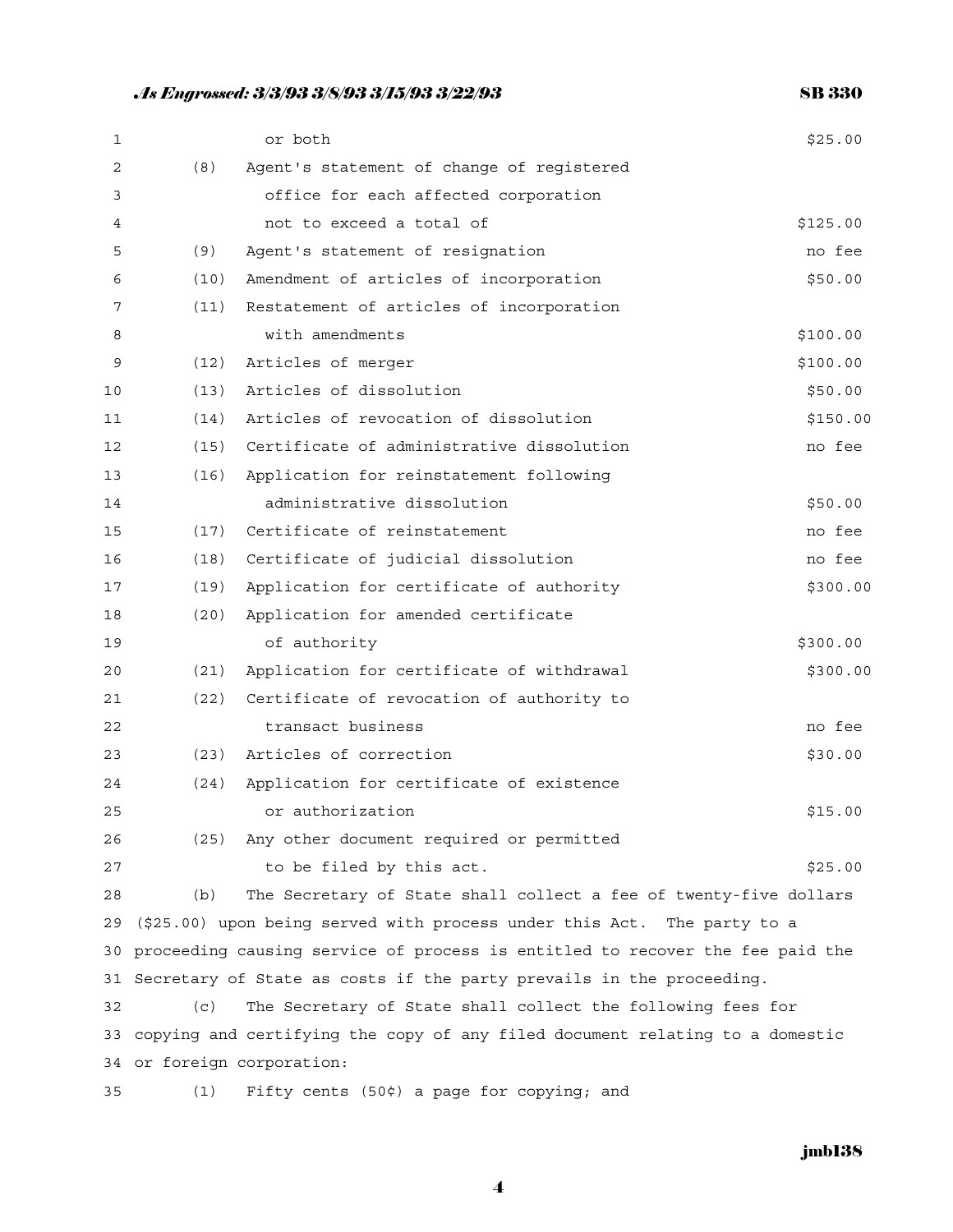1 (2) Five dollars (\$5.00) for the certificate. 2 3 SECTION 123. Effective Date of Document. 4 (a) Except as provided in subsection (b), a document is effective: 5 (1) at the time of filing on the date it is filed, as evidenced by the 6 Secretary of State's endorsement on the original document; or 7 (2) at the time specified in the document as its effective time on the 8 date it is filed. 9 (b) A document may specify a delayed effective time and date, and if 10 it does so the document becomes effective at the time and date specified. If 11 a delayed effective date but no time is specified, the document is effective 12 at the close of business on that date. A delayed effective date for a 13 document may not be later than the 90th day after the date filed. 14 15 SECTION 124. Correcting Filed Document. 16 (a) A domestic or foreign corporation may correct a document filed by 17 the Secretary of State if the document: (1) contains an incorrect statement, 18 or (2) was defectively executed, attested, sealed, verified, or acknowledged. 19 (b) A document is corrected: 20 (1) by preparing articles of correction that (i) describe the document 21 (including its filing date) or attach a copy of it to the articles, (ii) 22 specify the incorrect statement and the reason it is incorrect or the 23 manner in which the execution was defective, and (iii) correct the 24 incorrect statement or defective execution; and 25 (2) by delivering the articles of correction to the Secretary of 26 State. 27 (c) Articles of correction are effective on the effective date of the 28 document they correct except as to persons relying on the uncorrected document 29 and adversely affected by the correction. As to those persons, articles of 30 correction are effective when filed. 31 32 SECTION 125. Filing Duty of Secretary of State. 33 (a) If a document delivered to the office of the Secretary of State 34 for filing satisfies the requirements of section 120, the Secretary of State 35 shall file it.

SB 330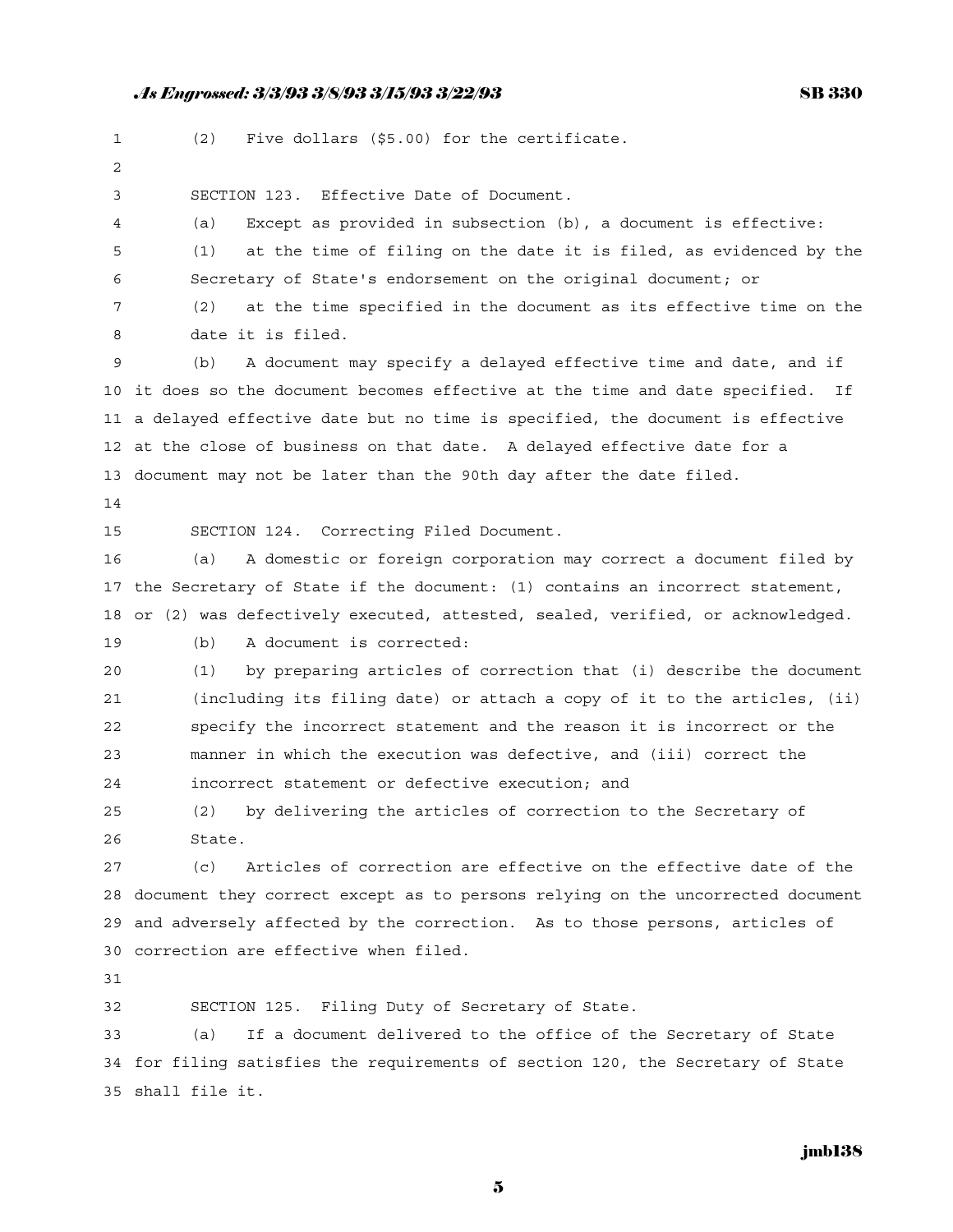1 (b) The Secretary of State files a document by stamping or otherwise 2 endorsing "Filed," together with the Secretary of State's name and official 3 title and the date and the time of receipt, on both the original and copy of 4 the document and on the receipt for the filing fee. After filing a document, 5 except as provided in sections 503 and 1510, the Secretary of State shall 6 deliver the document copy, with the filing fee receipt (or acknowledgement of 7 receipt if no fee is required) attached, to the domestic or foreign 8 corporation or its representative.

9 (c) Upon refusing to file a document, the Secretary of State shall 10 return it to the domestic or foreign corporation or its representative within 11 five days after the document was delivered, together with a brief, written 12 explanation of the reason or reasons for the refusal.

13 (d) The Secretary of State's duty to file documents under this section 14 is ministerial. Filing or refusal to file a document does not:

15 (1) affect the validity or invalidity of the document in whole or in 16 part;

17 (2) relate to the correctness or incorrectness of information 18 contained in the document; or

19 (3) create a presumption that the document is valid or invalid or that 20 information contained in the document is correct or incorrect.

21

22 SECTION 126. Appeal From Secretary of State's Refusal to File Document. 23 (a) If the Secretary of State refuses to file a document delivered for 24 filing to the Secretary of State's office, the domestic or foreign corporation 25 may appeal the refusal to the chancery court in the county where the 26 corporation's principal office, or if there is none in this state, its 27 registered office, is or will be located. The appeal is commenced by 28 petitioning the court to complete filing the document and by attaching to the 29 petition the document and the Secretary of State's explanation of the refusal 30 to file.

31 (b) The court may summarily order the Secretary of State to file the 32 document or take other action the court considers appropriate.

33 (c) The court's final decision may be appealed as in other civil 34 proceedings.

35

SB 330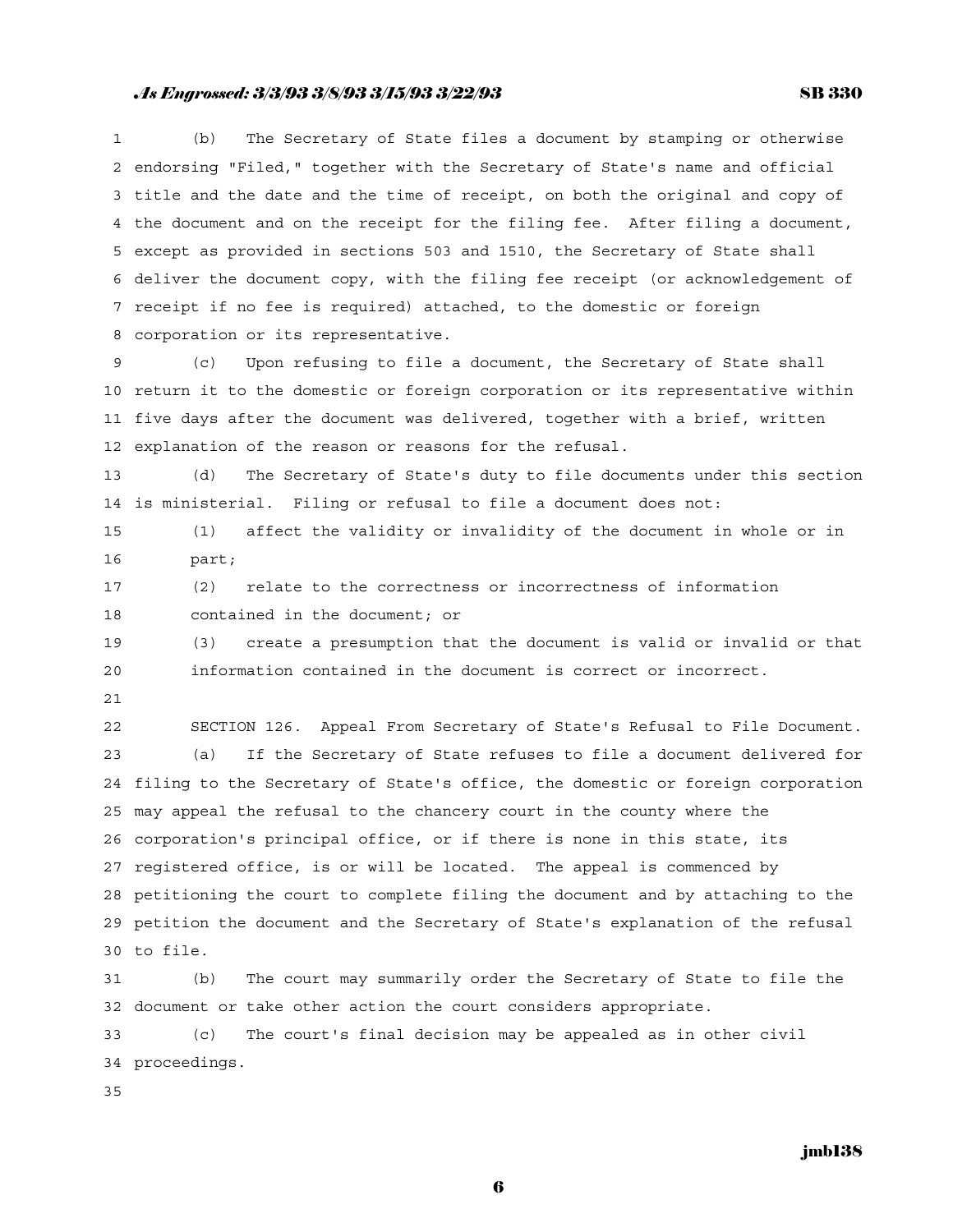SB 330

1 SECTION 127. Evidentiary Effect of Copy of Filed Document. 2 A certificate attached to a copy of a document bearing the Secretary of 3 State's signature (which may be in facsimile) and the seal of this state, is 4 conclusive evidence that the original document is on file with the Secretary 5 of State. 6 7 SECTION 128. Certificate of Existence. 8 (a) Any person may apply to the Secretary of State to furnish a 9 certificate of existence for a domestic or foreign corporation. 10 (b) The certificate of existence sets forth: 11 (1) the domestic corporation's corporate name or the foreign 12 corporation's corporate name used in this state; 13 (2) that (i) the domestic corporation is duly incorporated under the 14 law of this state, the date of its incorporation, and the period of its 15 duration if less than perpetual; or (ii) that the foreign corporation is 16 authorized to transact business in this state; 17 (3) that all fees, taxes, and penalties owed to this state have been 18 paid, if (i) payment is reflected in the records of the Secretary of 19 State and (ii) nonpayment affects the good standing of the domestic or 20 foreign corporation; 21 *(4)* that articles of dissolution have not been filed; and 22 *(5)* other facts of record in the office of the Secretary of State that 23 may be requested by the applicant. 24 (c) Subject to any qualification stated in the certificate, a 25 certificate of existence issued by the Secretary of State may be relied upon 26 as conclusive evidence that the domestic or foreign corporation is in good 27 standing in this state. 28 29 SECTION 129. Penalty For Signing False Document. 30 (a) A person commits an offense by signing a document such person 31 knows is false in any material respect with intent that the document be 32 delivered to the Secretary of State for filing. 33 (b) An offense under this section is a Class C misdemeanor. 34 35 SECTION 130. Powers.

imb138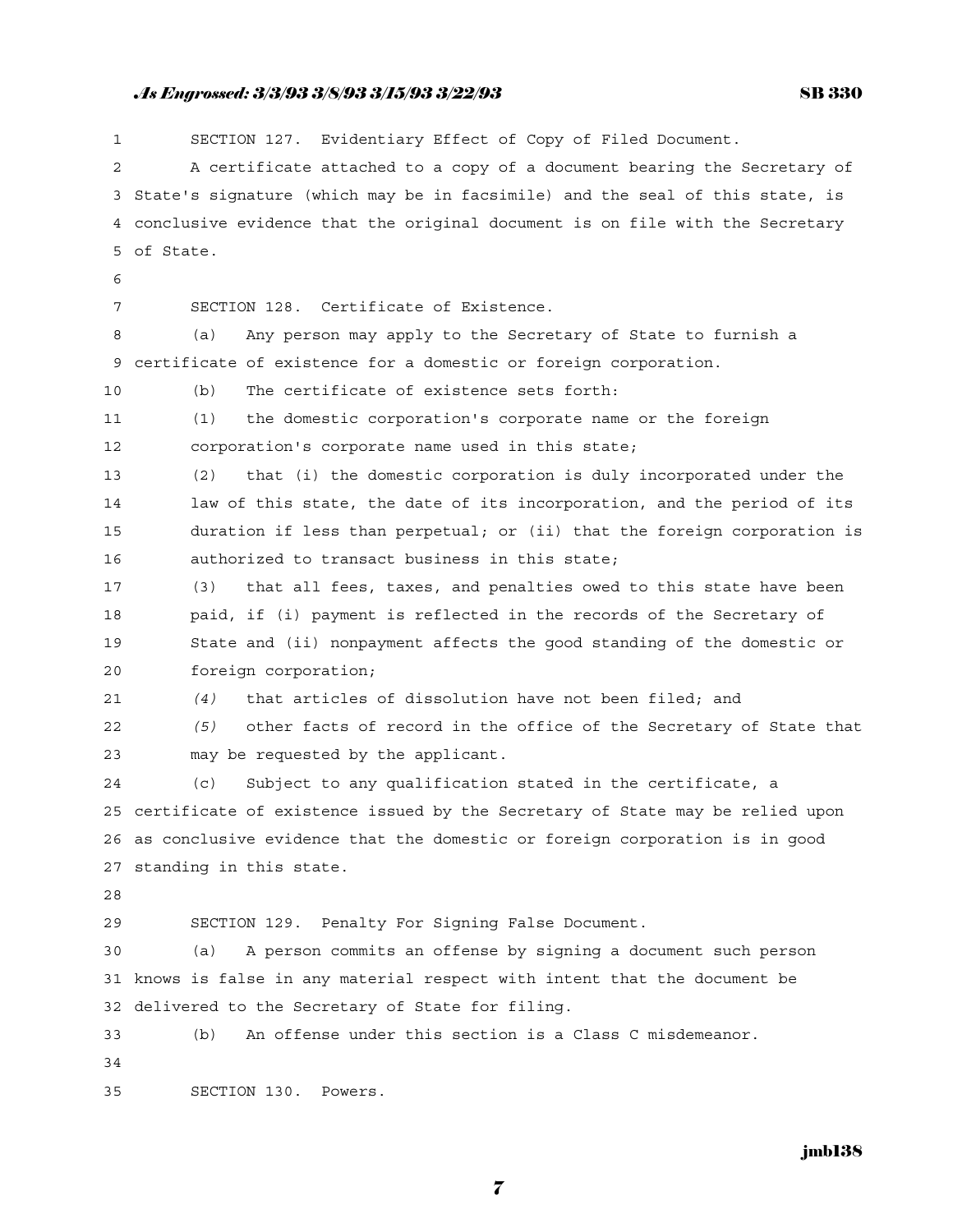SB 330

1 The Secretary of State has the power reasonably necessary to perform the 2 duties required of him by this chapter. 3 4 SECTION 140. Act Definitions. 5 Unless the context otherwise requires in this Act: 6 (1) "Approved by (or approval by) the members" means approved or 7 ratified by the affirmative vote of a majority of the votes represented 8 and voting at a duly held meeting at which a quorum is present (which 9 affirmative votes also constitute a majority of the required quorum) or 10 by a written ballot or written consent in conformity with this Act or by 11 the affirmative vote, written ballot or written consent of such greater 12 proportion, including the votes of all the members of any class, unit or 13 grouping as may be provided in the articles, bylaws or this Act for any 14 specified member action. 15 (2) "Articles of incorporation" or "articles" include amended and 16 restated articles of incorporation and articles of merger. 17 (3) "Board" or "board of directors" means the board of directors 18 except that no person or group of persons are the board of directors 19 because of powers delegated to that person or group pursuant to section 20 *801*. 21 (4) "Bylaws" means the code or codes of rules (other than the 22 articles) adopted pursuant to this Act for the regulation or management 23 of the affairs of the corporation irrespective of the name or names by 24 which such rules are designated. 25 (5) "Class" refers to a group of memberships which have the same 26 rights with respect to voting, dissolution, redemption and transfer. 27 For the purpose of this section, rights shall be considered the same if 28 they are determined by a formula applied uniformly. 29 (6) "Corporation" means public benefit, mutual benefit and religious 30 corporation. 31 (7) "Delegates" means those person elected or appointed to vote in a 32 representative assembly for the election of a director or directors or 33 on other matters. 34 (8) "Deliver" includes mail. 35 (9) "Designated Director" means a director who is authorized by the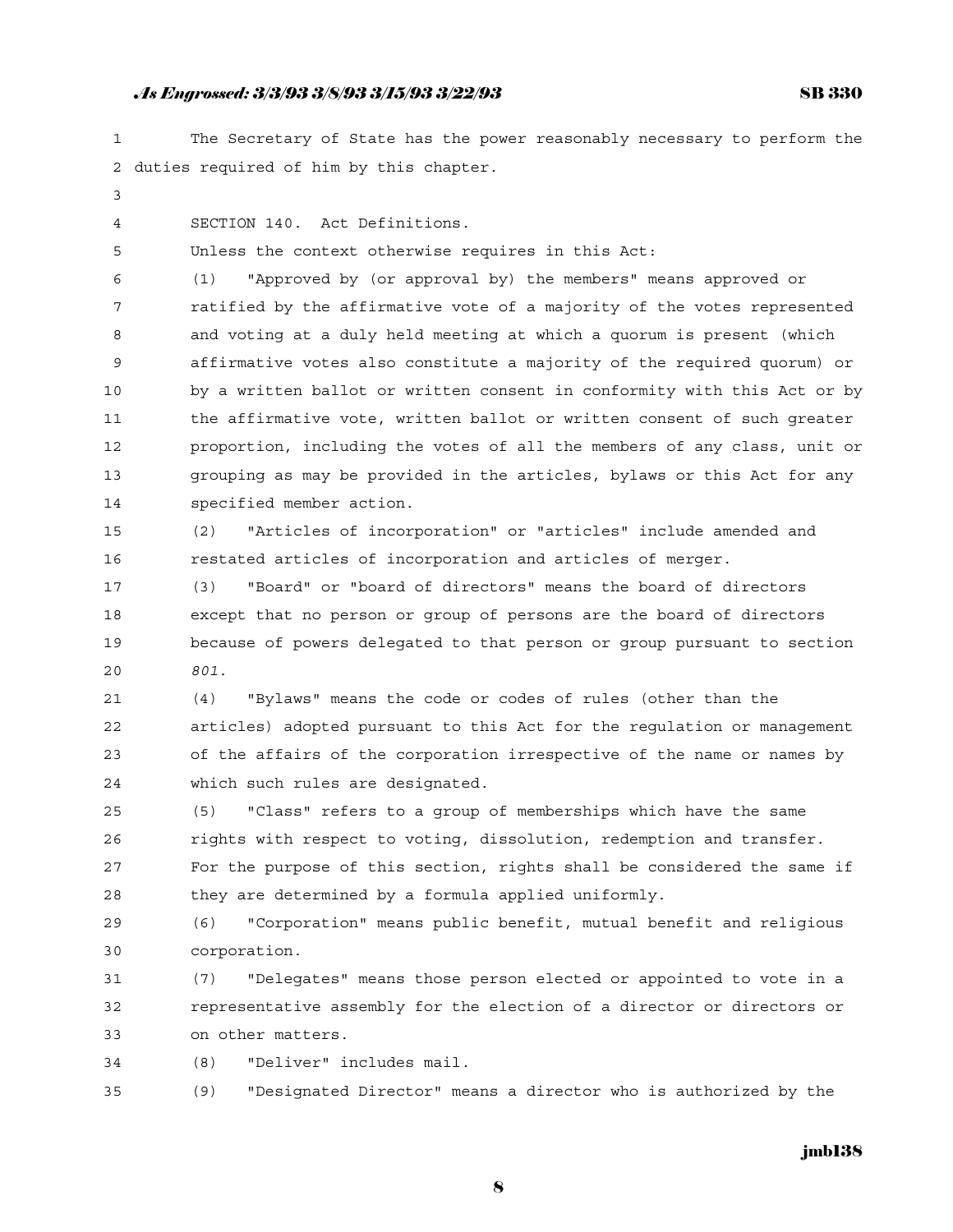SB 330

1 articles or bylaws of a corporation to be appointed by any person, 2 corporation, or entity to a position as one or more of the directors of 3 the corporation. 4 (10) "Directors" means individuals, designated in the articles or 5 bylaws or elected by the incorporators, and their successors and 6 individuals elected or appointed by any other name or title to act as 7 members of the board. 8 (11) "Distribution" means the payment of a dividend or any part of the 9 income or profit of a corporation to its members, directors or officers. 10 (12) "Domestic corporation" means a corporation organized under the 11 laws of this state. 12 (13) "Effective Date of Notice" is defined in section 141. 13 (14) "Employee" does not include an officer or director who is not 14 otherwise employed by the corporation. 15 (15) "Entity" includes corporation and foreign corporation; business 16 corporation and foreign business corporation; profit and nonprofit 17 unincorporated association; corporation sole; business trust, estate, 18 partnership, trust, and two or more persons having a joint or common 19 economic interest; and state, United States; and foreign government. 20 (16) "File," "filed," or "filing" means filed in the office of the 21 Secretary of State. 22 (17) "Foreign corporation" means a corporation organized under a law 23 other than the law of this state which would be a nonprofit corporation 24 if formed under the laws of this state. 25 (18) "Governmental subdivision" includes authority, county, district, 26 and municipality. 27 (19) "Includes" denotes a partial definition. 28 (20) "Individual" includes the estate of an incompetent individual. 29 (21) "Means" denotes a complete definition. 30 (22) "Member" means (without regard to what a person is called in the 31 articles or bylaws) any person or persons who on more than one occasion, 32 pursuant to a provision of a corporation's articles or bylaws, have the 33 right to vote for the election of a director or directors. 34 A person is not a member by virtue of any of the following: 35 (i) any rights such person has as a delegate;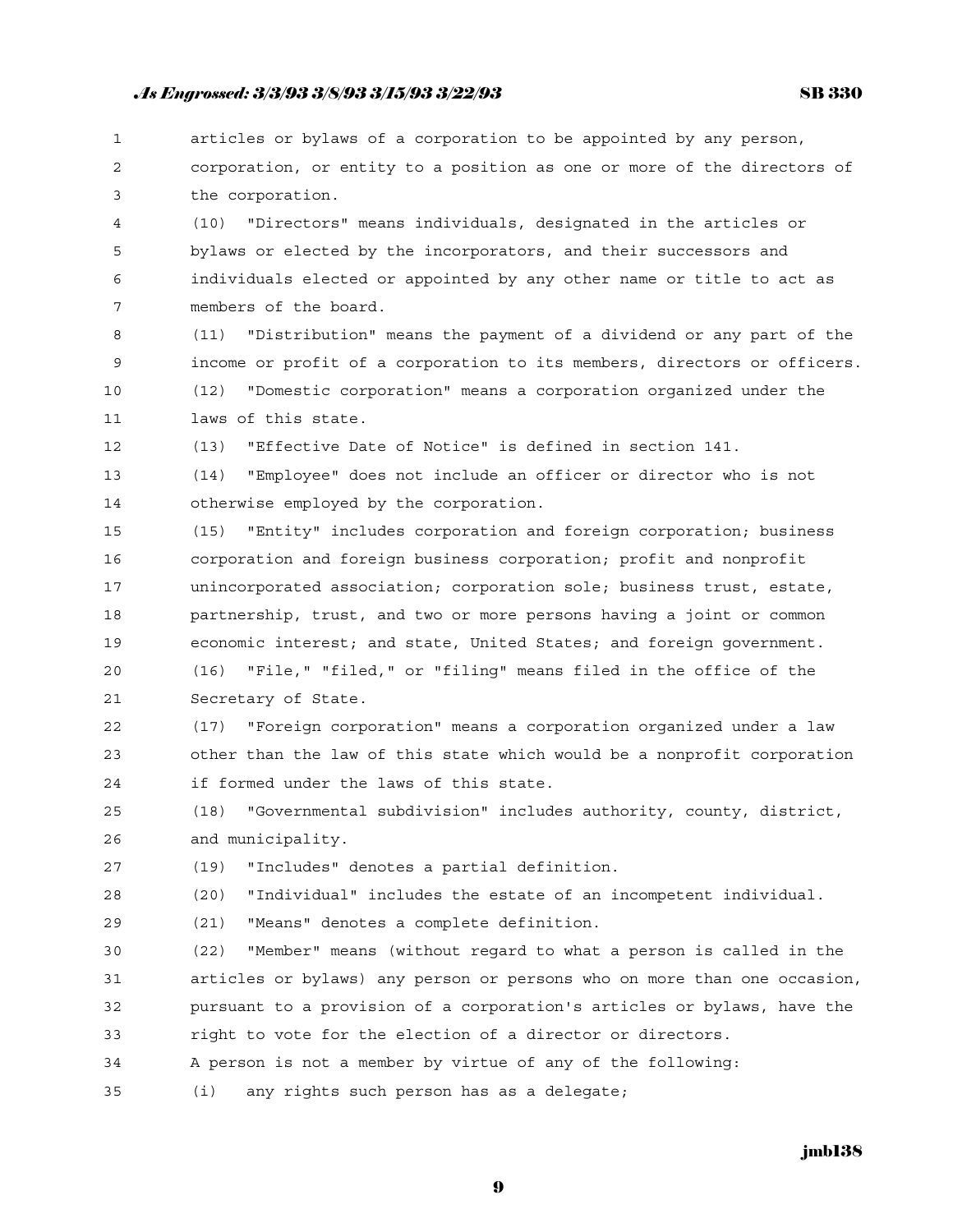SB 330

| 1  | any rights such person has to designate a director or directors;<br>(iii)  |  |  |
|----|----------------------------------------------------------------------------|--|--|
| 2  | or                                                                         |  |  |
| 3  | (iii) any rights such person has as a director.                            |  |  |
| 4  | "Membership" refers to the rights and obligations a member or<br>(23)      |  |  |
| 5  | members have pursuant to a corporation's articles, bylaws and this Act.    |  |  |
| 6  | "Mutual benefit corporation" means a domestic corporation which is<br>(24) |  |  |
| 7  | formed as a mutual benefit corporation pursuant to subchapter 2, or is     |  |  |
| 8  | required to be a mutual benefit corporation pursuant to section 1706,      |  |  |
| 9  | formed to benefit, represent and serve a group of individuals or           |  |  |
| 10 | entities.                                                                  |  |  |
| 11 | "Notice" is defined in section 141.<br>(25)                                |  |  |
| 12 | "Person" includes any individual or entity.<br>(26)                        |  |  |
| 13 | "Principal Office" means the office (in or out of this state) so<br>(27)   |  |  |
| 14 | designated in the bylaws or, if none, the registered office of a           |  |  |
| 15 | domestic or foreign corporation.                                           |  |  |
| 16 | (28) "Proceeding" includes civil suit and criminal, administrative, and    |  |  |
| 17 | investigatory action.                                                      |  |  |
| 18 | "Public Benefit Corporation" means a domestic corporation which is<br>(29) |  |  |
| 19 | formed as a public benefit corporation pursuant to subchapter 2, or is     |  |  |
| 20 | required to be a public benefit corporation pursuant to section 1706 to    |  |  |
| 21 | perform good works, to benefit society or improve the human condition.     |  |  |
| 22 | "Record Date" means the date established under subchapter 7 on<br>(30)     |  |  |
| 23 | which a corporation determines the identify of its members for the         |  |  |
| 24 | purposes of this Act.                                                      |  |  |
| 25 | "Religious Corporation" means a domestic corporation which is<br>(31)      |  |  |
| 26 | formed as a religious corporation pursuant to subchapter 2, or is          |  |  |
| 27 | required to be a religious corporation pursuant to section 1706 for        |  |  |
| 28 | religious purposes.                                                        |  |  |
| 29 | "Secretary" means the corporate officer to whom the bylaws or the<br>(32)  |  |  |
| 30 | board of directors has delegated responsibility under section 840(b) for   |  |  |
| 31 | custody of the minutes of the directors' and members' meetings and for     |  |  |
| 32 | authenticating the records of the corporation.                             |  |  |
| 33 | "State," when referring to a part of the United States, includes a<br>(33) |  |  |
| 34 | state and commonwealth (and their agencies and governmental                |  |  |
| 35 | subdivisions) and a territory, and insular possession (and their           |  |  |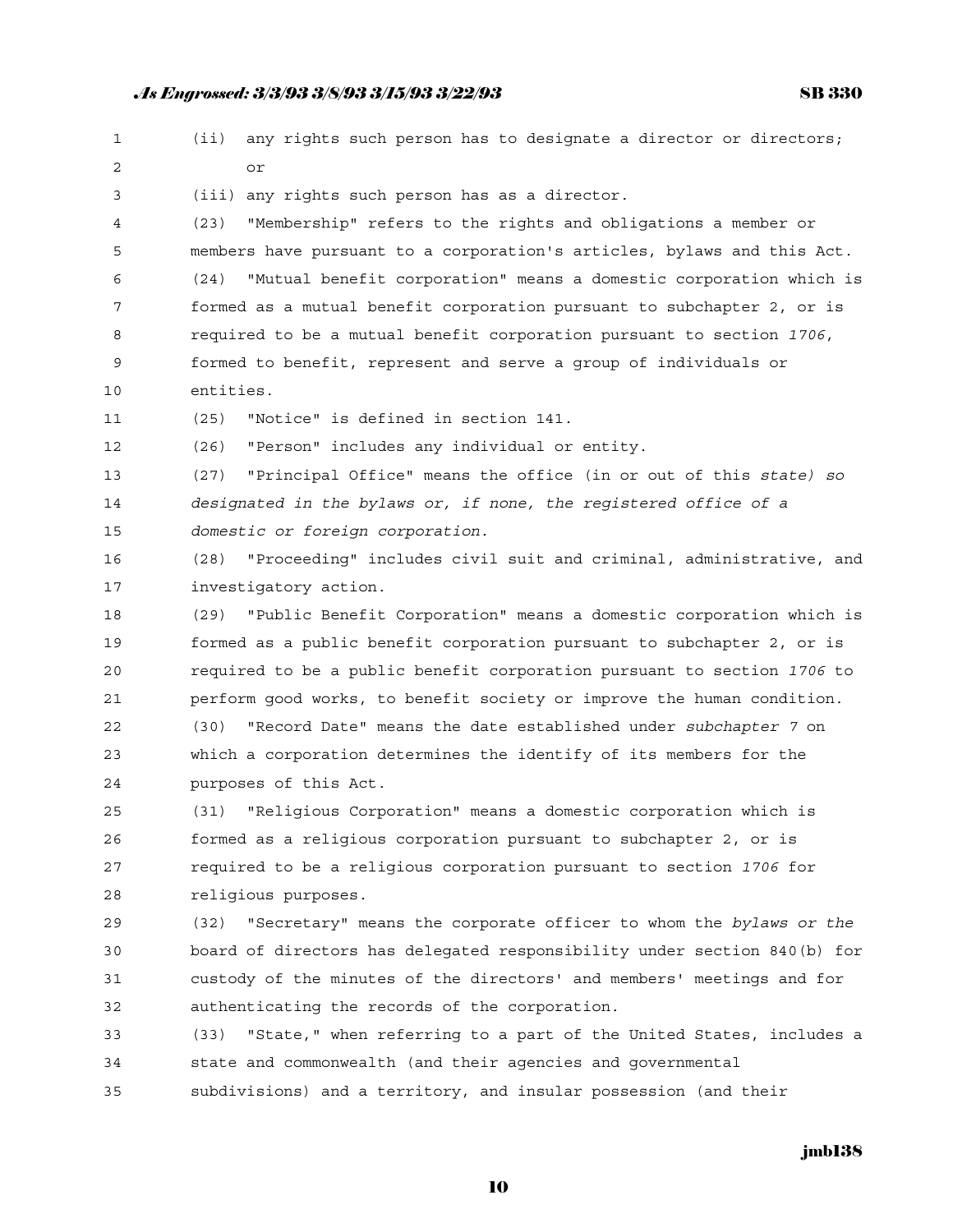SB 330

1 agencies and governmental subdivisions) of the United States. 2 (34) "United States" includes any district, authority, bureau, 3 commission, department, and any other agency of the United States. 4 (35) "Vote" includes authorization by written ballot and written 5 consent. 6 (36) "Voting power" means the total number of votes entitled to be cast 7 for the election of directors at the time the determination of voting 8 power is made, excluding a vote which is contingent upon the happening 9 of a condition or event that has not occurred at the time. Where a 10 class is entitled to vote as a class for directors, the determination of 11 voting power of the class shall be based on the percentage of the number 12 of directors the class is entitled to elect out of the total number of 13 authorized directors. 14 15 SECTION 141.Notice. 16 (a) Notice may be oral or written. 17 (b) Notice may be communicated in person; by telephone, telegraph, 18 teletype, telecopier, facsimile, or other form of wire or wireless 19 communication; or by mail or private carrier; if these forms of personal 20 notice are impracticable, notice may be communicated by a newspaper of general 21 circulation in the area where published; or by radio, television, or other 22 form of public broadcast communication. 23 (c) Oral notice is effective when communicated if communicated in a 24 comprehensible manner. 25 (d) Written notice, if in a comprehensible form, is effective at the 26 earliest of the following: 27 (1) when received; 28 (2) five days after its deposit in the United States Mail, as 29 evidenced by the postmark, if mailed correctly addressed and with first 30 class postage affixed; 31 (3) on the date shown on the return receipt, if sent by registered or 32 certified mail, return receipt requested, and the receipt is signed by 33 or on behalf of the addressee; 34 (4) thirty days after its deposit in the United States Mail, as 35 evidenced by the postmark, if mailed correctly addressed and with other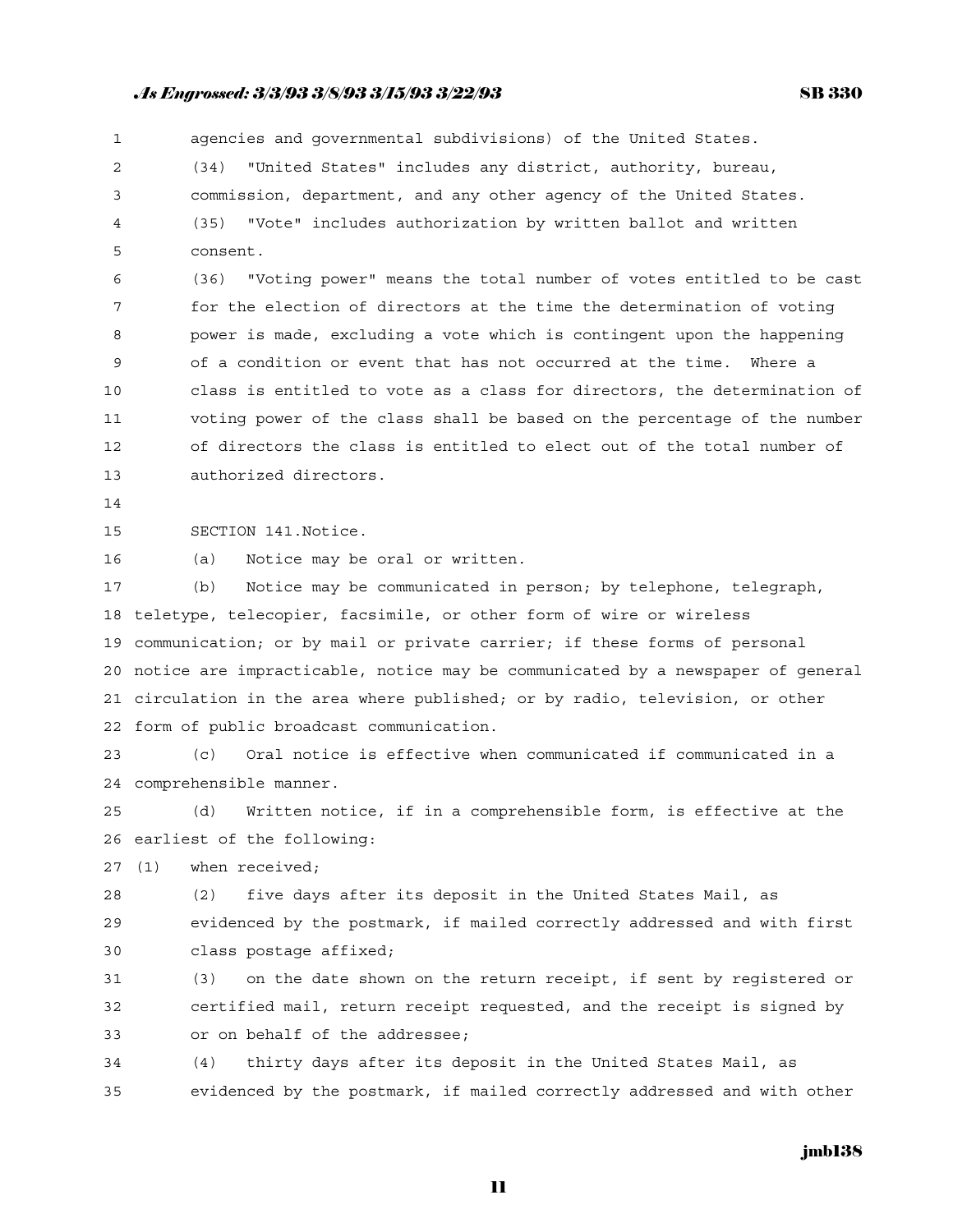SB 330

1 than first class, registered or certified postage affixed.

2 (e) Written notice is correctly addressed to a member of a domestic or 3 foreign corporation if addressed to the member's address shown in the 4 corporation's current list of members.

5 (f) A written notice or report delivered as part of a newsletter, 6 magazine or other publication regularly sent to members shall constitute a 7 written notice or report if addressed or delivered to the member's address 8 shown in the corporation's current list of members, or in the case of members 9 who are residents of the same household and who have the same address in the 10 corporation's current list of members, if addressed or delivered to one of 11 such members, at the address appearing on the current list of members.

12 (g) Written notice is correctly addressed to a domestic or foreign 13 corporation (authorized to transact business in this state), other than in its 14 capacity as a member, if addressed to its registered agent or to its secretary 15 *at its principal office.*

16 (h) If section 705(b) or any other provision of this Act prescribes 17 notice requirements for particular circumstances, those requirements govern. 18 If articles or bylaws prescribe notice requirements, not inconsistent with 19 this section or other provisions of this Act, those requirements govern. 20

21 SECTION 150. Internal Revenue Section 501(c)(3) Organizations and 22 Private Foundations.

23 (a) Notwithstanding any provision of Arkansas law or in the articles 24 of incorporation to the contrary, the articles of incorporation of each 25 corporation organized under this Act which is an exempt charitable, religious, 26 literary, educational, or scientific organization as described in section 27  $501(c)(3)$  of the Internal Revenue Code of 1986 shall be deemed to contain the 28 following provisions:

29 "Upon the dissolution of the corporation, the board of directors shall, 30 after paying or making provision for the payment of all of the liabilities of 31 the corporation, dispose of all of the assets of the corporation exclusively 32 for the purposes of the corporation in such manner, or to such charitable, 33 educational, religious, literary, or scientific purposes as shall at the time 34 qualify as an exempt organization or organizations under section 501(c)(3) of 35 the Internal Revenue Code of 1986, or the corresponding provision of any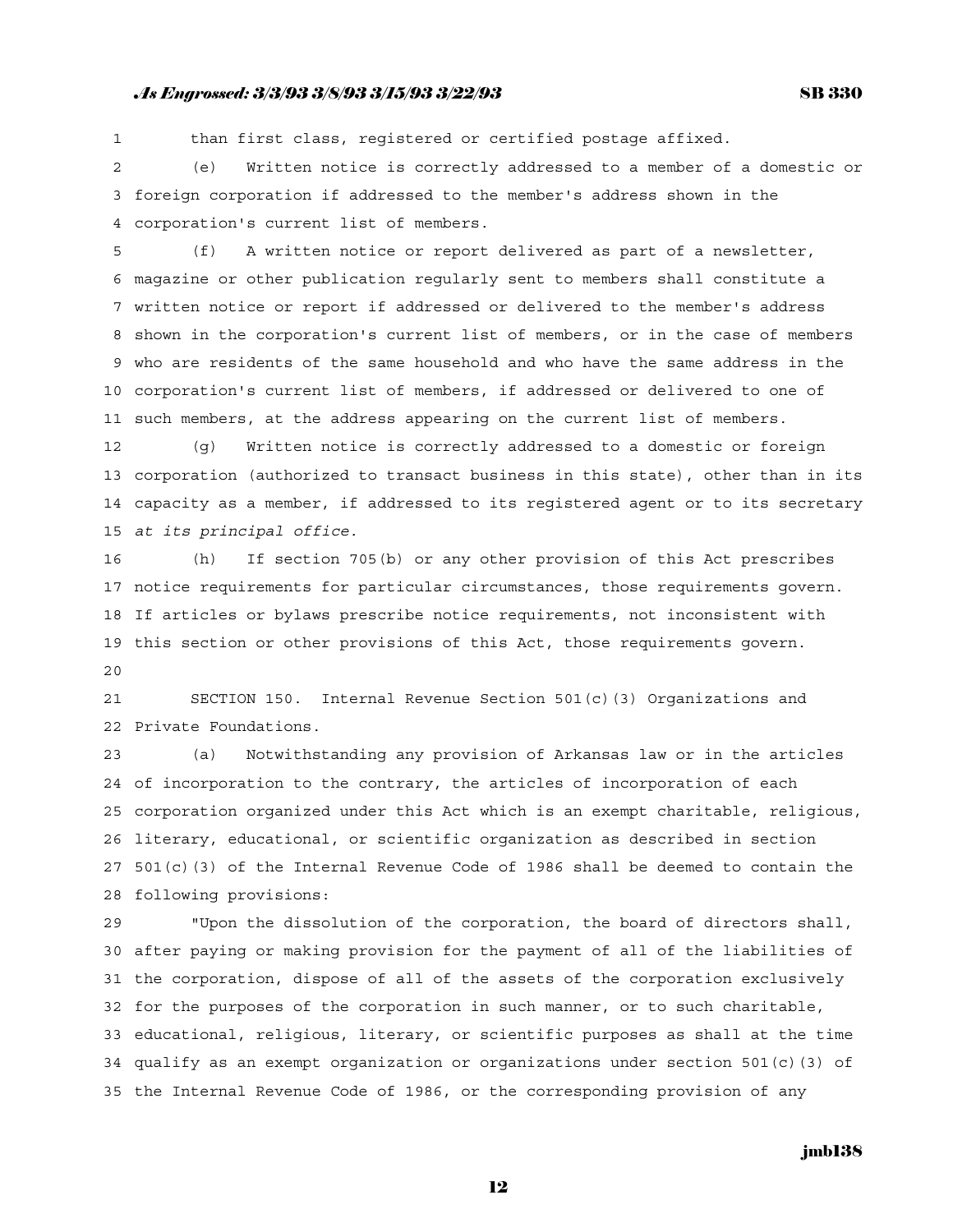SB 330

1 future United States Internal Revenue Law, as the board of trustees shall 2 determine. Any such assets not so disposed of shall be disposed of by the 3 chancery court of the county in which the principal office of the corporation 4 is then located, exclusively for such purposes or to such organization or 5 organizations, as said court shall determine, which are organized and operated 6 exclusively for such purposes."

7 (b) Notwithstanding any provision of Arkansas law or in the articles 8 of incorporation to the contrary, the articles of incorporation of each 9 corporation which is subject to this Act and which is a private foundation as 10 defined in section 509(a) of the Internal Revenue Code of 1986 shall be deemed 11 to contain the following provisions:

12 (1) Shall distribute such amounts for each taxable year at such time 13 and in such manner as not to subject the corporation to tax under 14 section 4942 of the Code.

15 (2) Shall not engage in any act of self-dealing as defined in section 16 4941(d) of the Code.

17 (3) Shall not retain any excess business holdings as defined in 18 section 4943(c) of the Code.

19 (4) Shall not make any taxable expenditures as defined in section 4944 20 of the Code.

21 (5) Shall not make any taxable expenditures as defined in section 22 4945(d) of the Code.

23 (c) The articles of incorporation of any corporation described in 24 subsection (b) of this section may be amended to expressly exclude the 25 application of subsection (b) and in the event of such amendment, subsection 26 (b) shall not apply to that corporation.

27 All references in this section to sections of the Code shall be to such 28 sections of the Internal Revenue Code of 1986 as amended from time to time, or 29 to corresponding provisions of subsequent internal revenue laws of the United 30 States.

31

32 SECTION 160. Judicial Relief.

33 (a) If for any reason it is impractical or impossible for any 34 corporation to call or conduct a meeting of its members, delegates, or 35 directors, or otherwise obtain their consent, in the manner prescribed by its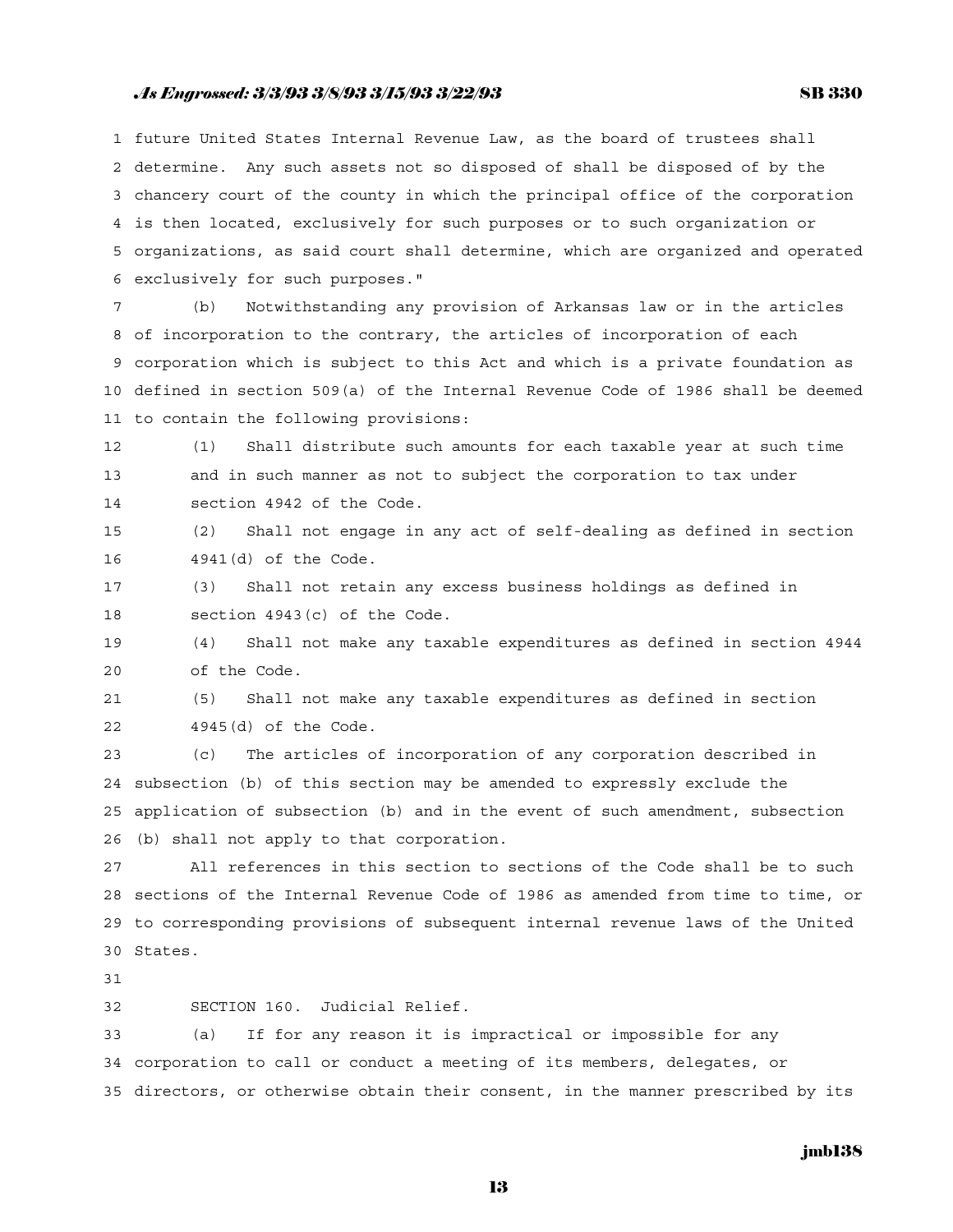1 articles, bylaws, or this Act, then upon petition of a director, officer, 2 delegate, or member, a Chancery Court sitting in the County of the principal 3 office of the corporation may order that such a meeting be called or that a 4 written ballot or other form of obtaining the vote of members, delegates, or 5 directors be authorized, in such a manner as the court finds fair and 6 equitable under the circumstances.

7 (b) The court shall, in an order issued pursuant to this section, 8 provide for a method of notice reasonably designed to give actual notice to 9 all persons who would be entitled to notice of a meeting held pursuant to the 10 articles, bylaws and this Act, whether or not the method results in actual 11 notice to all such persons or conforms to the notice requirements that would 12 otherwise apply. In a proceeding under this section the court may determine 13 who the members or directors are.

14 (c) The order issued pursuant to this section may dispense with any 15 requirement relating to the holding of or voting at meetings or obtaining 16 votes, including any requirement as to quorums or as to the number or 17 percentage of votes needed for approval, that would otherwise be imposed by 18 the articles, bylaws, or this Act.

19 (d) Whenever practical any order issued pursuant to this section shall 20 limit the subject matter of meetings or other forms of consent authorized to 21 items, including amendments to the articles or bylaws, the resolution of which 22 will or may enable the corporation to continue managing its affairs without 23 further resort to this section; provided, however, that an order under this 24 section may also authorize the obtaining of whatever votes and approvals are 25 necessary for the dissolution, merger or sale of assets.

26 (e) Any meeting or other method of obtaining the vote of members, 27 delegates, or directors conducted pursuant to an order issued under this 28 section, and that complies with all the provisions of such order, is for all 29 purposes a valid meeting or vote, as the case may be, and shall have the same 30 force and effect as if it complied with every requirement imposed by the 31 articles, bylaws and this Act.

32

33 SECTION 170. Religious Corporations-Constitutional Protections. 34 If religious doctrine governing the affairs of a religious corporation 35 is inconsistent with the provisions of this Act on the same subject, the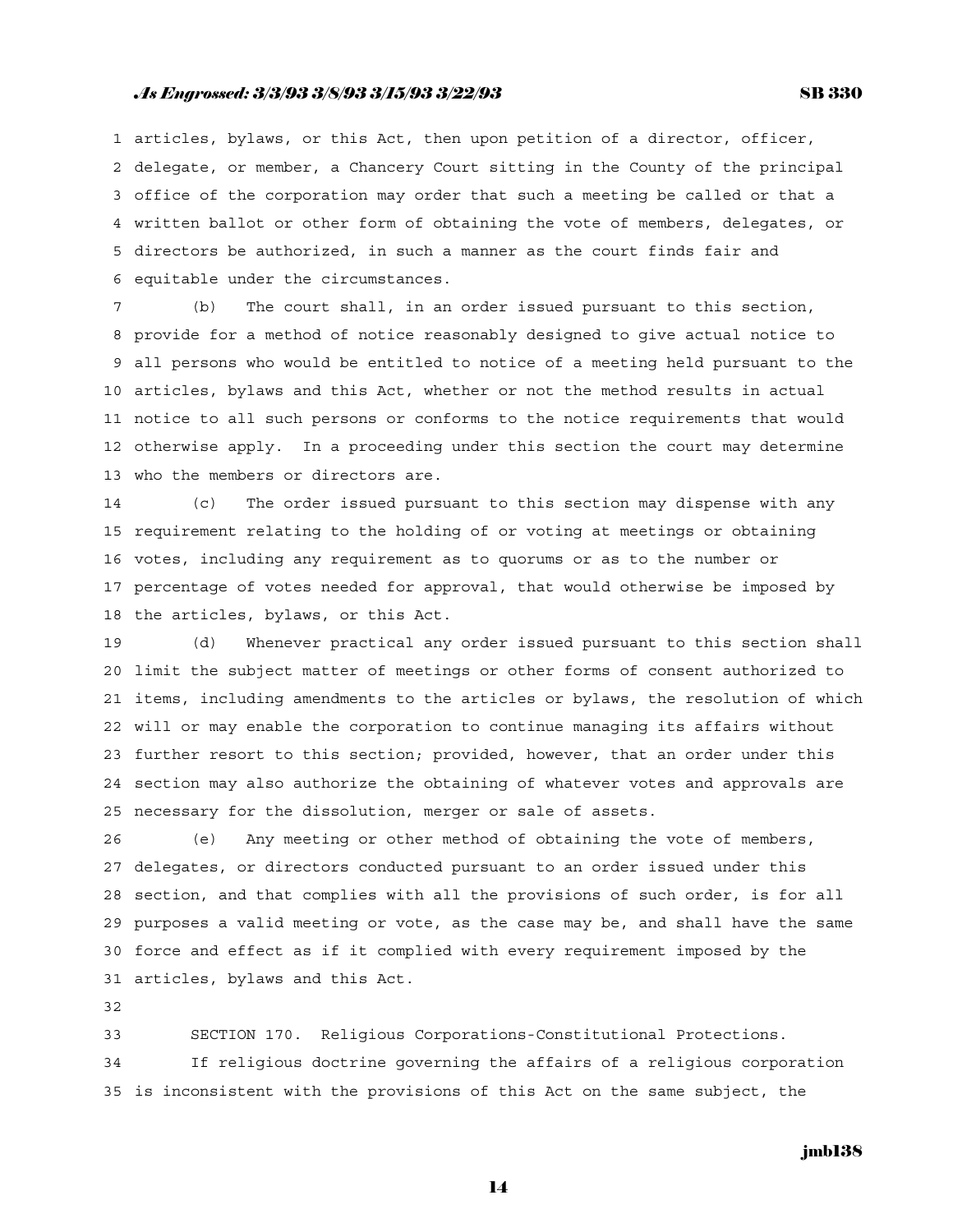|    | 1 religious doctrine shall control to the extent required by the Constitution of |                                                                       |  |  |
|----|----------------------------------------------------------------------------------|-----------------------------------------------------------------------|--|--|
|    | 2 the United States or the constitution of this state or both.                   |                                                                       |  |  |
| 3  |                                                                                  |                                                                       |  |  |
| 4  | SECTION 201.<br>Incorporators.                                                   |                                                                       |  |  |
| 5  | One or more persons may act as the incorporator or incorporators of a            |                                                                       |  |  |
| 6  | corporation by delivering articles of incorporation to the Secretary of State    |                                                                       |  |  |
| 7  | for filing.                                                                      |                                                                       |  |  |
| 8  |                                                                                  |                                                                       |  |  |
| 9  | SECTION 202. Articles of Incorporation.                                          |                                                                       |  |  |
| 10 | (a)                                                                              | The articles of incorporation must set forth:                         |  |  |
| 11 | (1)                                                                              | a corporate name for the corporation that satisfies the               |  |  |
| 12 |                                                                                  | requirements of section 401;                                          |  |  |
| 13 | (2)                                                                              | one of the following statements:                                      |  |  |
| 14 | (i)                                                                              | this corporation is a public benefit corporation;                     |  |  |
| 15 | (iii)                                                                            | this corporation is a mutual benefit corporation; and                 |  |  |
| 16 |                                                                                  | (iii) this corporation is a religious corporation.                    |  |  |
| 17 | (3)                                                                              | the street address of the corporation's initial registered office     |  |  |
| 18 |                                                                                  | and the name of its initial registered agent at that office;          |  |  |
| 19 | (4)                                                                              | the name and address of each incorporator;                            |  |  |
| 20 | (5)                                                                              | whether or not the corporation will have members; and                 |  |  |
| 21 | (6)                                                                              | provisions not inconsistent with law regarding the distribution of    |  |  |
| 22 |                                                                                  | assets on dissolution.                                                |  |  |
| 23 | (b)                                                                              | The articles of incorporation may set forth:                          |  |  |
| 24 | (1)                                                                              | the purpose or purposes for which the corporation is organized,       |  |  |
| 25 |                                                                                  | which may be, either alone or in combination with other purposes, the |  |  |
| 26 |                                                                                  | transaction of any lawful activity;                                   |  |  |
| 27 | (2)                                                                              | the names and addresses of the individuals who are to serve as the    |  |  |
| 28 |                                                                                  | initial directors;                                                    |  |  |
| 29 | (3)                                                                              | provisions not inconsistent with law regarding:                       |  |  |
| 30 | (i)                                                                              | managing and regulating the affairs of the corporation;               |  |  |
| 31 | (iii)                                                                            | defining, limiting, and regulating the powers of the corporation,     |  |  |
| 32 |                                                                                  | its board of directors and members (or any class of members); and     |  |  |
| 33 |                                                                                  | (iii) the characteristics, qualifications, rights, limitations and    |  |  |
| 34 |                                                                                  | obligations attaching to each or any class of members.                |  |  |
| 35 | (4)                                                                              | any provision that under this Act is required or permitted to be      |  |  |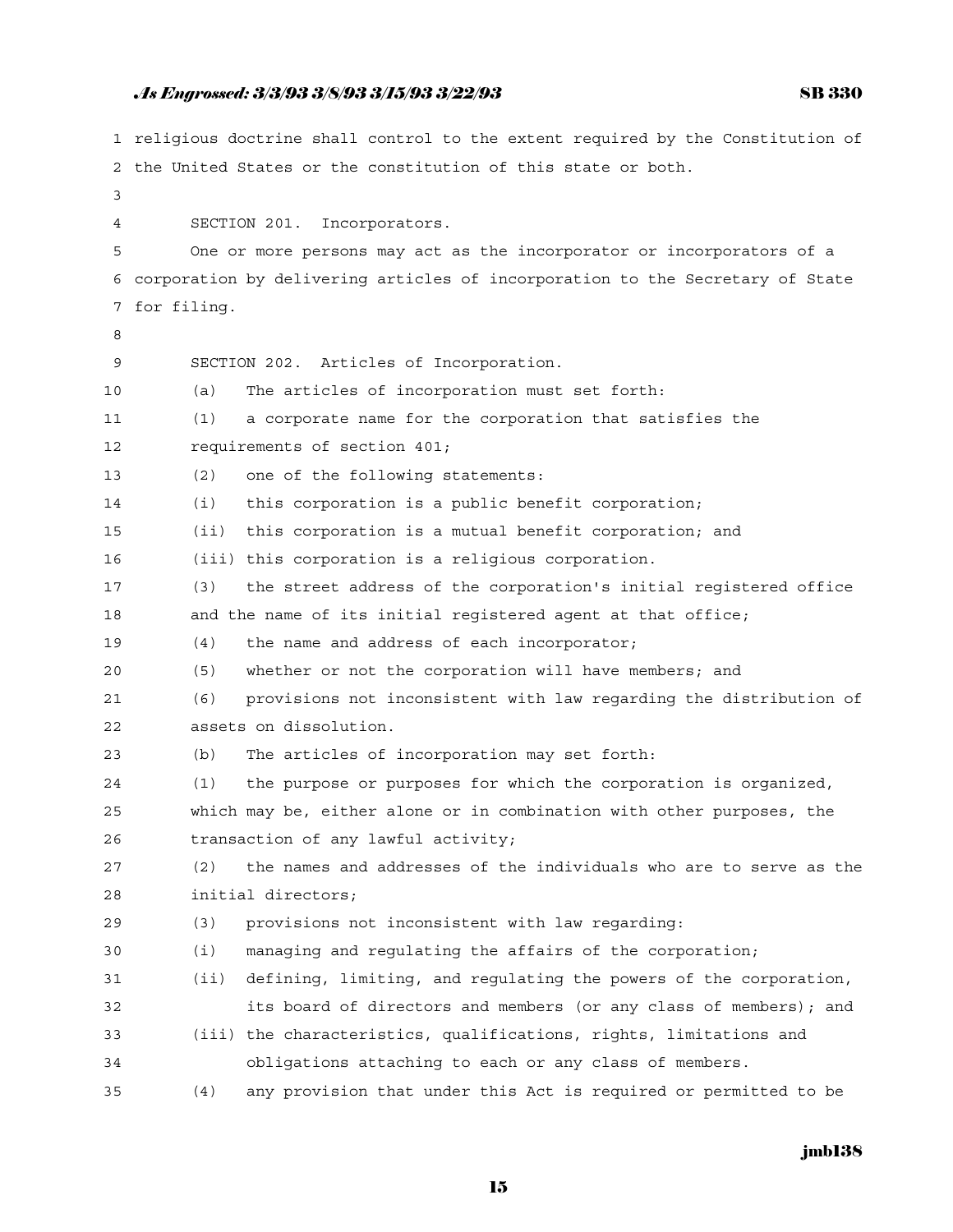1 set forth in the bylaws. 2 (c) Each incorporator named in the articles must sign the articles. 3 (d) The articles of incorporation need not set forth any of the 4 corporate powers enumerated in this Act. 5 6 SECTION 203. Incorporation. 7 (a) Unless a delayed effective date is specified, the corporate 8 existence begins when the articles of incorporation are filed. 9 (b) The Secretary of State's filing of the articles of incorporation 10 is conclusive proof that the incorporation satisfied all conditions precedent 11 to incorporation except in a proceeding by the state to cancel or revoke the 12 incorporation or involuntarily dissolve the corporation. 13 14 SECTION 204. Liability for Preincorporation Transactions. 15 All persons purporting to act as or on behalf of a corporation, knowing 16 there was no incorporation under this Act, are jointly and severally liable 17 for all liabilities created while so acting. 18 19 SECTION 205. Organization of Corporation. 20 (a) After incorporation: 21 (1) if initial directors are named in the articles of incorporation, 22 the initial directors shall hold an organizational meeting, at the call 23 of a majority of the directors, to complete the organization of the 24 corporation by appointing officers, adopting bylaws, and carrying on any 25 other business brought before the meeting; 26 (2) if initial directors are not named in the articles, the 27 incorporator or incorporators shall hold an organizational meeting at 28 the call of a majority of the incorporators: 29 (i) to elect directors and complete the organization of the 30 corporation; or 31 (ii) to elect a board of directors who shall complete the organization 32 of the corporation. 33 (b) Action required or permitted by this Act to be taken by 34 incorporators at an organizational meeting may be taken without a meeting if 35 the action taken is evidenced by one or more written consents describing the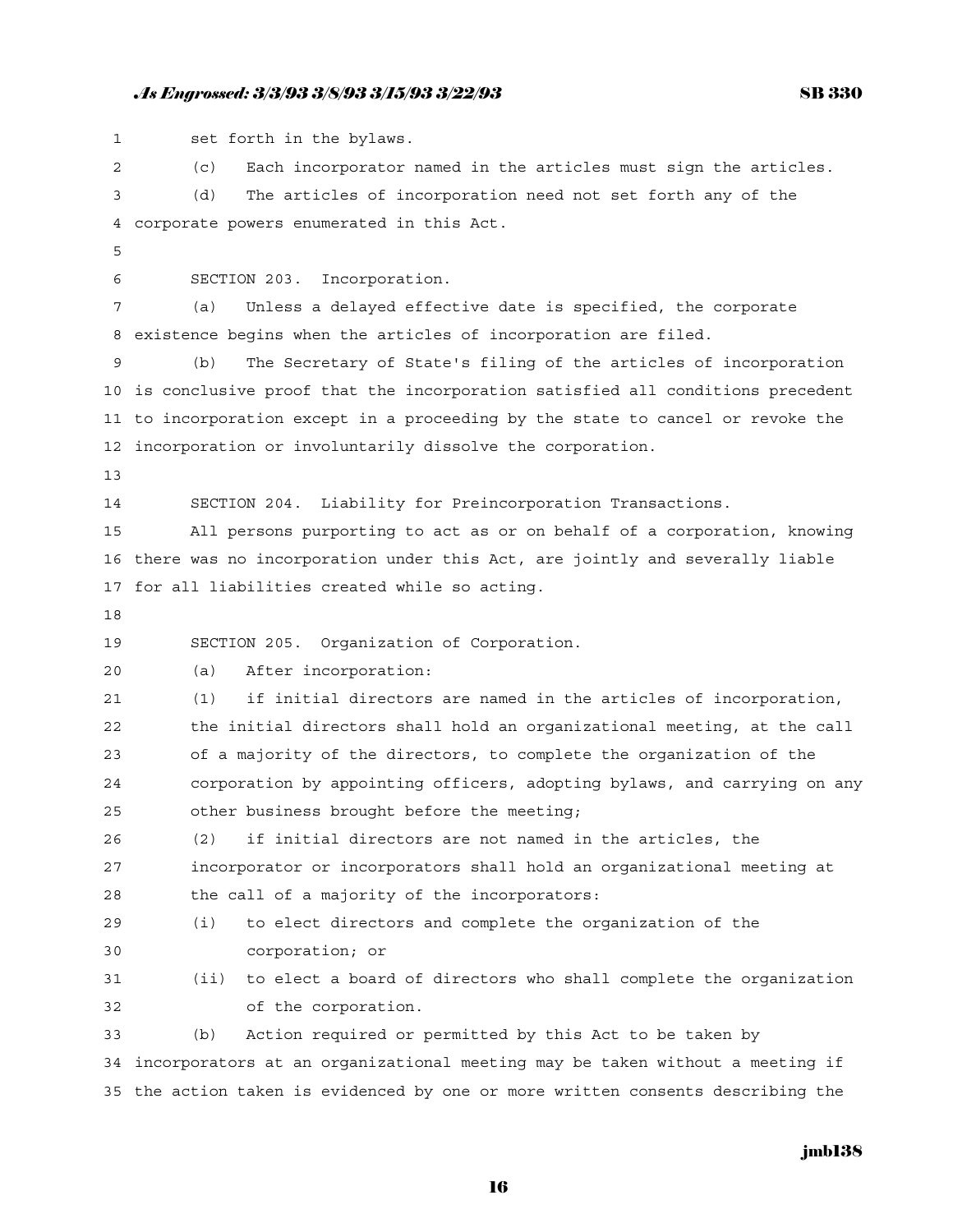1 action taken and signed by each incorporator. 2 (c) An organizational meeting may be held in or out of this state in 3 accordance with section *820.* 4 5 SECTION 206. Bylaws. 6 (a) The incorporators or board of directors of a corporation shall 7 adopt bylaws for the corporation. 8 (b) The bylaws may contain any provision for regulating and managing 9 the affairs of the corporation that is not inconsistent with law or the 10 articles of incorporation. 11 12 SECTION 207. Emergency Bylaws and Powers. 13 (a) Unless the articles provide otherwise the directors of a 14 corporation may adopt, amend or repeal bylaws to be effective only in an 15 emergency defined in subsection (d). The emergency bylaws, which are subject 16 to amendment or repeal by the members, may provide special procedures 17 necessary for managing the corporation during the emergency, including: 18 (1) how to call a meeting of the board; 19 (2) quorum requirements for the meeting; and 20 (3) designation of additional or substitute directors. 21 (b) All provisions of the regular bylaws consistent with the emergency 22 bylaws remain effective during the emergency. The emergency bylaws are not 23 effective after the emergency ends. 24 (c) Corporate action taken in good faith in accordance with the 25 emergency bylaws: 26 (1) binds the corporation; and 27 (2) may not be used to impose liability on a corporate director, 28 officer, employee, or agent. 29 (d) An emergency exists for purposes of this section if a quorum of 30 the corporation's directors cannot readily be assembled because of some 31 catastrophic event. 32 33 SECTION 301. Purposes. 34 (a) Every corporation incorporated under this Act has the purpose of 35 engaging in any lawful activity unless a more limited purpose is set forth in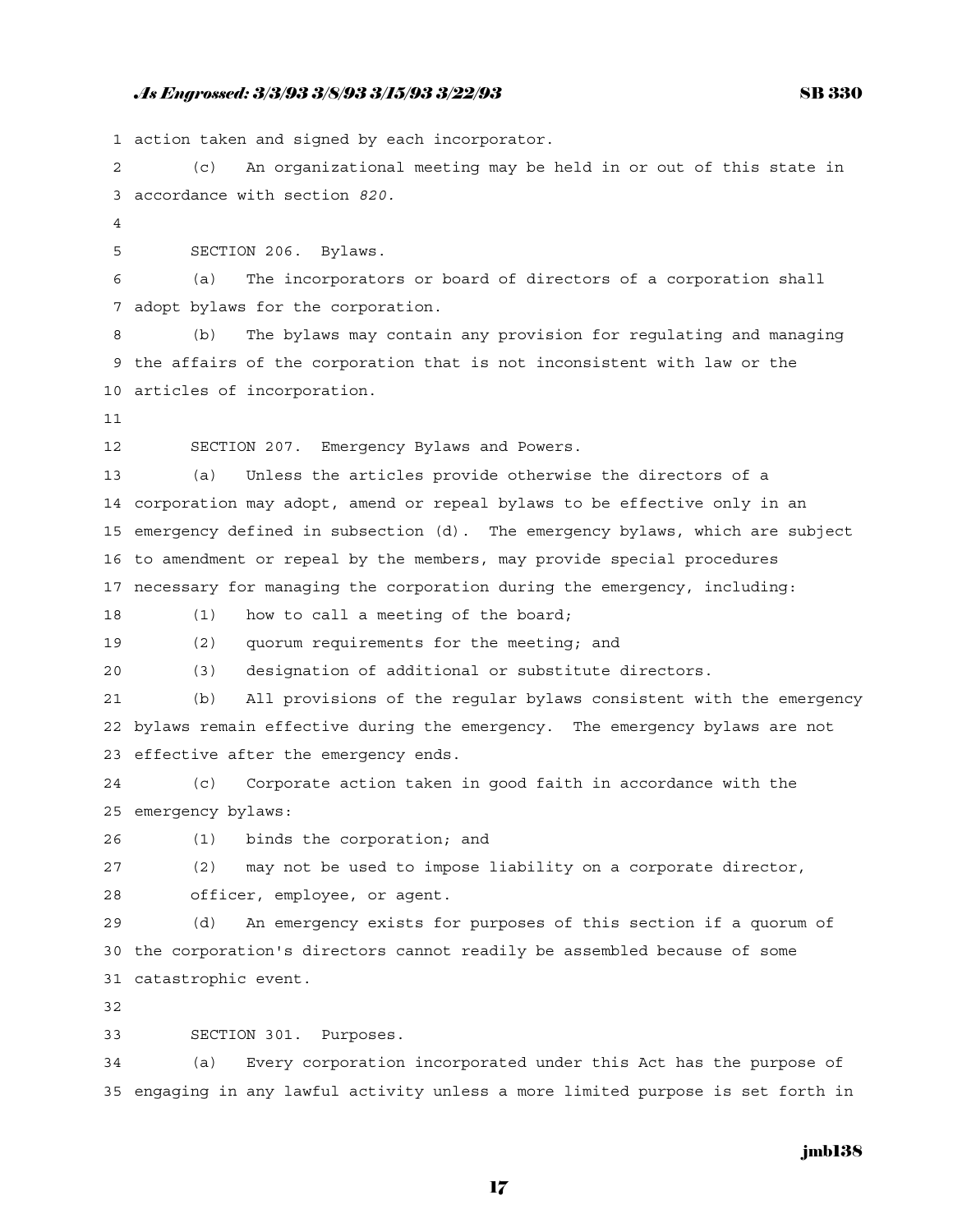1 the articles of incorporation.

2 (b) A corporation engaging in an activity that is subject to 3 regulation under another statute of this state may incorporate under this Act 4 only if incorporation under this Act is not prohibited by the other statute. 5 The corporation shall be subject to all limitations of the other statute. 6

7 SECTION 302. General Powers.

8 Unless its articles of incorporation provide otherwise, every 9 corporation has perpetual duration and succession in its corporate name and 10 has the same powers as an individual to do all things necessary or convenient 11 to carry out its affairs including, without limitation, power:

12 (1) to sue and be sued, complain and defend in its corporate names; 13 (2) to have a corporate seal, which may be altered at will, and to use 14 it, or a facsimile of it, by impressing or affixing or in any other 15 manner reproducing it;

16 (3) to make and amend bylaws not inconsistent with its articles of 17 incorporation or with the laws of this state, for regulating and 18 managing the affairs of the corporation;

19 (4) to purchase, receive, lease, or otherwise acquire, and own, hold, 20 improve, use, and otherwise deal with, real or personal property, or any 21 legal or equitable interest in property, wherever located;

22 (5) to sell, convey, mortgage, pledge, lease, exchange, and otherwise 23 dispose of all or any part of its property;

24 (6) to purchase, receive, subscribe for, or otherwise acquire, own, 25 hold, vote, use, sell, mortgage, lend, pledge, or otherwise dispose of, 26 and deal in and with, shares or other interests in, or obligations of 27 any entity;

28 (7) to make contracts and guaranties, incur liabilities, borrow money, 29 issue notes, bonds, and other obligations, and secure any of its 30 obligations by mortgage or pledge of any of its property, franchises, or 31 income;

32 (8) to lend money, invest and revest its funds, and receive and hold 33 real and personal property as security for repayment, except as limited 34 by section 832;

35 (9) to be a promoter, partner, member, associate or manager of any

## imb138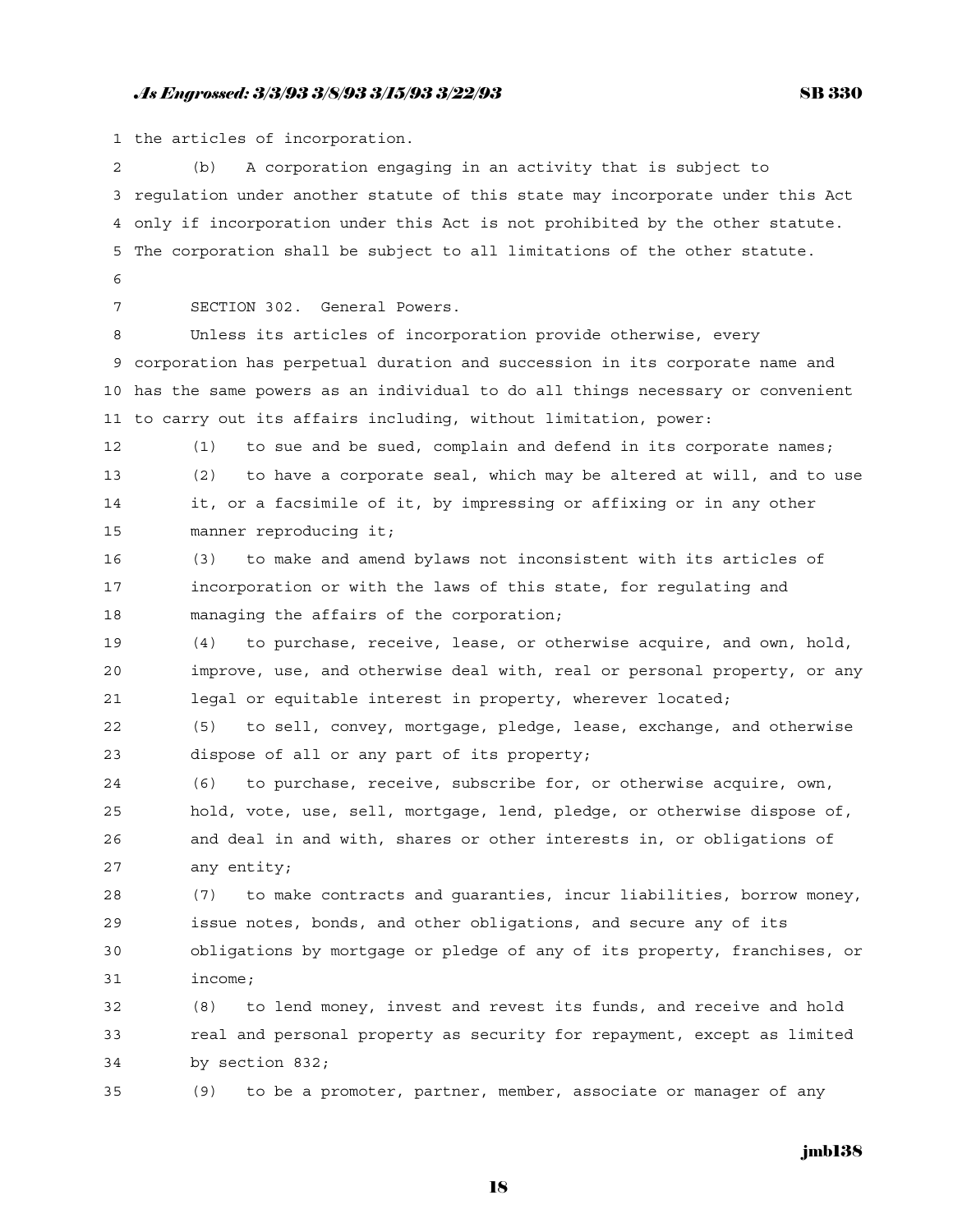SB 330

| 1  | partnership, joint venture, trust or other entity;                       |  |  |
|----|--------------------------------------------------------------------------|--|--|
| 2  | (10) to conduct its activities, locate offices, and exercise the powers  |  |  |
| 3  | granted by this Act within or without this state;                        |  |  |
| 4  | (11) to elect or appoint directors, officers, employees, and agents of   |  |  |
| 5  | the corporation, define their duties, and fix their compensation;        |  |  |
| 6  | (12) to pay pensions and establish pension plans, pension trusts, and    |  |  |
| 7  | other benefit and incentive plans for any or all of its current or       |  |  |
| 8  | former directors, officers, employees, and agents;                       |  |  |
| 9  | (13) to make donations not inconsistent with law for the public welfare  |  |  |
| 10 | or for charitable, religious, scientific, or educational purposes and    |  |  |
| 11 | for other purposes that further the corporate interest;                  |  |  |
| 12 | (14) to impose dues, assessments, admission and transfer fees upon its   |  |  |
| 13 | members;                                                                 |  |  |
| 14 | (15) to establish conditions for admission of members, admit members     |  |  |
| 15 | and issue memberships;                                                   |  |  |
| 16 | $(16)$ to carry on a business;                                           |  |  |
| 17 | (17) to serve as a trustee of a trust in which it or an entity           |  |  |
| 18 | affiliated by common program or purpose has a beneficial interest; and   |  |  |
| 19 | (18) to do all things necessary or convenient, not inconsistent with     |  |  |
| 20 | law, to further the activities and affairs of the corporation.           |  |  |
| 21 |                                                                          |  |  |
| 22 | SECTION 303. Emergency Powers.                                           |  |  |
| 23 | In anticipation of or during an emergency defined in subsection<br>(a)   |  |  |
| 24 | (d), the board of directors of a corporation may:                        |  |  |
| 25 | modify lines of succession to accommodate the incapacity of any<br>(1)   |  |  |
| 26 | director, officer, employee, or agent; and                               |  |  |
| 27 | relocate the principal office, designate alternative principal<br>(2)    |  |  |
| 28 | offices or regional offices, or authorize the officer to do so.          |  |  |
| 29 | During an emergency defined in subsection (d), unless emergency<br>(b)   |  |  |
| 30 | bylaws provide otherwise:                                                |  |  |
| 31 | notice of a meeting of the board of directors need be given only<br>(1)  |  |  |
| 32 | to those directors it is practicable to reach and may be given in any    |  |  |
| 33 | practicable manner, including by publication and radio; and              |  |  |
| 34 | (2)<br>one or more officers of the corporation present at a meeting of   |  |  |
| 35 | the board of directors may be deemed to be directors for the meeting, in |  |  |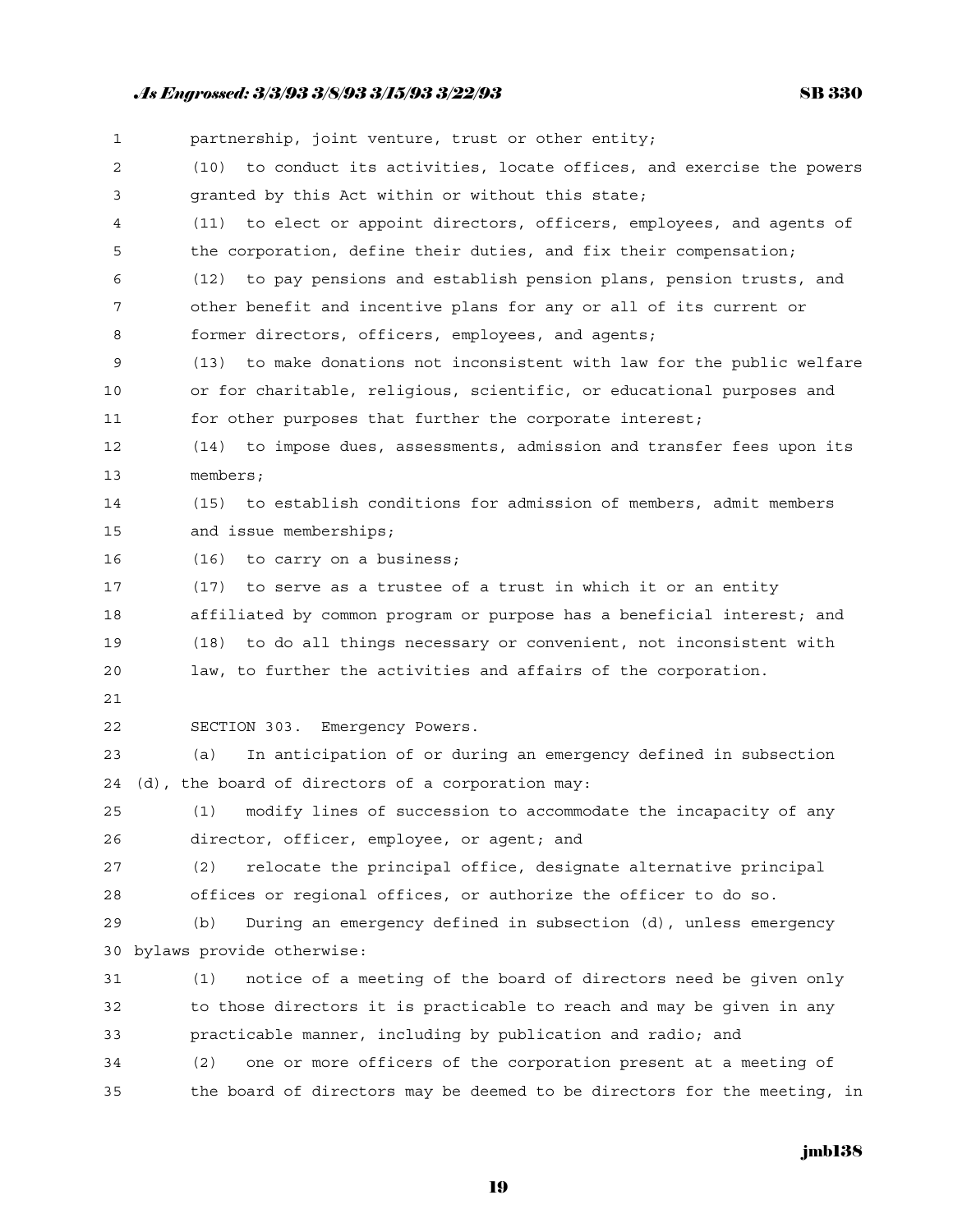SB 330

1 order of rank and within the same rank in order of seniority, as 2 necessary to achieve a quorum.

3 (c) Corporate action taken in good faith during an emergency under 4 this section to further the ordinary affairs of the corporation:

5 (1) binds the corporation; and

6 (2) may not be used to impose liability on a corporate director,

7 officer, employee, or agent.

8 (d) An emergency exists for purposes of this section if a quorum of 9 the corporation's directors cannot readily be assembled because of some 10 catastrophic event.

11

12 SECTION 304. Ultra Vires.

13 (a) Except as provided in subsection (b), the validity of corporate 14 action may not be challenged on the ground that the corporation lacks or 15 lacked power to act.

16 (b) A corporation's power to act may be challenged in a proceeding 17 against the corporation to enjoin an act where a third party has not acquired 18 rights. The proceeding may be brought by the attorney general, a director, or 19 by a member or members in a derivative proceeding.

20 (c) A corporation's power to act may be challenged in a proceeding 21 against an incumbent or former director, officer, employee or agent of the 22 corporation. The proceeding may be brought by a director, the corporation, 23 directly, derivatively, or through a receiver, a trustee or other legal 24 representative, or in the case of a public benefit corporation, by the 25 attorney general.

26

27 SECTION 401. Corporate Name.

28 (a) A corporate name may not contain language stating or implying that 29 the corporation is organized for a purpose other than that permitted by 30 section 301 and its articles of incorporation.

31 (b) Except as authorized by subsections (c) and (d), a corporate name 32 must be distinguishable upon the records of the Secretary of State from:

33 (1) the corporate name of a nonprofit or business corporation 34 incorporated or authorized to do business in this state;

35 (2) a corporate name reserved or registered under section 402 or 403

imb138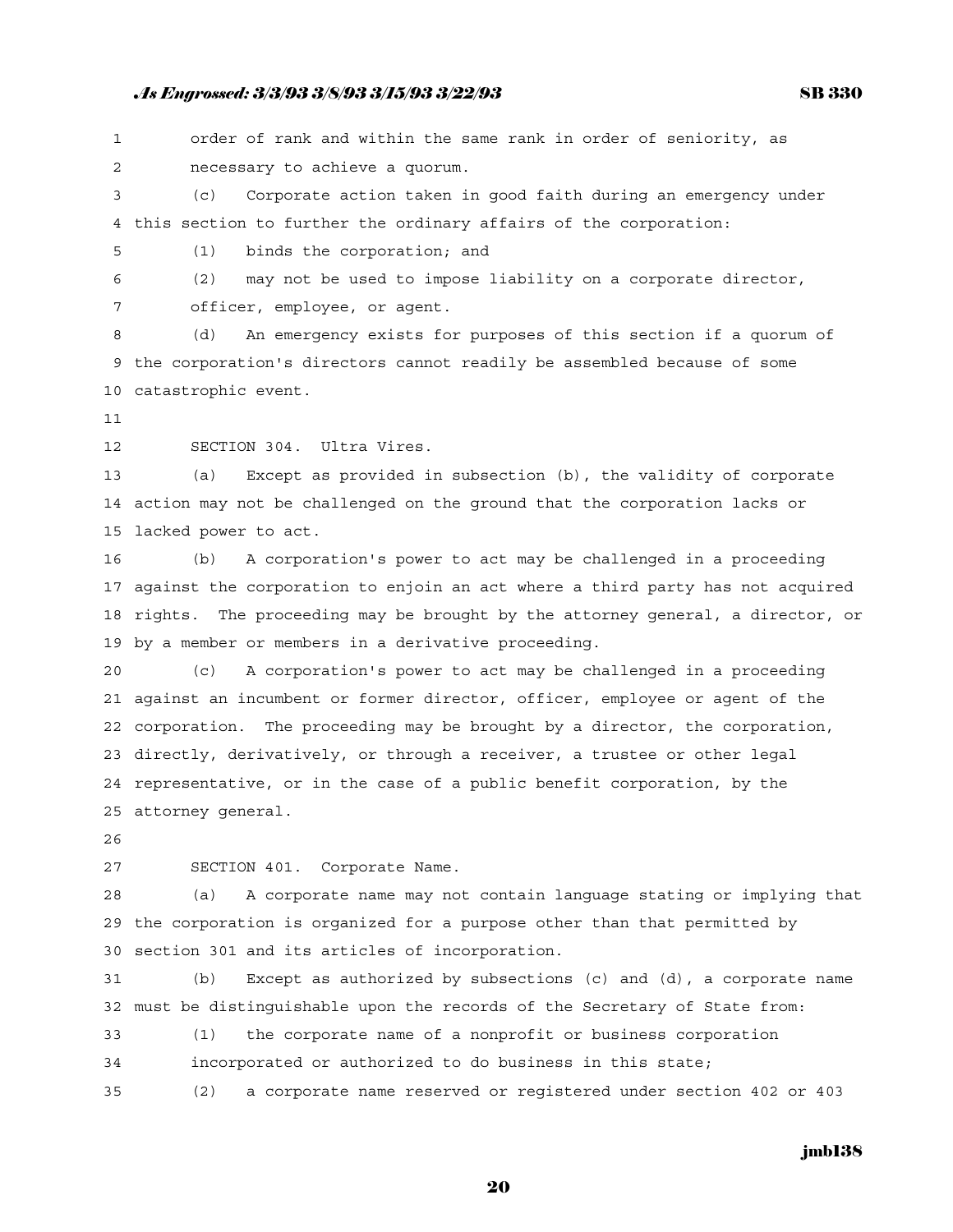SB 330

1 of this Act or Arkansas Code Annotated, Section 4-27-402 or Arkansas 2 Code Annotated, Section 4-26-402; or

3 (3) the fictitious name of a foreign business or nonprofit corporation 4 authorized to transact business in this state because its real name is 5 unavailable;

6 (c) A corporation may apply to the Secretary of State for 7 authorization to use a name that is not distinguishable upon the Secretary of 8 State's records from one or more of the names described in subsection (b). 9 The Secretary of State shall authorize use of the name applied for if;

10 (1) the other corporation consents to the use in writing and submits 11 an undertaking in form satisfactory to the Secretary of State to change 12 its name to a name that is distinguishable upon the records of the 13 Secretary of State from the name of the applying corporation; or 14 (2) the applicant delivers to the Secretary of State a certified copy 15 of a final judgment of a court of competent jurisdiction establishing 16 the applicant's right to use the name applied for in this state.

17 (d) A corporation may use the name (including the fictitious name) of 18 another domestic or foreign business or nonprofit corporation that is used in 19 this state if the other corporation is incorporated or authorized to do 20 business in this state and the proposed user corporation:

21 (1) has merged with the other corporation;

22 (2) has been formed by reorganization of the other corporation; or 23 (3) has acquired all or substantially all of the assets, including the 24 corporate name, of the other corporation.

25 (e) This Act does not control the use of fictitious names.

26

27 SECTION 402. Reserved Name.

28 (a) A person may reserve the exclusive use of a corporate name, 29 including a fictitious name for a foreign corporation whose corporate name is 30 not available by delivering an application to the Secretary of State for 31 filing. Upon finding that the corporate name applied for is available, the 32 Secretary of State shall reserve the name for the applicant's exclusive use 33 for a nonrenewable 120-day period.

34 (b) The owner of a reserved corporate name may transfer the 35 reservation to another person by delivering to the Secretary of State a signed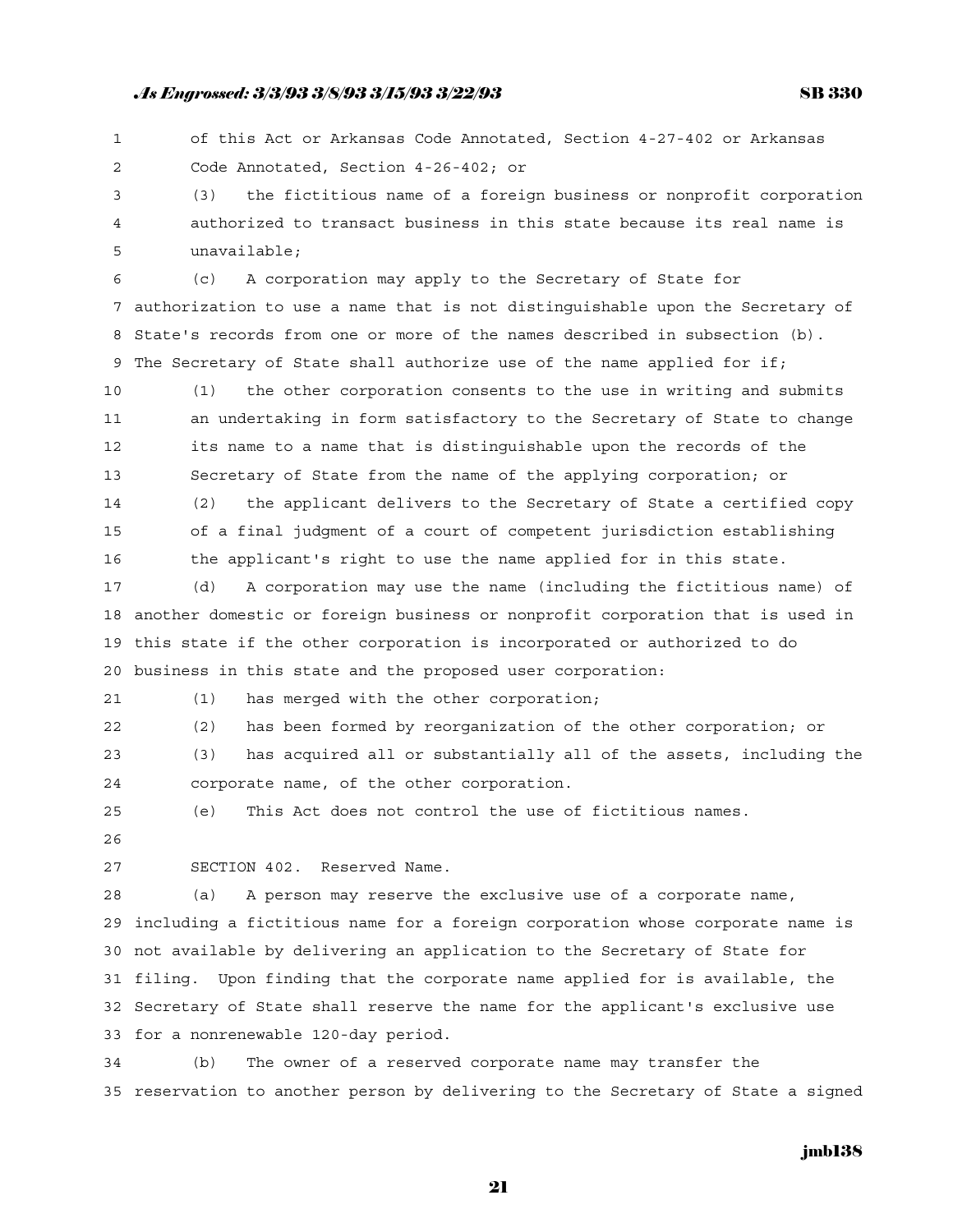SB 330

1 notice of the transfer that states the name and address of the transferee. 2 3 SECTION 403. Registered Name. 4 (a) A foreign corporation may register its corporate name, or its 5 corporate name with any change required by section 1506, if the name is 6 distinguishable upon the records of the Secretary of State from: 7 (1) the corporate name of a nonprofit or business corporation 8 incorporated or authorized to do business in this state; and 9 (2) a corporate name reserved under section 402 or Arkansas Code 10 Annotated, Section 4-27-402 or Arkansas Code Annotated, Section 4-26-402 11 or registered under this section. 12 (b) A foreign corporation registers its corporate name, or its 13 corporate name with any change required by section 1506, by delivering to the 14 Secretary of State an application: 15 (1) setting forth its corporate name, or its corporate name with any 16 change required by section 1506, the state or country and date of its 17 incorporation, and a brief description of the nature of the activities 18 in which it is engaged; and 19 (2) accompanied by a certificate of existence (or a document of 20 similar import) from the state or country of incorporation. 21 (c) The name is registered for the applicant's exclusive use upon the 22 effective date of the application. 23 (d) A foreign corporation whose registration is effective may renew it 24 for successive years by delivering to the Secretary of State for filing a 25 renewal application, which complies with the requirements of subsection (b), 26 between October 1 and December 31 of the preceding year. The renewal 27 application renews the registration for the following calendar year. 28 (e) A foreign corporation whose registration is effective may 29 thereafter qualify as a foreign corporation under that name or consent in 30 writing to the use of that name by a corporation thereafter incorporated under 31 this Act or by another foreign corporation thereafter authorized to transact 32 business in this state. The registration terminates when the domestic 33 corporation is incorporated or the foreign corporation qualifies or consents 34 to the qualification of another foreign corporation under the registered name. 35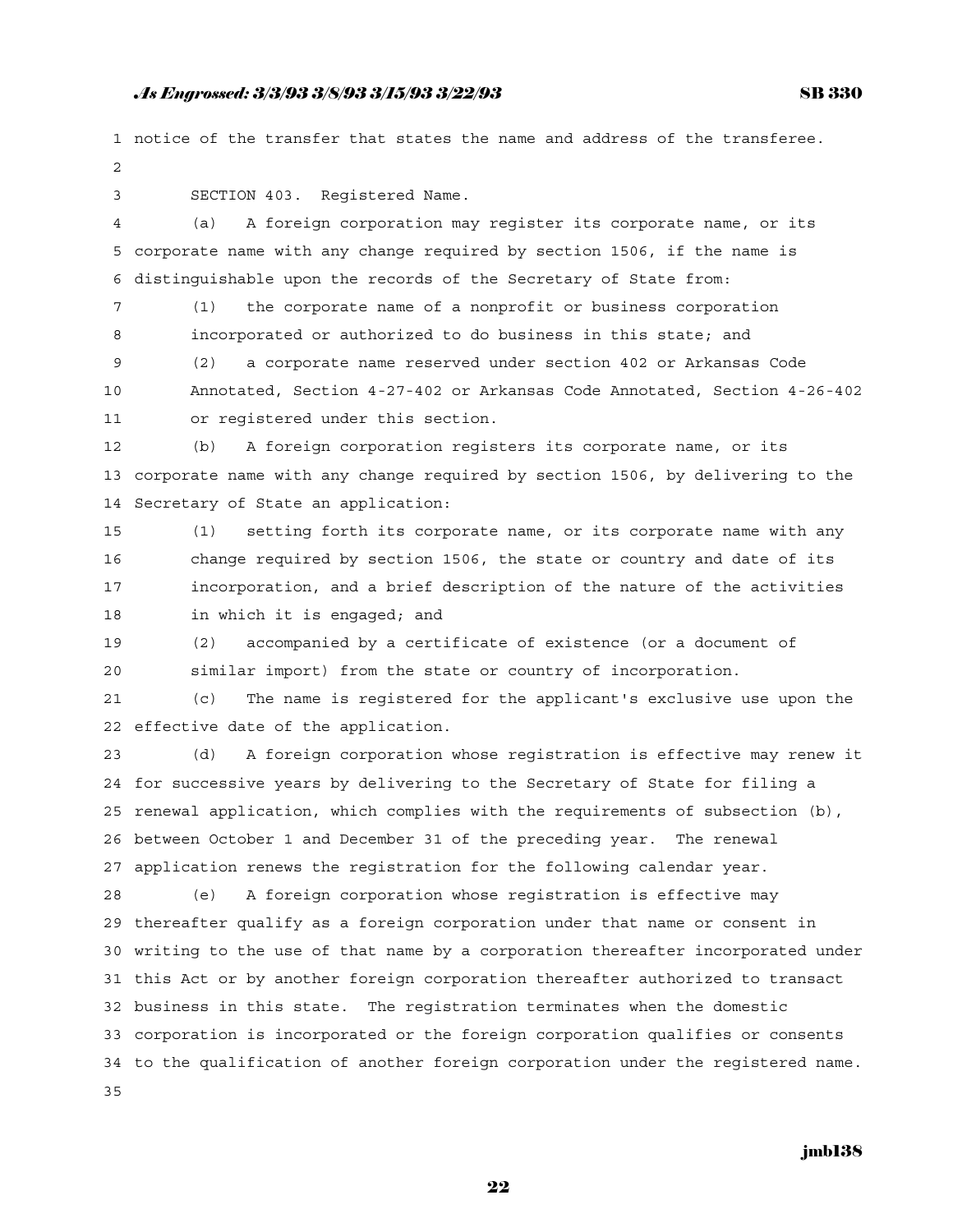1 SECTION 501. Registered Office and Registered Agent. 2 Each corporation must continuously maintain in this state: 3 (1) a registered office with the same address as that of the 4 registered agent; and 5 (2) a registered agent, who may be: 6 (i) an individual who resides in this state and whose office is 7 identical with the registered office; 8 (ii) a domestic business or nonprofit corporation whose office is 9 identical with the registered office; or 10 (iii) a foreign business or nonprofit corporation authorized to 11 transact business in this state whose office is identical with the 12 registered office. 13 14 SECTION 502. Change of Registered Office or Registered Agent. 15 (a) A corporation may change its registered office or registered agent 16 by delivering to the Secretary of State for filing a statement of change that 17 sets forth: 18 (1) the name of the corporation; 19 (2) the street address of its current registered office; 20 (3) if the current registered office is to be changed, the street 21 address of the new registered office; 22 (4) the name of its current registered agent; 23 (5) if the current registered agent is to be changed, the name of the 24 new registered agent and the new agents' written consent (either on the 25 statement or attached to it) to the appointment; and 26 (6) that after the change or changes are made, the street addresses of 27 its registered office and the office of its registered agent will be 28 identical. 29 (b) If the street address of a registered agent's office is changed, 30 the registered agent may change the street address of the registered office of 31 any corporation for which the registered agent is the registered agent by 32 notifying the corporation in writing of the change and by signing (either 33 manually or in facsimile) and delivering to the Secretary of State for filing 34 a statement that complies with the requirements of subsection (a) and recites 35 that the corporation has been notified of the change.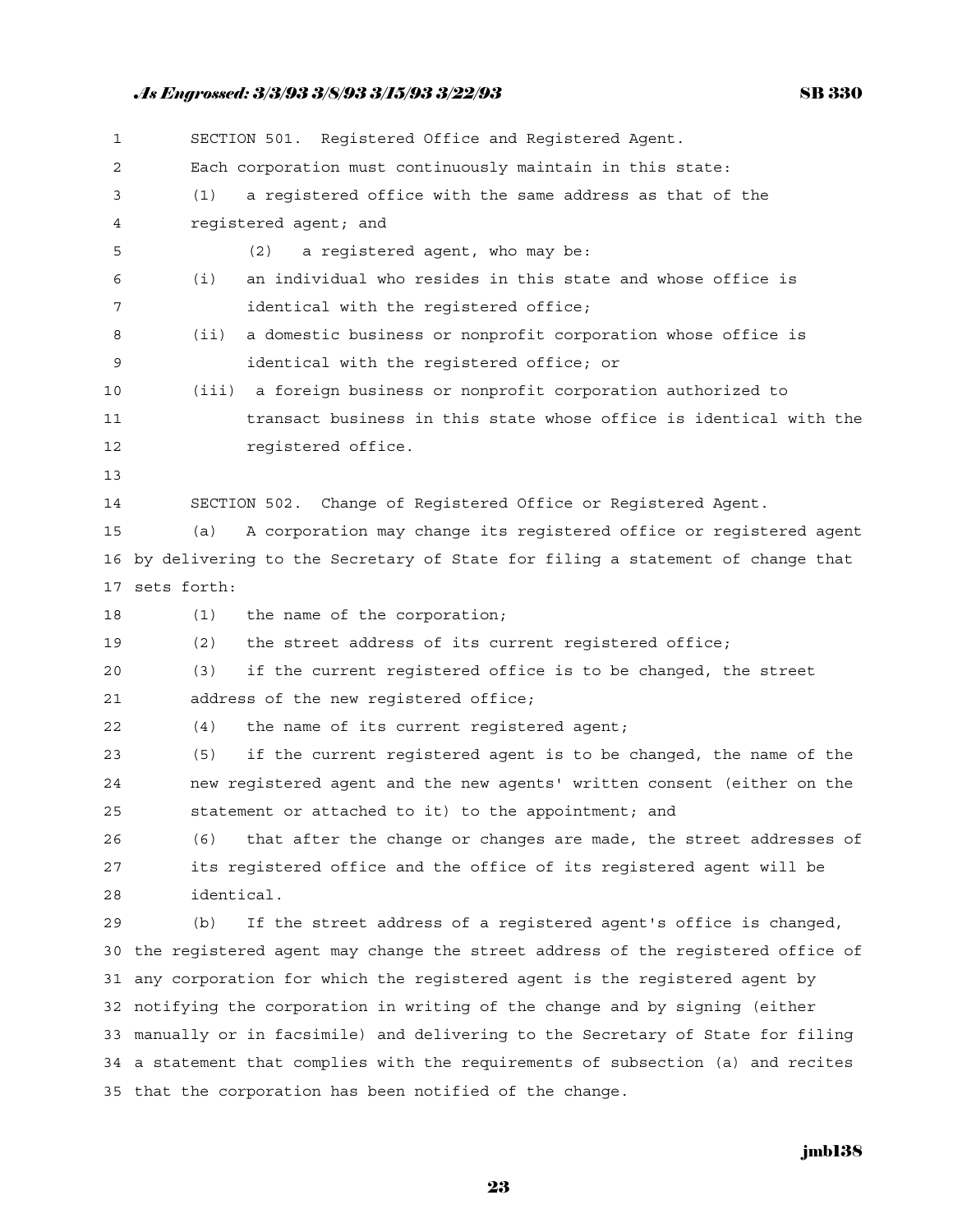1 2 SECTION 503. Resignation of Registered Agent. 3 (a) A registered *agent* may resign as registered *agent* by signing and 4 delivering to the Secretary of State the original and two exact or conformed 5 copies of a statement of resignation. The statement may include a statement 6 that the registered office is also discontinued. 7 (b) After filing the statement the Secretary of State shall mail one 8 copy *to* the registered office (if not discontinued) and the other copy to the 9 *corporation at its principal office, if known. Service is perfected under*  10 *this subsection on the earliest of:*  11 *(1) the date the corporation receuves the mail;*  12 *(2) the date shown on the return receipt, if signed on*  13 *behalf of the corporation; or*  14 *(3) five days after its deposit in the U.S. Mail, if mailed*  15 *and correctly addressed with first class postage affixed.* 16 (c) The agency appointment is terminated, and the registered office 17 discontinued if so provided, on the 31st day after the date on which the 18 statement was filed. 19 20 SECTION 504. Service on Corporation. 21 (a) A corporation's registered agent is the corporation's agent for 22 service of process, notice, or demand required or permitted by law to be 23 served on the corporation. 24 (b) If a corporation has no registered agent, or the agent cannot with 25 reasonable diligence be served, the corporation may be served by registered or 26 certified mail, return receipt requested, addressed to the secretary of the 27 *corporation at its principal office, if known* the earliest of: 28 (1) the date the corporation receives the mail; 29 (2) the date shown on the return receipt, if signed on behalf of the 30 corporation; or 31 (3) five days after its deposit in the U.S. Mail, if mailed and 32 correctly addressed with first class postage affixed. 33 (c) This section does not prescribe the only means, or necessarily the 34 required means, of serving a corporation. 35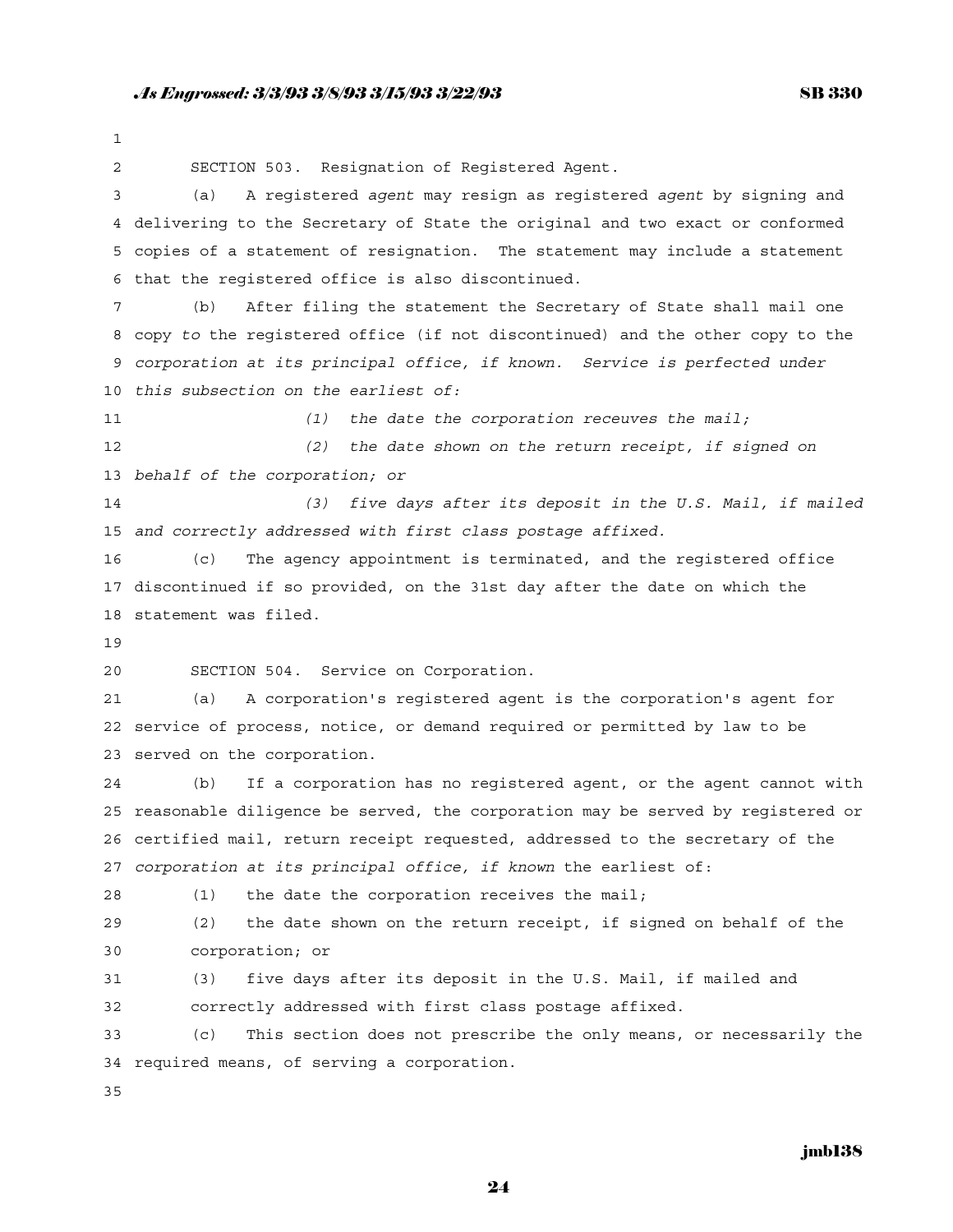1 SECTION 601. Admission 2 (a) The articles or bylaws may establish criteria or procedures for 3 admission of members. 4 (b) No person shall be admitted as a member without his or her 5 consent. 6 7 SECTION 602. Consideration 8 Except as provided in its articles or bylaws, a corporation may admit 9 members for no consideration or for such consideration as is determined by the 10 board. 11 12 SECTION 603. No Requirement Of Members 13 A corporation is not required to have members. 14 15 SECTION 610. Differences In Rights And Obligations Of Members 16 All members shall have the same rights and obligations with respect to 17 voting, dissolution, redemption and transfer, unless the articles or bylaws 18 establish classes of membership with different rights or obligations. All 19 members shall have the same rights and obligations with respect to any other 20 matters, except as set forth in or authorized by the articles or bylaws. 21 22 SECTION 611. Transfers 23 (a) Except as set forth in or authorized by the articles or bylaws, no 24 member of a mutual benefit corporation may transfer a membership or any right 25 arising therefrom. 26 (b) No member of a public benefit or religious corporation may 27 transfer a membership of any right arising therefrom. 28 (c) Where transfer rights have been provided, no restriction on them 29 shall be binding with respect to a member holding a membership issued prior to 30 the adoption of the restriction unless the restriction is approved by the 31 members and the affected member. 32 33 SECTION 612. Member's Liability To Third Parties 34 A member of a corporation is not, as such, personally liable for the 35 acts, debts, liabilities, or obligations of the corporation.

SB 330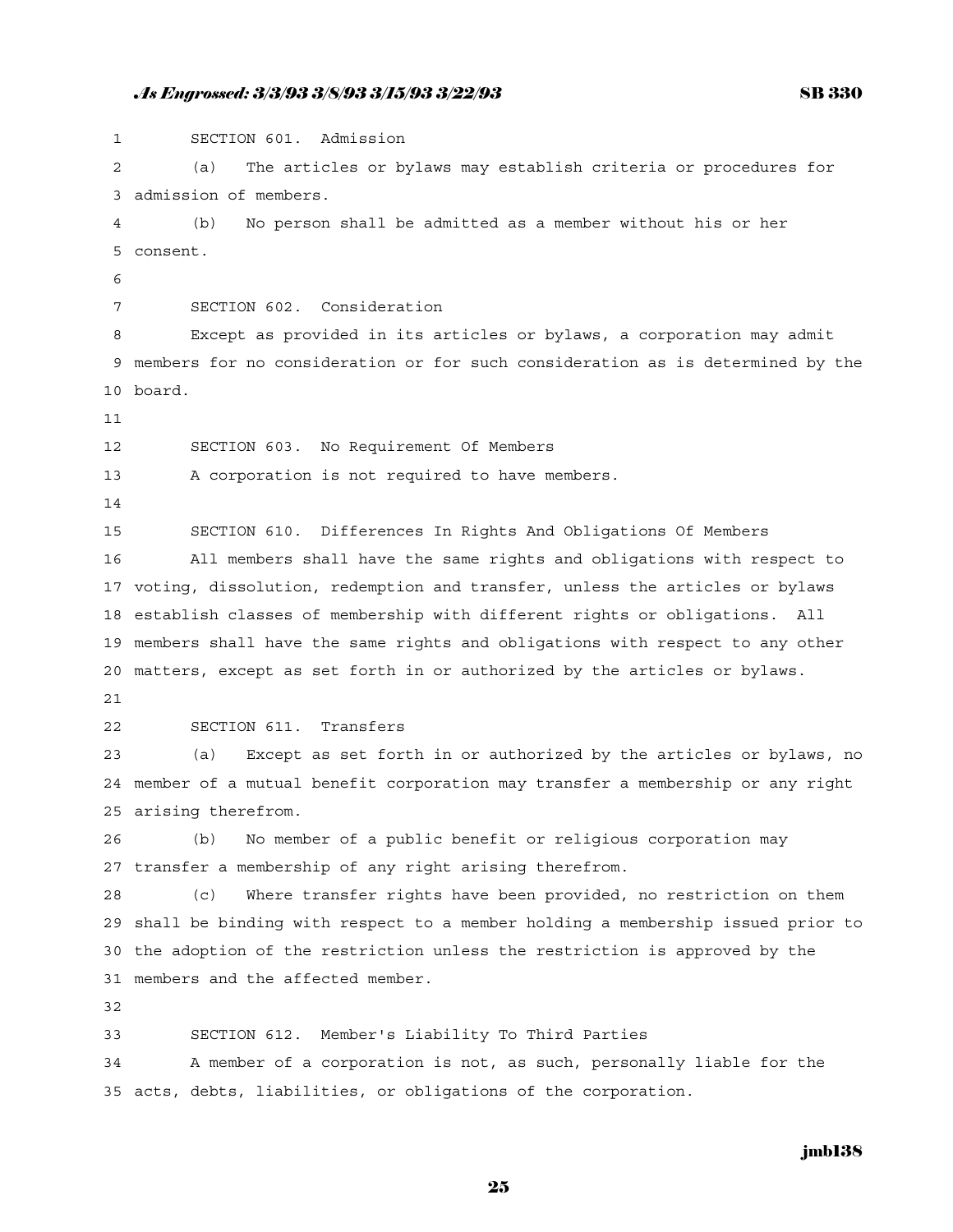SB 330

```
1 
2 SECTION 613. Member's Liability For Dues, Assessments And Fees 
 3 A member may become liable to the corporation for dues, assessments or 
 4 fees; provided, however, that an article or bylaw provision or a resolution 
 5 adopted by the board authorizing or imposing dues, assessments or fees does 
 6 not, of itself, create liability. 
 7 
 8 SECTION 614. Creditor's Action Against Member 
9 (a) No proceeding may be brought by a creditor to reach the liability, 
10 if any, of a member to the corporation unless final judgment has been rendered 
11 in favor of the creditor against the corporation and execution has been 
12 returned unsatisfied in whole or in part or unless such proceeding would be 
13 useless. 
14 (b) All creditors of the corporation, with or without reducing their 
15 claims to judgment, may intervene in any creditor's proceeding brought under 
16 subdivision (a) to reach and apply unpaid amounts due the corporation. Any or 
17 all members who owe amounts to the corporation may be joined in such 
18 proceeding. 
19 
20 SECTION 620. Resignation 
21 (a) A member may resign at any time. 
22 (b) The resignation of a member does not relieve the member from any 
23 obligations the member may have to the corporation as a result of obligations 
24 incurred or commitments made prior to resignation. 
2526 SECTION 621. Termination, Expulsion And Suspension 
27 (a) No member of a public benefit or mutual benefit corporation may be 
28 expelled or suspended, and no membership or memberships in such corporations 
29 may be terminated or suspended except pursuant to a procedure that is fair and 
30 reasonable and is carried out in good faith. 
31 (b) A procedure is fair and reasonable when either: 
32 (1) the articles or bylaws set forth a procedure that provides: 
33 (i) not less than fifteen days prior written notice of the expulsion, 
34 suspension or termination and the reasons therefore; and 
35 (ii) an opportunity for the member to be heard, orally or in writing,
```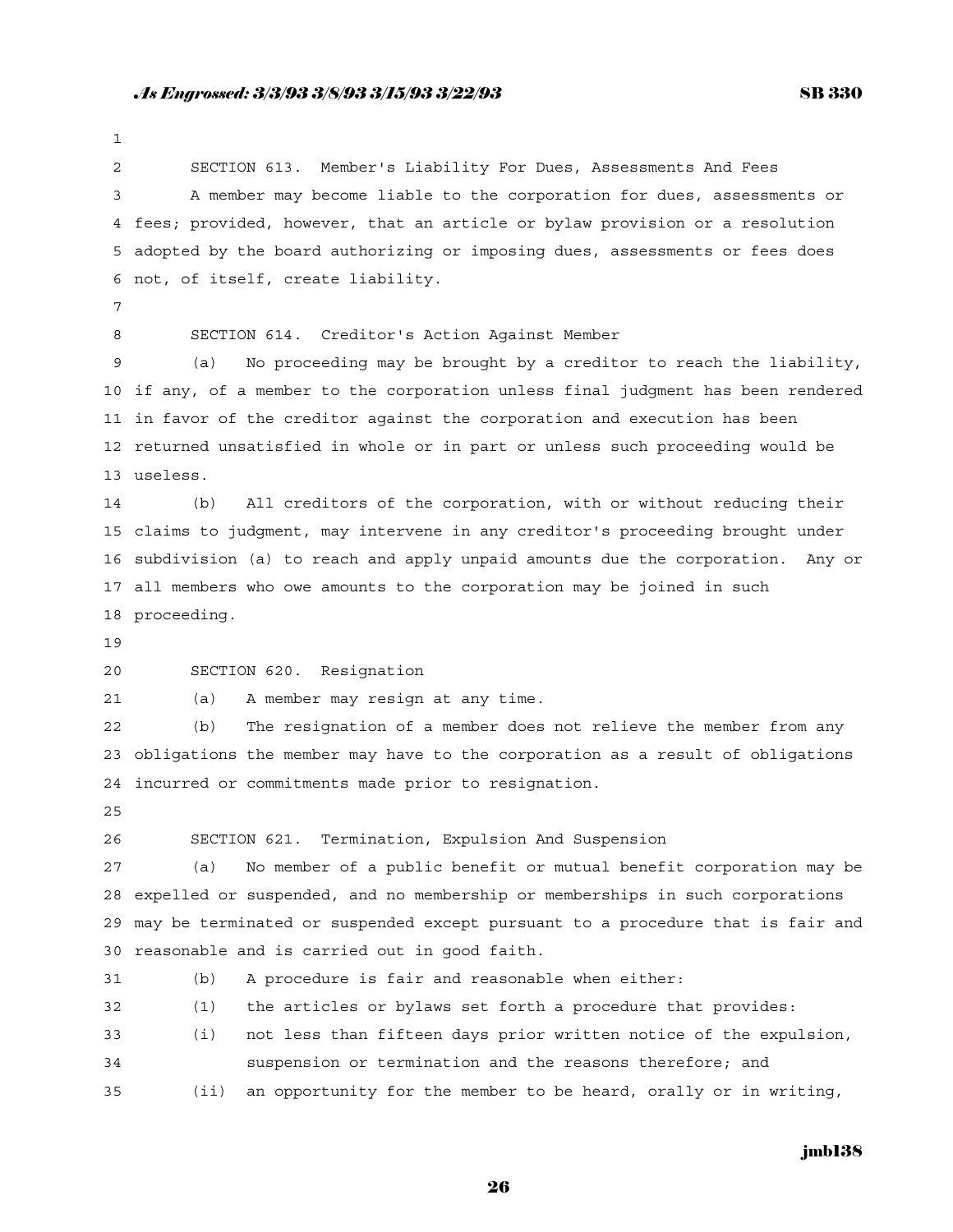1 not less than five days before the effective date of the 2 expulsion, suspension or termination by a person or persons 3 authorized to decide that the proposed expulsion, termination or 4 suspension not take place; or 5 (2) it is fair and reasonable taking into consideration all of the 6 relevant facts and circumstances. 7 (c) Any written notice given by mail must be given by first-class or 8 certified mail sent to the last address of the member shown on the 9 corporation's records. 10 (d) Any proceeding challenging an expulsion, suspension or 11 termination, including a proceeding in which defective notice is alleged, must 12 be commenced within one year after the effective date of the expulsion, 13 suspension or termination. 14 (e) A member who has been expelled or suspended may be liable to the 15 corporation for dues, assessments or fees as a result of obligations incurred 16 or commitments made prior to expulsion or suspension. 17 18 SECTION 622. Purchase Of Memberships 19 (a) A public benefit or religious corporation may not purchase any of 20 its memberships or any right arising therefrom 21 (b) A mutual benefit corporation may purchase the membership of a 22 member who resigns or whose membership is terminated for the amount and 23 pursuant to the conditions set forth in or authorized by its articles or 24 bylaws. No payment shall be made in violation of chapter 13.  $25$ 26 SECTION 630. Delegates 27 (a) A corporation may provide in its articles or bylaws for delegates 28 having some or all of the authority of members. 29 (b) The articles or bylaws may set forth provisions relating to: 30 (1) the characteristics, qualifications, rights, limitation and 31 obligations of delegates including their selection and removal; 32 (2) calling, noticing, holding and conducting meetings of delegates; 33 and 34 (3) carrying on corporate activities during and between meetings of 35 delegates.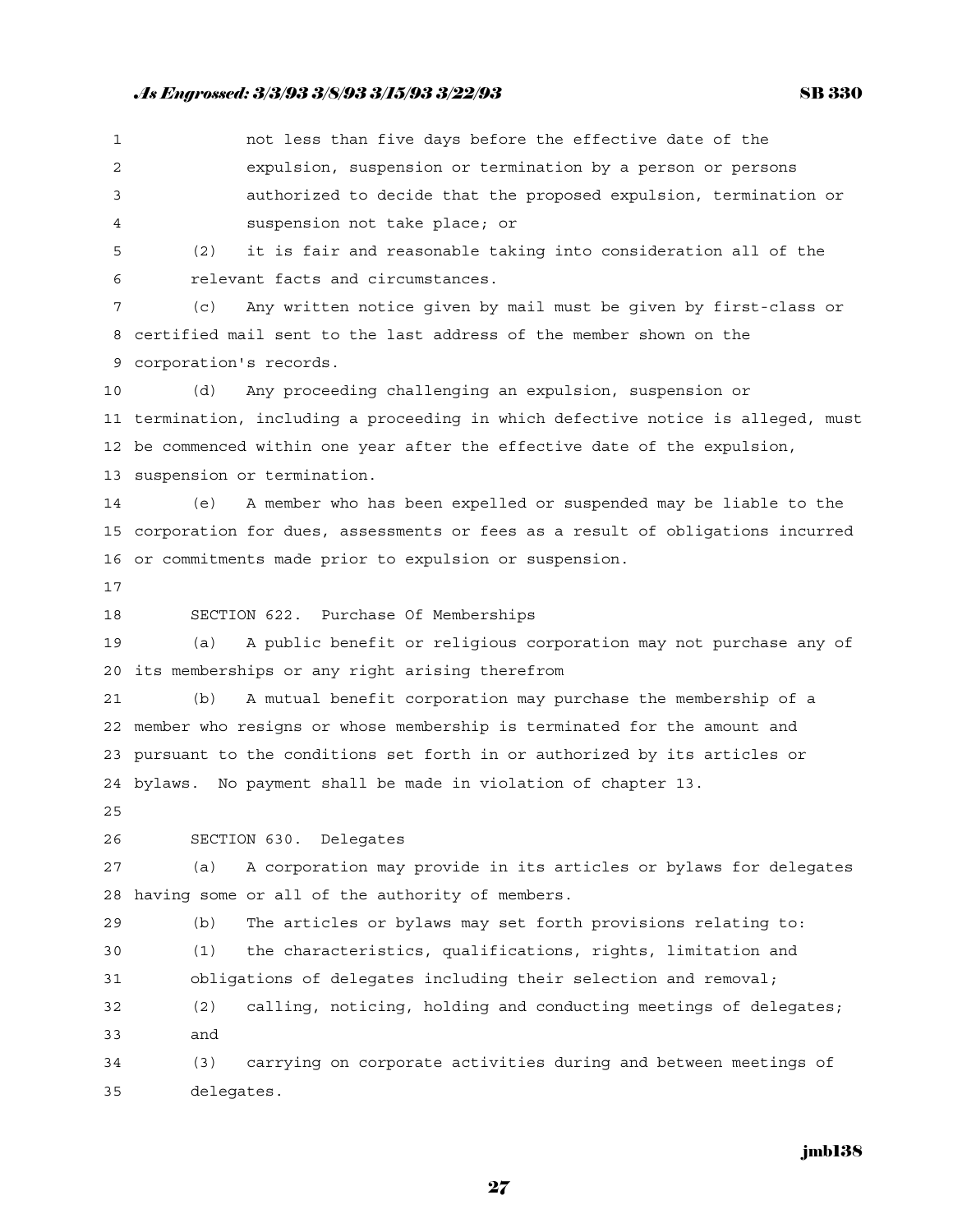1 2 SECTION 701. Annual And Regular Meetings 3 (a) A corporation with members shall hold a membership meeting annually 4 at a time stated in or fixed in accordance with the bylaws. 5 (b) A corporation with members may hold regular membership meetings at 6 times stated in or fixed in accordance with the bylaws. 7 (c) Annual and regular membership meetings may be held in or out of 8 this state at the place stated in or fixed in accordance with the bylaws. If 9 no place is stated in or fixed in accordance with the bylaws, annual and 10 regular meetings shall be held at the corporation's principal office. 11 (d) At the annual meeting: 12 (1) The president and chief financial officer shall report on the 13 activities and financial condition of the corporation; and 14 (2) The members shall consider and act upon such other matters as may 15 be raised consistent with the notice requirements of sections 705. 16 (e) At regular meetings the members shall consider and act upon such 17 matters as may be raised consistent with the notice requirements of sections 18 *705.* 19 (f) The failure to hold an annual or regular meeting at a time stated 20 in or fixed in accordance with a corporation's bylaws does not affect the 21 validity of any corporate action. 22 23 SECTION 702. Special Meeting 24 (a) A corporation with members shall hold a special meeting of members: 25 (1) on call of its board or the person or persons authorized to do so 26 by the articles or bylaws; or 27 (2) except as provided in the articles or bylaws of a religious 28 corporation if the holders of at least five percent of the voting power 29 of any corporation sign, date, and deliver to any corporate officer one 30 or more written demands for the meeting describing the purpose or 31 purposes for which it is to be held. 32 (b) The close of business on the thirtieth day before delivery of the 33 demand or demands for a special meeting to any corporate officer is the record 34 date for the purpose of determining whether the five percent requirement of 35 subsection (a) has been met.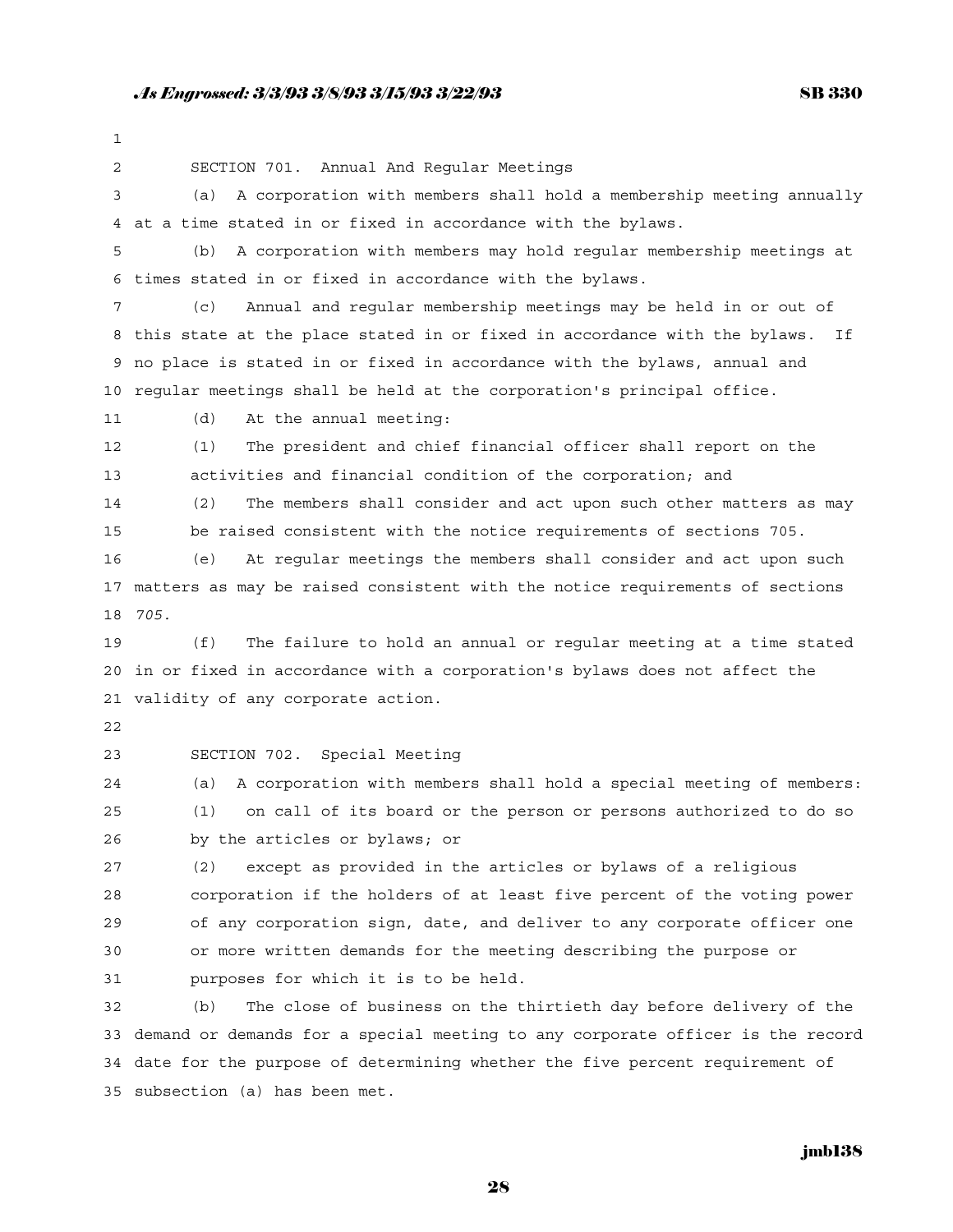1 (c) If a notice for a special meeting demanded under subsection (a)(2) 2 is not given pursuant to section 705 within thirty days after the date the 3 written demand or demands are delivered to a corporate officer, regardless of 4 the requirements of subsection (d), a person signing the demand or demands may 5 set the time and place of the meeting and give notice pursuant to section 705. 6 (d) Special meetings of members may be held in or out of this state at 7 the place stated in or fixed in accordance with the bylaws. If no place is 8 stated or fixed in accordance with the bylaws, special meetings shall be held 9 at the corporation's principal office.

10 (e) Only those matters that are within the purpose or purposes 11 described in the meeting notice required by section 705 may be conducted at a 12 special meeting of members.

13

14 SECTION 703. Court-Ordered Meeting

15 (a) The Chancery Court of the county in which a corporation's 16 principal office (or, if none in this state, its registered office) is located 17 may summarily order a meeting to be held:

18 (1) on application of any member or other person entitled to 19 participate in an annual or regular meeting, if an annual meeting was 20 not held within the earlier of 6 months after the end of the 21 corporation's fiscal year or 15 months after its last annual meeting; or 22 (2) on application of any member or other person entitled to 23 participate in a regular meeting, if a regular meeting is not held 24 within 40 days after the date it was required to be held; or 25 (3) on application of a member who signed a demand for a special 26 meeting valid under section 702 or a person or persons entitled to call 27 a special meeting, if:

28 (i) notice of the special meeting was not given within 30 days after 29 the date the demand was delivered to a corporate officer; or 30 (ii) the special meeting was not held in accordance with the notice. 31 (b) The court may fix the time and place of the meeting, specify a

32 record date for determining members entitled to notice of and to vote at the 33 meeting, prescribe the form and content of the meeting notice, fix the quorum 34 required for specific matters to be considered at the meeting (or direct that 35 the votes represented at the meeting constitute a quorum for action on those

SB 330

imb138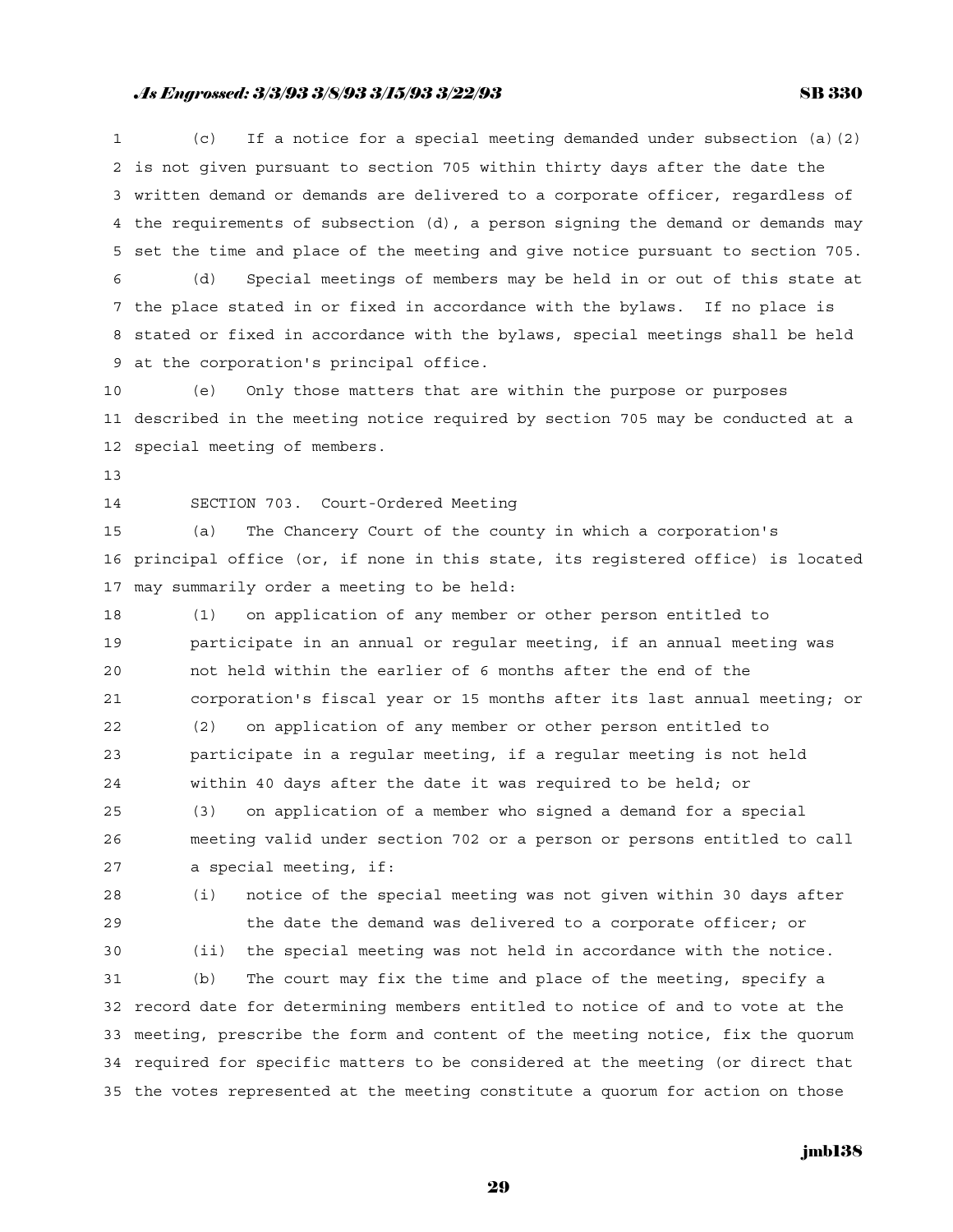SB 330

1 matters), and enter other orders necessary to accomplish the purpose or 2 purposes of the meeting.

3 (c) If the court orders a meeting, it may also order the corporation 4 to pay the member's costs (including reasonable counsel fees) incurred to 5 obtain the order.

- 6
- 

7 SECTION 704. Action By Written Consent

8 (a) Unless limited or prohibited by the articles or bylaws, action 9 required or permitted by this Act to be approved by the members may be 10 approved without a meeting of members if the action is approved by members 11 holding at least eighty percent of the voting power. The action must be 12 evidenced by one or more written consents describing the action taken, signed 13 by those members representing at least eighty percent of the voting power, and 14 delivered to the corporation for inclusion in the minutes or filing with the 15 corporate records.

16 (b) If not otherwise determined under section 703 or 707, the record 17 date for determining members entitled to take action without a meeting is the 18 date the first member signs the consent under subsection (a).

19 (c) A consent signed under this section has the effect of a meeting 20 vote and may be described as such in any document filed with the Secretary of 21 State.

22 (d) Written notice of member approval pursuant to this section shall 23 be given to all members who have not signed the written consent. If written 24 notice is required, member approval pursuant to this section shall be 25 effective ten days after such written notice is given.

26

27 SECTION 705. Notice Of Meeting

28 (a) A corporation shall give notice consistent with its bylaws of 29 meetings of members in a fair and reasonable manner.

30 (b) Any notice that conforms to the requirements of subsection (c) is 31 fair and reasonable, but other means of giving notice may also be fair and 32 reasonable when all the circumstances are considered; provided, however, that 33 notice of matters referred to in subsection (c)(2) must be given as provided 34 in subsection (c).

35 (c) Notice is fair and reasonable if: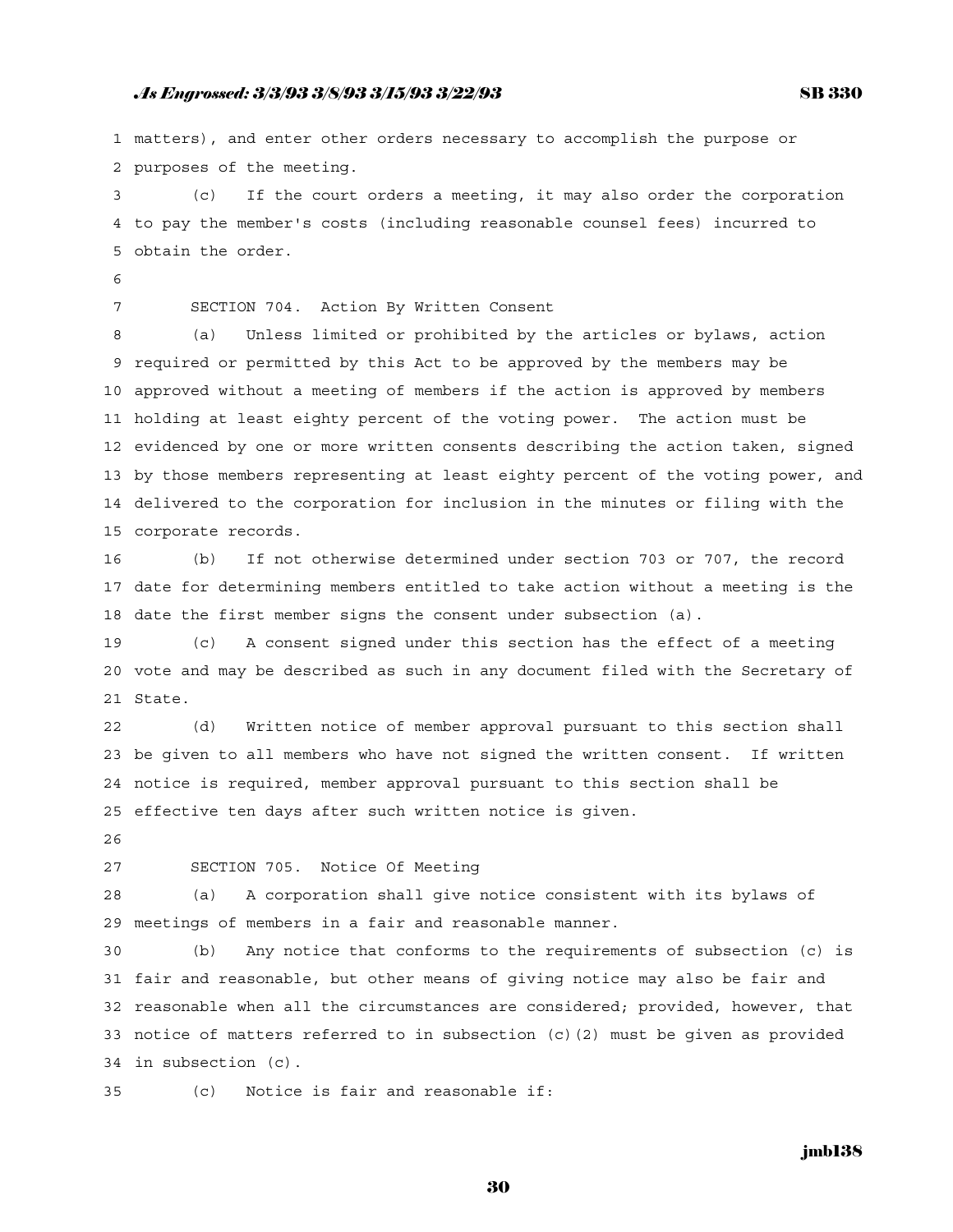1 (1) the corporation notifies its members of the place, date, and time 2 of each annual, regular and special meeting of members no fewer than 10 3 (or if notice is mailed by other than first class or registered mail, 4 30) nor more than 60 days before the meeting date; 5 (2) notice of an annual or regular meeting includes a description of 6 any matter or matters that must be approved by the members under 7 sections 831, 856, 1003, 1021, 1104, 1202, 1401, or 1402; and 8 (3) notice of a special meeting includes a description of the matter 9 or matters for which the meeting is called.

10 (d) Unless the bylaws require otherwise, if an annual, regular or 11 special meeting of members is adjourned to a different date, time or place, 12 notice need not be given of the new date, time or place, if the new date, time 13 or place is announced at the meeting before adjournment. If a new record date 14 for the adjourned meeting is or must be fixed under section 707, however, 15 notice of the adjourned meeting must be given under this section to the 16 members of record as of the new record date.

17 (e) When giving notice of an annual, regular or special meeting of 18 members, a corporation shall give notice of a matter a member intends to raise 19 at the meeting if: (1) requested in writing to do so by a person entitled to 20 call a special meeting; and (2) the request is received by the secretary or 21 president of the corporation at least ten days before the corporation gives 22 notice of the meeting.

23

#### 24 SECTION 706. Waiver Of Notice

25 (a) A member may waive any notice required by this Act, the articles, 26 or bylaws before or after the date and time stated in the notice. The waiver 27 must be in writing, be signed by the member entitled to the notice, and be 28 delivered to the corporation for inclusion in the minutes or filing with the 29 corporate records.

30 (b) A member's attendance at a meeting:

31 (1) waives objection to lack of notice or defective notice of the 32 meeting, unless the member at the beginning of the meeting objects to 33 holding the meeting or transacting business at the meeting;

34 (2) waives objection to consideration of a particular matter at the 35 meeting that is not within the purpose or purposes described in the

## imb138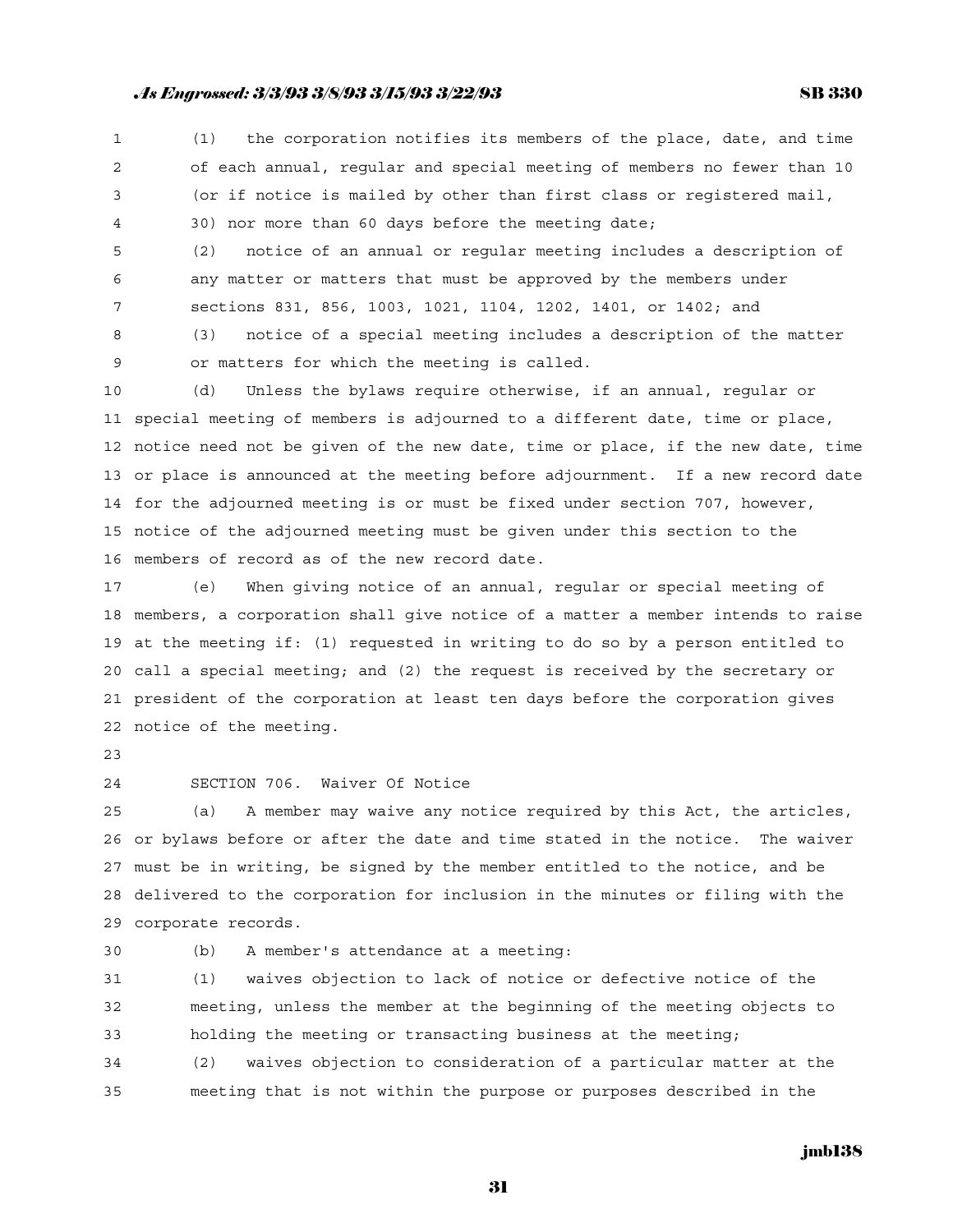1 meeting notice, unless the member objects to considering the matter when 2 it is presented.

3

4 SECTION 707. Record Date - Determining Members Entitled To Notice And 5 Vote

6 (a) The bylaws of a corporation may fix or provide the manner of 7 fixing a date as the record date for determining the members entitled to 8 notice of a members' meeting. If the bylaws do not fix or provide for fixing 9 such a record date, the board may fix a future date as such a record date. If 10 no such record date is fixed, members at the close of business on the business 11 day preceding the day on which notice is given, or if notice is waived, at the 12 close of business on the business day preceding the day on which the meeting 13 is held, are entitled to notice of the meeting.

14 (b) The bylaws of a corporation may fix or provide the manner of 15 fixing a date as the record date for determining the members entitled to vote 16 at a members' meeting. If the bylaws do not fix or provide for fixing such a 17 record date, the board may fix a future date as such a record date. If no 18 such record date is fixed, members on the date of the meeting who are 19 otherwise eligible to vote are entitled to vote at the meeting.

20 (c) The bylaws may fix or provide the manner for determining a date as 21 the record date for the purpose of determining the members entitled to 22 exercise any rights in respect of any other lawful action. If the bylaws do 23 not fix or provide for fixing such a record date, the board may fix in advance 24 such a record date. If no such record date is fixed, members at the close of 25 business on the day on which the board adopts the resolution relating thereto, 26 or the 60th day prior to the date of such other action, whichever is later, 27 are entitled to exercise such rights.

28 (d) A record date fixed under this section may not be more than 70 29 days before the meeting or action requiring a determination of members occurs. 30 (e) A determination of members entitled to notice of or to vote at a 31 membership meeting is effective for any adjournment of the meeting unless the 32 board fixes a new date for determining the right to notice or the right to 33 vote, which it must do if the meeting is adjourned to a date more than 70 days 34 after the record date for determining members entitled to notice of the 35 original meeting.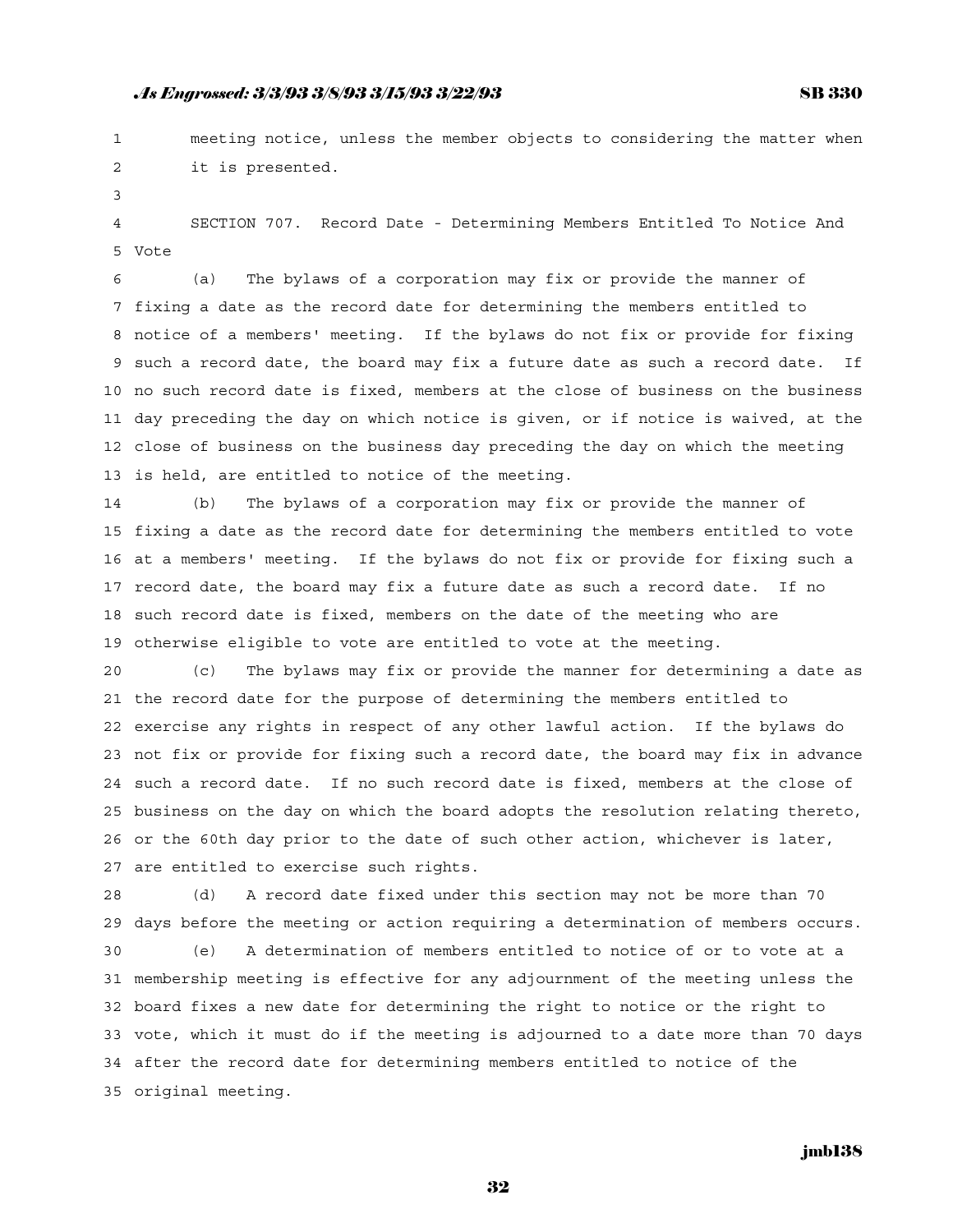1 (f) If a court orders a meeting adjourned to a date more than 120 days 2 after the date fixed for the original meeting, it may provide that the 3 original record date for notice or voting continues in effect or it may fix a 4 new record date for notice or voting.

5

6 SECTION 708. Action By Written Ballot

7 (a) Unless prohibited or limited by the articles or bylaws, any action 8 that may be taken at any annual, regular or special meeting of members may be 9 taken without a meeting if the corporation delivers a written ballot to every 10 member entitled to vote on the matter.

11 (b) A written ballot shall:

12 (1) set forth each proposed action; and

13 (2) provide an opportunity to vote for or against each proposed 14 action.

15 (c) Approval by written ballot pursuant to this section shall be valid 16 only when the number of votes cast by ballot equals or exceeds the quorum 17 required to be present at a meeting authorizing the action, and the number of 18 approvals equals or exceeds the number of votes that would be required to 19 approve the matter at a meeting at which the total number of votes cast was 20 the same as the number of votes cast by ballot.

21 (d) All solicitations for votes by written ballot shall:

22 (1) indicate the number of responses needed to meet the quorum 23 requirements;

24 (2) state the percentage of approvals necessary to approve each matter 25 other than election of directors; and

26 (3) specify the time by which a ballot must be received by the 27 corporation in order to be counted.

28 (e) Except as otherwise provided in the articles or bylaws, a written 29 ballot may not be revoked.

30

31 SECTION 720. Members' List For Meeting

32 (a) After fixing a record date for a notice of a meeting, a 33 corporation shall prepare an alphabetical list of the names of all its members 34 who are entitled to notice of the meeting. The list must show the address and 35 number of votes each member is entitled to vote at the meeting. The

#### imb138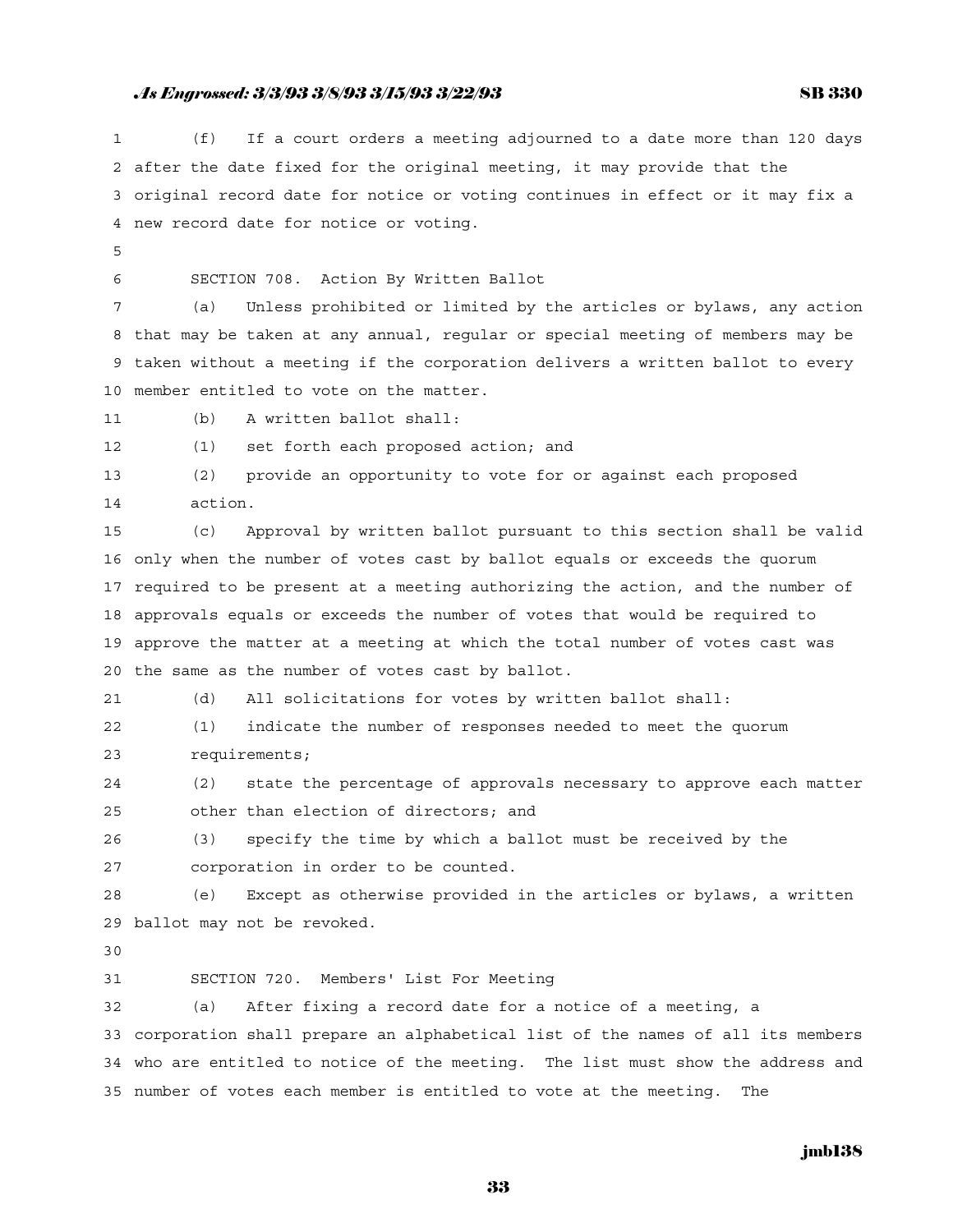1 corporation shall prepare on a current basis through the time of the 2 membership meeting a list of members, if any, who are entitled to vote at the 3 meeting, but not entitled to notice of the meeting. This list shall be 4 prepared on the same basis and be part of the list of members.

5 (b) The list of members must be available for inspection by any member 6 for the purpose of communication with other members concerning the meeting, 7 beginning two business days after notice is given of the meeting for which the 8 list was prepared and continuing through the meeting, at the corporation's 9 principal office or at a reasonable place identified in the meeting notice in 10 the city where the meeting will be held. A member, a member's agent, or 11 attorney is entitled on written demand to inspect and, subject to the 12 limitations of subsection (d), to copy the list, at a reasonable time and at 13 the member's expense, during the period it is available for inspection.

14 (c) The corporation shall make the list of members available at the 15 meeting, and any member, a member's agent, or attorney is entitled to inspect 16 the list at any time during the meeting or any adjournment.

17 (d) Without consent of the board, a membership list or any part 18 thereof may not be obtained or used by any person for any purpose unrelated to 19 a member's interest as a member. Without limiting the generality of the 20 foregoing, or without the consent of the board a membership list or any part 21 thereof may not be:

22 (1) used to solicit money or property unless such money or property 23 will be used solely to solicit the votes of the members in an election 24 to be held by the corporation;

25 (2) used for any commercial purpose; or

26 (3) sold to or purchased by any person.

27 (e) The articles or bylaws of a religious corporation may limit or 28 abolish the rights of a member under this section to inspect and copy any 29 corporate record.

30

31 SECTION 721. Voting Entitlement Generally

32 (a) Unless the articles or bylaws provide otherwise, each member is 33 entitled to one vote on each matter voted on by the members. When more than 34 one (1) membership is held by a single entity,the member shall be entitled to 35 one (1) vote for each such membership.

imb138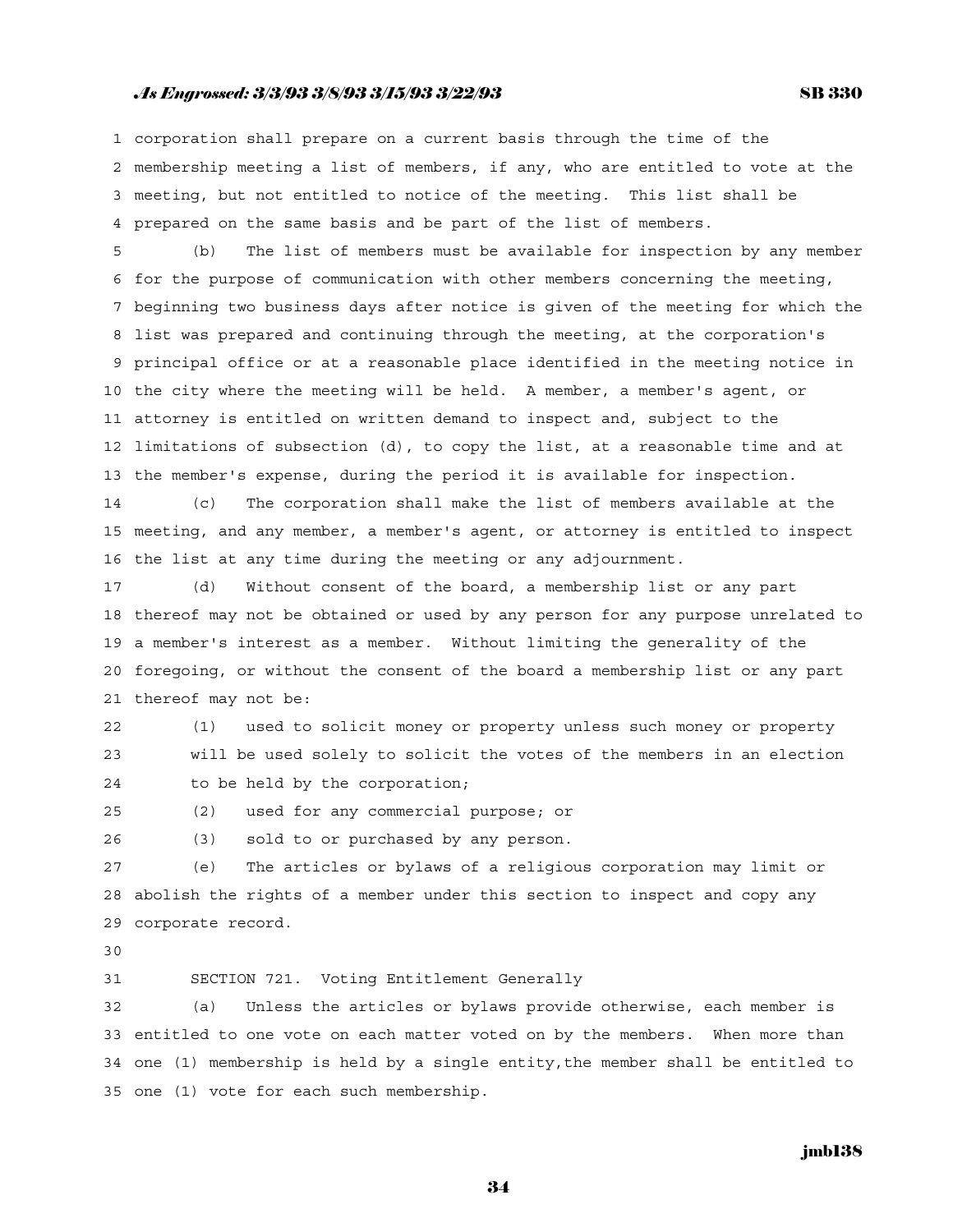1 (b) Unless the articles or bylaws provide otherwise, if a membership 2 stands of record in the names of two or more persons, their acts with respect 3 to voting shall have the following effect:

4 (1) If only one votes, such act binds all; and 5 (2) If more than one votes, the vote shall be divided on a prorata 6 basis.

- 7
- 
- 8 SECTION 722. Quorum Requirements

9 (a) Unless this Act, the articles, or bylaws provide for a higher or 10 lower quorum, ten percent of the votes entitled to be case on a matter must be 11 represented at a meeting of members to constitute a quorum on that matter.

12 (b) A bylaw amendment to decrease the quorum for any member action may 13 be approved by the members or, unless prohibited by the bylaws, by the board. 14 (c) A bylaw amendment to increase the quorum required for any member 15 action must be approved by the members.

16 (d) Unless one-third or more of the voting power is present in person 17 or by proxy, the only matters that may be voted upon at an annual or regular 18 meeting of members are those matters that are described in the meeting notice. 19

#### 20 SECTION 723. Voting Requirements

21 (a) Unless this Act, the articles, or the bylaws require a greater 22 vote or voting by class, if a quorum is present, the affirmative vote of the 23 votes represented and voting (which affirmative votes also constitute a 24 majority of the required quorum) is the act of the members.

25 (b) A bylaw amendment to increase or decrease the vote required for 26 any member action must be approved by the members.

27

### 28 SECTION 724. Proxies

29 (a) Unless the articles or bylaws prohibit or limit proxy voting, a 30 member may appoint a proxy to vote or otherwise act for the member by signing 31 an appointment form either personally or by an attorney-in-fact.

32 (b) An appointment of a proxy is effective when received by the 33 secretary or other officer or agent authorized to tabulate votes. An 34 appointment is valid for 11 months unless a different period is expressly 35 provided in the appointment form; provided however that no proxy shall be

## SB 330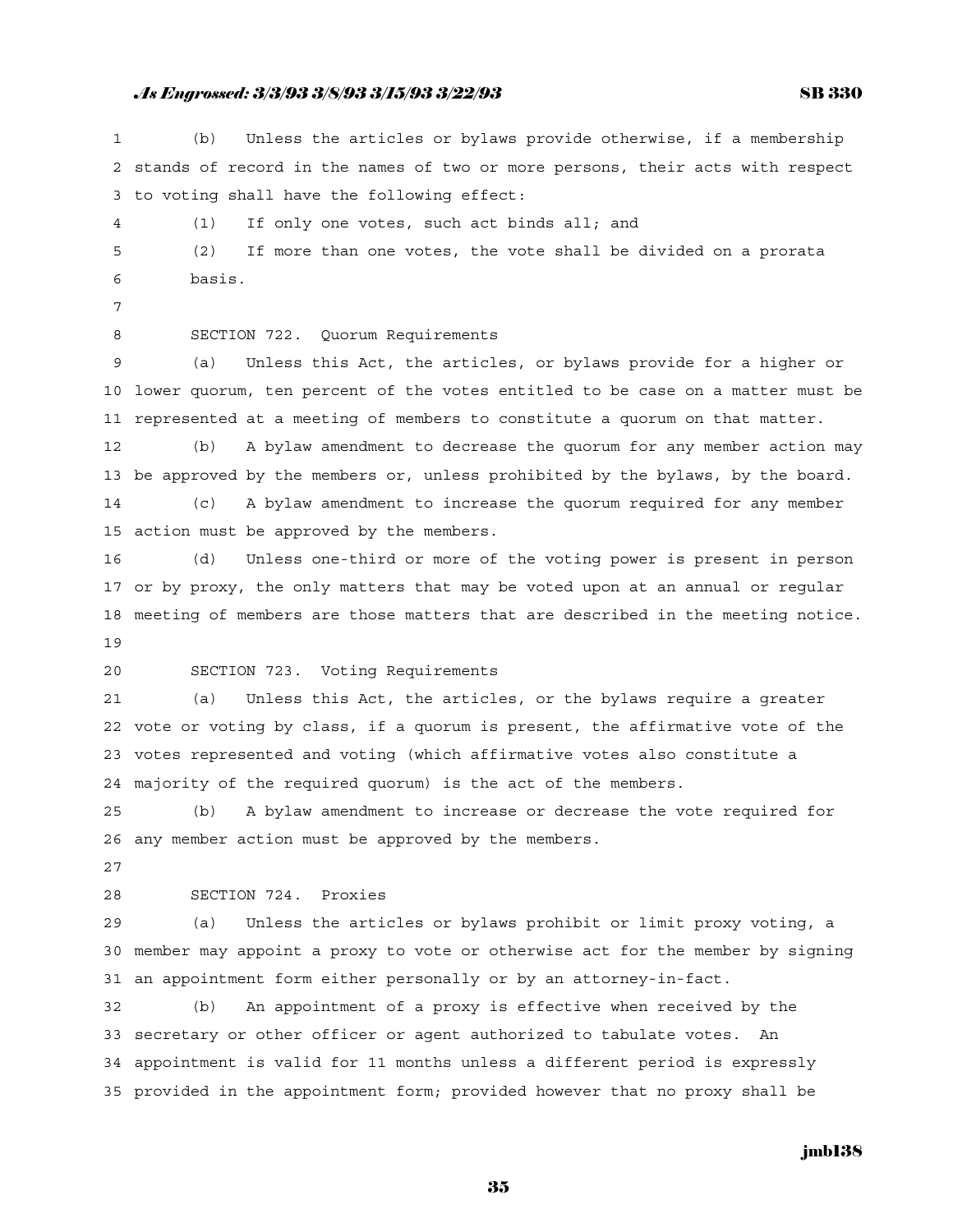1 valid for more than three years from its date of execution.

2 (c) An appointment of a proxy is revocable by the member. 3 (d) The death or incapacity of the member appointing a proxy does not 4 affect the right of the corporation to accept the proxy's authority unless 5 notice of the death or incapacity is received by the secretary or other 6 officer or agent authorized to tabulate votes before the proxy exercises 7 authority under the appointment.

8 (e) Appointment of a proxy is revoked by the person appointing the 9 proxy:

10 (1) attending any meeting and voting in person; or

11 (2) signing and delivering to the secretary or other officer or agent 12 authorized to tabulate proxy votes either a writing stating that the 13 appointment of the proxy is revoked or a subsequent appointment form.

14 (f) Subject to section 727 and any express limitation on the proxy's 15 authority appearing on the face of the appointment form, a corporation is 16 entitled to accept the proxy's vote or other action as that of the member 17 making the appointment.

18

19 SECTION 725. Cumulative Voting For Directors

20 (a) If the articles or bylaws provide for cumulative voting by 21 members, members may so vote, by multiplying the number of votes the members 22 are entitled to cast by the number of directors for whom they are entitled to 23 vote, and cast the product for a single candidate or distribute the product 24 among two or more candidates.

25 (b) Cumulative voting is not authorized at a particular meeting 26 unless:

27 (1) the meeting notice or statement accompanying the notice states 28 that cumulative voting will take place; or

29 (2) a member gives notice during the meeting and before the vote is 30 taken of the member's intent to cumulate votes, and if one member gives 31 this notice all other members participating in the election are entitled 32 to cumulate their votes without giving further notice.

33 (c) A director elected by cumulative voting may be removed by the 34 members without cause if the requirements of section *808* are met unless the 35 votes cast against removal, or not consenting in writing in such removal,

### imb138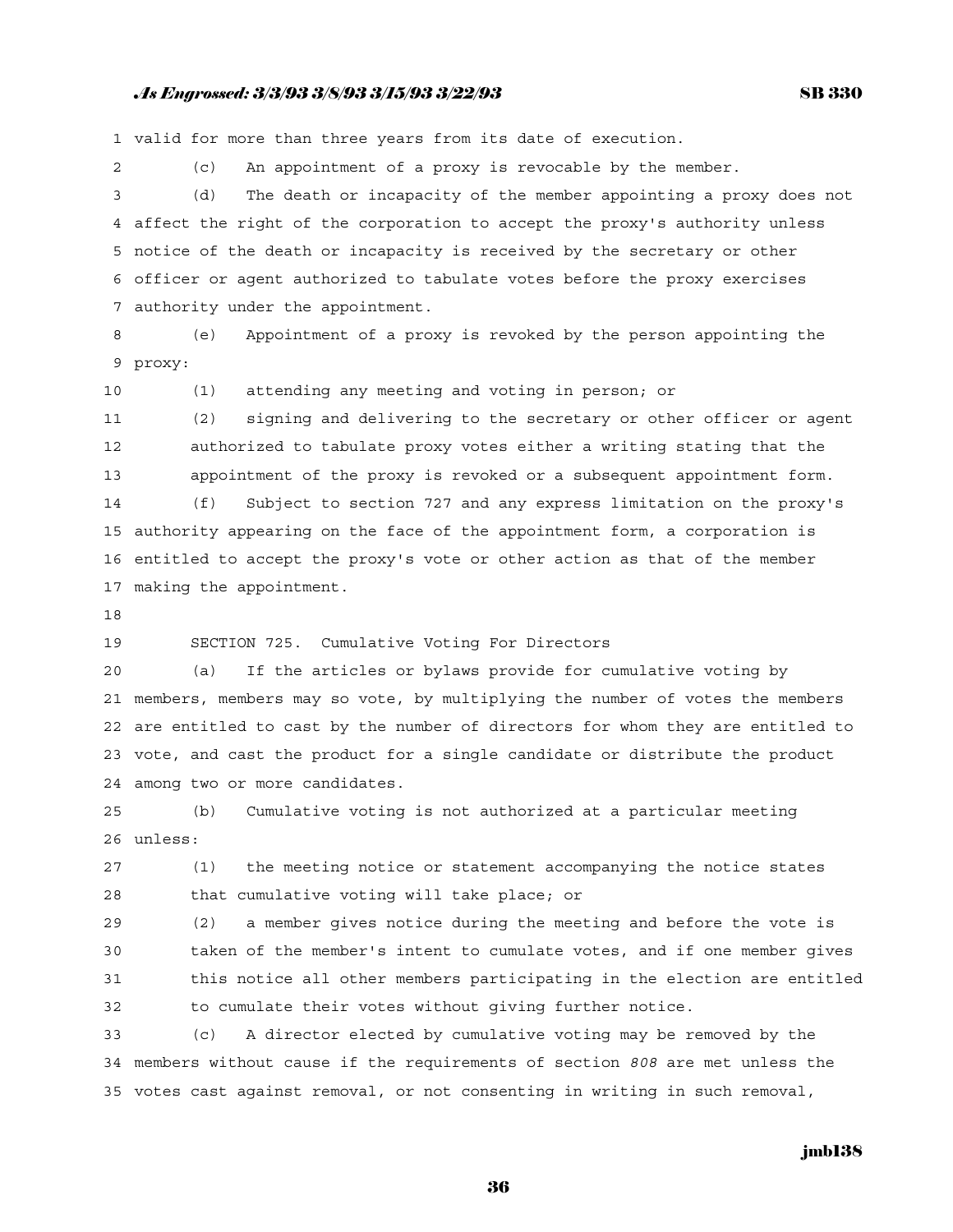1 would be sufficient to elect such director if voted cumulatively at an 2 election at which the same total number of votes were cast (or, if such action 3 is taken by written ballot, all memberships entitled to vote were voted) and 4 the entire number of directors authorized at the time of the director's most 5 recent election were then being elected. 6 (d) Members may not cumulatively vote if the directors and members are 7 identical. **8** 9 SECTION 726. Other Methods Of Electing Directors 10 A corporation may provide in its articles or bylaws for election of 11 directors by members or delegates: (1) on the basis of chapter or other 12 organizational unit; (2) by region or other geographic unit; (3) by 13 preferential voting; or (4) by any other reasonable method. 14 15 SECTION 727. Corporation's Acceptance Of Votes 16 (a) If the name signed on a vote, consent, waiver, or proxy 17 appointment corresponds to the name of a member, the corporation if acting in 18 good faith is entitled to accept the vote, consent, waiver, or proxy 19 appointment and give it effect as the act of the member. 20 (b) If the name signed on a vote, consent, waiver, or proxy 21 appointment does not correspond to the record name of a member, the 22 corporation if acting in good faith is nevertheless entitled to accept the 23 vote, consent, waiver, or proxy appointment and give it effect as the act of 24 the member if: 25 (1) the member is an entity and the name signed purports to be that of 26 an officer or agent of the entity; 27 (2) the name signed purports to be that of an attorney-in-fact of the 28 member and if the corporation requests, evidence acceptable to the 29 corporation of the signatory's authority to sign for the member has been 30 presented with respect to the vote, consent, waiver, or proxy 31 appointment; 32 (3) two or more persons hold the membership as co-tenants or 33 fiduciaries and the name signed purports to be the name of at least one 34 of the co-holders and the person signing appears to be acting on behalf

35 of all the co-holders; and

### imb138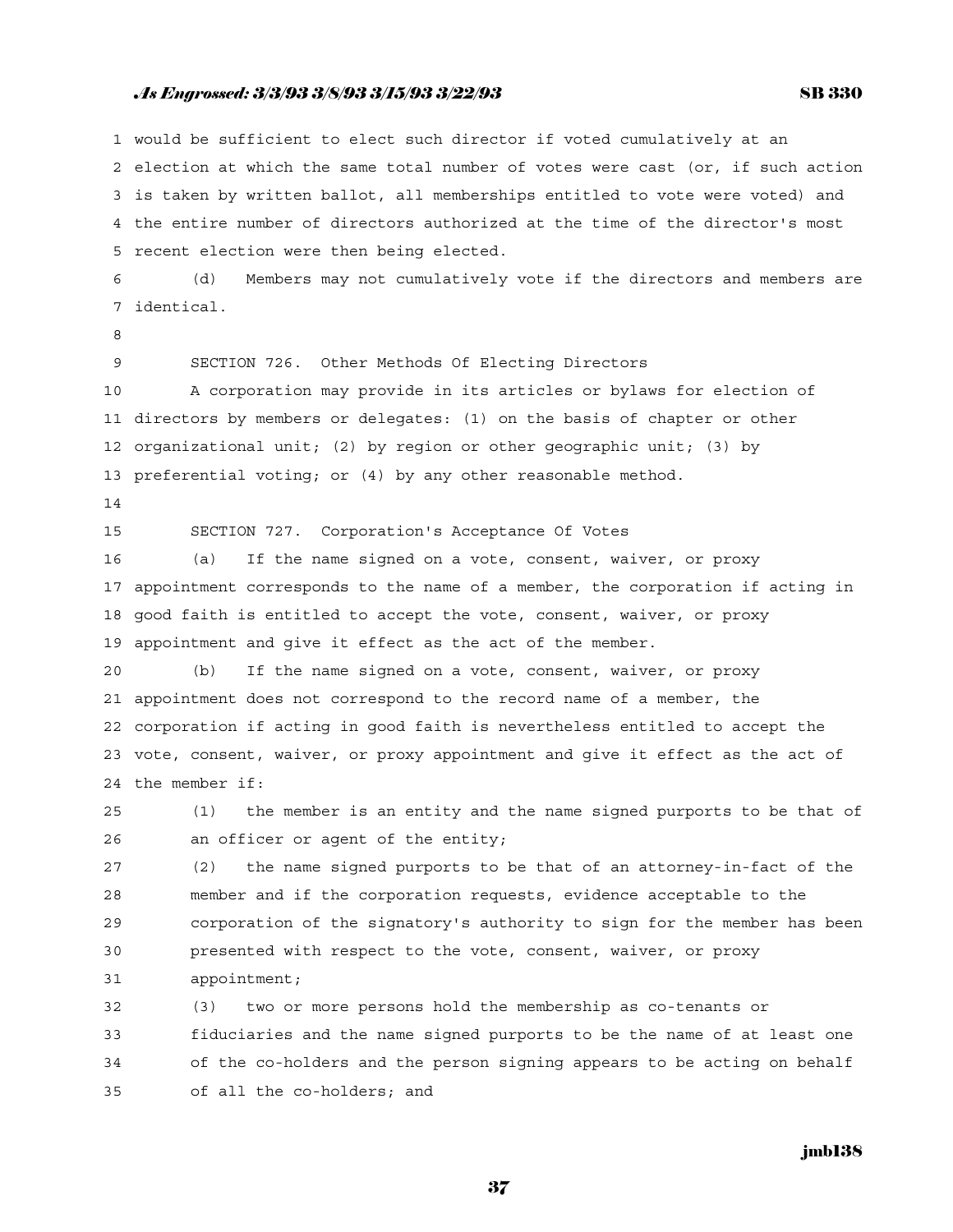1 (4) in the case of a mutual benefit corporation: 2 (i) the name signed purports to be that of an administrator, executor, 3 guardian, or conservator representing the member and, if the 4 corporation requests, evidence of fiduciary status acceptable to 5 the corporation has been presented with respect to the vote, 6 consent, waiver, or proxy appointment; 7 (ii) the name signed purports to be that of a receiver or trustee in 8 bankruptcy of the member, and, if the corporation requests, 9 evidence of this status acceptable to the corporation has been 10 presented with respect to the vote, consent, waiver, or proxy 11 appointment. 12 (c) The corporation is entitled to reject a vote, consent, waiver, or

13 proxy appointment if the secretary or other officer or agent authorized to 14 tabulate votes, acting in good faith, has reasonable basis for doubt about the 15 validity of the signature on it or about the signatory's authority to sign for 16 the member.

17 (d) The corporation and its officer or agent who accepts or rejects a 18 vote, consent, waiver, or proxy appointment in good faith and in accordance 19 with the standards of this section are not liable in damages to the member for 20 the consequences of the acceptance or rejection.

21 (e) Corporate action based on the acceptance or rejection of a vote, 22 consent, waiver, or proxy appointment under this section is valid unless a 23 court of competent jurisdiction determines otherwise.

24

25 SECTION 730. Voting Agreements

26 (a) Two or more members may provide for the manner in which they will 27 vote by signing an agreement for that purpose. Such agreements may be valid 28 for a period of up to ten years. For public benefit corporations such 29 agreements must have a reasonable purpose not inconsistent with the 30 corporation's public or charitable purposes.

31 (b) A voting agreement created under this section is specifically 32 enforceable.

33

34 SECTION 801. Requirement For and Duties of Board.

35 (a) Each corporation must have a board of directors.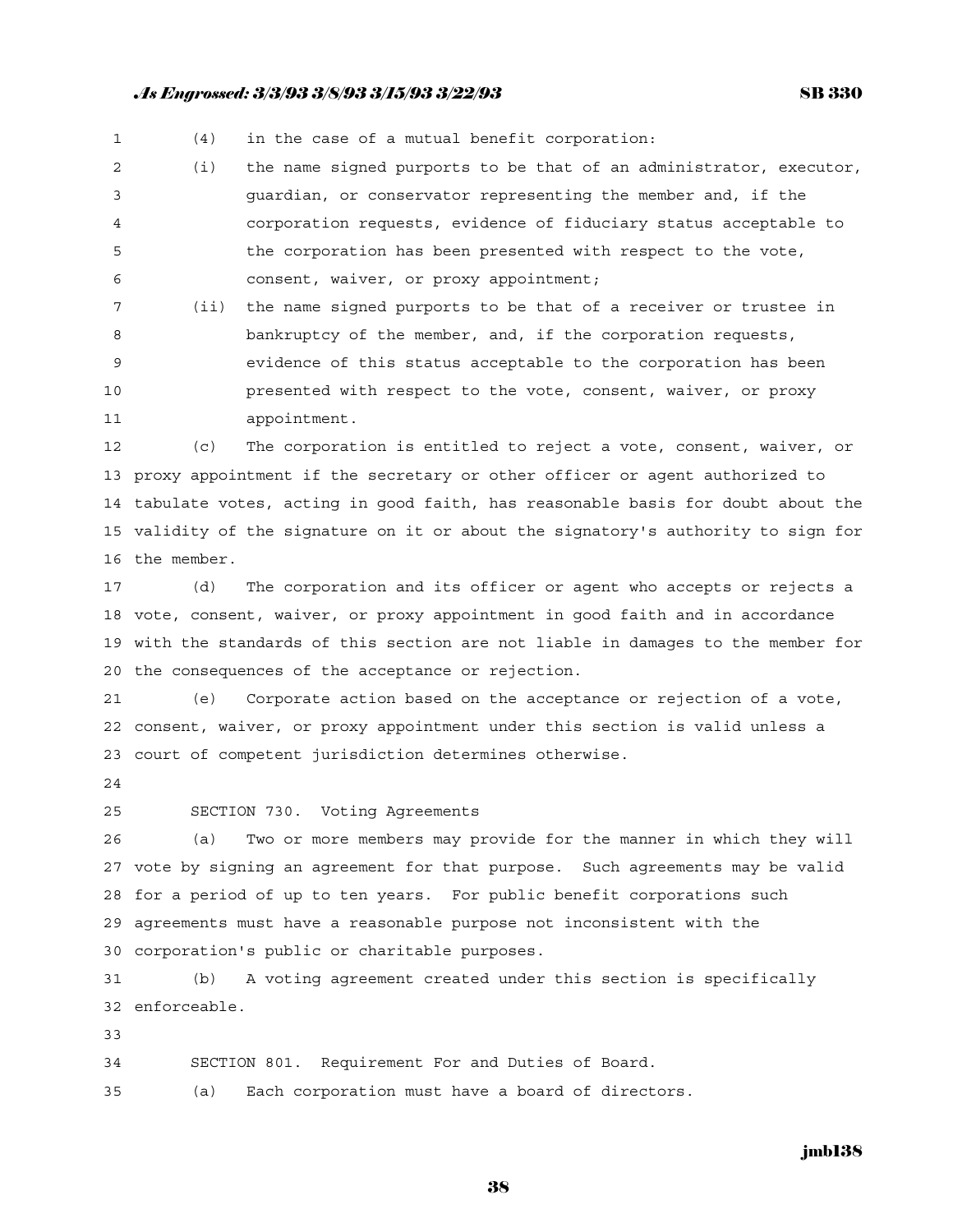1 (b) Except as provided in this Act or subsection (c), all corporate 2 powers shall be exercised by or under the authority of, and the affairs of the 3 corporation managed under the direction of, its board. 4 (c) The articles may authorize a person or persons to exercise some or 5 all of the powers which would otherwise be exercised by a board. To the 6 extent so authorized any such person or persons shall have the duties and 7 responsibilities of the directors, and the directors shall be relieved to that 8 extent from such duties and responsibilities. 9 10 SECTION 802. Qualification of Directors. 11 All directors must be individuals. The articles or bylaws may prescribe 12 other qualifications for directors. 13 14 SECTION 803. Number of Directors. 15 (a) A board of directors must consist of three or more individuals, 16 with the number specified in or fixed in accordance with the articles or 17 bylaws. 18 (b) The number of directors may be increased or decreased (but to no 19 fewer than three) from time to time by amendment to or in the manner 20 prescribed in the articles or bylaws. 21 22 SECTION 804. Election, Designation and Appointment of Directors. 23 (a) If the corporation has members, all the directors (except the 24 initial directors) shall be elected at the first annual meeting of members, 25 and at each annual meeting thereafter, unless the articles or bylaws provide 26 some other time or method of election, or provide that some of the directors 27 are appointed by some other person or are designated. Designation occurs when 28 the articles or bylaws name an individual as a director or designate the 29 holder of some office or position as a director. 30 (b) If the corporation does not have members, all the directors 31 (except the initial directors) shall be elected, appointed or designated as 32 provided in the articles or bylaws. If no method of designation or 33 appointment is set forth in the articles or bylaws, the directors (other than 34 the initial directors) shall be elected by the board.

35

SB 330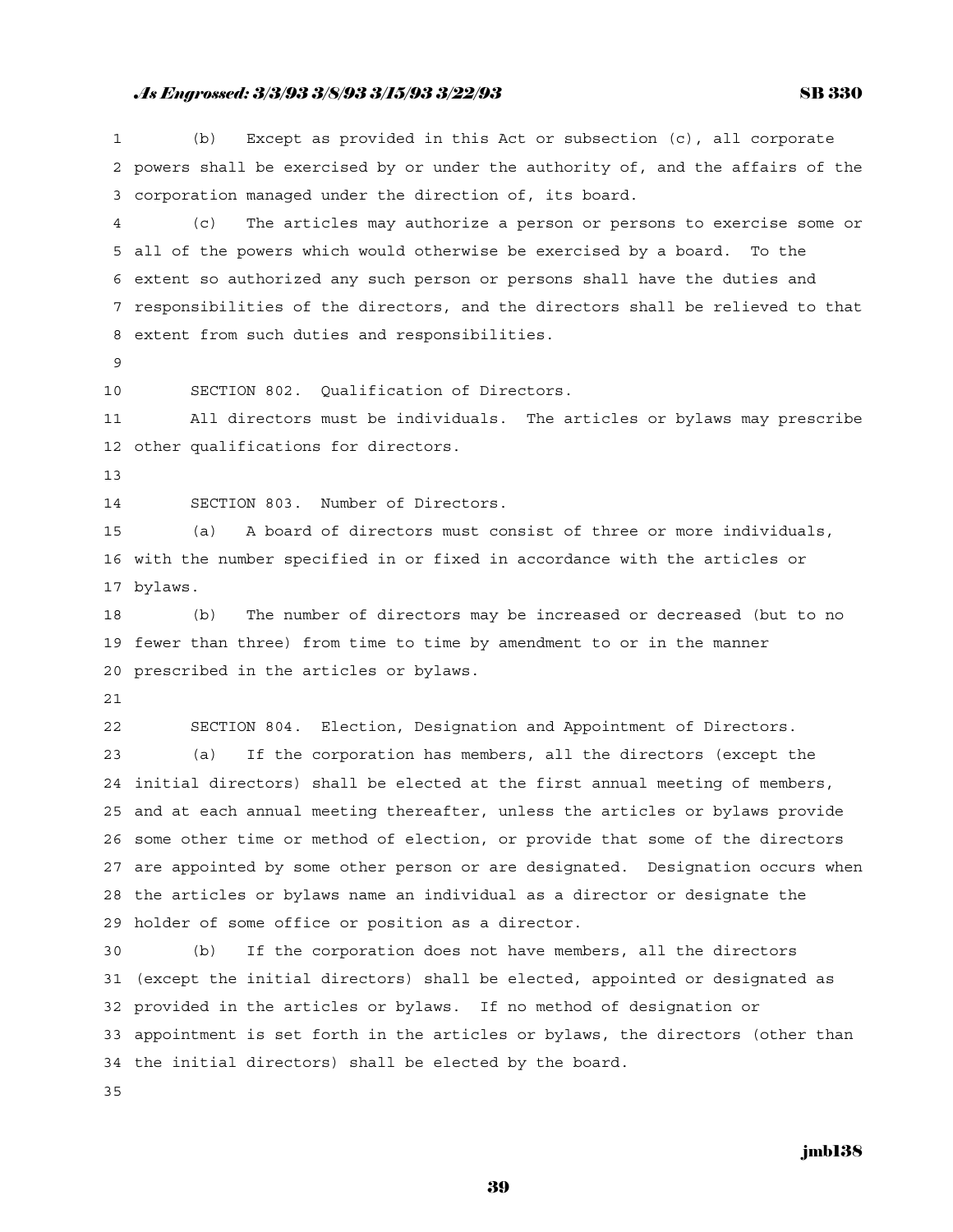| 1  | SECTION 805. Terms of Directors Generally.                                       |
|----|----------------------------------------------------------------------------------|
| 2  | The articles or bylaws must specify the term of directors. Except<br>(a)         |
| 3. | for designated or appointed directors, the terms of directors may not exceed     |
| 4  | the lesser of six years or the stated duration of the corporation. In the        |
| 5. | absence of any term specified in the articles or bylaws, the term of each        |
| 6  | director shall be one year. Directors may be elected for successive terms,       |
| 7  | unless otherwise provided in the articles or bylaws.                             |
| 8  | A decrease in the number of directors or term of office does not<br>(b)          |
| 9  | shorten an incumbent director's term.                                            |
| 10 | Except as provided in the articles or bylaws:<br>(C)                             |
| 11 | (1) the term of a director filling a vacancy in the office of a                  |
| 12 | director elected by members expires at the next election of directors by         |
| 13 | members; and                                                                     |
| 14 | the term of a director filling any other vacancy expires at the<br>(2)           |
| 15 | end of the unexpired term that such director is filling.                         |
| 16 | Despite the expiration of a director's term, the director<br>(d)                 |
| 17 | continues to serve until the director's successor is elected, designated or      |
| 18 | appointed and qualifies, or until there is a decrease in the number of           |
|    | 19 directors.                                                                    |
| 20 |                                                                                  |
| 21 | SECTION 806. Staggered Terms for Directors.                                      |
| 22 | The articles or bylaws may provide for staggering the terms of directors         |
|    | 23 by dividing the total number of directors into groups. The terms of office of |
|    | 24 the several groups need not be uniform.                                       |
| 25 |                                                                                  |
| 26 | SECTION 807. Resignation of Directors.                                           |
| 27 | A director may resign at any time by delivering written notice to<br>(a)         |
| 28 | the board of directors, its presiding officer or to the president or             |
| 29 | secretary.                                                                       |
| 30 | A resignation is effective when the notice is effective unless the<br>(b)        |
|    | 31 notice specifies a later effective date. If a resignation is made effective   |
|    | 32 at a later date, the board may fill the pending vacancy before the effective  |
| 33 | date if the board provides that the successor does not take office until the     |
|    | 34 effective date.                                                               |
| 35 |                                                                                  |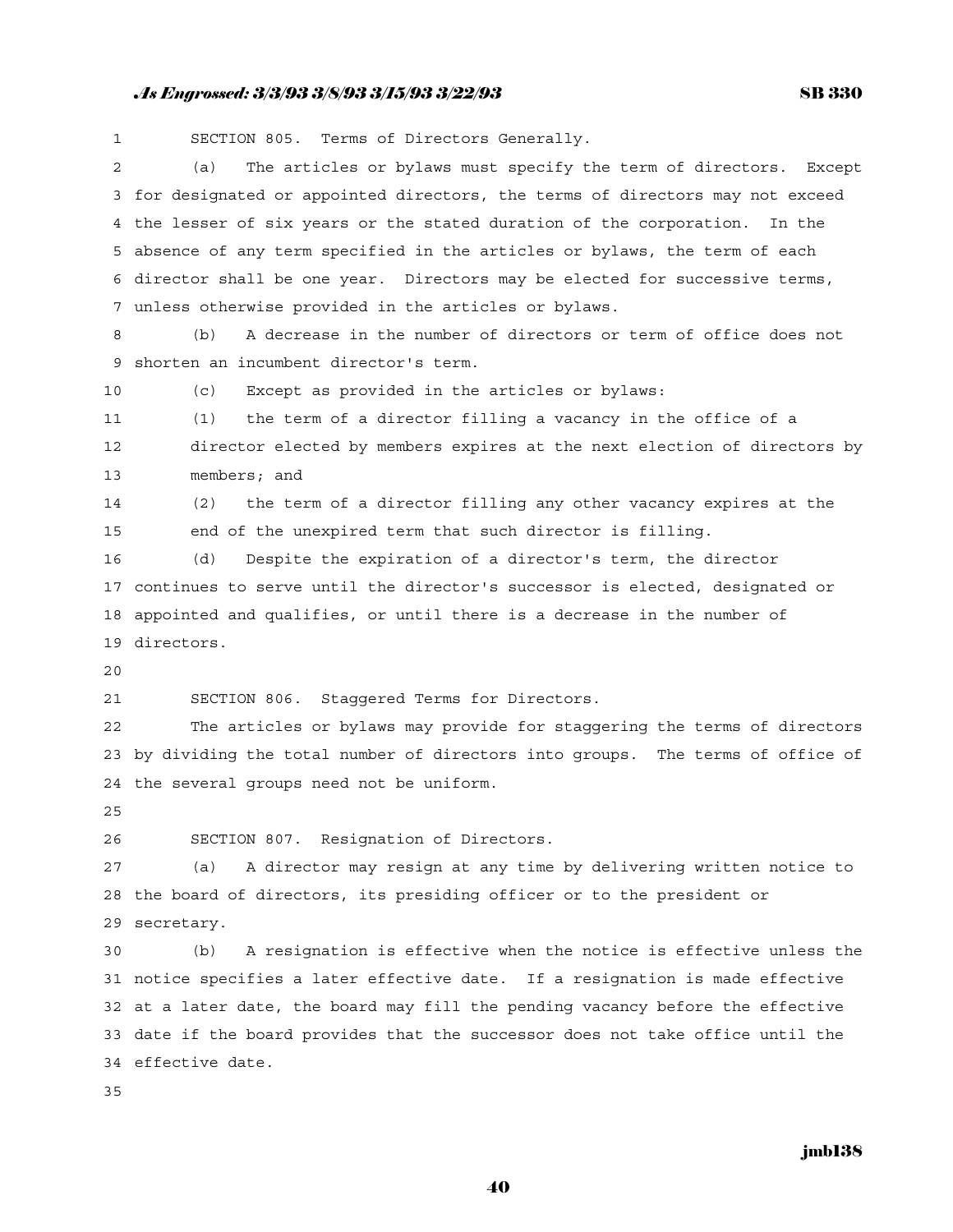SB 330

1 SECTION 808. Removal of Directors Elected by Members or Directors. 2 (a) The members may remove one or more directors elected by them 3 without cause.

4 (b) If a director is elected by a class, chapter or other 5 organizational unit or by region or other geographic grouping, the director 6 may be removed only by the members of that class, chapter, unit or grouping. 7 (c) Except as provided in subsection (i), a director may be removed 8 under subsection (a) or (b) only if the number of votes cast to remove the 9 director would be sufficient to elect the director at a meeting to elect 10 directors.

11 (d) If cumulative voting is authorized, a director may not be removed 12 if the number of votes, or if the director was elected by a class, chapter, 13 unit or grouping of members, the number of votes of that class, chapter, unit 14 or grouping, sufficient to elect the director under cumulative voting is voted 15 against the director's removal.

16 (e) A director elected by members may be removed by the members only 17 at a meeting called for the purpose of removing the director and the meeting 18 notice must state that the purpose, or one of the purposes, of the meeting is 19 removal of the director.

20 (f) In computing whether a director is protected from removal under 21 subsection (b) - (d), it should be assumed that the votes against removal are 22 cast in an election for the number of directors of the class to which the 23 director to be removed belonged on the date of that director's election.

24 (g) An entire board of directors may be removed under subsections (a)  $25 - (e)$ .

26 (h) A director elected by the board may be removed without cause by 27 the vote of a majority of the directors present at a meeting which is called 28 for the purpose of removing the director and for which the meeting notice 29 stated that the purpose, or one of the purposes, of the meeting is removal of 30 the director, or by the vote of such greater number as is set forth in the 31 articles or bylaws; provided, however, that a director elected by the board to 32 fill the vacancy of a director elected by the members may be removed without 33 cause by the members, but not the board.

34 (i) If, at the beginning of a director's term on the board, the 35 articles or bylaws provide that the director may be removed for missing a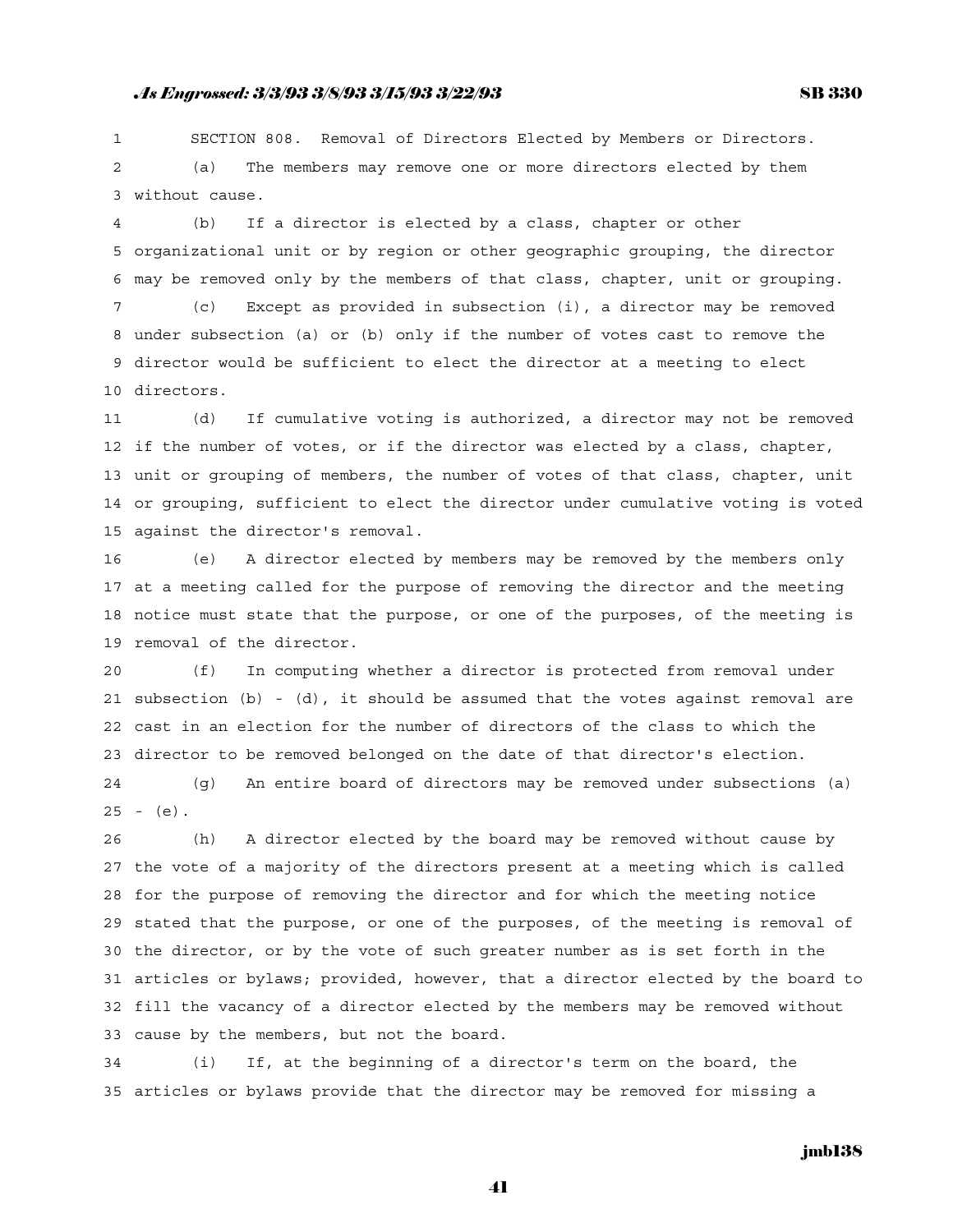|    | 1 specified number of board meetings, the board may remove the director for       |
|----|-----------------------------------------------------------------------------------|
|    | 2 failing to attend the specified number of meetings. The director may be         |
| 3. | removed only if a majority of the directors present at a meeting which is         |
|    | 4 called for the purpose of removing the director and for which the meeting       |
|    | 5 notice stated that the purpose, or one of the purposes, of the meeting is       |
| 6  | removal of the director, vote for the removal.                                    |
| 7  | The articles or bylaws of a religious corporation may:<br>(i)                     |
| 8  | limit the application of this section; and<br>(1)                                 |
| 9  | set forth the vote and procedures by which the board or any person<br>(2)         |
| 10 | may remove with or without cause a director elected by the members or             |
| 11 | the board.                                                                        |
| 12 |                                                                                   |
| 13 | SECTION 809. Removal of Designated or Appointed Directors.                        |
| 14 | A designated director may be removed by an amendment to the<br>(a)                |
| 15 | articles or bylaws deleting or changing the designation.                          |
| 16 | Appointed Directors:<br>(b)                                                       |
| 17 | Except as otherwise provided in the articles or bylaws, an<br>(1)                 |
| 18 | appointed director may be removed without cause by the person appointing          |
| 19 | the director;                                                                     |
| 20 | The person removing the director shall do so by giving written<br>(2)             |
| 21 | notice of the removal to the director and either the presiding officer            |
| 22 | of the board or the corporation's president or secretary; and                     |
| 23 | A removal is effective when the notice is effective unless the<br>(3)             |
| 24 | notice specifies a future effective date.                                         |
| 25 |                                                                                   |
| 26 | SECTION 810. Removal of Directors by Judicial Proceeding.                         |
| 27 | The Chancery Court of the county where a corporation's principal<br>(a)           |
|    | 28 office is located may remove any director of the corporation from office in a  |
|    | 29 proceeding commenced either by the corporation or its members holding at least |
|    | 30 10 percent of the voting power of any class, if the Court finds that (1) the   |
|    | 31 director engaged in fraudulent or dishonest conduct, or gross abuse of         |
|    | 32 authority or discretion, with respect to the corporation, or a final judgment  |
|    | 33 has been entered finding that the director has violated a duty set forth in    |
|    | 34 sections 830-833, and (2) removal is in the best interest of the corporation.  |
| 35 | The Court that removes a director may bar the director from<br>(b)                |

# jmb138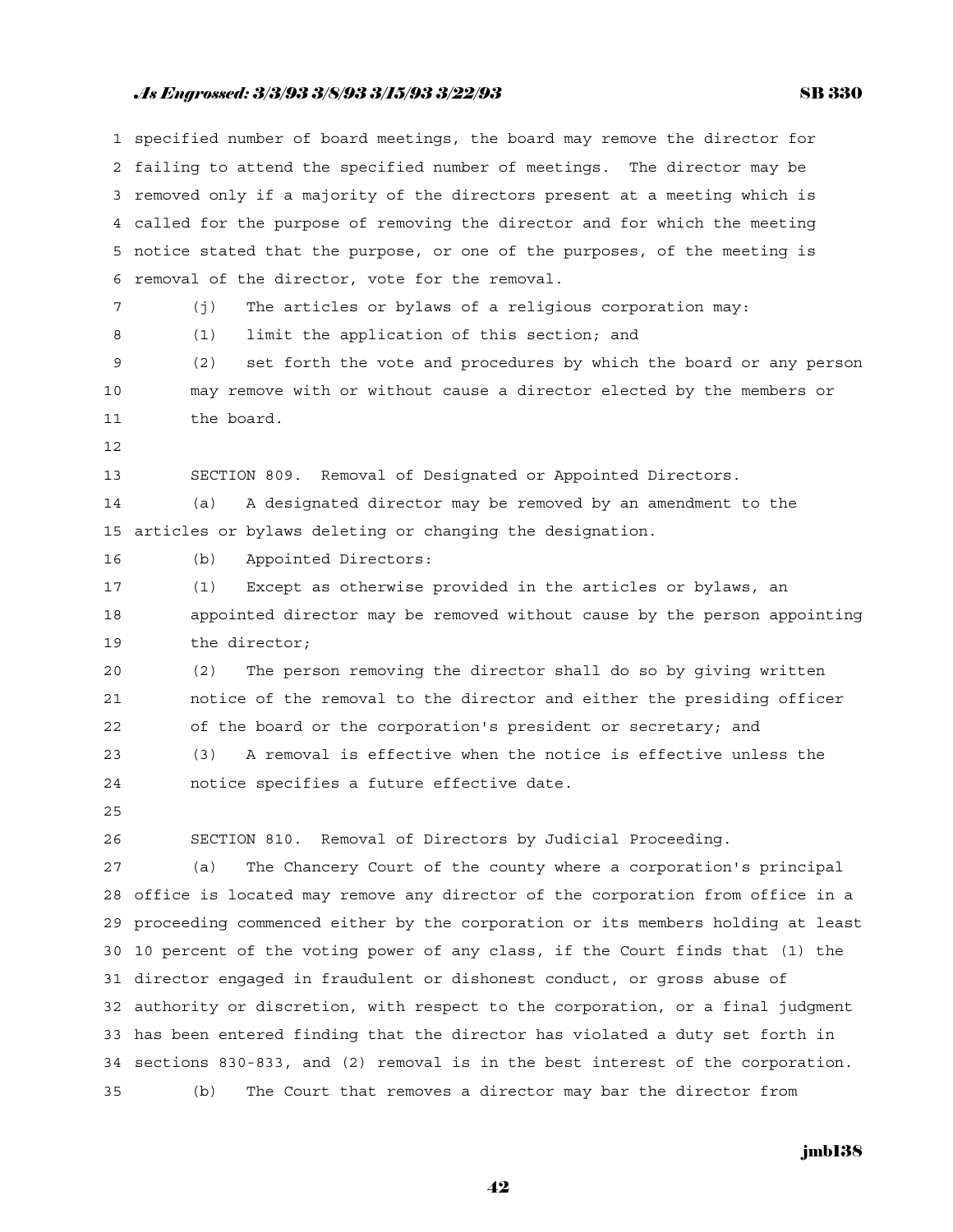1 serving on the board for a period prescribed by the court. 2 (c) The articles or bylaws of a religious corporation may limit or 3 prohibit the application of this section. 4 5 SECTION 811. Vacancy on Board. 6 (a) Unless the articles or bylaws provide otherwise, and except as 7 provided in subsections (b) and (c), if a vacancy occurs on a board of 8 directors, including a vacancy resulting from an increase in the number of 9 directors: 10 (1) the members, if any, may fill the vacancy; if the vacant office 11 was held by a director elected by a class, chapter or other 12 organizational unit or by region or other geographic grouping, only 13 members of the class, chapter, unit or grouping are entitled to vote to 14 fill the vacancy if it is filled by the members; 15 (2) the board of directors may fill the vacancy; or 16 (3) if the directors remaining in office constitute fewer than a 17 quorum of the board, they may fill the vacancy by the affirmative vote 18 of a majority of all the directors remaining in office. 19 (b) Unless the articles or bylaws provide otherwise, if a vacant 20 office was held by an appointed director, only the person who appointed the 21 director may fill the vacancy. 22 (c) If a vacant office was held by a designated director, the vacancy 23 shall be filled as provided in the articles or bylaws. In the absence of an 24 applicable article or bylaw provision, the vacancy may not be filled by the 25 board. 26 (d) A vacancy that will occur at a specific later date (by reason of a 27 resignation effective at a later date under section 807(b) or otherwise) may 28 be filled before the vacancy occurs but the new director may not take office 29 until the vacancy occurs. 30 31 SECTION 812. Compensation of Directors. 32 Unless the articles or bylaws provide otherwise, a board of directors 33 may fix the compensation of directors. 34 35 SECTION 820. Regular and Special Meetings.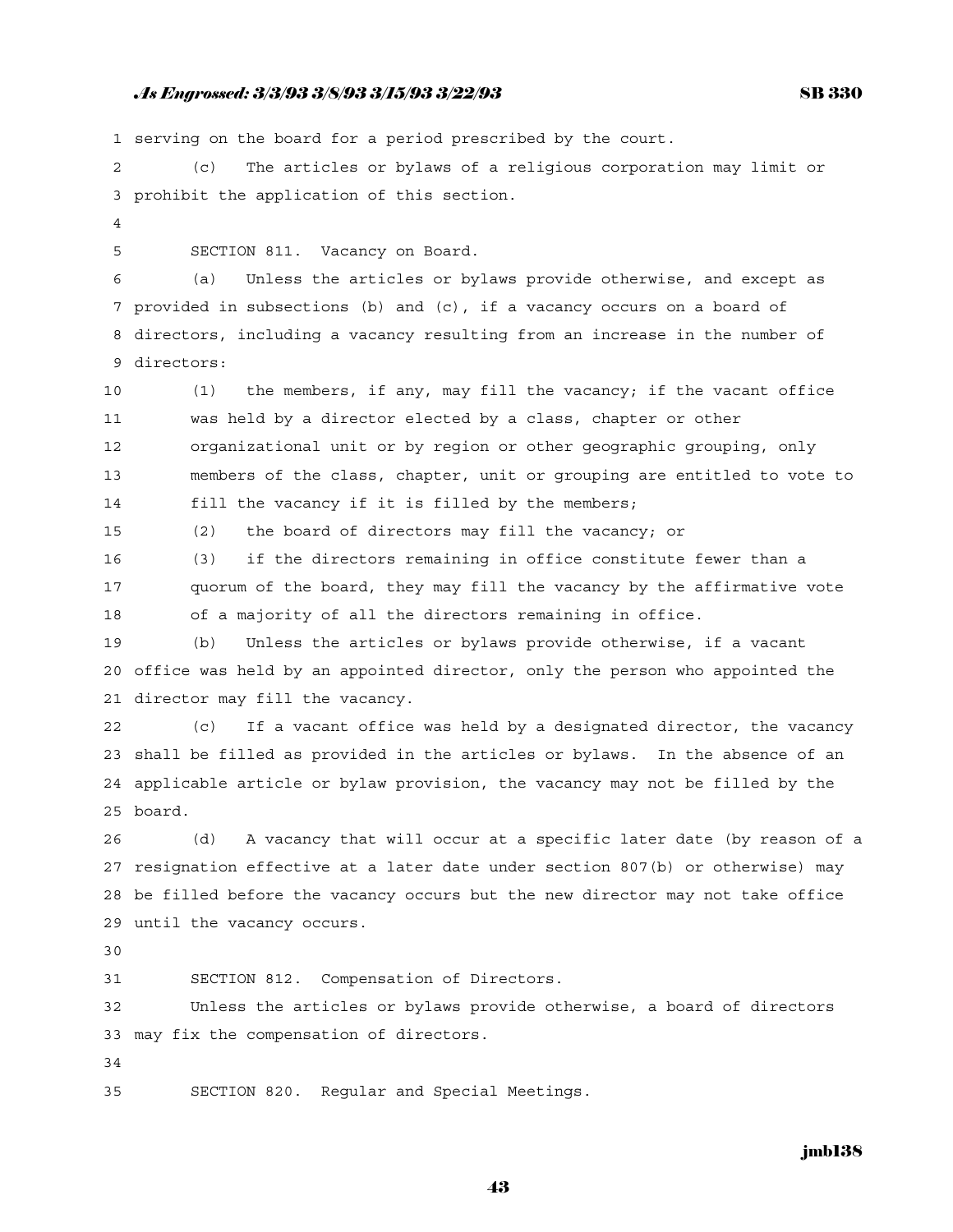1 (a) If the time and place of a directors' meeting is fixed by the 2 bylaws or the board, the meeting is a regular meeting. All other meetings are 3 special meetings.

4 (b) A board of directors may hold regular or special meetings in or 5 out of this state.

6 (c) Unless the articles or bylaws provide otherwise, a board may 7 permit any or all directors to participate in a regular or special meeting by, 8 or conduct the meeting through the use of, any means of communication by which 9 all directors participating may simultaneously hear each other during the 10 meeting. A director participating in a meeting by this means is deemed to be 11 present in person at the meeting.

12

13 SECTION 821. Action Without Meeting.

14 (a) Unless the articles or bylaws provide otherwise, action required 15 or permitted by this Act to be taken at a board of directors' meeting may be 16 taken without a meeting if the action is taken by all members of the board. 17 The action must be evidenced by one or more written consents describing the 18 action taken, signed by each director, and included in the minutes filed with 19 the corporate records reflecting the action taken.

20 (b) Action taken under this section is effective when the last 21 director signs the consent, unless the consent specifies a different effective 22 date.

23 (c) A consent delivered by facsimile transmittal shall constitute a 24 valid signed consent under this section.

25 (d) A consent signed under this section has the effect of a meeting 26 vote and may be described as such in any document.

27

28 SECTION 822. Call and Notice of Meetings.

29 (a) Unless the articles, bylaws or subsection (c) provide otherwise, 30 regular meetings of the board may be held without notice.

31 (b) Unless the articles, bylaws or subsection (c) provide otherwise, 32 special meetings of the board must be preceded by at least two days' notice to 33 each director of the date, time, and place, but not the purpose, of the 34 meeting.

35 (c) In corporations without members any board action to remove a

SB 330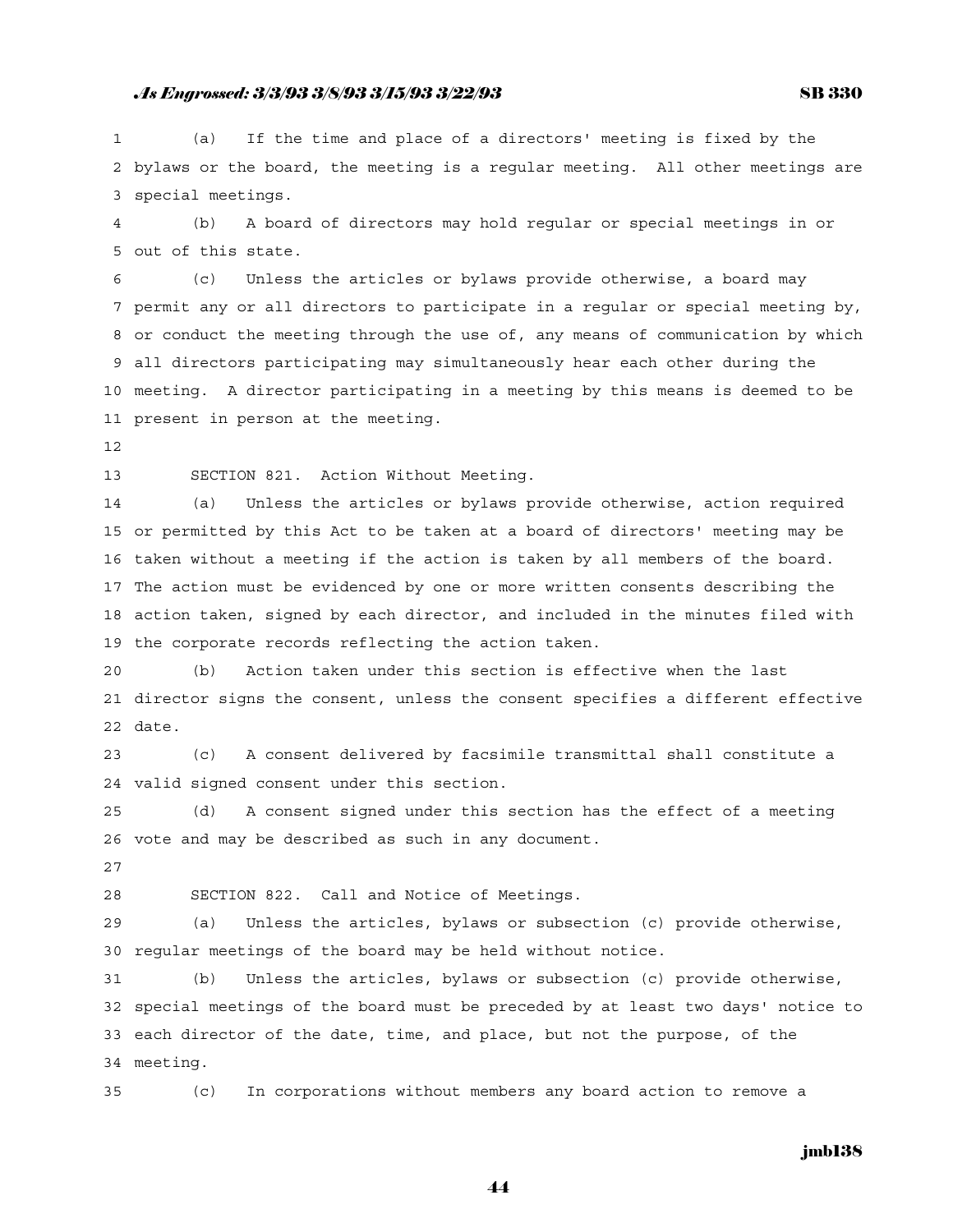1 director or to approve a matter that would require approval by the members if 2 the corporation had members, shall not be valid unless each director is given 3 at least seven days' written notice that the matter will be voted upon at a 4 directors' meeting or unless notice is waived pursuant to section 823.

5 (d) Unless the articles or bylaws provide otherwise, the presiding 6 officer of the board, the president or twenty percent of the directors then in 7 office may call and give notice of a meeting of the board.

**8** 

9 SECTION 823. Waiver of Notice.

10 (a) A director may at any time waive any notice required by this Act, 11 the articles or bylaws. Except as provided in subsection (b), the waiver must 12 be in writing, signed by the director entitled to the notice, and filed with 13 the minutes of the corporate records. A signed waiver delivered by facsimile 14 transmittal shall constitute a valid waiver of notice under this section.

15 (b) A director's attendance at or participation in a meeting waives 16 any required notice of the meeting unless the director upon arriving at the 17 meeting or prior to the vote on a matter not noticed in conformity with this 18 Act, the articles or bylaws objects to lack of notice and does not thereafter 19 vote for or assent to the objected to action.

20

21 SECTION 824. Quorum and Voting.

22 (a) Except as otherwise provided in this Act, the articles or bylaws, 23 a quorum of a board of directors consists of a majority of the directors in 24 office immediately before a meeting begins.

25 (b) If a quorum is present when a vote is taken, the affirmative vote 26 of a majority of directors present is the act of the board unless this Act, 27 the articles or bylaws require the vote of a greater number of directors. 28

29 SECTION 825. Committees of the Board.

30 (a) Unless prohibited or limited by the articles or bylaws, a board of 31 directors may create one or more committees of the board and appoint members 32 of the board to serve on them. Each committee shall have two or more 33 directors, who serve at the pleasure of the board.

34 (b) The creation of a committee and appointment of members to it must 35 be approved by the greater of: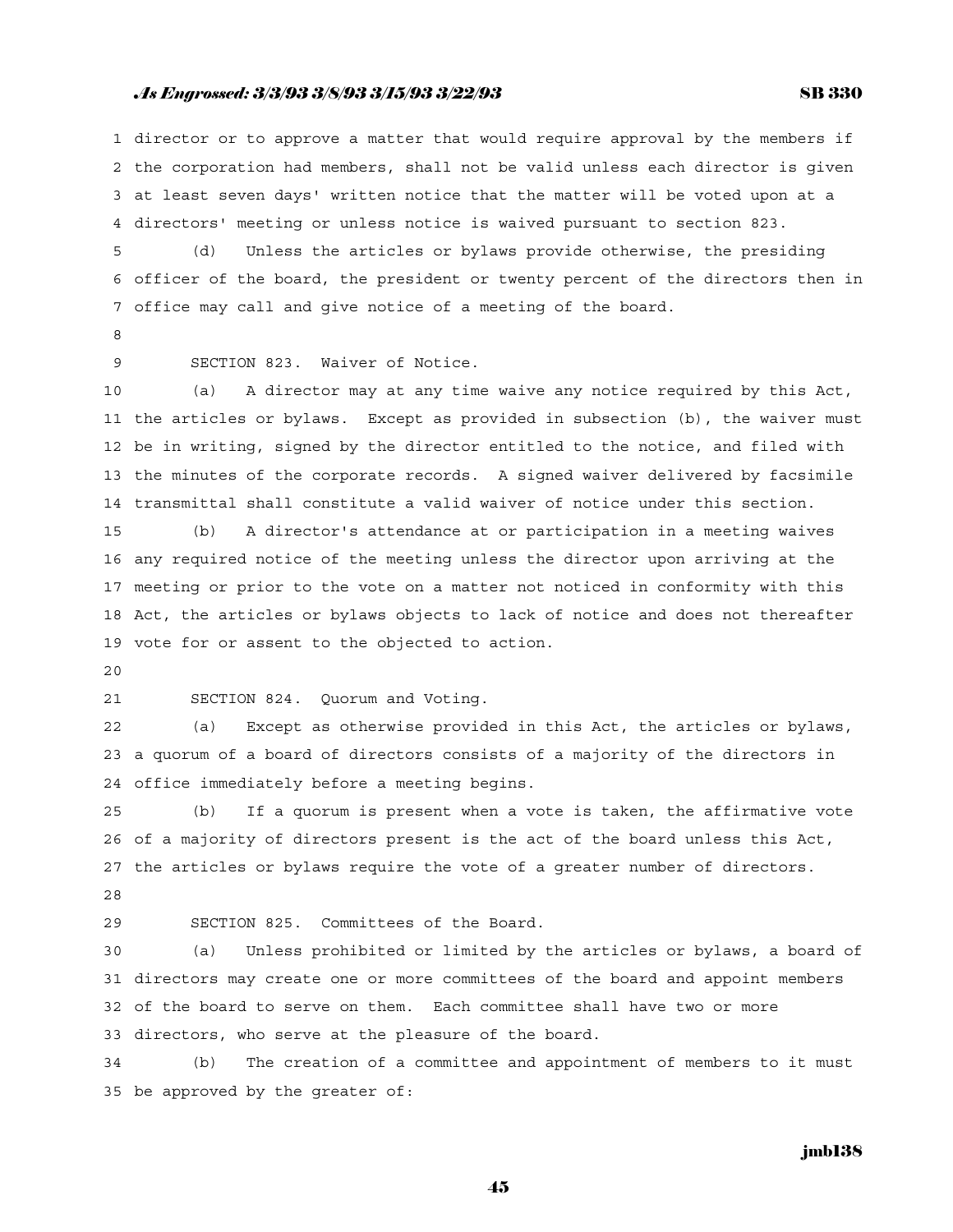2 or

22

3 (2) the number of directors required by the articles or bylaws to take 4 action under section 824. 5 (c) Sections 820 through 824, which govern meetings, action without 6 meetings, notice and waiver of notice, and quorum and voting requirements of 7 the board, apply to committees of the board and their members as well. 8 (d) To the extent specified by the board of directors or in the 9 articles or bylaws, each committee of the board may exercise the board's 10 authority under section 801. 11 (e) A committee of the board may not, however: 12 (1) authorize distributions; 13 (2) approve or recommend to members dissolution, merger or the sale, 14 pledge or transfer of all or substantially all of the corporation's 15 assets; 16 (3) elect, appoint or remove directors or fill vacancies on the board 17 or on any of its committees; or 18 (4) adopt, amend or repeal the articles or bylaws. 19 (f) The creation of, delegation of authority to, or action by a 20 committee does not alone constitute compliance by a director with the 21 standards of conduct described in section 830. 23 *SECTION 830. General Standards for Directors.* 24 (a) A director shall discharge his or her duties as a director, 25 including his or her duties as a member of a committee: 26 (1) in good faith; 27 (2) with the care an ordinarily prudent person in a like position 28 would exercise under similar circumstances; and 29 (3) in a manner the director reasonably believes to be in the best 30 interests of the corporation. 31 (b) In discharging his or her duties, a director is entitled to rely 32 on information, opinions, reports, or statements, including financial 33 statements and other financial data, if prepared or presented by: 34 (1) one or more officers or employees of the corporation whom the

1 (1) a majority of a quorum of the directors when the action is taken;

imb138

46

35 director reasonably believes to be reliable and competent in the matters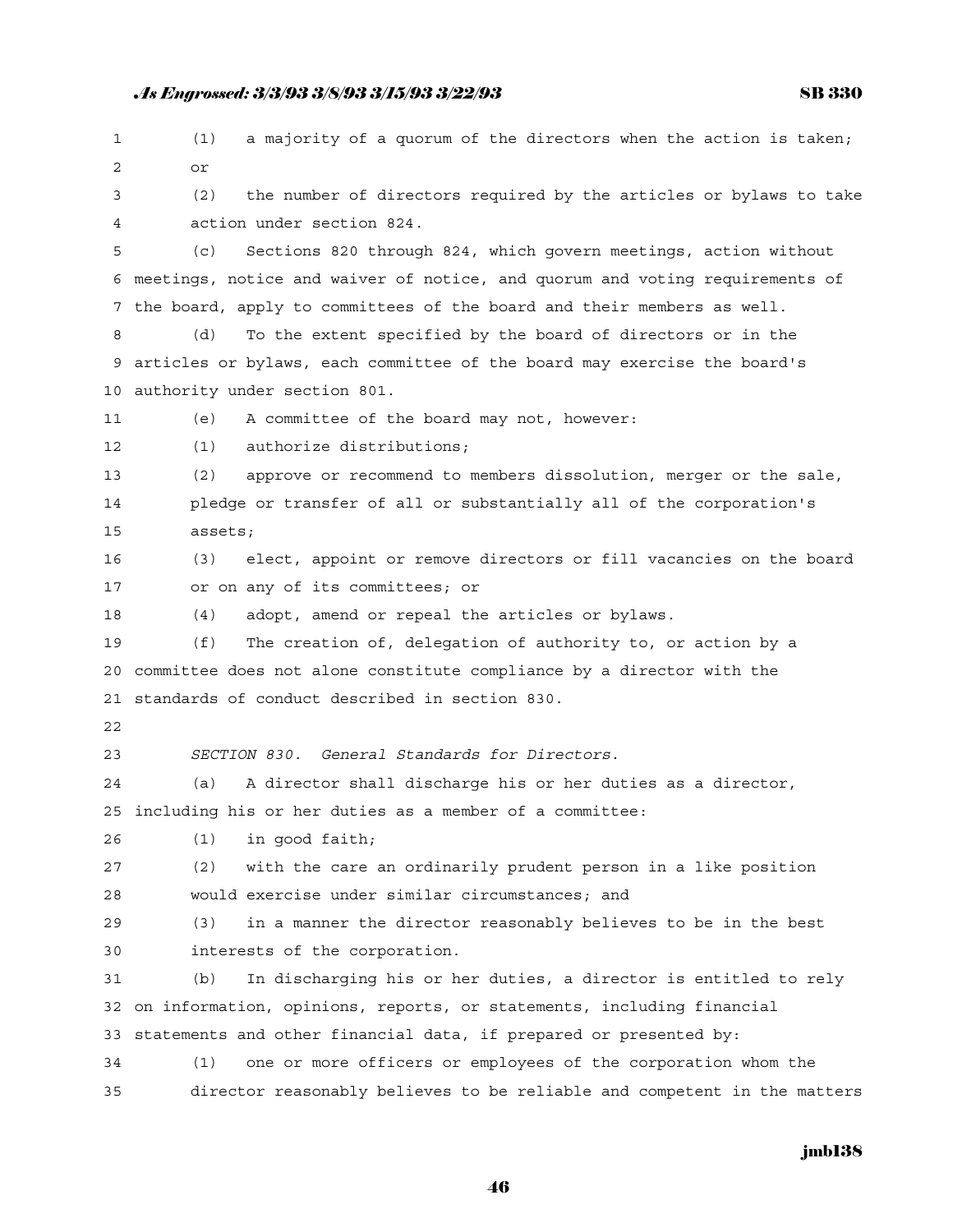SB 330

1 presented; 2 (2) legal counsel, public accountants or other persons as to matters 3 the director reasonably believes are within the person's professional or 4 expert competence; 5 (3) a committee of the board of which the director is not a member, as 6 to matters within its jurisdiction, if the director reasonably believes 7 the committee merits confidence; or 8 (4) in the case of religious corporations, religious authorities and 9 ministers, priests, rabbis or other persons whose position or duties in 10 the religious organization the director believes justify reliance and 11 confidence and whom the director believes to be reliable and competent 12 in the matters presented. 13 (c) A director is not acting in good faith if the director has 14 knowledge concerning the matter in question that makes reliance otherwise 15 permitted by subsection (b) unwarranted. 16 (d) A director is not liable to the corporation, any member, or any 17 other person for any action taken or not taken as a director, if the director 18 acted in compliance with this section. 19 (e) A director shall not be deemed to be a trustee with respect to the 20 corporation or with respect to any property held or administered by the 21 corporation, including without limit, property that may be subject to 22 restrictions imposed by the donor or transferor of such property. 23 24 SECTION 831. Director Conflict of Interest. 25 (a) A conflict of interest transaction is a transaction with the

26 corporation in which a director of the corporation has a direct or indirect 27 interest. A conflict of interest transaction is not voidable or the basis for 28 imposing liability on the director if any of the following is true:

29 (1) the transaction was fair to the corporation at the time it was 30 entered into;

31 (2) the material facts of the transaction and the director's interest 32 were disclosed or known to the board of directors and the board 33 authorized, approved, or ratified the transaction; or

34 (3) the material facts of the transaction and the director's interest 35 were disclosed or known to the members and they authorized, approved, or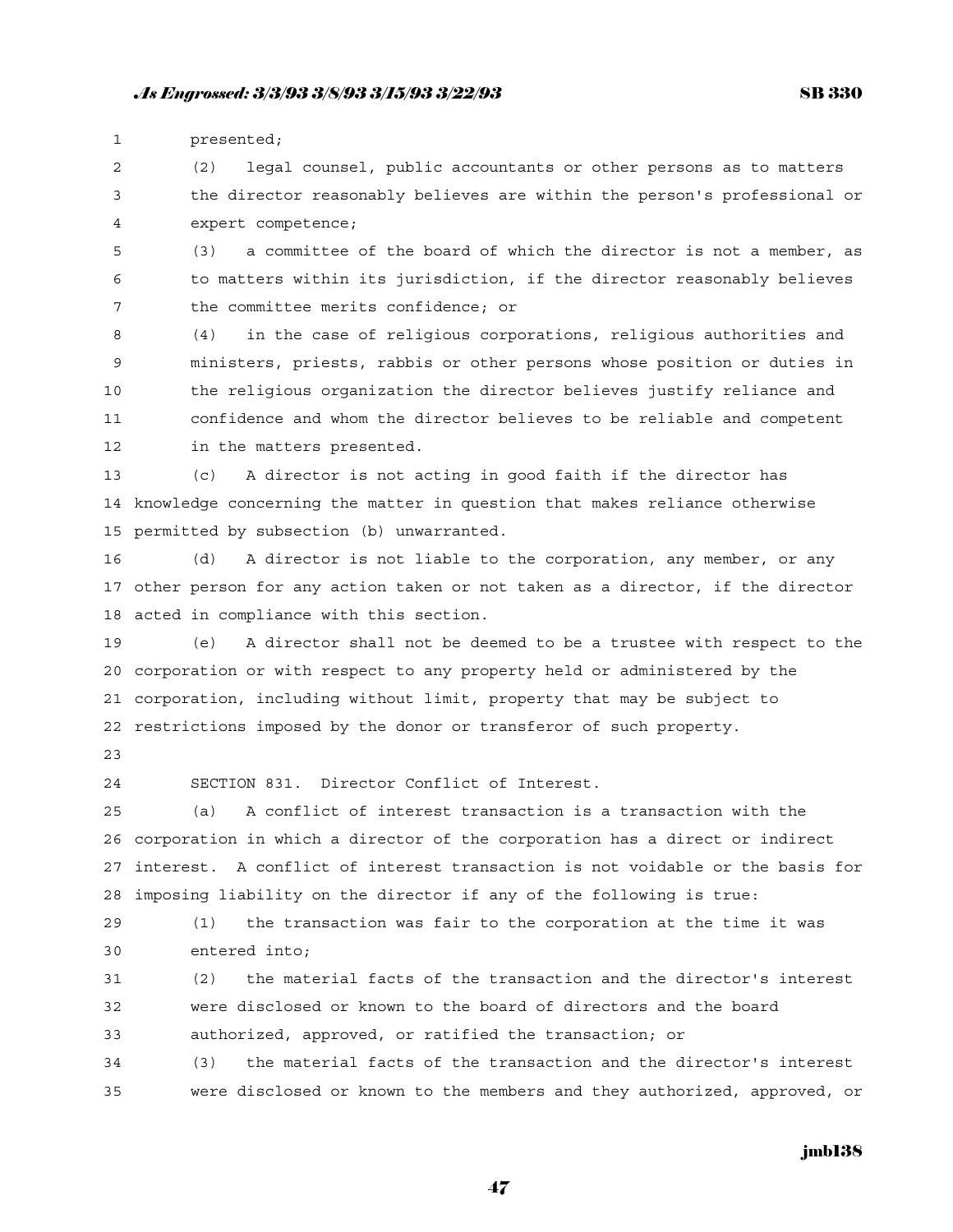SB 330

1 ratified the transaction.

2 (b) For purposes of this section, a director of the corporation has an 3 indirect interest in a transaction if (1) another entity in which the director 4 has a material interest or in which the director is a general partner is a 5 party to the transaction or (2) another entity of which the director is a 6 director, officer, or trustee is a party to the transaction.

7 (c) For purposes of subsection (a)(2) a conflict of interest 8 transaction is authorized, approved, or ratified, if it receives the 9 affirmative vote of a majority of the directors on the board, who have no 10 direct or indirect interest in the transaction, but a transaction may not be 11 authorized, approved, or ratified under this section by less than a majority 12 of the entire board of directors.

13 (d) For purposes of subsection (a)(3), a conflict of interest 14 transaction is authorized, approved, or ratified by the members if it receives 15 a majority of the votes entitled to be counted under this subsection. Votes 16 cast by or voted under the control of a director who has a direct or indirect 17 interest in the transaction, and votes cast by or voted under the control of 18 an entity described in subsection (b)(1), may not be counted in a vote of 19 members to determine whether to authorize, approve, or ratify a conflict of 20 interest transaction under subsection (a)(3). The vote of these members, 21 however, is counted in determining whether the transaction is approved under 22 other sections of this Act. A majority of the voting power, whether or not 23 present, that are entitled to be counted in a vote on the transaction under 24 this subsection constitutes a quorum for the purpose of taking action under 25 this section.

26 (e) The articles, bylaws, or a resolution of the board may impose 27 additional requirements on conflict of interest transactions.

28

29 SECTION 832. Loans to or Guaranties for Directors and Officers.

30 (a) A corporation may not lend money to or guaranty the obligation of 31 a director or officer of the corporation.

32 (b) The fact that a loan or guaranty is made in violation of this 33 section does not affect the borrower's liability on the loan. 34 35 SECTION 833. Liability for Unlawful Distributions.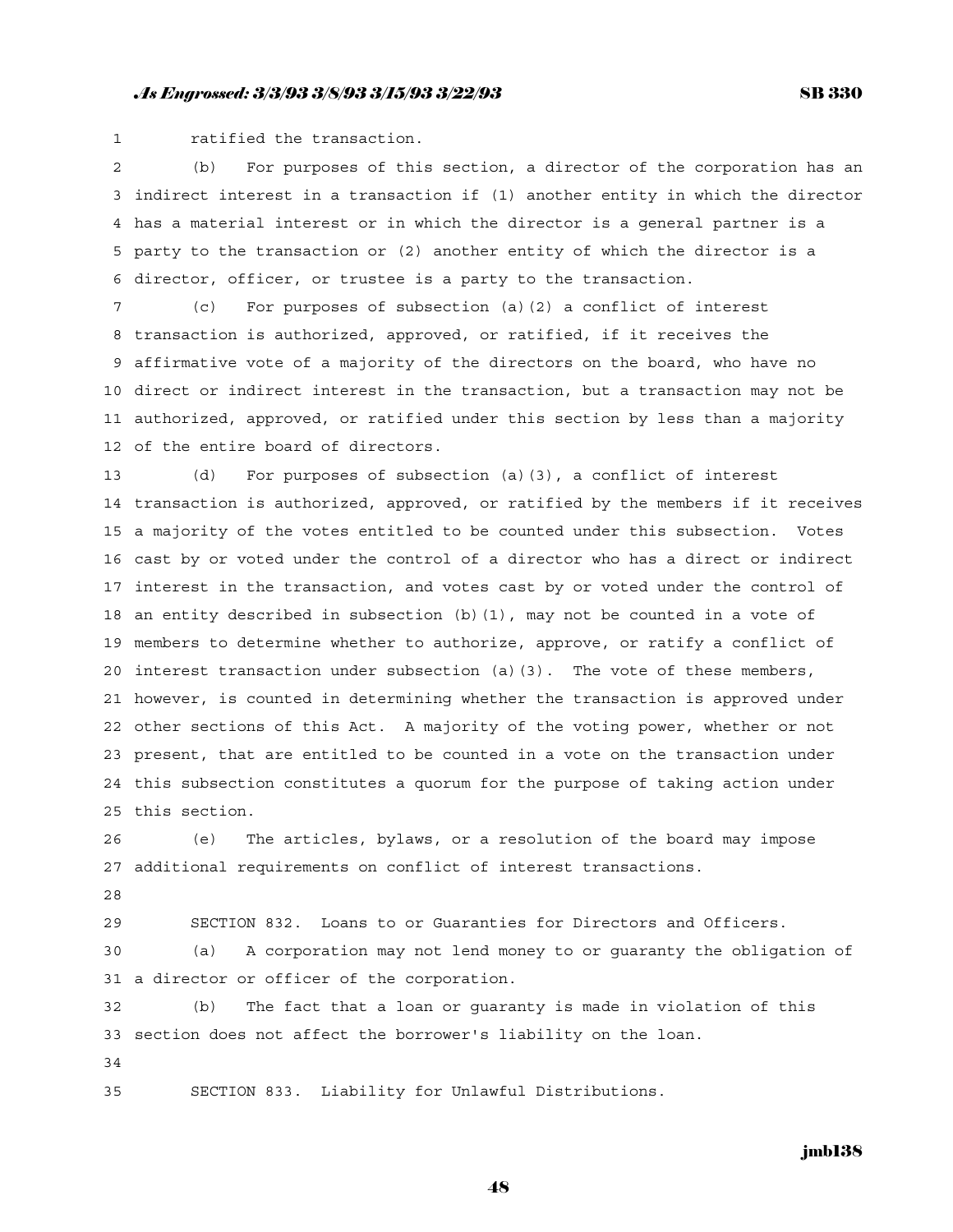| 1  | Unless a director complies with the applicable standards of<br>(a)              |
|----|---------------------------------------------------------------------------------|
|    | 2 conduct described in section 830, a director who votes for or assents to a    |
| 3. | distribution made in violation of this Act is personally liable to the          |
|    | 4 corporation for the amount of the distribution that exceeds what could have   |
| 5  | been distributed without violating this Act.                                    |
| 6  | A director held liable for an unlawful distribution under<br>(b)                |
| 7  | subsection (a) is entitled to contribution:                                     |
| 8  | from every other director who voted for or assented to the<br>(1)               |
| 9  | distribution without complying with the applicable standards of conduct         |
| 10 | described in section 830; and                                                   |
| 11 | (2)<br>from each person who received an unlawful distribution for the           |
| 12 | amount of the distribution whether or not the person receiving the              |
| 13 | distribution knew it was made in violation of this Act.                         |
| 14 |                                                                                 |
| 15 | SECTION 840. Required Officers.                                                 |
| 16 | Unless otherwise provided in the articles or bylaws, a corporation<br>(a)       |
| 17 | shall have a president, a secretary, a treasurer and such other officers as     |
|    | 18 are appointed by the board.                                                  |
| 19 | The bylaws or the board shall delegate to one of the officers<br>(b)            |
|    | 20 responsibility for preparing minutes of the directors' and members' meetings |
|    | 21 and for authenticating records of the corporation.                           |
| 22 | The same individual may simultaneously hold more than one office<br>(c)         |
|    | 23 in a corporation.                                                            |
| 24 |                                                                                 |
| 25 | SECTION 842. Standards of Conduct for Officers.                                 |
| 26 | An officer with discretionary authority shall discharge his or her<br>(a)       |
|    | 27 duties under that authority:                                                 |
| 28 | in good faith;<br>(1)                                                           |
| 29 | with the care an ordinarily prudent person in a like position<br>(2)            |
| 30 | would exercise under similar circumstances; and                                 |
| 31 | in a manner the officer reasonably believes to be in the best<br>(3)            |
| 32 | interests of the corporation and its members, if any.                           |
| 33 | In discharging his or her duties an officer is entitled to rely on<br>(b)       |
| 34 | information, opinions, reports, or statements, including financial statements   |
|    | 35 and other financial data, if prepared or presented by:                       |
|    |                                                                                 |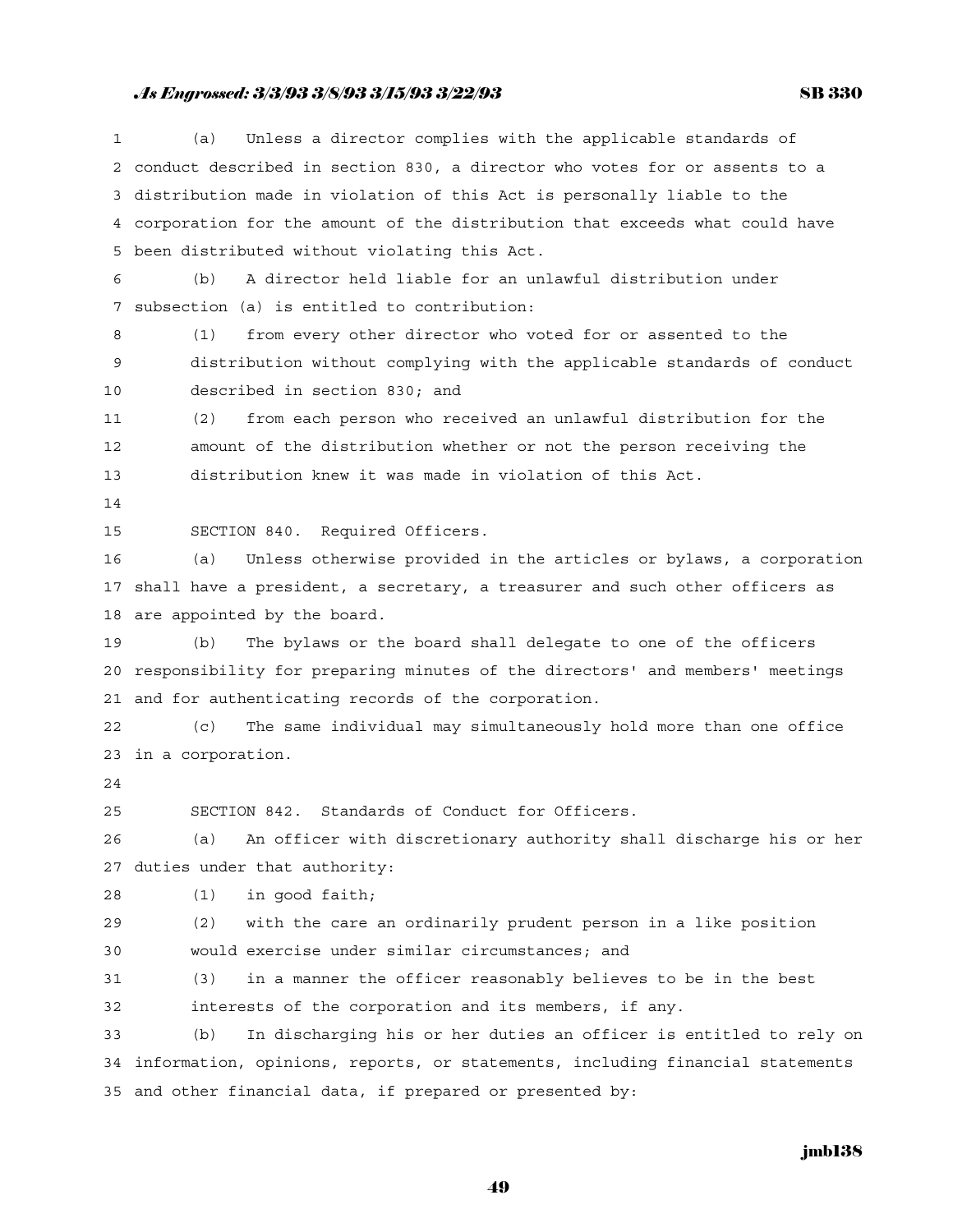SB 330

1 (1) one or more officers or employees of the corporation who the 2 officer reasonably believes to be reliable and competent in the matters 3 presented; 4 (2) legal counsel, public accountants or other persons as to matters 5 the officer reasonably believes are within the person's professional or 6 expert competence; or 7 (3) in the case of religious corporations, religious authorities and 8 ministers, priests, rabbis or other persons whose position or duties in 9 the religious organization the officer believes justify reliance and 10 confidence and who the officer believes to be reliable and competent in 11 the matters presented. 12 (c) An officer is not acting in good faith if the officer has 13 knowledge concerning the matter in question that makes reliance otherwise 14 permitted by subsection (b) unwarranted. 15 (d) An officer is not liable to the corporation, any member, or other 16 person for any action taken or not taken as an officer, if the officer acted 17 in compliance with this section. 18 19 SECTION 843. Resignation and Removal of Officers. 20 (a) An officer may resign at any time by delivering notice to the 21 corporation. A resignation is effective when the notice is effective unless 22 the notice specifies a future effective date. If a resignation is made 23 effective at a future date and the corporation accepts the future effective 24 date, its board of directors may fill the pending vacancy before the effective 25 date if the board provides that the successor does not take office until the 26 effective date. 27 (b) A board may remove any officer at any time with or without cause. 28 29 SECTION 844. Contract Rights of Officers. 30 (a) The appointment of an officer does not itself create contract 31 rights. 32 (b) An officer's removal does not affect the officer's contract 33 rights, if any, with the corporation. An officer's resignation does not 34 affect the corporation's contract rights, if any, with the officer. 35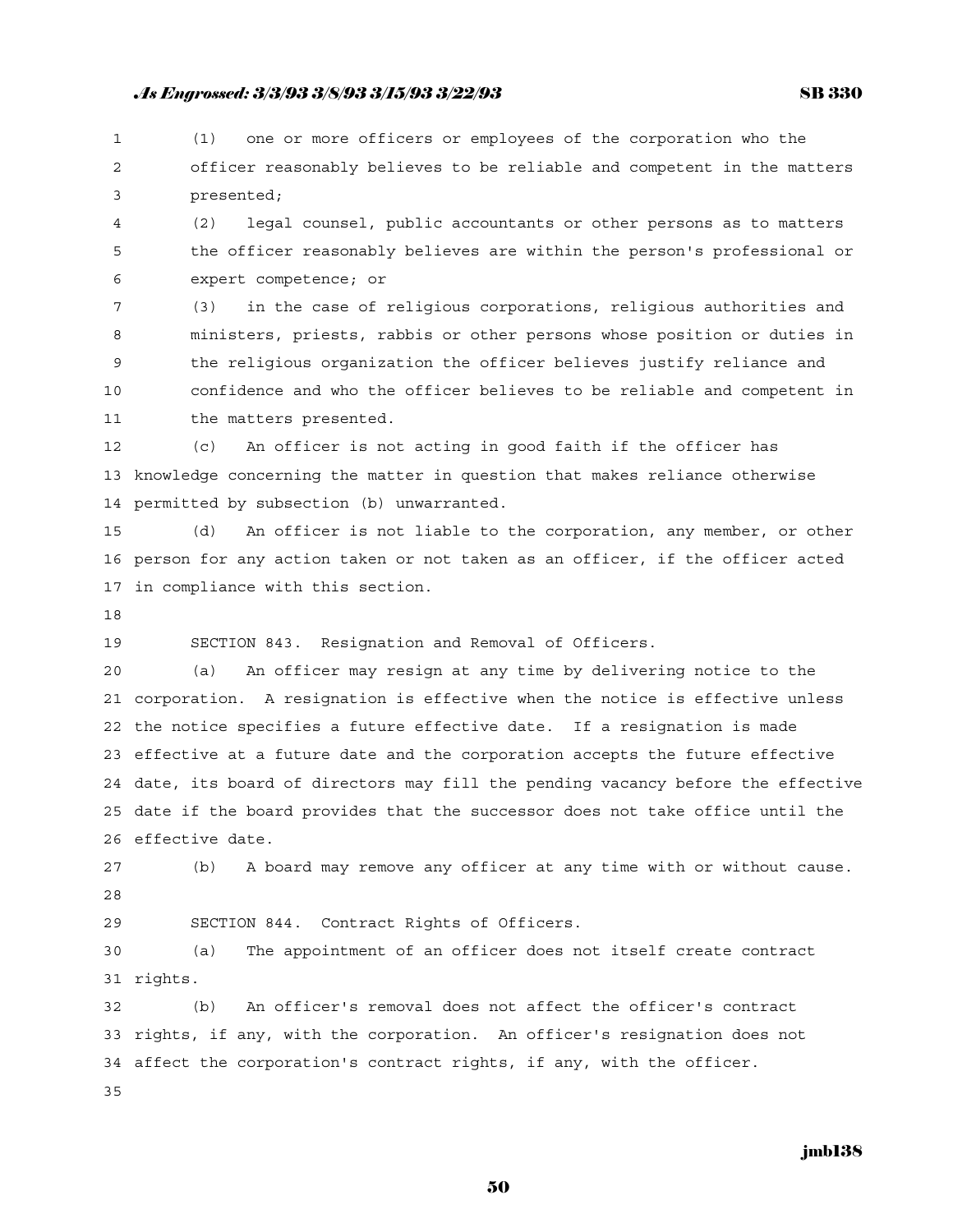SB 330

| 1  | SECTION 845. Officers' Authority to Execute Documents.                           |
|----|----------------------------------------------------------------------------------|
| 2  | Any contract or other instrument in writing executed or entered into             |
| 3  | between a corporation and any other person is not invalidated as to the          |
| 4  | corporation by any lack of authority of the signing officers in the absence of   |
|    | 5 actual knowledge on the part of the other person that the signing officers had |
| 6  | no authority to execute the contract or other instrument if it is signed by      |
|    | 7 any two officers in Category 1 below or by one officer in Category 1 below and |
| 8  | one officer in Category 2 below.                                                 |
| 9  | Category 1 - The presiding officer of the board and the president.               |
| 10 | Category 2 - A vice president, the secretary, treasurer and executive            |
|    | 11 director.                                                                     |
| 12 |                                                                                  |
| 13 | SECTION 850. Subchapter Definitions.                                             |
| 14 | In this subchapter:                                                              |
| 15 | "Corporation" includes any domestic or foreign predecessor entity<br>(1)         |
| 16 | of a corporation in a merger or other transaction in which the                   |
| 17 | predecessor's existence ceased upon consummation of the transaction.             |
| 18 | "Director" means an individual who is or was a director of a<br>(2)              |
| 19 | corporation or an individual who, while a director of a corporation, is          |
| 20 | or was serving at the corporation's request as a director, officer,              |
| 21 | partner, trustee, employee, or agent of another foreign or domestic              |
| 22 | business or nonprofit corporation, partnership, joint venture, trust,            |
| 23 | employee benefit plan, or other enterprise. A director is considered to          |
| 24 | be serving an employee benefit plan at the corporation's request if the          |
| 25 | director's duties to the corporation also impose duties on, or otherwise         |
| 26 | involve services by, the director to the plan or to participants in or           |
| 27 | beneficiaries of the plan. "Director" includes, unless the context               |
| 28 | requires otherwise, the estate or personal representative of a director.         |
| 29 | "Expenses" include counsel fees.<br>(3)                                          |
| 30 | "Liability" means the obligation to pay a judgment, settlement,<br>(4)           |
| 31 | penalty, fine (including an excise tax assessed with respect to an               |
| 32 | employee benefit plan), or reasonable expenses actually incurred with            |
| 33 | respect to a proceeding.                                                         |
| 34 | "Official capacity" means: (i) when used with respect to a<br>(5)                |
| 35 | director, the office of director in a corporation; and (ii) when used            |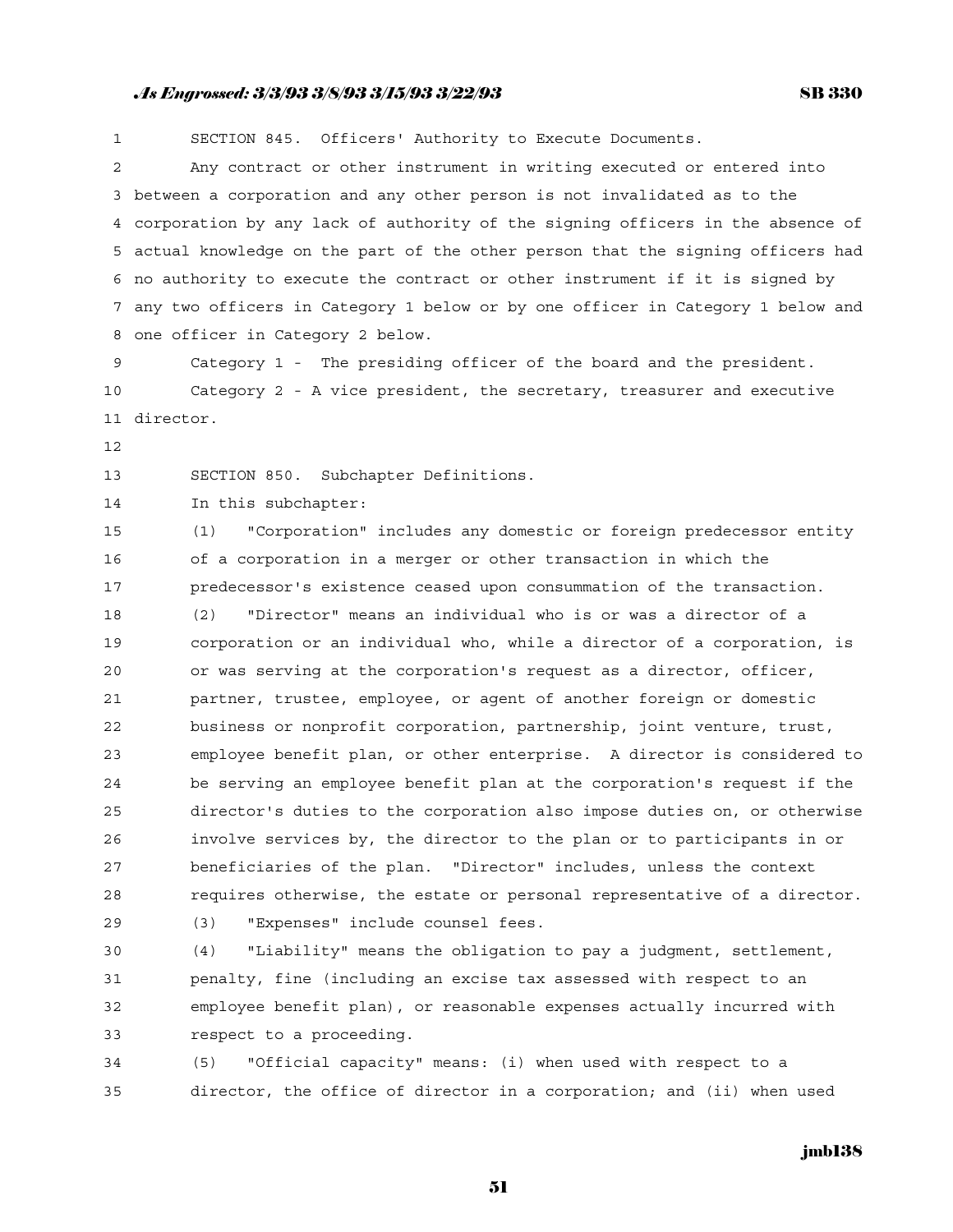| $\mathbf{1}$    | with respect to an individual other than a director, as contemplated in  |
|-----------------|--------------------------------------------------------------------------|
| 2               | section 856, the office in a corporation held by the officer or the      |
| 3               | employment or agency relationship undertaken by the employee or agent on |
| $\overline{4}$  | behalf of the corporation. "Official capacity" does not include service  |
| 5               | for any other foreign or domestic business or nonprofit corporation or   |
| 6               | any partnership, joint venture, trust, employee benefit plan, or other   |
| $7\overline{ }$ | enterprise.                                                              |
| 8               | "Party" includes an individual who was, is or is threatened to be<br>(6) |
| 9               | made a named defendant or respondent in a proceeding.                    |

10 (7) "Proceeding" means any threatened, pending, or completed action, 11 suit or proceeding whether civil, criminal, administrative, or 12 investigative and whether formal or informal.

13

14 SECTION 851. Authority to Indemnify.

15 (a) Except as provided in subsection (d), a corporation may indemnify 16 an individual made a party to a proceeding because the individual is or was a 17 director against liability incurred in the proceeding if the individual:

18 (1) conducted himself or herself in good faith; and

19 (2) reasonably believed:

20 (i) in the case of conduct in his or her official capacity with the 21 corporation, that his or her conduct was in its best interests; 22 and

23 (ii) in all other cases, that his or her conduct was at least not 24 opposed to its best interests; and

25 (3) in the case of any criminal proceeding, had no reasonable cause to 26 believe his or her conduct was unlawful.

27 (b) A director's conduct with respect to an employee benefit plan for 28 a purpose the director reasonably believed to be in the interests of the 29 participants in and beneficiaries of the plan is conduct that satisfies the 30 requirements of subsection (a)(2)(ii).

31 (c) The termination of a proceeding by judgment, order, settlement, 32 conviction, or upon a plea of nolo contendere or its equivalent is not, of 33 itself, determinative that the director did not meet the standard of conduct 34 described in this section.

35 (d) A corporation may not indemnify a director under this section: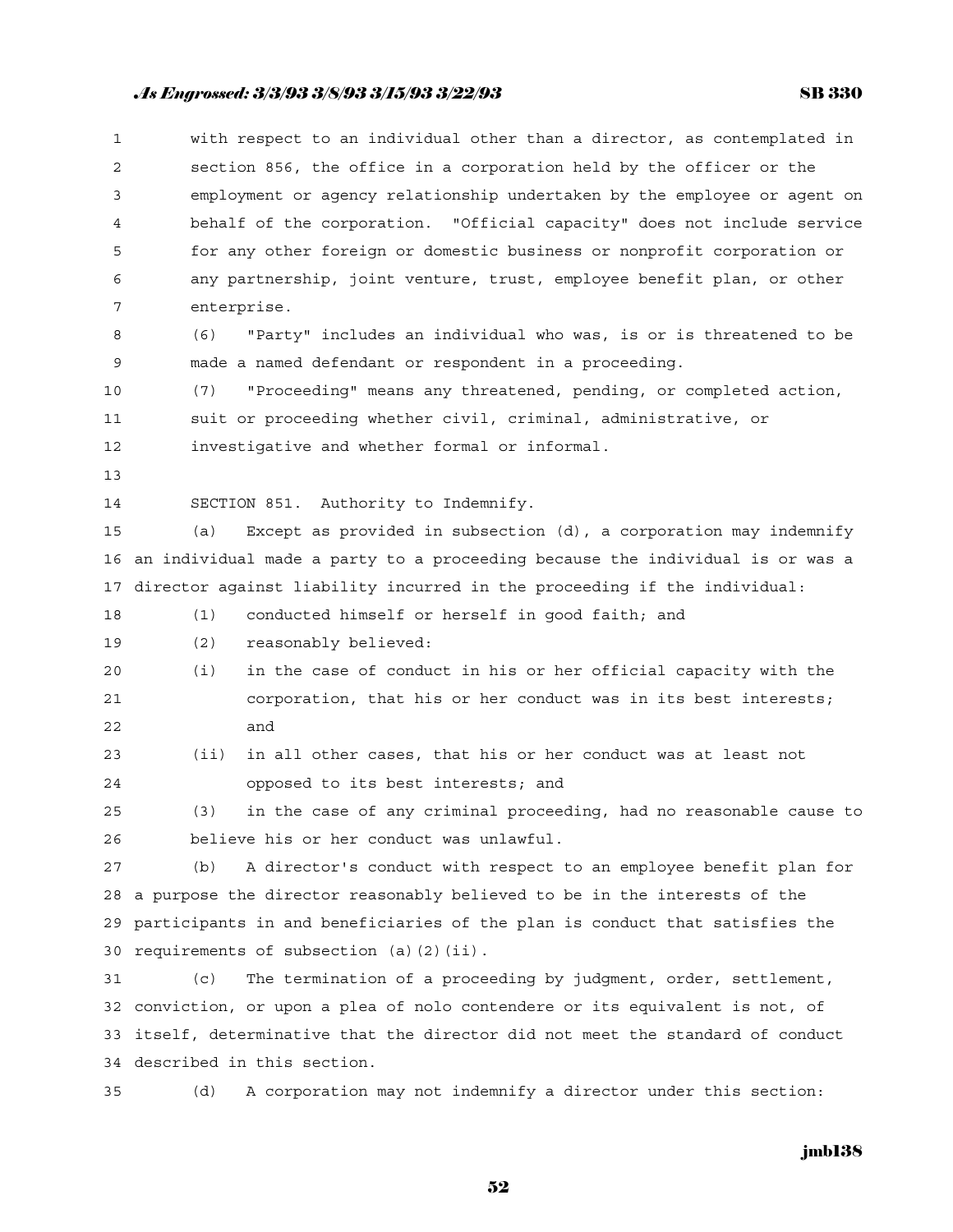SB 330

1 (1) in connection with a proceeding by or in the right of the 2 corporation in which the director was adjudged liable to the 3 corporation; or 4 (2) in connection with any other proceeding charging improper personal 5 benefit to the director, whether or not involving action in his or her 6 official capacity, in which the director was adjudged liable on the 7 basis that personal benefit was improperly received by the director. 8 (e) Indemnification permitted under this section in connection with a 9 proceeding by or in the right of the corporation is limited to reasonable 10 expenses incurred in connection with the proceeding. 11 12 SECTION 852. Mandatory Indemnification. 13 Unless limited by its articles of incorporation, a corporation shall 14 indemnify a director who was wholly successful, on the merits or otherwise, in 15 the defense of any proceeding to which the director was a party because he or 16 she is or was a director of the corporation against reasonable expenses 17 actually incurred by the director in connection with the proceeding. 18 19 SECTION 853. Advance for Expenses. 20 (a) A corporation may pay for or reimburse the reasonable expenses 21 incurred by a director who is a party to a proceeding in advance of final 22 disposition of the proceeding if: 23 (1) the director furnishes the corporation a written affirmation of 24 his or her good faith belief that he or she has met the standard of 25 conduct described in section 851; 26 (2) the director furnishes the corporation a written undertaking, 27 executed personally or on the director's behalf, to repay the advance if 28 it is ultimately determined that the director did not meet the standard 29 of conduct; and 30 (3) a determination is made that the facts then known to those making 31 the determination would not preclude indemnification under this 32 subchapter. 33 (b) The undertaking required by subsection (a)(2) must be an unlimited 34 general obligation of the director but need not be secured and may be accepted 35 without reference to financial ability to make repayment.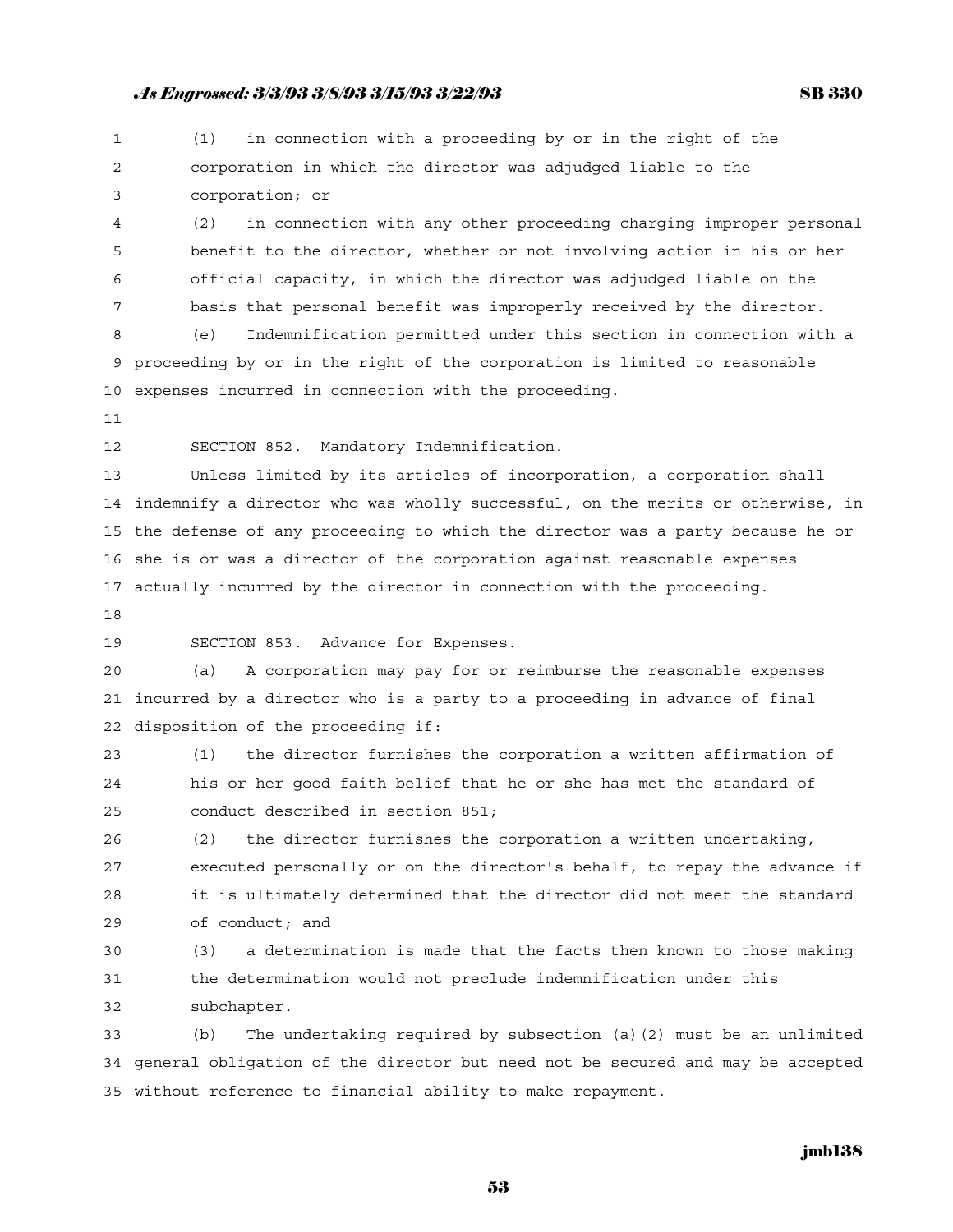SB 330

1 (c) Determinations and authorizations of payments under this section 2 shall be made in the manner specified in section 855. 3 4 SECTION 854. Court-ordered Indemnification. 5 Unless limited by a corporation's articles of incorporation, a director 6 of the corporation who is a party to a proceeding may apply for 7 indemnification to the court conducting the proceeding or to another court of 8 competent jurisdiction. On receipt of an application, the court after giving 9 any notice the court considers necessary may order indemnification in the 10 amount it considers proper if it determines: 11 (1) the director is entitled to mandatory indemnification under 12 section 852, in which case the court shall also order the corporation to 13 pay the director's reasonable expenses incurred to obtain court-ordered 14 indemnification; or 15 (2) the director is fairly and reasonably entitled to indemnification 16 in view of all the relevant circumstances, whether or not the director 17 met the standard of conduct set forth in section 851(a) or was adjudged 18 liable as described in section 851(d), but if the director was adjudged 19 so liable indemnification is limited to reasonable expenses incurred. 20 21 SECTION 855. Determination and Authorization of Indemnification. 22 (a) A corporation may not indemnify a director under section 851 23 unless authorized in the specific case after a determination has been made 24 that indemnification of the director is permissible in the circumstances 25 because the director has met the standards of conduct set forth in section 26 851. 27 (b) The determination shall be made:

28 (1) by the board of directors by majority vote of a quorum consisting 29 of directors not at the time parties to the proceeding;

30 (2) if a quorum cannot be obtained under subdivision (1), by majority 31 vote of a committee duly designated by the board of directors (in which 32 designation directors who are parties may participate), consisting 33 solely of two or more directors not at the time parties to the 34 proceeding;

35 (3) by special legal counsel: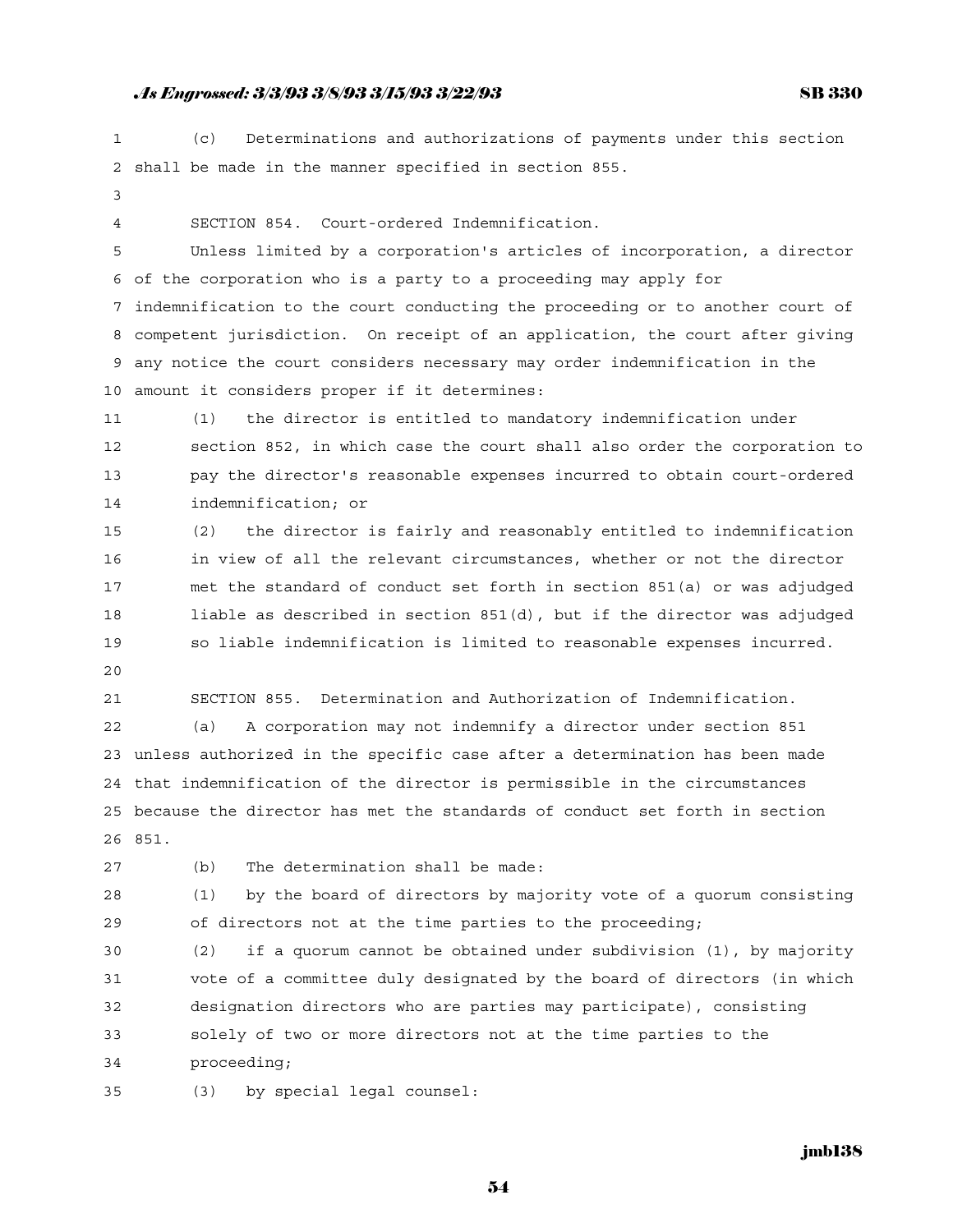```
1 (i) selected by the board of directors or its committee in the manner 
 2 prescribed in subdivision (1) or (2); or 
 3 (ii) if a quorum of the board cannot be obtained under subdivision (1) 
 4 and a committee cannot be designated under subdivision (2), 
 5 selected by majority vote of the full board (in which selection 
 6 directors who are parties may participate); or 
 7 (4) by the members of a mutual benefit corporation, but directors who 
 8 are at the time parties to the proceeding may not vote on the 
 9 determination. 
10 (c) Authorization of indemnification and evaluation as to 
11 reasonableness of expenses shall be made in the same manner as the 
12 determination that indemnification is permissible, except that if the 
13 determination is made by special legal counsel, authorization of 
14 indemnification and evaluation as to reasonableness of expenses shall be made 
15 by those entitled under subsection (b)(3) to select counsel. 
16 (d) A director of a public benefit corporation may not be indemnified 
17 until 20 days after the effective date of written notice to the attorney 
18 general of the proposed indemnification. 
19 
20 SECTION 856. Indemnification of Officers, Employees and Agents. 
21 Unless limited by a corporation's articles of incorporation: 
22 (1) an officer of the corporation who is not a director is entitled to 
23 mandatory indemnification under section 852, and is entitled to apply 
24 for court-ordered indemnification under section 854 in each case, to the 
25 same extent as a director; 
26 (2) the corporation may indemnify and advance expenses under this 
27 subchapter to an officer, employee, or agent of the corporation who is 
28 not a director to the same extent as to a director; and 
29 (3) a corporation may also indemnify and advance expenses to an 
30 officer, employee, or agent who is not a director to the extent, 
31 consistent with public policy, that may be provided by its articles of 
32 incorporation, bylaws, general or specific action of its board of 
33 directors, or contract. 
34 
35 SECTION 857. Insurance.
```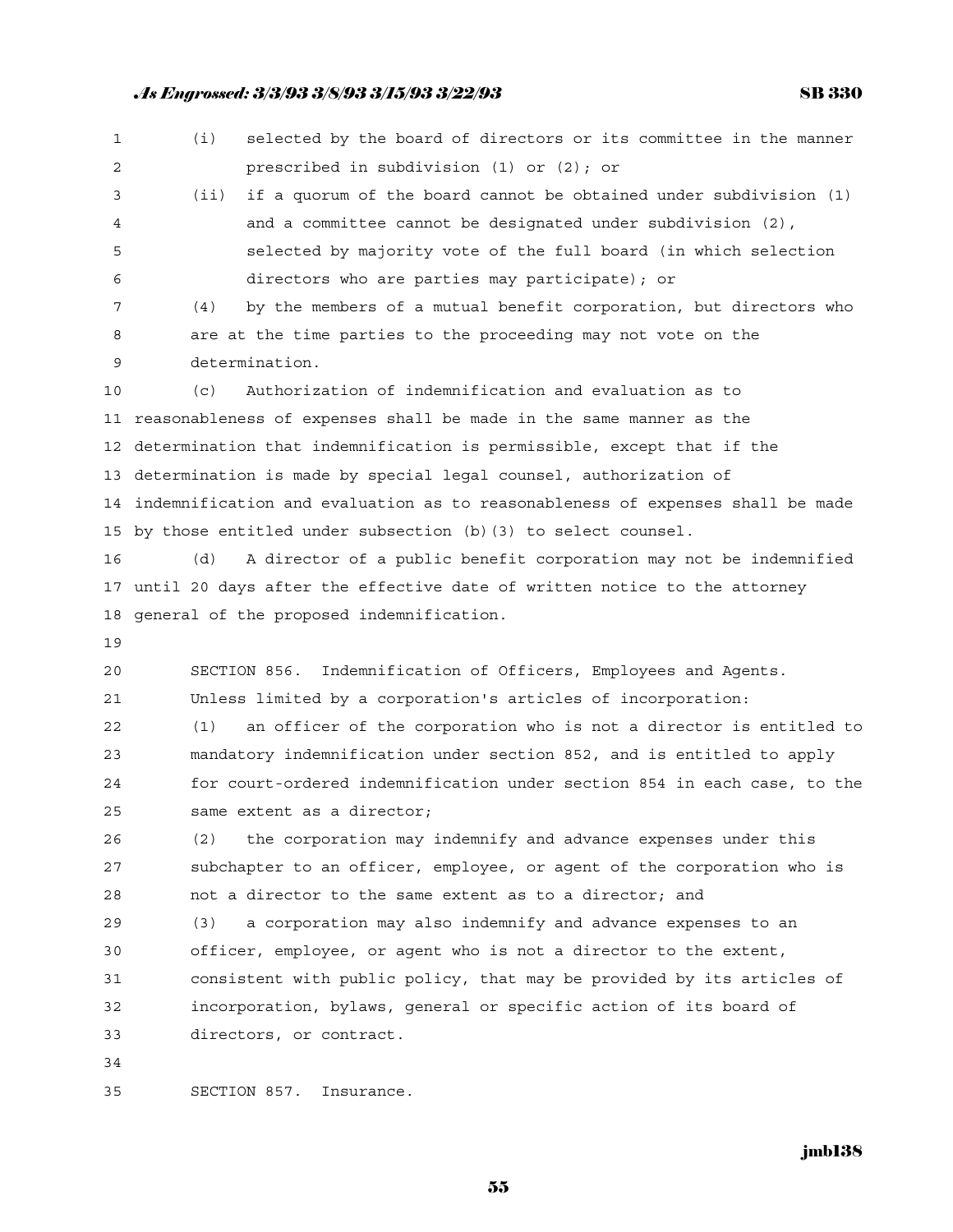1 A corporation may purchase and maintain insurance on behalf of an 2 individual who is or was a director, officer, employee, or agent of the 3 corporation, or who, while a director, officer, employee, or agent of the 4 corporation, is or was serving at the request of the corporation as a 5 director, officer, partner, trustee, employee, or agent of another foreign or 6 domestic business or nonprofit corporation, partnership, joint venture, trust, 7 employee benefit plan, or other enterprise, against liability asserted against 8 or incurred by him or her in that capacity or arising from his or her status 9 as a director, officer, employee, or agent, whether or not the corporation 10 would have power to indemnify the person against the same liability under 11 section 851 or 852.

12

13 SECTION 858. Application of Subchapter.

14 (a) A provision treating a corporation's indemnification of or advance 15 for expenses to directors that is contained in its articles of incorporation, 16 bylaws, a resolution of its members or board of directors, or in a contract or 17 otherwise, is valid only if and to the extent the provision is consistent with 18 this subchapter. If articles of incorporation limit indemnification or 19 advance for expenses, indemnification and advance for expenses are valid only 20 to the extent consistent with the articles.

21 (b) This subchapter does not limit a corporation's power to pay or 22 reimburse expenses incurred by a director in connection with appearing as a 23 witness in a proceeding at a time when the director has not been made a named 24 defendant or respondent to the proceeding.

 $25$ 

26 SECTION 1001. Authority to Amend.

27 A corporation may amend its articles of incorporation at any time to add 28 or change a provision that is required or permitted in the articles or to 29 delete a provision not required in the articles. Whether a provision is 30 required or permitted in the articles is determined as of the effective date 31 of the amendment.

32

33 SECTION 1002. Amendment by Directors.

34 (a) Unless the articles provide otherwise, a corporation's board of 35 directors may adopt one or more amendments to the corporation's articles

SB 330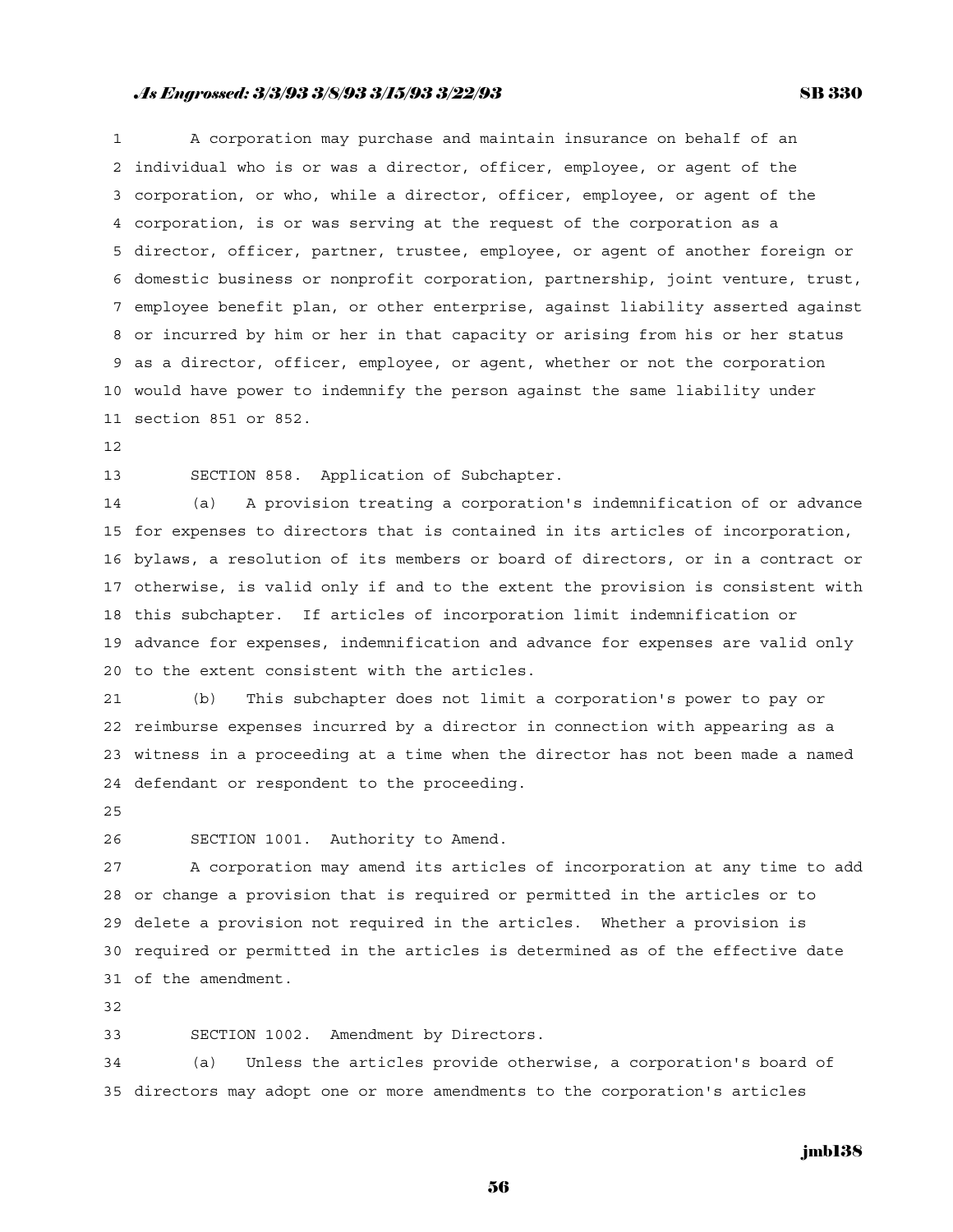SB 330

1 without member approval; 2 (1) to extend the duration of the corporation if it was incorporated 3 at a time when limited duration was required by law; 4 (2) to delete the names and addresses of the initial directors; 5 (3) to delete the name and address of the initial registered agent or 6 registered office, if a statement of change is on file with the 7 Secretary of State; 8 (4) to change the corporate name by substituting the word 9 "corporation," "incorporated," "company," "limited," or the abbreviation 10 "corp.," "inc.," "co.," or "ltd.," for a similar word or abbreviation in 11 the name, or by adding, deleting or changing a geographical attribution 12 to the name; or 13 (5) to make any other change expressly permitted by this Act to be 14 made by director action. 15 (b) If a corporation has no members, its incorporators, until 16 directors have been chosen, and thereafter its board of directors, may adopt 17 one or more amendments to the corporation's articles subject to any approval 18 required pursuant to section 1030. The corporation shall provide notice of 19 any meeting at which an amendment is to be voted upon. The notice shall be in 20 accordance with section  $822(c)$ . The notice must also state that the purpose, 21 or one of the purposes, of the meeting is to consider a proposed amendment to 22 the articles and contain or be accompanied by a copy or summary of the 23 amendment or state the general nature of the amendment. The amendment must be 24 approved by a majority of the directors in office at the time the amendment is 25 adopted.

26

27 SECTION 1003. Amendment by Directors and Members.

28 (a) Unless this Act, the articles, bylaws, the members (acting 29 pursuant to subsection (b)), or the board of directors (acting pursuant to 30 subsection (c)) require a greater vote or voting by class, an amendment to a 31 corporation's articles to be adopted must be approved:

32 (1) by the board if the corporation is a public benefit or religious 33 corporation and the amendment does not relate to the number of 34 directors, the composition of the board, the term of office of 35 directors, or the method or way in which directors are elected or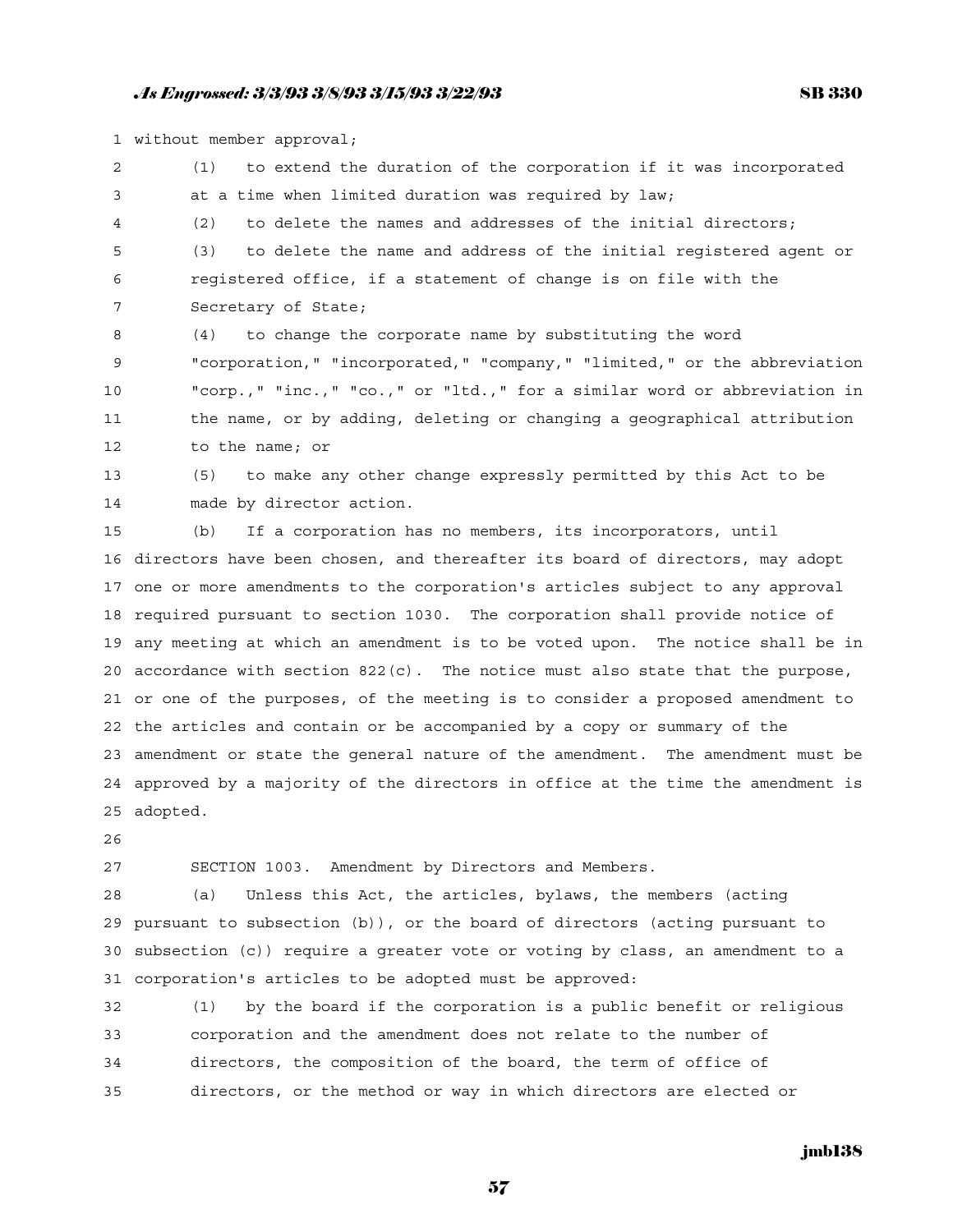1 selected;

SB 330

2 (2) except as provided in subsection 1002(a), by the members by two-3 thirds of the votes cast or a majority of the voting power, whichever is 4 less; and 5 (3) in writing by a person or persons whose approval is required by a 6 provision of the articles authorized by section 1030. 7 (b) The members may condition the amendment's adoption on receipt of a 8 higher percentage of affirmative votes or on any other basis. 9 (c) If the board initiates an amendment to the articles or board 10 approval is required by subsection (a) to adopt an amendment to the articles, 11 the board may condition the amendment's adoption on receipt of a higher 12 percentage of affirmative votes or any other basis. 13 (d) If the board or the members seek to have the amendment approved by 14 the members at a membership meeting, the corporation shall give notice to its 15 members of the proposed membership meeting in writing in accordance with 16 section *705*. The notice must state that the purpose, or one of the purposes, 17 of the meeting is to consider the proposed amendment and contain or be 18 accompanied by a copy or summary of the amendment. 19 (e) If the board or the members seek to have the amendment approved by 20 the members by written consent or written ballot, the material soliciting the 21 approval shall contain or be accompanied by a copy or summary of the 22 amendment. 23 24 SECTION 1004. Class Voting by Members on Amendments. 25 (a) The members of a class in a public benefit corporation are 26 entitled to vote as a class on a proposed amendment to the articles if the 27 amendment would change the rights of that class as to voting in a manner 28 different than such amendment affects another class or members of another 29 class. 30 (b) The members of a class in a mutual benefit corporation are 31 entitled to vote as a class on a proposed amendment to the articles if the 32 amendment would: 33 (1) affect the rights, privileges, preferences, restrictions or 34 conditions of that class as to voting, dissolution, redemption or 35 transfer of memberships in a manner different than such amendment would

imb138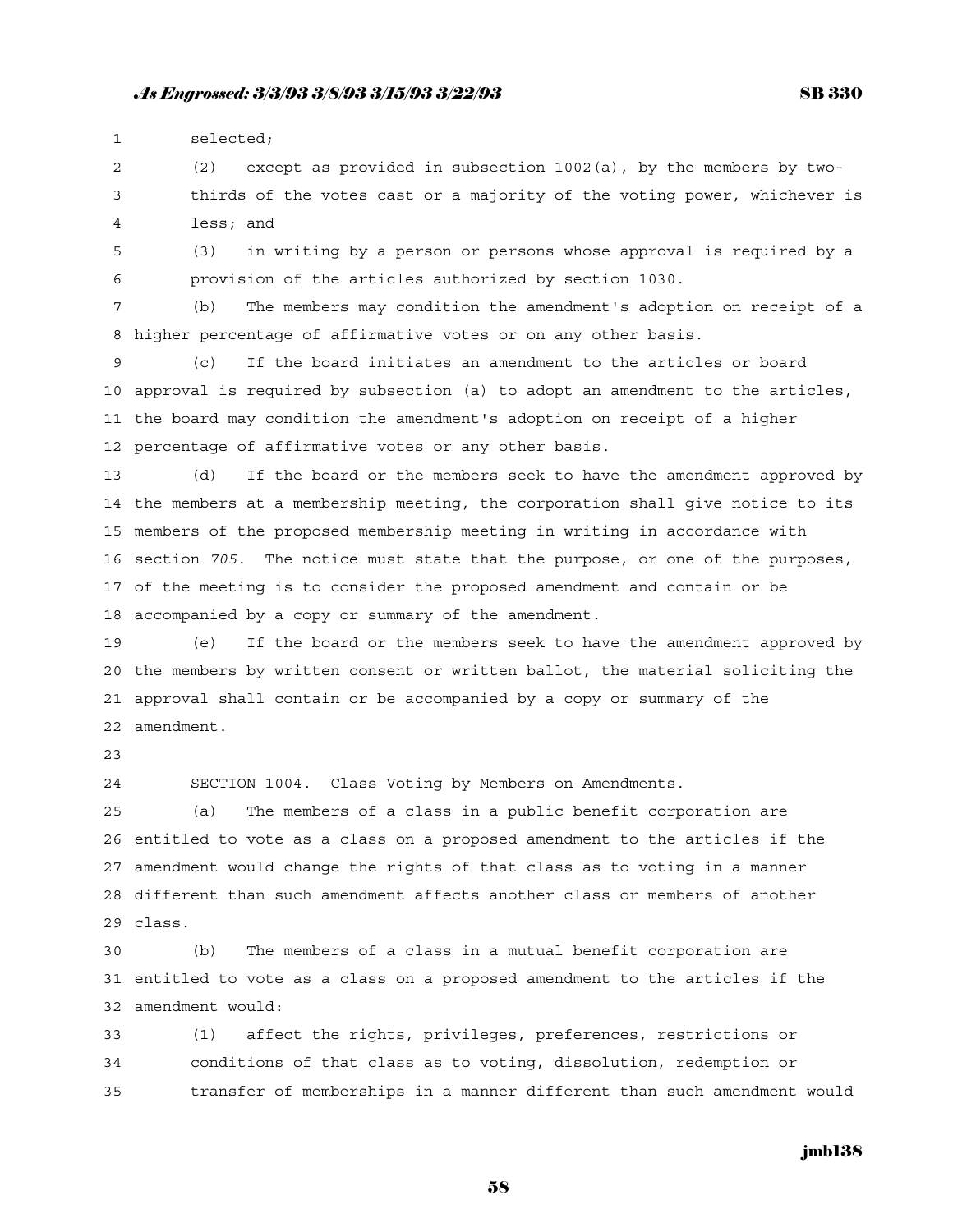1 affect another class;

SB 330

2 (2) change the rights, privileges, preferences, restrictions or 3 conditions of that class as to voting, dissolution, redemption or 4 transfer by changing the rights, privileges, preferences, restrictions 5 or conditions of another class. 6 (3) increase or decrease the number of memberships authorized for that 7 class; 8 (4) increase the number of memberships authorized for another class; 9 (5) effect an exchange, reclassification or termination of the 10 memberships of that class; or 11 (6) authorize a new class of memberships.

12 (c) The members of a class of a religious corporation are entitled to 13 vote as a class on a proposed amendment to the articles only if a class vote 14 is provided for in the articles or bylaws.

15 (d) If a class is to be divided into two or more classes as a result 16 of an amendment to the articles of a public benefit or mutual benefit 17 corporation, the amendment must be approved by the members of each class that 18 would be created by the amendment.

19 (e) Except as provided in the articles or bylaws of a religious 20 corporation, if a class vote is required to approve an amendment to the 21 articles of a corporation, the amendment must be approved by the members of 22 the class by two-thirds of the votes cast by the class or a majority of the 23 voting power of the class, whichever is less.

24 (f) A class of members of a public benefit or mutual benefit 25 corporation is entitled to the voting rights granted by this section although 26 the articles and bylaws provide that the class may not vote on the proposed 27 amendment.

28

29 SECTION 1005. Articles of Amendment.

30 A corporation amending its articles shall deliver to the Secretary of 31 State articles of amendment setting forth:

32 (1) the name of the corporation;

33 (2) the text of each amendment adopted;

34 (3) the date of each amendment's adoption;

35 (4) if approval of members was not required, a statement to that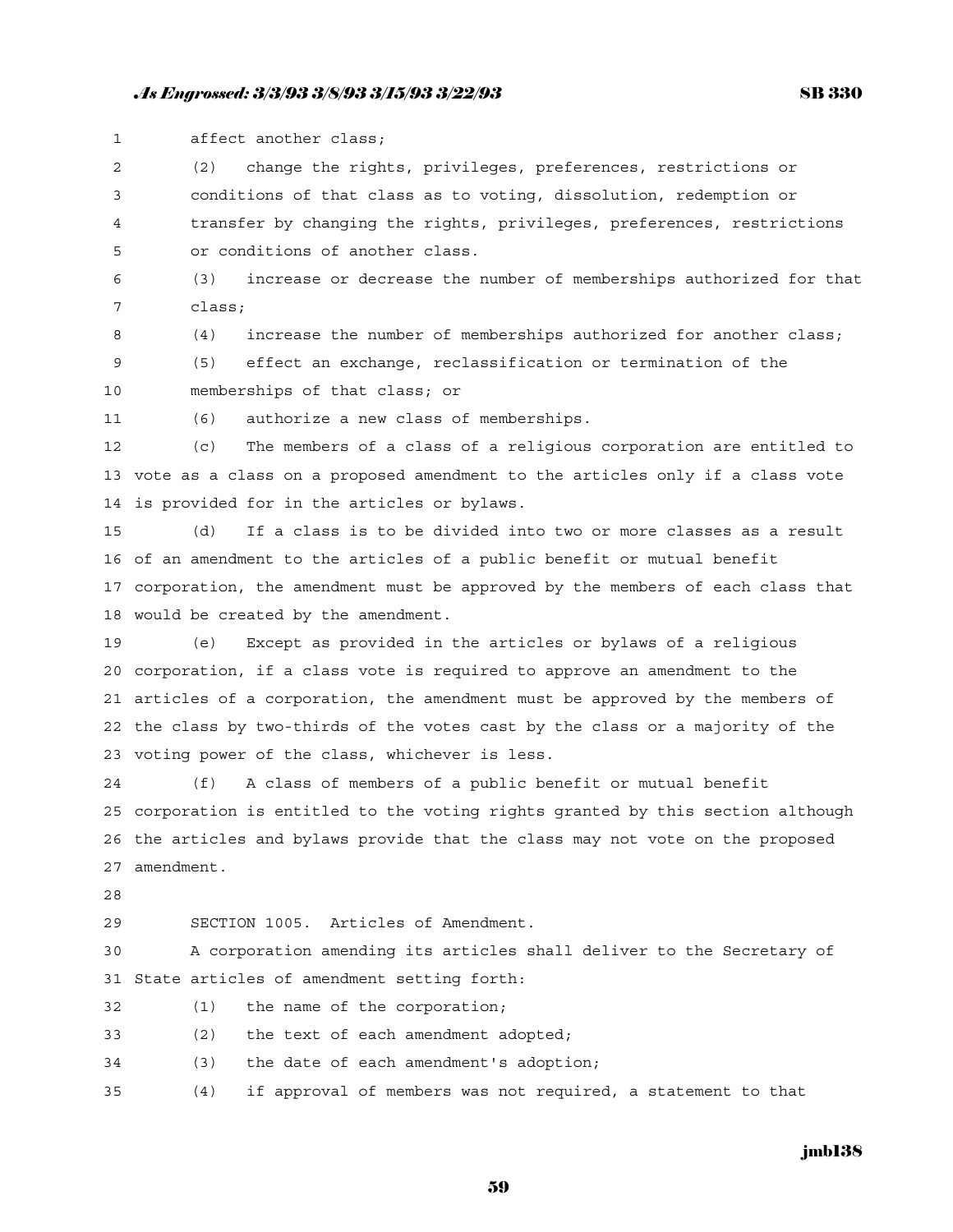1 effect and a statement that the amendment was approved by a sufficient 2 vote of the board of directors or incorporators; 3 (5) if approval by members was required: 4 (i) the designation, number of memberships outstanding, number of 5 votes entitled to be cast by each class entitled to vote 6 separately on the amendment, and number of votes of each class 7 indisputably voting on the amendment; and 8 (ii) either the total number of votes cast for and against the 9 amendment by each class entitled to vote separately on the 10 amendment or the total number of undisputed votes cast for the 11 amendment by each class and a statement that the number cast for 12 the amendment by each class was sufficient for approval by that 13 class. 14 (6) if approval of the amendment by some person or persons other than 15 the members, the board or the incorporators is required pursuant to 16 section 1030, a statement that the approval was obtained. 17 18 SECTION 1006. Restated Articles of Incorporation. 19 (a) A corporation's board of directors may restate its articles of 20 incorporation at any time with or without approval by members or any other 21 person. 22 (b) The restatement may include one or more amendments to the 23 articles. If the restatement includes an amendment requiring approval by the 24 members or any other person, it must be adopted as provided in section 1003. 25 (c) If the restatement includes an amendment requiring approval by 26 members, the board must submit the restatement to the members for their 27 approval. 28 (d) If the board seeks to have the restatement approved by the members 29 at a membership meeting, the corporation shall notify each of its members of 30 the proposed membership meeting in writing in accordance with section 705. 31 The notice must also state that the purpose, or one of the purposes, of the 32 meeting is to consider the proposed restatement and contain or be accompanied 33 by a copy or summary of the restatement that identifies any amendments or 34 other change it would make in the articles.

35 (e) If the board seeks to have the restatement approved by the members

SB 330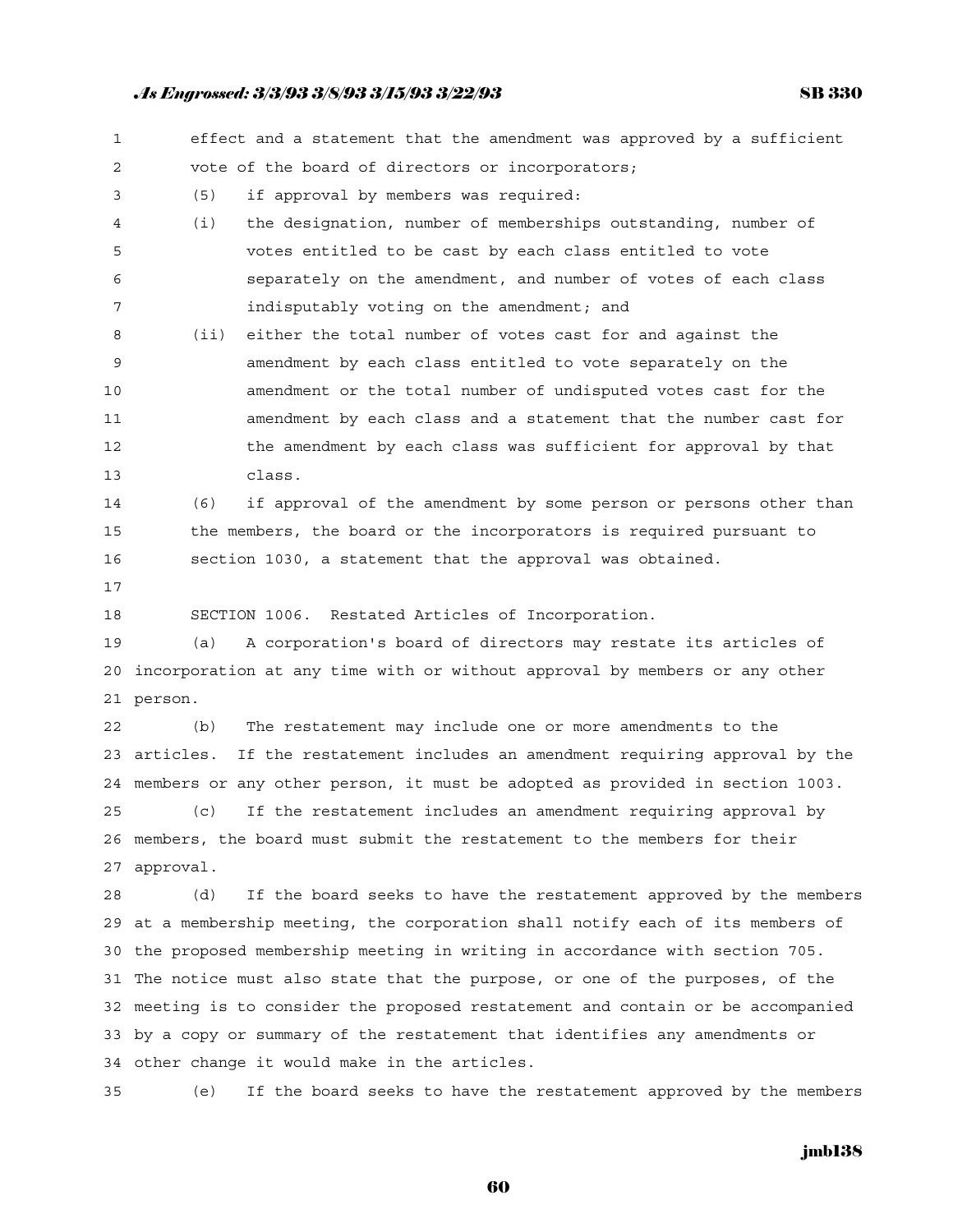1 by written ballot or written consent, the material soliciting the approval 2 shall contain or be accompanied by a copy or summary of the restatement that 3 identifies any amendments or other change it would make in the articles.

4 (f) A restatement requiring approval by the members must be approved 5 by the same vote as an amendment to articles under section 1003.

6 (g) If the restatement includes an amendment requiring approval 7 pursuant to section 1030, the board must submit the restatement for such 8 approval.

9 (h) A corporation restating its articles shall deliver to the 10 Secretary of State articles of restatement setting forth the name of the 11 corporation and the text of the restated articles of incorporation together 12 with a certificate setting forth:

13 (1) whether the restatement contains an amendment to the articles 14 requiring approval by the members or any other person other than the 15 board of directors and, if it does not, that the board of directors 16 adopted the restatement; or

17 (2) if the restatement contains an amendment to the articles requiring 18 approval by the members, the information required in section 1005; and 19 (3) if the restatement contains an amendment to the articles requiring 20 approval by a person whose approval is required pursuant to section 21 1030, a statement that such approval was obtained.

22 (i) Duly adopted restated articles of incorporation supersede the 23 original articles of incorporation and all amendments to them.

24 (j) The Secretary of State may certify restated articles of 25 incorporation, as the articles of incorporation currently in effect, without 26 including the certificate information required by subsection (h). 27

28 SECTION 1007. Amendment Pursuant to Judicial Reorganization.

29 (a) A corporation's articles may be amended without board approval or 30 approval by the members or approval required pursuant to section 1030 to carry 31 out a plan of reorganization ordered or decreed by a court of competent 32 jurisdiction under federal statute if the articles after amendment contain 33 only provisions required or permitted by section 202.

34 (b) The individual or individuals designated by the court shall 35 deliver to the Secretary of State articles of amendment setting forth:

SB 330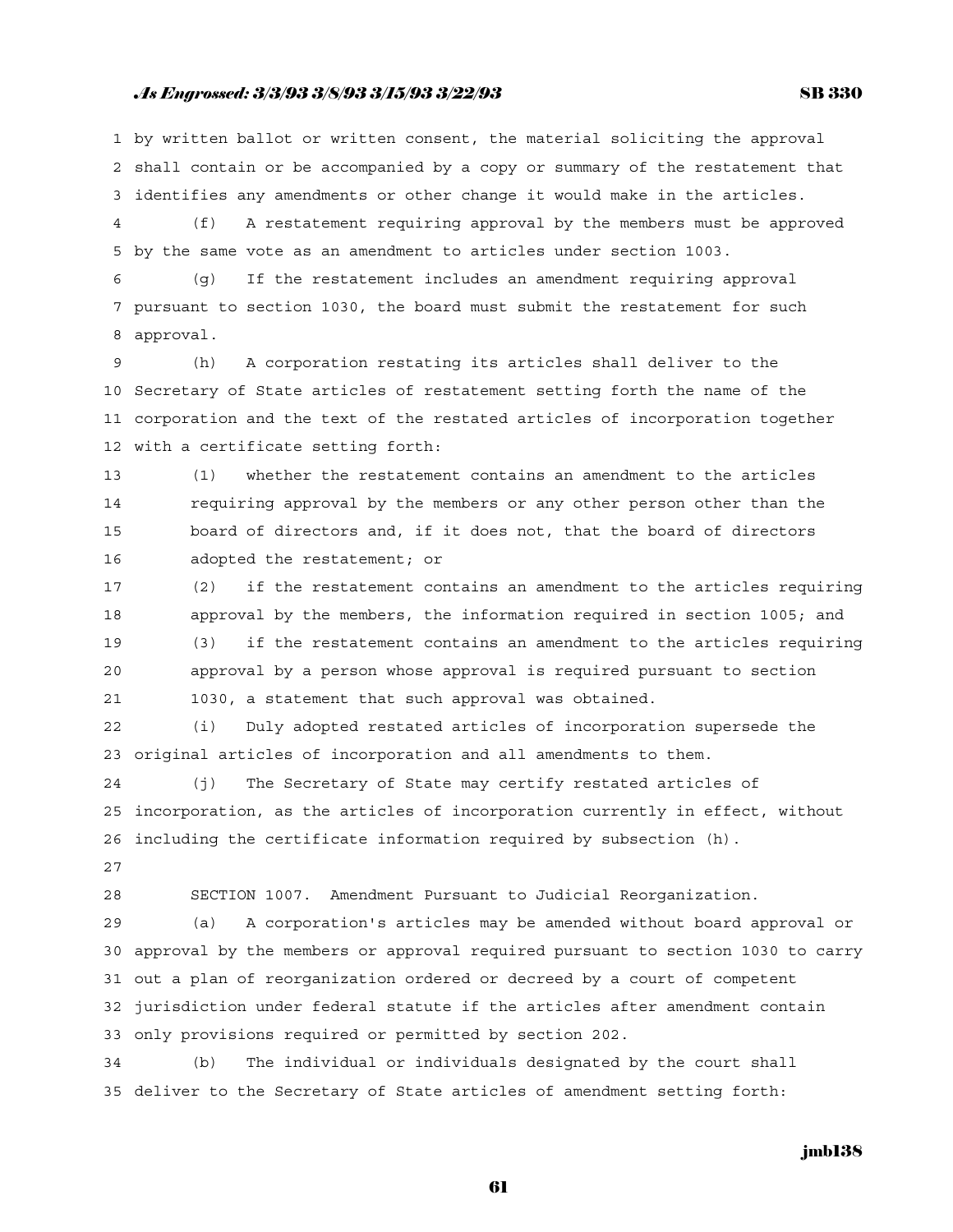1 (1) the name of the corporation; 2 (2) the text of each amendment approved by the court; 3 (3) the date of the court's order or decree approving the articles of 4 amendment; 5 (4) the title of the reorganization proceeding in which the order or 6 decree was entered; and 7 (5) a statement that the court had jurisdiction of the proceeding 8 under federal statute. 9 (c) This section does not apply after entry of a final decree in the 10 reorganization proceeding even though the court retains jurisdiction of the 11 proceeding for limited purposes unrelated to consummation of the 12 reorganization plan. 13 14 SECTION 1008. Effect of Amendment and Restatement. 15 An amendment to articles of incorporation does not affect a cause of 16 action existing against or in favor of the corporation, a proceeding to which 17 the corporation is a party, any requirement or limitation imposed upon the 18 corporation or any property held by it by virtue of any trust upon which such 19 property is held by the corporation or the existing rights of persons other 20 than members of the corporation. An amendment changing a corporation's name 21 does not abate a proceeding brought by or against the corporation in its 22 former name. 23 24 SECTION 1020. Amendment by Directors. 25 If a corporation has no members, its incorporators, until directors have 26 been chosen, and thereafter its board of directors, may adopt one or more 27 amendments to the corporation's bylaws subject to any approval required 28 pursuant to section 1030. The corporation shall provide notice of any meeting 29 of directors at which an amendment is to be approved. The notice shall be in 30 accordance with section 822(c). The notice must also state that the purpose, 31 or one of the purposes, of the meeting is to consider a proposed amendment of

32 the bylaws and contain or be accompanied by a copy or summary of the amendment 33 or state the general nature of the amendment. The amendment must be approved 34 by a majority of the directors in office at the time the amendment is adopted. 35

SB 330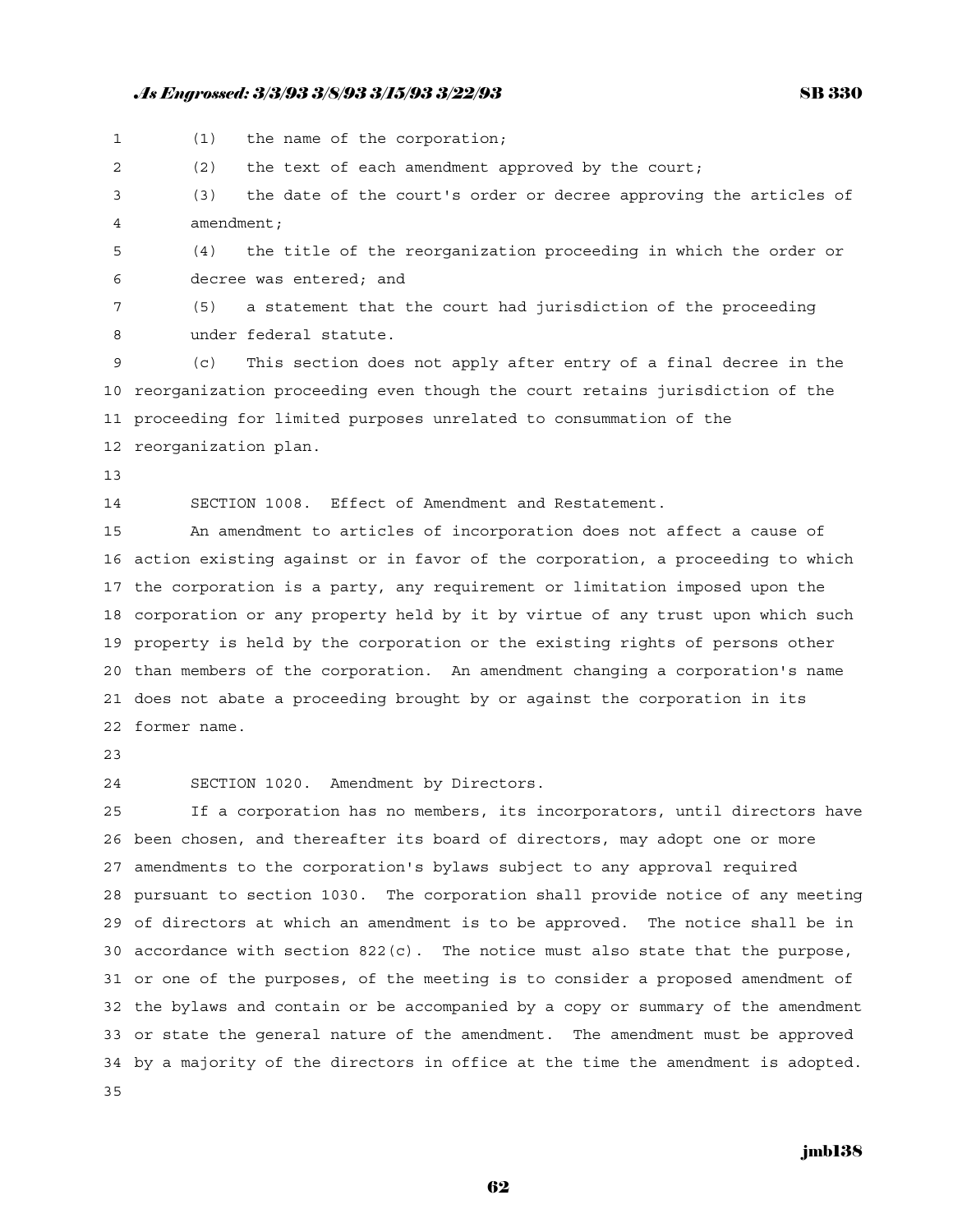1 SECTION 1021. Amendment by Directors and Members. 2 (a) Unless this Act, the articles, bylaws, the members (acting 3 pursuant to subsection (b)), or the board of directors (acting pursuant to 4 subsection (c)) require a greater vote or voting by class, an amendment to a 5 corporation's bylaws to be adopted must be approved: 6 (1) by the board if the corporation is a public benefit or religious 7 corporation and the amendment does not relate to the number of 8 directors, the composition of the board, the term of office of 9 directors, or the method or way in which directors are elected or 10 selected; 11 (2) by the members by two-thirds of the votes cast or a majority of 12 the voting power, whichever is less; and 13 (3) in writing by any person or persons whose approval is required by 14 a provision of the articles authorized by section 1030. 15 (b) The members may condition the amendment's adoption on its receipt 16 of a higher percentage of affirmative votes or on any other basis. 17 (c) If the board initiates an amendment to the bylaws or board 18 approval is required by subsection (a) to adopt an amendment to the bylaws, 19 the board may condition the amendment's adoption on receipt of a higher 20 percentage of affirmative votes or on any other basis. 21 (d) If the board or the members seek to have the amendment approved by 22 the members at a membership meeting, the corporation shall give notice to its 23 members of the proposed membership meeting in writing in accordance with 24 section 705. The notice must also state that the purpose, or one of the 25 purposes, of the meeting is to consider the proposed amendment and contain or 26 be accompanied by a copy or summary of the amendment. 27 (e) If the board or the members seek to have the amendment approved by 28 the members by written consent or written ballot, the material soliciting the 29 approval shall contain or be accompanied by a copy or summary of the 30 amendment. 31 32 SECTION 1022. Class Voting By Members On Amendments. 33 (a) The members of a class in a public benefit corporation are

34 entitled to vote as a class on a proposed amendment to the bylaws if the 35 amendment would change the rights of that class as to voting in a manner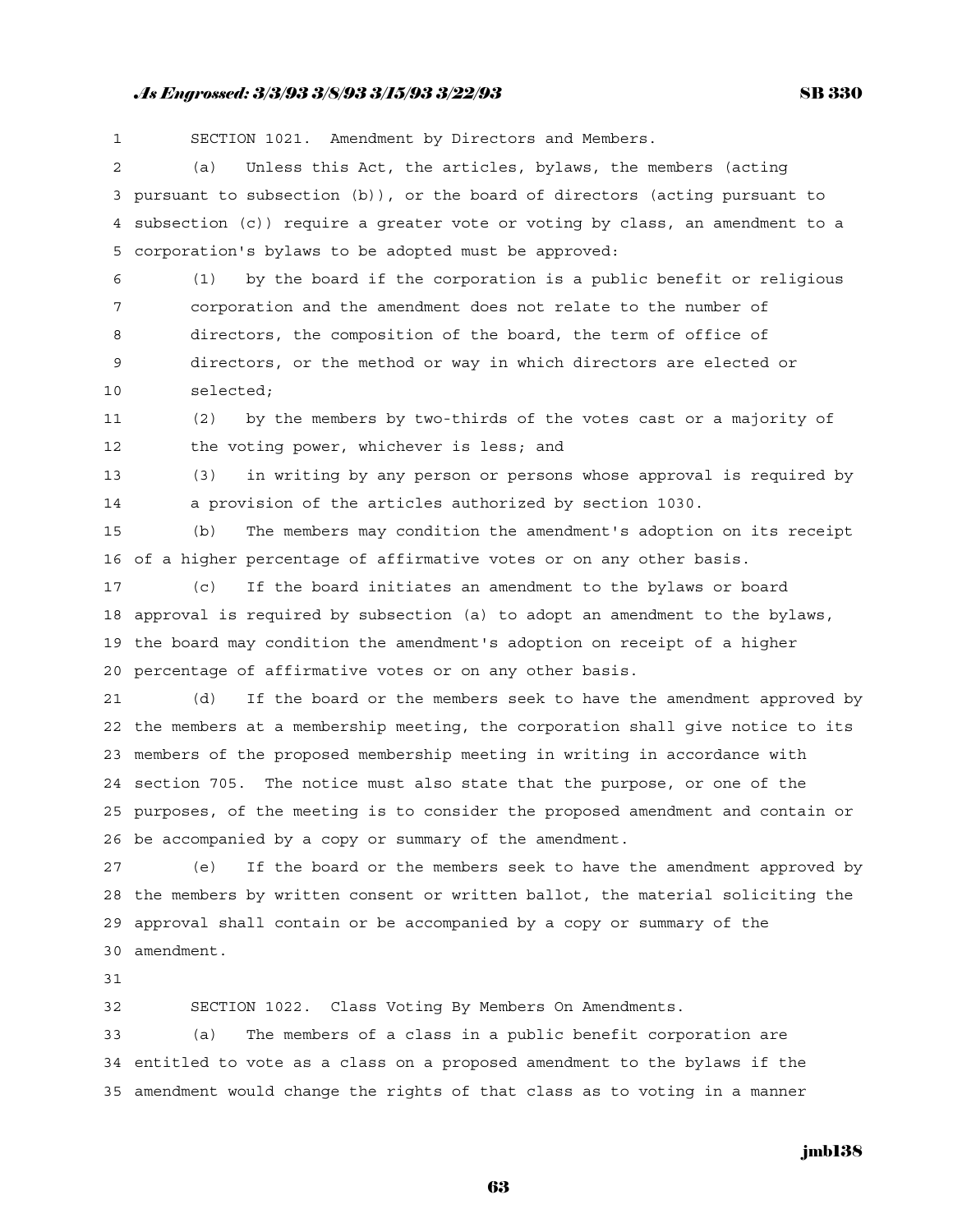1 different than such amendment affects another class or members of another 2 class. 3 (b) The members of a class in a mutual benefit corporation are 4 entitled to vote as a class on a proposed amendment to the bylaws if the 5 amendment would: 6 (1) affect the rights, privileges, preferences, restrictions or 7 conditions of that class as to voting, dissolution, redemption or 8 transfer of memberships in a manner different than such amendment would 9 affect another class; 10 (2) change the rights, privileges, preferences, restrictions or 11 conditions of that class as to voting, dissolution, redemption or 12 transfer by changing the rights, privileges, preferences, restrictions 13 or conditions of another class; 14 (3) increase or decrease the number of memberships authorized for that 15 class; 16 (4) increase the number of memberships authorized for another class; 17 (5) effect an exchange, reclassification or termination of all or part 18 of the memberships of that class; or 19 (6) authorize a new class of memberships. 20 (c) The members of a class of a religious corporation are entitled to 21 vote as a class on a proposed amendment to the bylaws only if a class vote is 22 provided for in the articles or bylaws. 23 (d) If a class is to be divided into two or more classes as a result 24 of an amendment to the bylaws, the amendment must be approved by the members 25 of each class that would be created by the amendment; and 26 (e) If a class vote is required to approve an amendment to the bylaws, 27 the amendment must be approved by the members of the class by two-thirds of 28 the votes cast by the class or a majority of the voting power of the class, 29 whichever is less. 30 (f) A class of members is entitled to the voting rights granted by 31 this section although the articles and bylaws provide that the class may not 32 vote on the proposed amendment. 33 34 SECTION 1030. Approval by Third Parties.

35 The articles may require an amendment to the articles or bylaws to be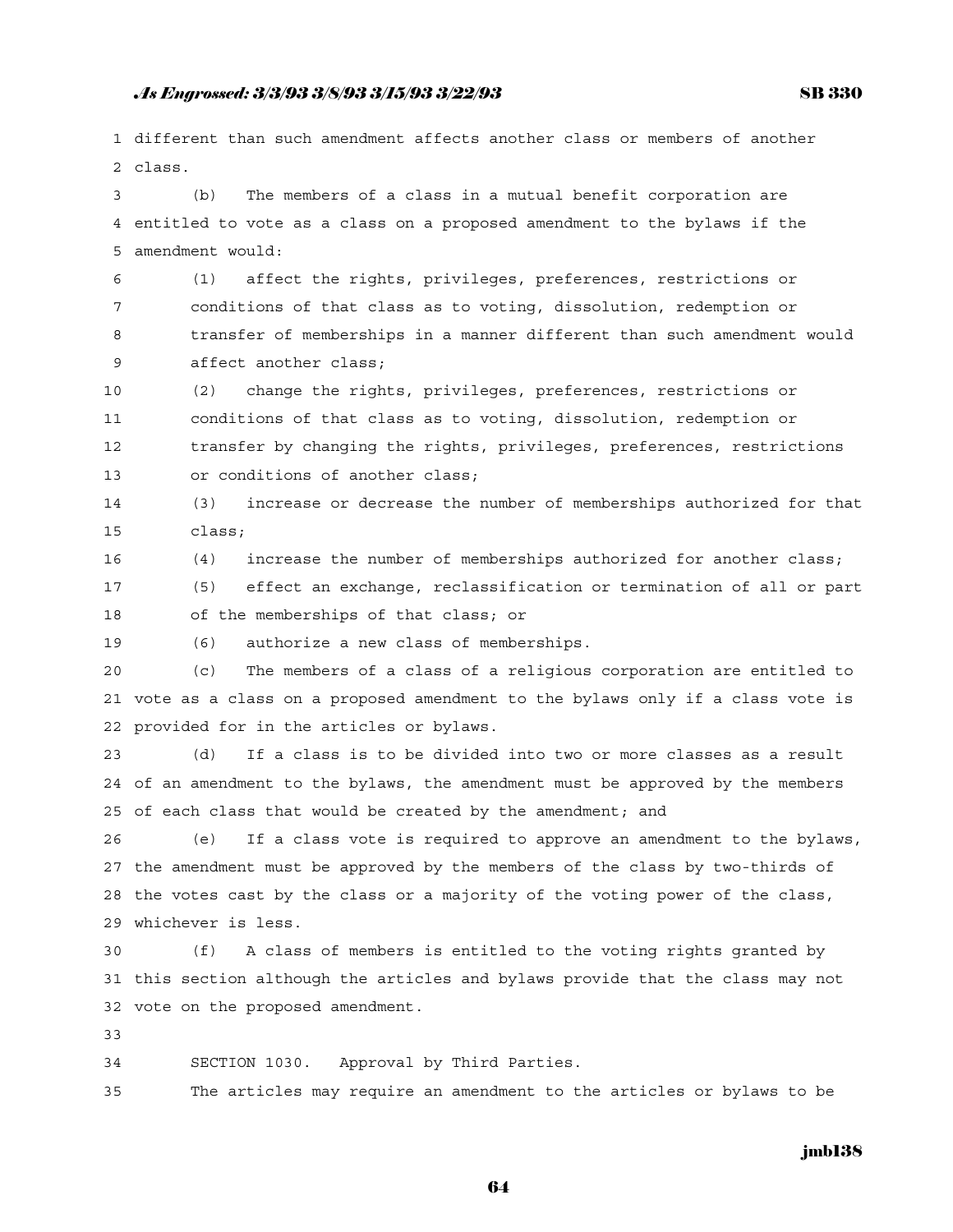1 approved in writing by a specified person or persons other than the board.

2 Such an article provision may only be amended with the approval in writing of 3 such person or persons.

4

5 SECTION 1031. Amendment Terminating Members or Redeeming or Canceling 6 Memberships.

7 (a) Any amendment to the articles or bylaws of a public benefit or 8 mutual benefit corporation that would terminate all members or any class of 9 members or redeem or cancel all memberships or any class of memberships must 10 meet the requirements of the Act and this section, unless otherwise provided 11 in the articles or bylaws.

12 (b) Before adopting a resolution proposing such an amendment, the 13 board of a mutual benefit corporation shall give notice of the general nature 14 of the amendment to the members.

15 (c) After adopting a resolution proposing such an amendment, the 16 notice to members proposing such amendment shall include one statement of up 17 to 500 words opposing the proposed amendment if such statement is submitted by 18 any five members or members having three percent or more of the voting power, 19 whichever is less, not later than twenty days after the board has voted to 20 submit such amendment to the members for their approval. In public benefit 21 corporations the production and mailing costs shall be paid by the requesting 22 members. In mutual benefit corporations the production and mailing costs 23 shall be paid by the corporation.

24 (d) Any such amendment shall be approved by the members by two-thirds 25 of the votes cast by each class.

26 (e) The provisions of section 621 shall not apply to any amendment 27 meeting the requirements of the Act and this section.

28

29 SECTION 1101. Approval Of Plan Of Merger

30 (a) Subject to the limitations set forth in section 1102, two or more 31 nonprofit corporations may merge, if the plan of merger is approved or 32 provided in section 1103.

33 (b) The plan of merger must set forth:

34 (1) the name of each corporation planning to merge and the name of the 35 surviving corporation into which each plans to merge;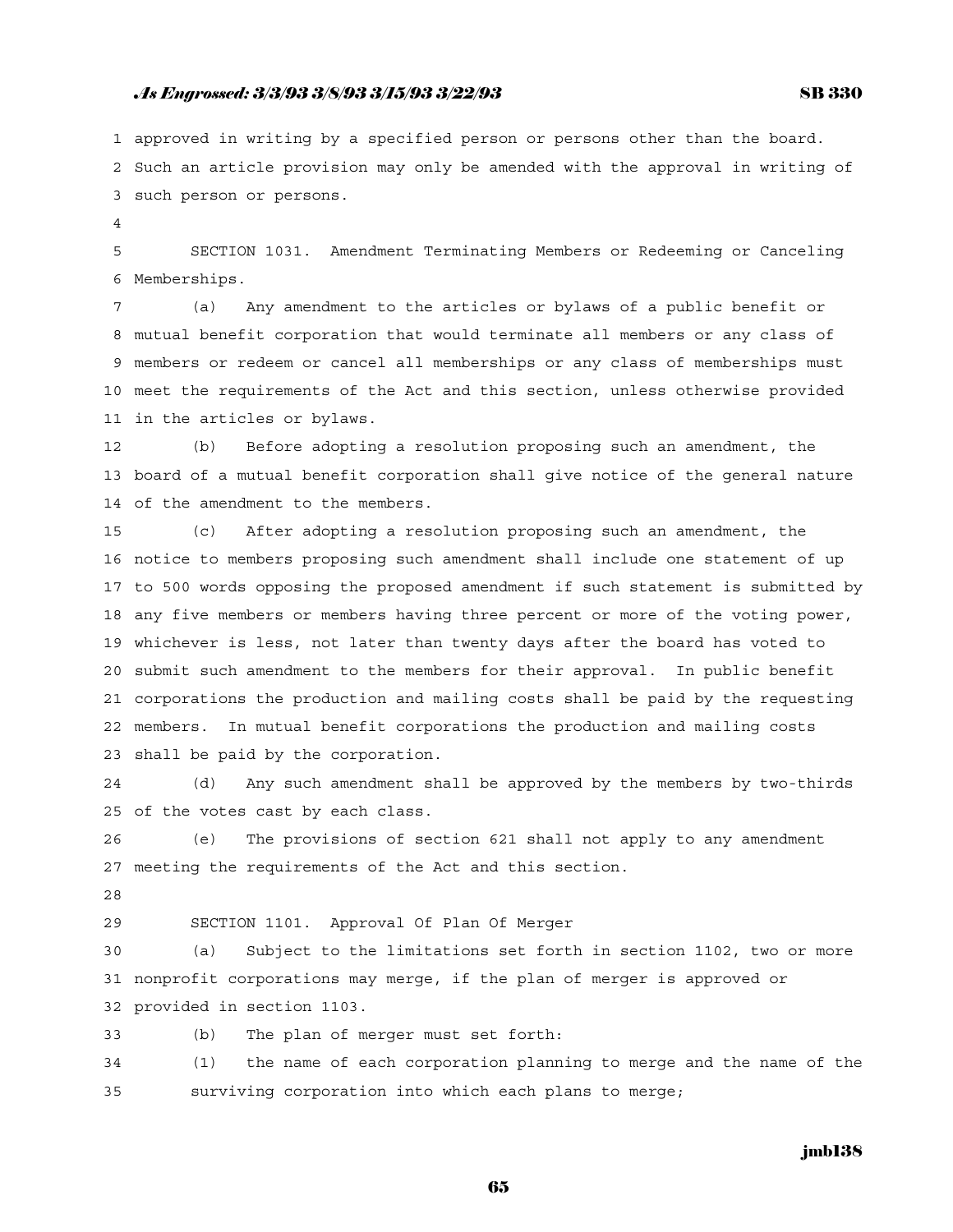1 (2) the terms and conditions of the planned merger; 2 (3) the manner and basis, if any, of converting the memberships of 3 each public benefit or religious corporation into memberships of the 4 surviving corporation; and 5 (4) if the merger involves a mutual benefit corporation, the manner 6 and basis, if any, of converting memberships of each merging corporation 7 into memberships, obligations or securities of the surviving or any 8 other corporation or into cash or other property in whole or in part. 9 (c) The plan of merger may set forth: 10 (1) any amendments to the articles of incorporation or bylaws of the 11 surviving corporation to be effected by the planned merger; and 12 (2) other provisions relating to the planned merger. 13 14 SECTION 1102. Limitations On Mergers By Public Benefit Or Religious 15 Corporations 16 (a) Without the prior approval of the Chancery Court of the county in 17 which the corporation's principal office (or, if none in this state, its 18 registered office) is located, a public benefit or religious corporation may 19 merge only with: 20 (1) a public benefit or religious corporation; 21 (2) a foreign corporation that would qualify under this Act as a 22 public benefit or religious corporation; or 23 (3) a mutual benefit corporation, provided the public benefit or 24 religious corporation is the surviving corporation and continues to be a 25 public benefit corporation or religious corporation after the merger. 26 (b) Without an order of the Chancery Court of the county in which the 27 corporation's principal office (or, if none in this state, its registered 28 office) is located, no member of a public benefit or religious corporation may 29 receive or keep anything as a result of a merger other than a membership or 30 membership in the surviving public benefit or religious corporation. The 31 court shall approve the transaction if it is in the public interest. 32 33 SECTION 1103. Action On Plan By Board, Members And Third Persons 34 (a) Unless this Act, the articles, bylaws or the board of directors or 35 members (acting pursuant to subsection (c)) require a greater vote or voting

SB 330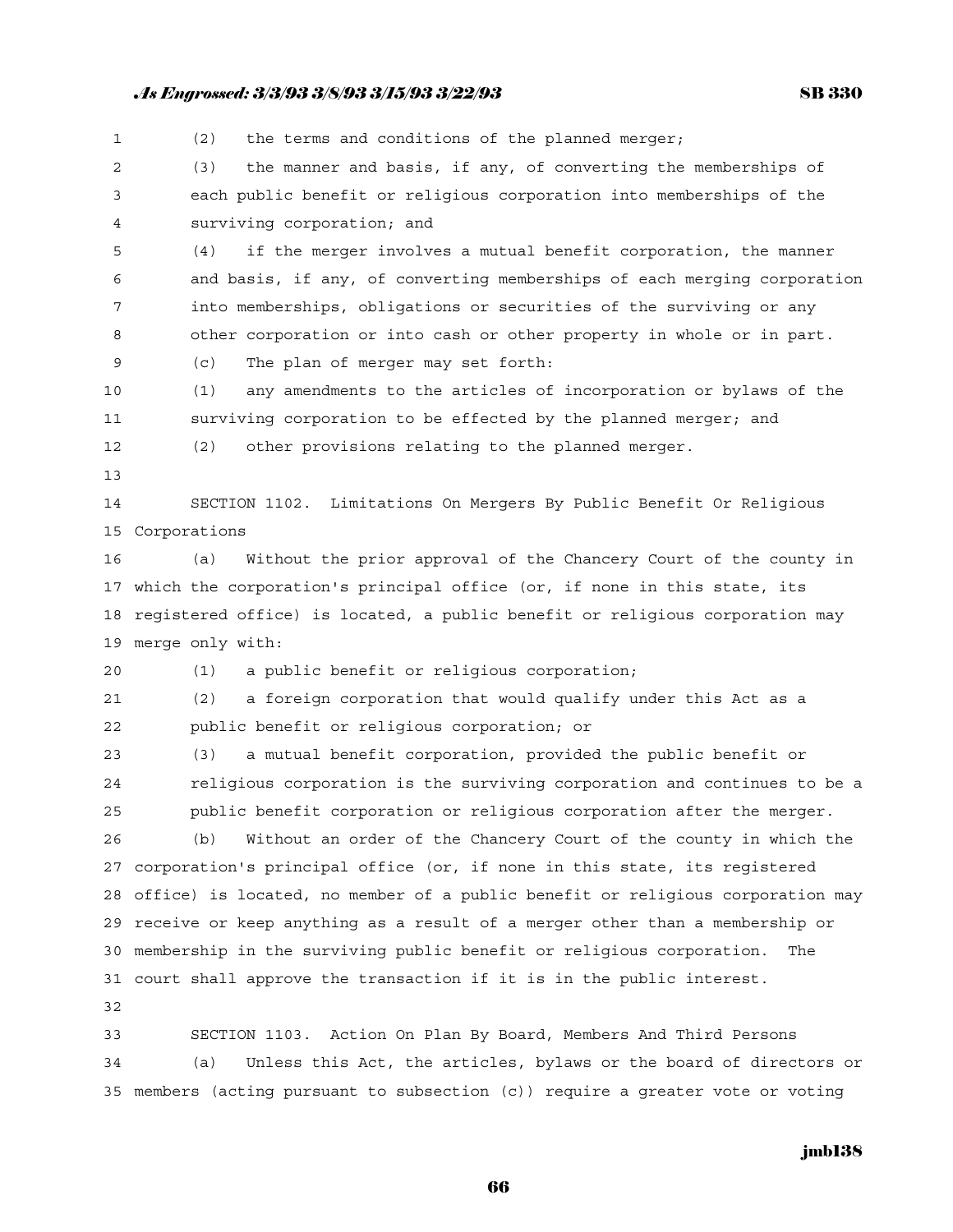SB 330

1 by class, a plan of merger to be adopted must be approved:

2 (1) by the board;

3 (2) by the members, if any, by two-thirds of the votes cast or a 4 majority of the voting power, whichever is less; and

5 (3) in writing by any person or persons whose approval is required by 6 a provision of the articles authorized by section 1030 for an amendment 7 to the articles or bylaws.

8 (b) If the corporation does not have members, the merger must be 9 approved by a majority of the directors in office at the time the merger is 10 approved. In addition the corporation shall provide notice of any directors' 11 meeting at which such approval is to be obtained in accordance with section 12 822(c). The notice must also state that the purpose, or one of the purposes, 13 of the meeting is to consider the proposed merger.

14 (c) The board may condition its submission of the proposed merger, and 15 the members may condition their approval of the merger, on receipt of a higher 16 percentage of affirmative votes or on any other basis.

17 (d) If the board seeks to have the plan approved by the members at a 18 membership meeting, the corporation shall give notice to its members of the 19 proposed membership meeting in accordance with section 705. The notice must 20 also state that the purpose, or one of the purposes, of the meeting is to 21 consider the plan of merger and contain or be accompanied by a copy or summary 22 of the plan. The copy or summary of the plan for members of the surviving 23 corporation shall include any provision that, if contained in a proposed 24 amendment of the articles of incorporation or bylaws, would entitle members to 25 vote on the provision. The copy or summary of the plan for members of the 26 disappearing corporation shall include a copy or summary of the articles and 27 bylaws that will be in effect immediately after the merger takes effect.

28 (e) If the board seeks to have the plan approved by the members by 29 written consent or written ballot, the material soliciting the approval shall 30 contain or be accompanied by a copy or summary of the plan. The copy or 31 summary of the plan for members of the surviving corporation shall include any 32 provision that, if contained in a proposed amendment to the articles of 33 incorporation or bylaws, would entitle members to vote on the provision. The 34 copy or summary of the plan for members of the disappearing corporation shall 35 include a copy or summary of the articles and bylaws that will be in effect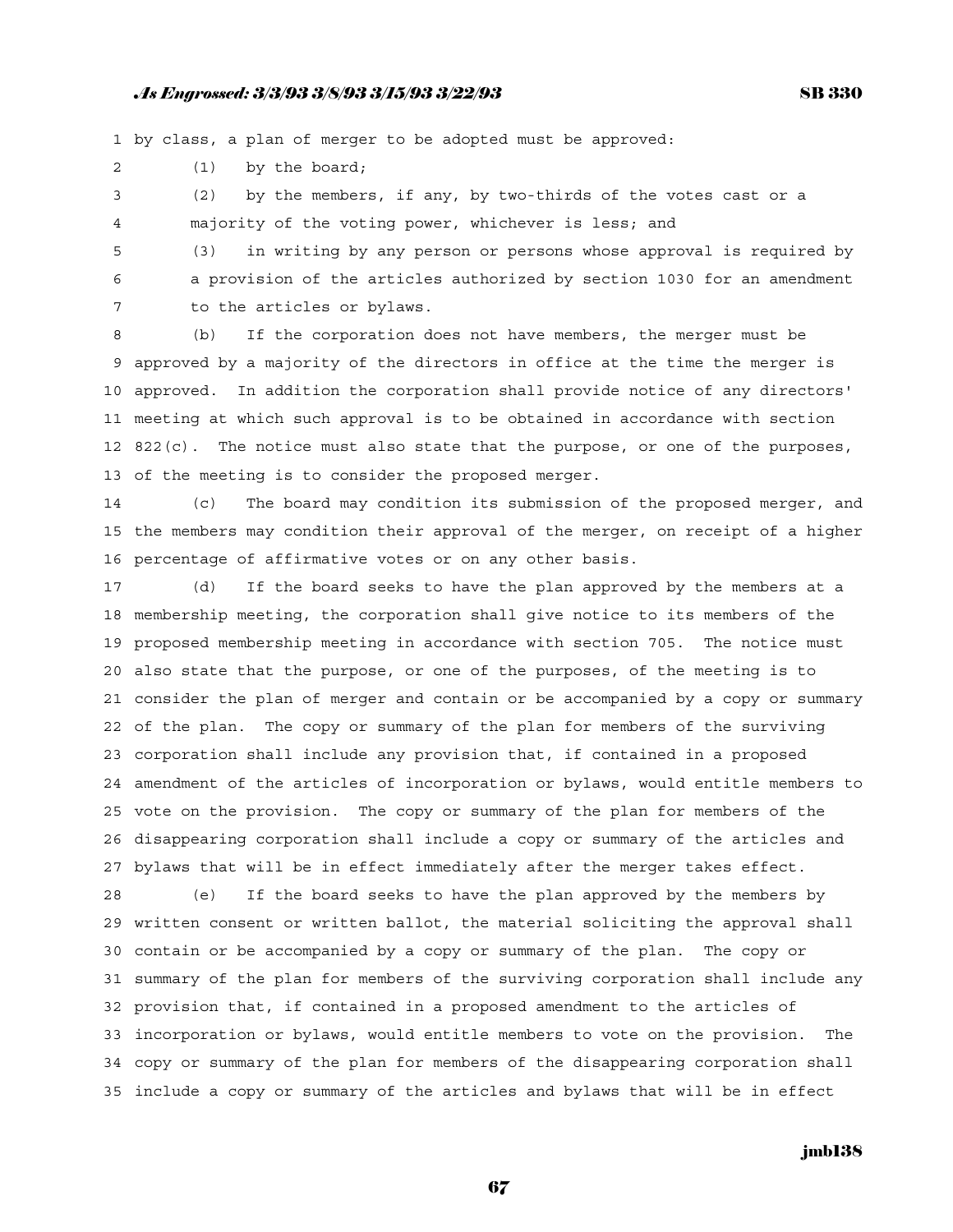1 immediately after the merger takes effect.

2 (f) Voting by a class of members is required on a plan of merger if 3 the plan contains a provision that, if contained in a proposed amendment to 4 articles of incorporation or bylaws, would entitle the class of members to 5 vote as a class on the proposed amendment under section 1004 or 1022. The 6 plan is approved by a class of members by two-thirds of the votes cast by the 7 class or a majority of the voting power of the class, whichever is less. 8 (g) After a merger is adopted, and at any time before articles of 9 merger are filed, the planned merger may be abandoned (subject to any 10 contractual rights) without further action by members or other persons who 11 approved the plan in accordance with the procedure set forth in the plan of 12 merger or, if none is set forth, in the manner determined by the board of 13 directors. 14 15 SECTION 1104. Articles Of Merger 16 After a plan of merger is approved by the board of directors, and if 17 required by section 1103, by the members and any other persons, the surviving 18 or acquiring corporation shall deliver to the Secretary of State articles of 19 merger setting forth: 20 (1) the plan of merger; 21 (2) if approval of members was not required, a statement to that 22 effect and a statement that the plan was approved by a sufficient vote 23 of the board of directors; 24 (3) if approval by members was required: 25 (i) the designation, number of memberships outstanding, number of 26 votes entitled to be cast by each class entitled to vote 27 separately on the plan, and number of votes of each class 28 indisputably voting on the plan; and 29 (ii) either the total number of votes cast for and against the plan by 30 each class entitled to vote separately on the plan or the total 31 number of undisputed votes cast for the plan by each class and a 32 statement that the number cast for the plan by each class was 33 sufficient for approval by that class; 34 (4) if approval of the plan by some person or persons other than 35 the members or the board is required pursuant to section 1103(a)(3), a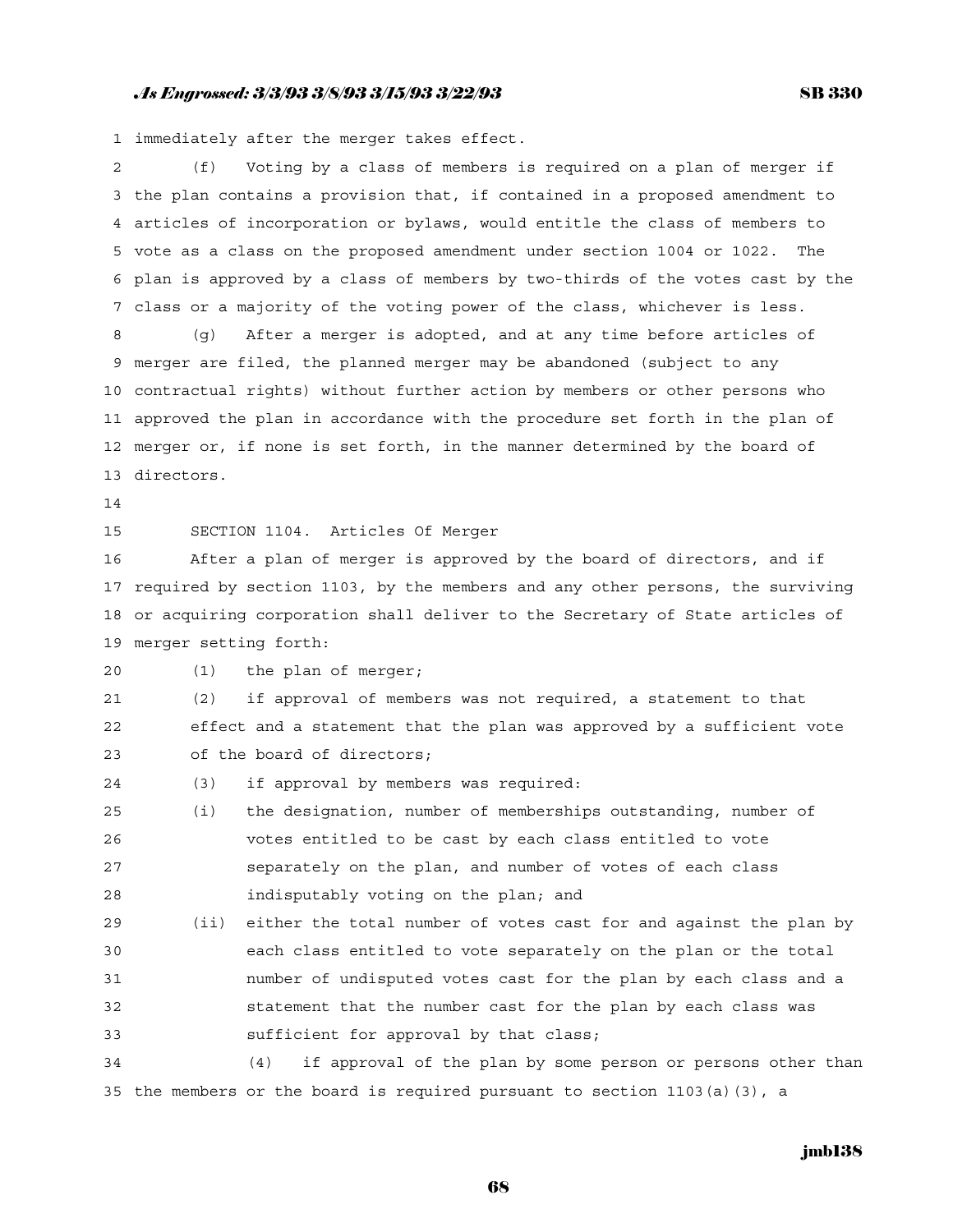1 statement that the approval was obtained. 2 3 SECTION 1105. Effect Of Merger 4 When a merger takes effect: 5 (1) every other corporation party to the merger merges into the 6 surviving corporation and the separate existence of every corporation 7 except the surviving corporation ceases; 8 (2) the title to all real estate and other property owned by each 9 corporation party to the merger is vested in the surviving corporation 10 without reversion or impairment subject to any and all conditions to 11 which the property was subject prior to the merger; 12 (3) the surviving corporation has all liabilities and obligations of 13 each corporation party to the merger; 14 (4) a proceeding pending against any corporation party to the merger 15 may be continued as if the merger did not occur or the surviving 16 corporation may be substituted in the proceeding for the corporation 17 whose existence ceased; and 18 (5) the articles of incorporation and bylaws of the surviving 19 corporation are amended to the extent provided in the plan of merger. 20 21 SECTION 1106. Merger With Foreign Corporation 22 (a) Except as provided in section 1102, one or more foreign nonprofit 23 corporations may merge with one or more domestic nonprofit corporations if: 24 (1) the merger is permitted by the law of the state or country under 25 whose law each foreign corporation is incorporated and each foreign 26 corporation complies with that law in effecting the merger; 27 (2) the foreign corporation complies with section 1104 if it is the 28 surviving corporation of the merger; and 29 (3) each domestic nonprofit corporation complies with the applicable 30 provisions of sections 1101 through 1103 and, if it is the surviving 31 corporation of the merger, with section 1104. 32 (b) Upon the merger taking effect, the surviving foreign business or 33 nonprofit corporation is deemed to have irrevocably appointed the Secretary of 34 State as its agent for service of process in any proceeding brought against 35 it.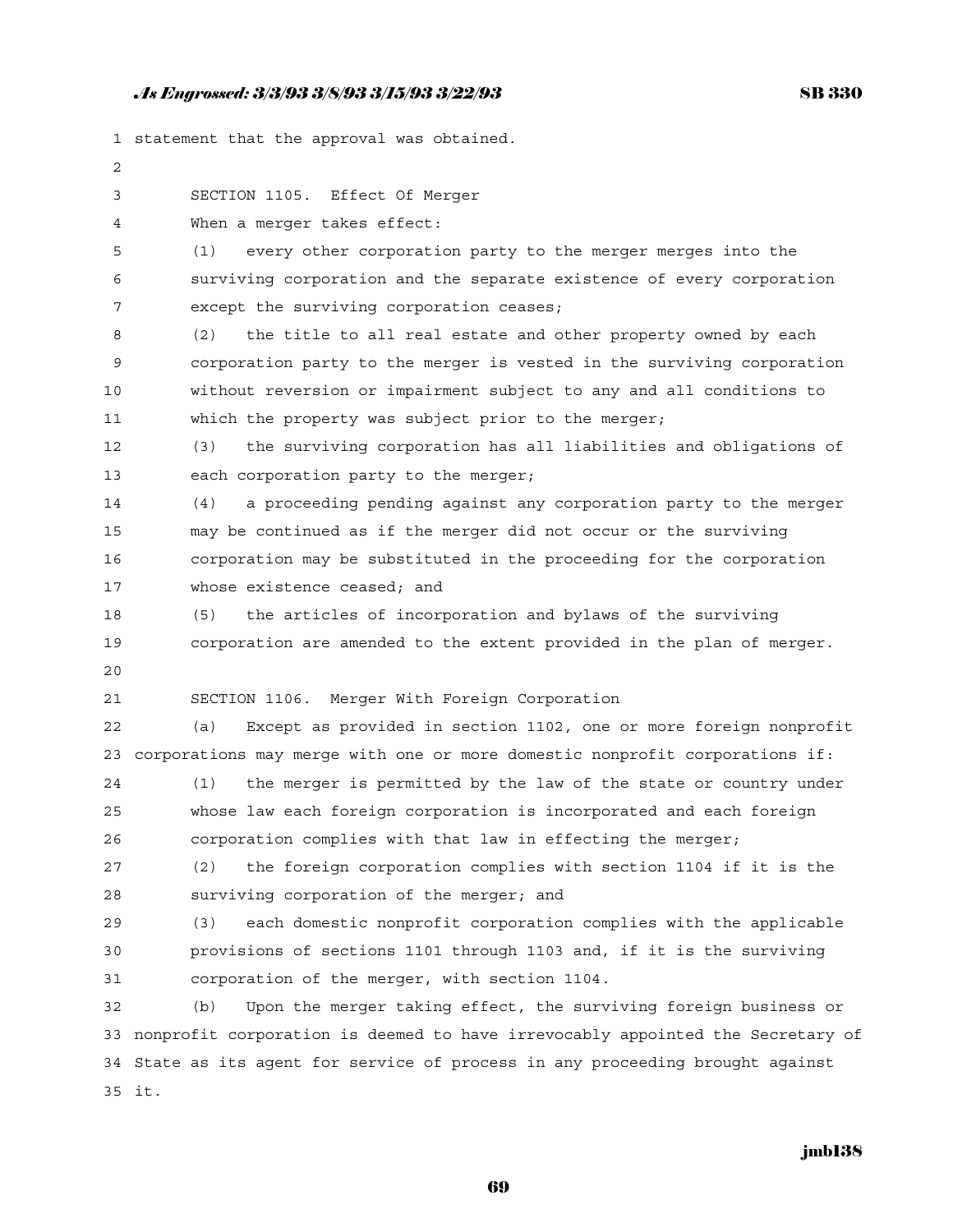1

2 SECTION 1107. Bequests, Devises And Gifts

3 Any bequest, devise, gift, grant, or promise contained in a will or 4 other instrument of donation, subscription, or conveyance, that is made to a 5 constituent corporation and that takes effect or remains payable after the 6 merger, inures to the surviving corporation unless the will or other 7 instrument otherwise specifically provides.

**8** 

9 SECTION 1108 Continuation Of Prior Corporate Existence For Limited 10 Purpose.

11 (a) The corporate existence of each constituent corporation which has 12 been dissolved through merger or consolidation shall be continued indefinitely 13 for the limited purpose of enabling the constituent corporation to execute 14 through its own officers formal deeds, conveyances, assignments, and other 15 instruments evidencing the transfer from the constituent to the surviving 16 corporation, or new corporation created by consolidation, of any or all real 17 and personal properties which have passed from the constituent to the 18 surviving or consolidated corporation by operation of law.

19 (b) The execution of the instruments shall not be essential to effect 20 the transfer of title from the constituent to the surviving or consolidated 21 corporation, inasmuch as the transfer will take effect through operation of 22 law; but the power to execute such instruments is given to the end that it may 23 be exercised:

24 (1) In respect to properties located in foreign jurisdictions which 25 may not recognize a transmittal of title by operation of law under the 26 merger and consolidation statutes of this state; and

27 (2) In any other situation where the directors of the surviving or 28 consolidated corporation consider the execution of the instruments 29 desirable.

30

31 SECTION 1201. Sale Of Assets In Regular Course Of Activities And 32 Mortgage Of Assets

33 (a) A corporation may on the terms and conditions and for the 34 consideration determined by the board of directors:

35 (1) sell, lease, exchange, or otherwise dispose of all, or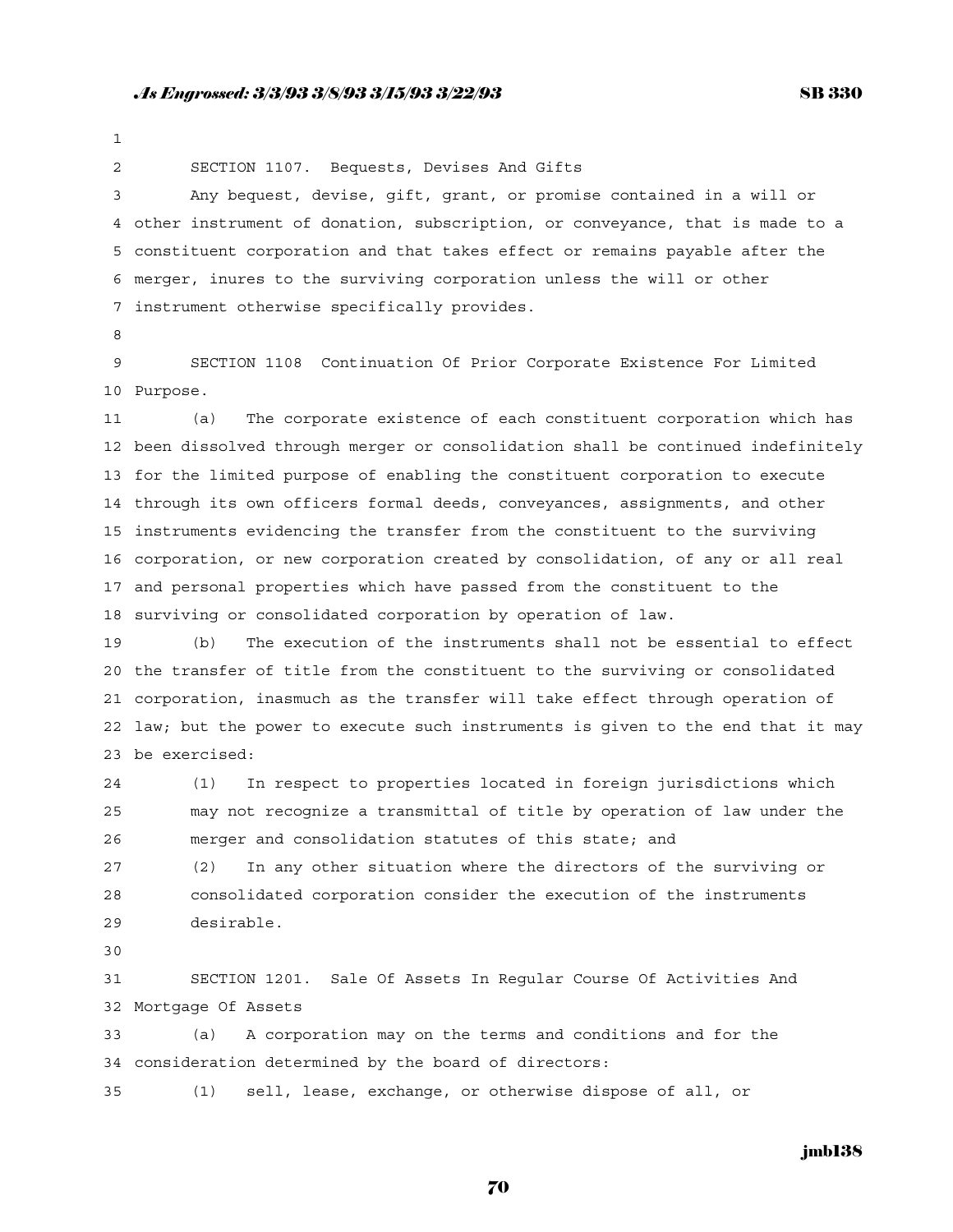1 substantially all, of its property in the usual and regular course of 2 its activities; or 3 (2) mortgage, pledge, dedicate to the repayment of indebtedness 4 (whether with or without recourse), or otherwise encumber any or all of 5 its property whether or not in the usual and regular course of its 6 activities. 7 (b) Unless the articles require it, approval of the members or any 8 other person of a transaction described in subsection (a) is not required. 9 10 SECTION 1202. Sale Of Assets Other Than In Regular Course Of Activities 11 (a) A corporation may sell, lease, exchange, or otherwise dispose of 12 all, or substantially all, of its property (with or without the goodwill) 13 other than in the usual and regular course of its activities on the terms and 14 conditions and for the consideration determined by the corporation's board if 15 the proposed transaction is authorized by subsection (b). 16 (b) Unless this Act, the articles, bylaws, or the board of directors 17 or members (acting pursuant to subsection (d)) require a greater vote or 18 voting by class, the proposed transaction to be authorized must be approved: 19 (1) by the board; 20 (2) by the members by two-thirds of the votes cast or a majority of 21 the voting power, whichever is less; and 22 (3) in writing by any person or persons whose approval is required by 23 a provision of the articles authorized by section 1030 for an amendment 24 to the articles or bylaws. 25 (c) If the corporation does not have members the transaction must be 26 approved by a vote of a majority of the directors in office at the time the 27 transaction is approved. In addition the corporation shall provide notice of 28 any directors' meeting at which such approval is to be obtained in accordance 29 with section 822(c). The notice must also state that the purpose, or one of 30 the purposes, of the meeting is to consider the sale, lease, exchange, or 31 other disposition of all, or substantially all, of the property or assets of 32 the corporation and contain or be accompanied by a copy or summary of a 33 description of the transaction. 34 (d) The board may condition its submission of the proposed

35 transaction, and the members may condition their approval of the transaction,

SB 330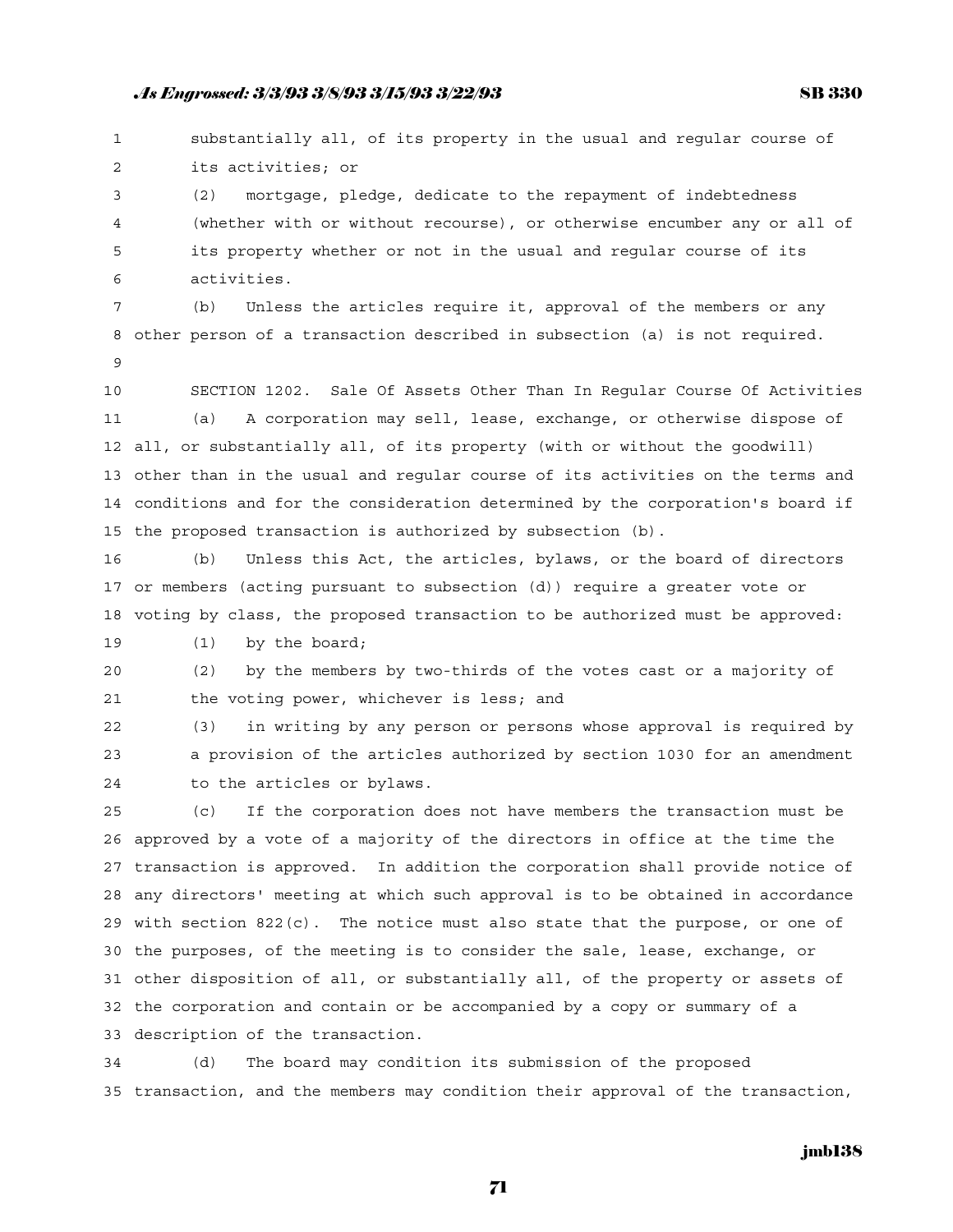1 on receipt of a higher percentage of affirmative votes or on any other basis. 2 (e) If the corporation seeks to have the transaction approved by the 3 members at a membership meeting, the corporation shall give notice to its 4 members of the proposed membership meeting in accordance with section 705. 5 The notice must also state that the purpose, or one of the purposes, of the 6 meeting is to consider the sale, lease, exchange, or other disposition of all, 7 or substantially all, of the property or assets of the corporation and contain 8 or be accompanied by a copy or summary of a description of the transaction.

9 (f) If the board needs to have the transaction approved by the members 10 by written consent or written ballot, the material soliciting the approval 11 shall contain or be accompanied by a copy or summary of a description of the 12 transaction.

13 (g) After a sale, lease, exchange, or other disposition of property is 14 authorized, the transaction may be abandoned (subject to any contractual 15 rights), without further action by the members or any other person who 16 approved the transaction in accordance with the procedure set forth in the 17 resolution proposing the transaction or, if none is set forth, in the manner 18 determined by the board of directors.

19

20 SECTION 1301. Prohibited Distributions

21 Except as authorized by section 1302, a corporation shall not make any 22 distributions.

23

24 SECTION 1302. Authorized Distributions

25 (a) A mutual benefit corporation may purchase its memberships if after 26 the purchase is completed:

27 (1) the corporation would be able to pay its debts as they become due 28 in the usual course of its activities; and

29 (2) the corporation's total assets would at least equal the sum of its 30 total liabilities.

31 (b) Corporations may make distributions upon dissolution in conformity 32 with subchapter 14 of this Act.

33

34 SECTION 1401. Dissolution by Incorporators Or Directors And Third 35 Persons

imb138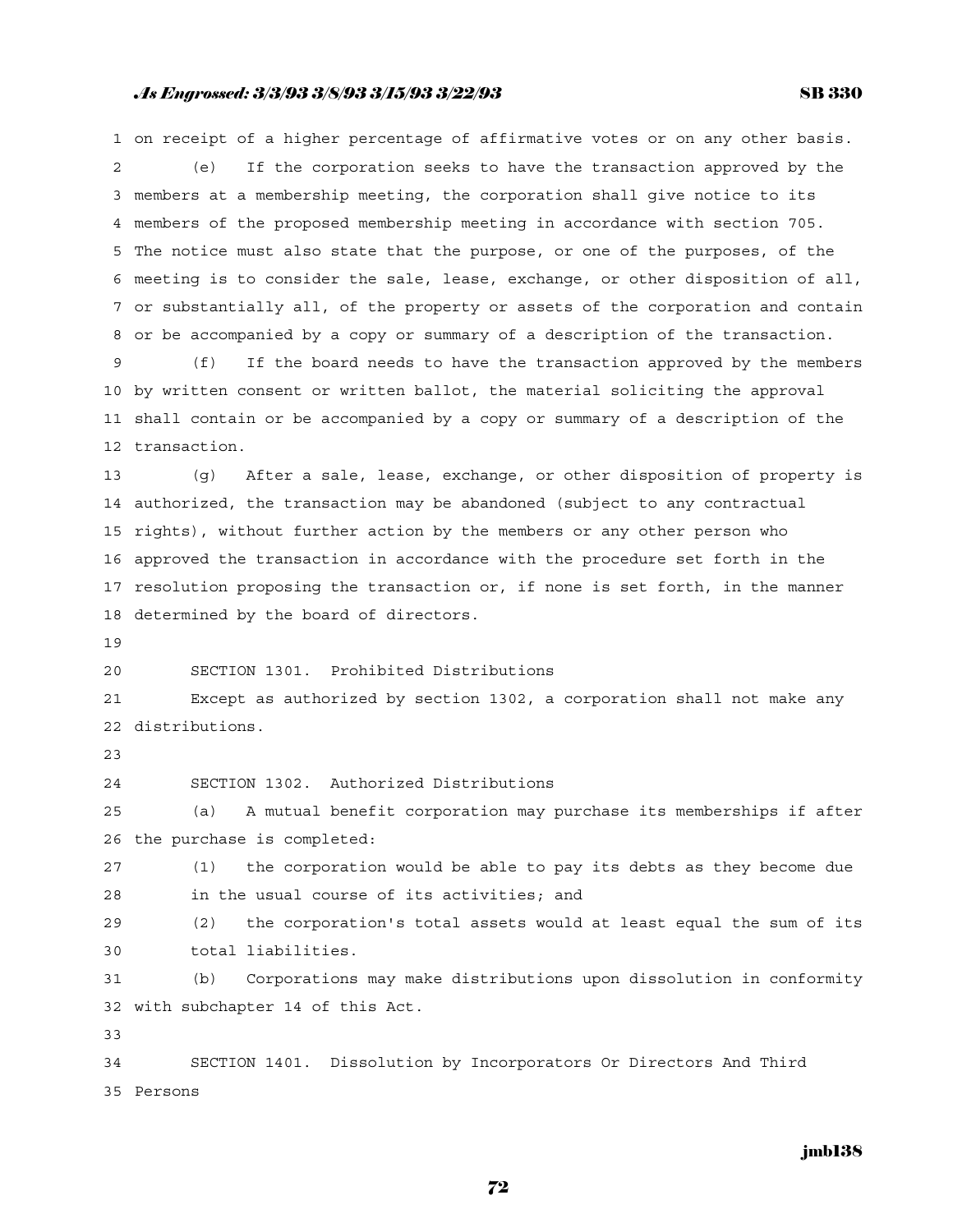SB 330

1 (a) A majority of the incorporators or directors of a corporation that 2 has no members may, subject to any approval required by the articles or 3 bylaws, dissolve the corporation by delivering to the Secretary of State 4 articles of dissolution.

5 (b) The corporation shall give notice of any meeting at which 6 dissolution will be approved. The notice shall be in accordance with section 7 822(c). The notice must also state that the purpose, or one of the purposes, 8 of the meeting is to consider dissolution of the corporation.

9 (c) The incorporators or directors in approving dissolution shall 10 adopt a plan of dissolution indicating to whom the assets owned or held by the 11 corporation will be distributed after all creditors have been paid. 12

13 SECTION 1402. Dissolution By Directors, Members And Third Persons 14 (a) Unless this Act, the articles, bylaws or the board of directors or 15 members (acting pursuant to subsection (c)) require a greater vote or voting 16 by class, dissolution is authorized if it is approved:

17 (1) by the board;

18 (2) by the members, if any, by two-thirds of the votes cast or a 19 majority of the voting power, whichever is less; and

20 (3) in writing by any person or persons whose approval is required by 21 a provision of the articles authorized by section 1030 for an amendment 22 to the articles or bylaws.

23 (b) If the corporation does not have members, dissolution must be 24 approved by a vote of a majority of the directors in office at the time the 25 transaction is approved. In addition, the corporation shall provide notice of 26 any directors' meeting at which such approval is to be obtained in accordance 27 with section 822(c). The notice must also state that the purpose, or one of 28 the purposes, of the meeting is to consider dissolution of the corporation and 29 contain or be accompanied by a copy or summary of the plan of dissolution. 30 (c) The board may condition its submission of the proposed 31 dissolution, and the members may condition their approval of the dissolution 32 on receipt of a higher percentage of affirmative votes or on any other basis. 33 (d) If the board seeks to have dissolution approved by the members at 34 a membership meeting, the corporation shall give notice to its members of the

35 proposed membership meeting in accordance with section 705. The notice must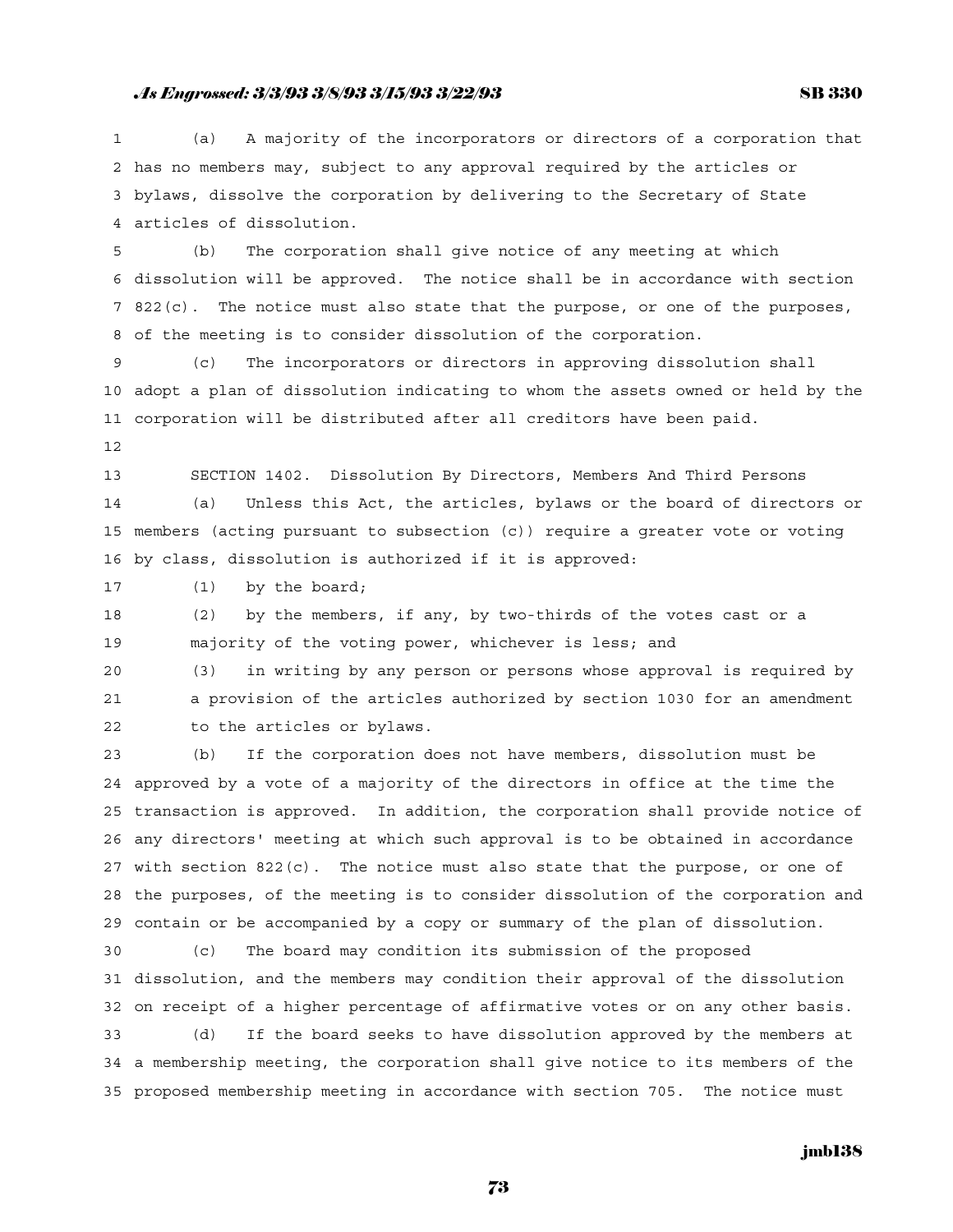1 also state that the purpose, or one of the purposes, of the meeting is to 2 consider dissolving the corporation and contain or be accompanied by a copy or 3 summary of the plan of dissolution.

4 (e) If the board seeks to have dissolution approved by the members by 5 written consent or written ballot, the material soliciting the approval shall 6 contain or be accompanied by a copy or summary of the plan of dissolution.

7 (f) The plan of dissolution shall indicate to whom the assets owned or 8 held by the corporation will be distributed after all creditors have been 9 paid.

10

11 SECTION 1403. Articles Of Dissolution

12 (a) At any time after dissolution is authorized, the corporation may 13 dissolve by delivering to the Secretary of State articles of dissolution 14 setting forth:

```
15 (1) the name of the corporation;
```
16 (2) the date dissolution was authorized;

17 (3) a statement that dissolution was approved by a sufficient vote of 18 the board;

19 (4) if approval of members was not required, a statement to that 20 effect and a statement that dissolution was approved by a sufficient 21 vote of the board of directors or incorporators;

- 22 (5) if approval by members was required:
- 23 (i) the designation, number of memberships outstanding, number of 24 votes entitled to be cast by each class entitled to vote 25 separately on dissolution, and number of votes of each class 26 indisputably voting on dissolution; and

27 (ii) either the total number of votes cast for and against dissolution 28 by each class entitled to vote separately on dissolution or the 29 total number of undisputed votes cast for dissolution by each 30 class and a statement that the number cast for dissolution by each 31 class was sufficient for approval by that class.

32 (6) if approval of dissolution by some person or persons other than 33 the members, the board or the incorporators is required pursuant to 34 section 1402(a)(3), a statement that the approval was obtained. 35 (b) A corporation is dissolved upon the effective date of its articles

### imb138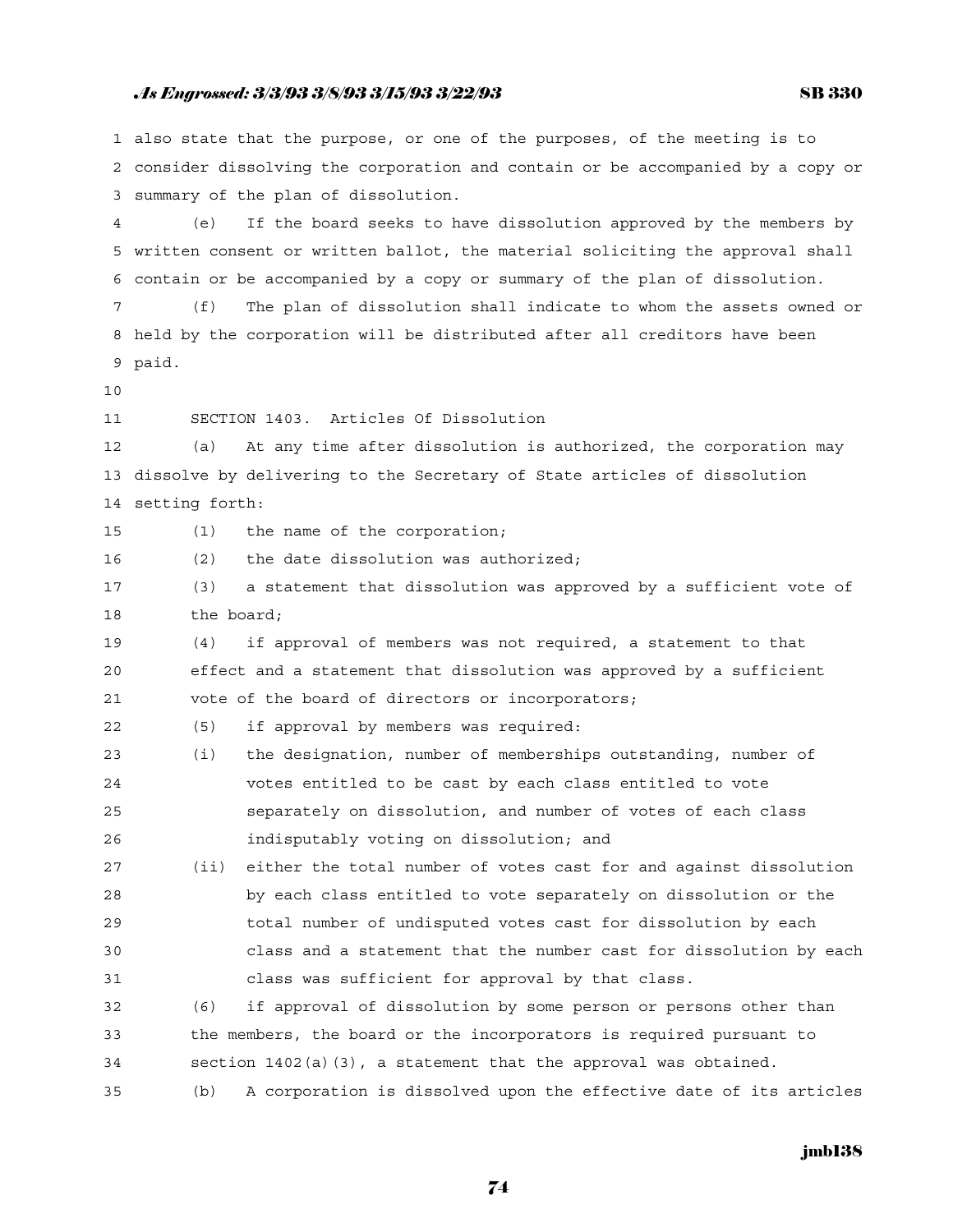1 of dissolution. 2 3 SECTION 1404. Effect Of Dissolution 4 (a) A dissolved corporation continues its corporate existence but may 5 not carry on any activities except those appropriate to wind up and liquidate 6 its affairs, including: 7 (1) preserving and protecting its assets and minimizing its 8 liabilities; 9 (2) discharging or making provision for discharging its liabilities 10 and obligations; 11 (3) disposing of its properties that will not be distributed in kind; 12 (4) returning, transferring or conveying assets held by the 13 corporation upon a condition requiring return, transfer or conveyance, 14 which condition occurs by reason of the dissolution, in accordance with 15 such condition; 16 (5) transferring, subject to any contractual or legal requirements, 17 its assets as provided in or authorized by its articles of incorporation 18 or bylaws; 19 (6) if the corporation is a public benefit or religious corporation, 20 and no provision has been made in its articles or bylaws for 21 distribution of assets on dissolution, transferring, subject to any 22 contractual or legal requirement, its assets: (i) to one or more 23 persons described in section 501(c)(3) of the Internal Revenue Code, or 24 (ii) if the dissolved corporation is not described in section 501(c)(3) 25 of the Internal Revenue Code, to one or more public benefit or religious 26 corporations; 27 (7) if the corporation is a mutual benefit corporation and no 28 provision has been made in its articles or bylaws for distribution of 29 assets on dissolution, transferring its assets to its members or, if it 30 has no members, to those persons whom the corporation holds itself out 31 as benefitting or serving; and 32 (8) doing every other act necessary to wind up and liquidate its 33 assets and affairs. 34 (b) Dissolution of a corporation does not: 35 (1) transfer title to the corporation's property;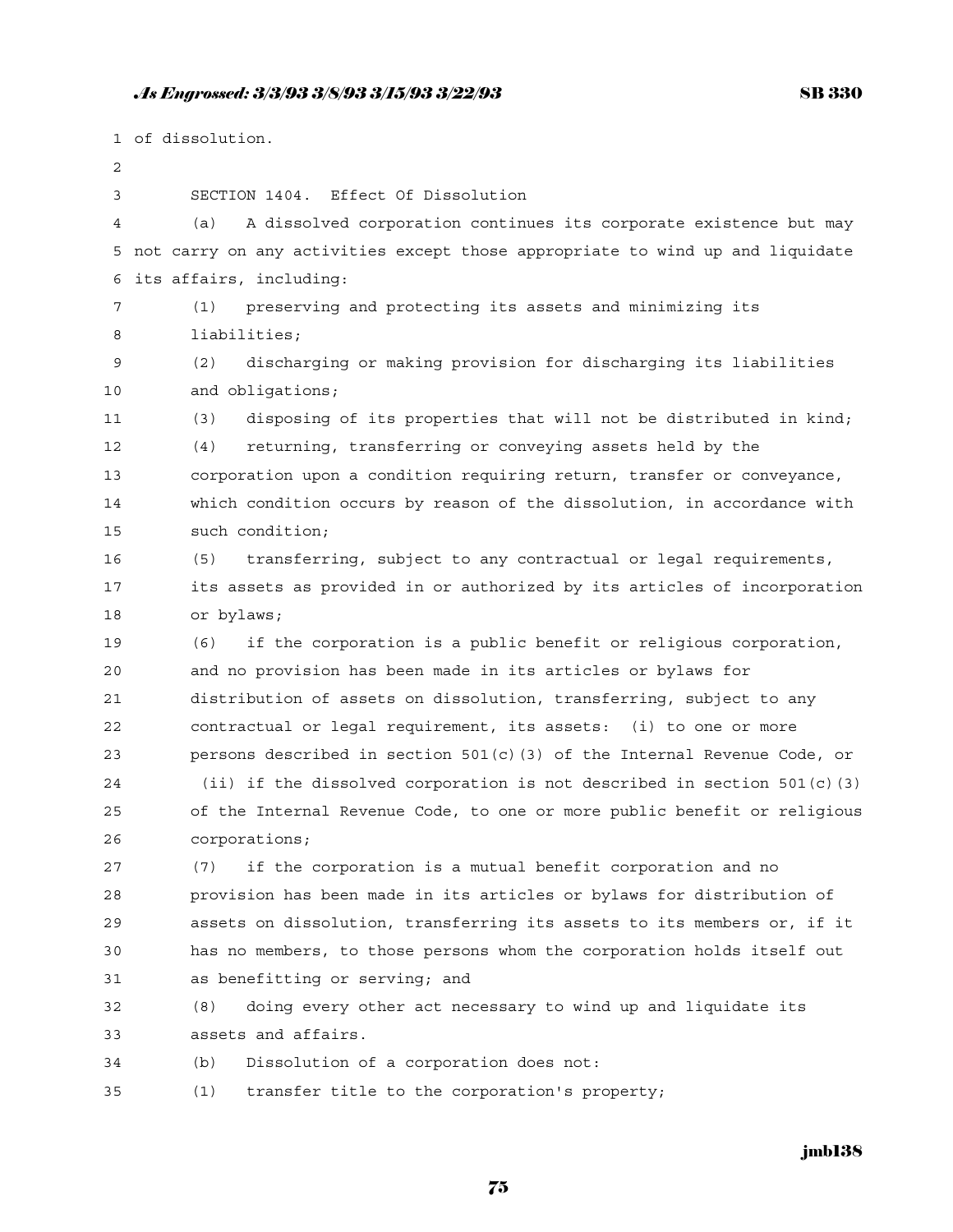1 (2) subject its directors or officers to standards of conduct 2 different from those prescribed in chapter 8; 3 (3) change quorum or voting requirements for its board or members; 4 change provision for selection, resignation, or removal of its directors 5 or officers or both; or change provisions for amending its bylaws; 6 (4) prevent commencement of a proceeding by or against the corporation 7 in its corporate name; 8 (5) abate or suspend a proceeding pending by or against the 9 corporation on the effective date of dissolution; or 10 (6) terminate the authority of the registered agent. 11 12 SECTION 1405. Known Claims Against Dissolved Corporation 13 (a) A dissolved corporation may dispose of the known claims against it 14 by following the procedure described in this section. 15 (b) The dissolved corporation shall notify its known claimants in 16 writing of the dissolution at any time after its effective date. The written 17 notice must: 18 (1) describe information that must be included in a claim; 19 (2) provide a mailing address where a claim may be sent; 20 (3) state the deadline, which may not be fewer than 120 days from the 21 effective date of the written notice, by which the dissolved corporation 22 must receive the claim; and 23 (4) state that the claim will be barred if not received by the 24 deadline. 25 (c) A claim against the dissolved corporation is barred: 26 (1) if a claimant who was given written notice under subsection (b) 27 does not deliver the claim to the dissolved corporation by the deadline; 28 (2) if a claimant whose claim was rejected by the dissolved 29 corporation does not commence a proceeding to enforce the claim within 30 90 days from the effective date of the rejection notice. 31 (d) For purposes of this section "claim" does not include a contingent 32 liability or a claim based on an event occurring after the effective date of 33 dissolution. 34 35 SECTION 1406. Unknown Claims Against Dissolved Corporation

SB 330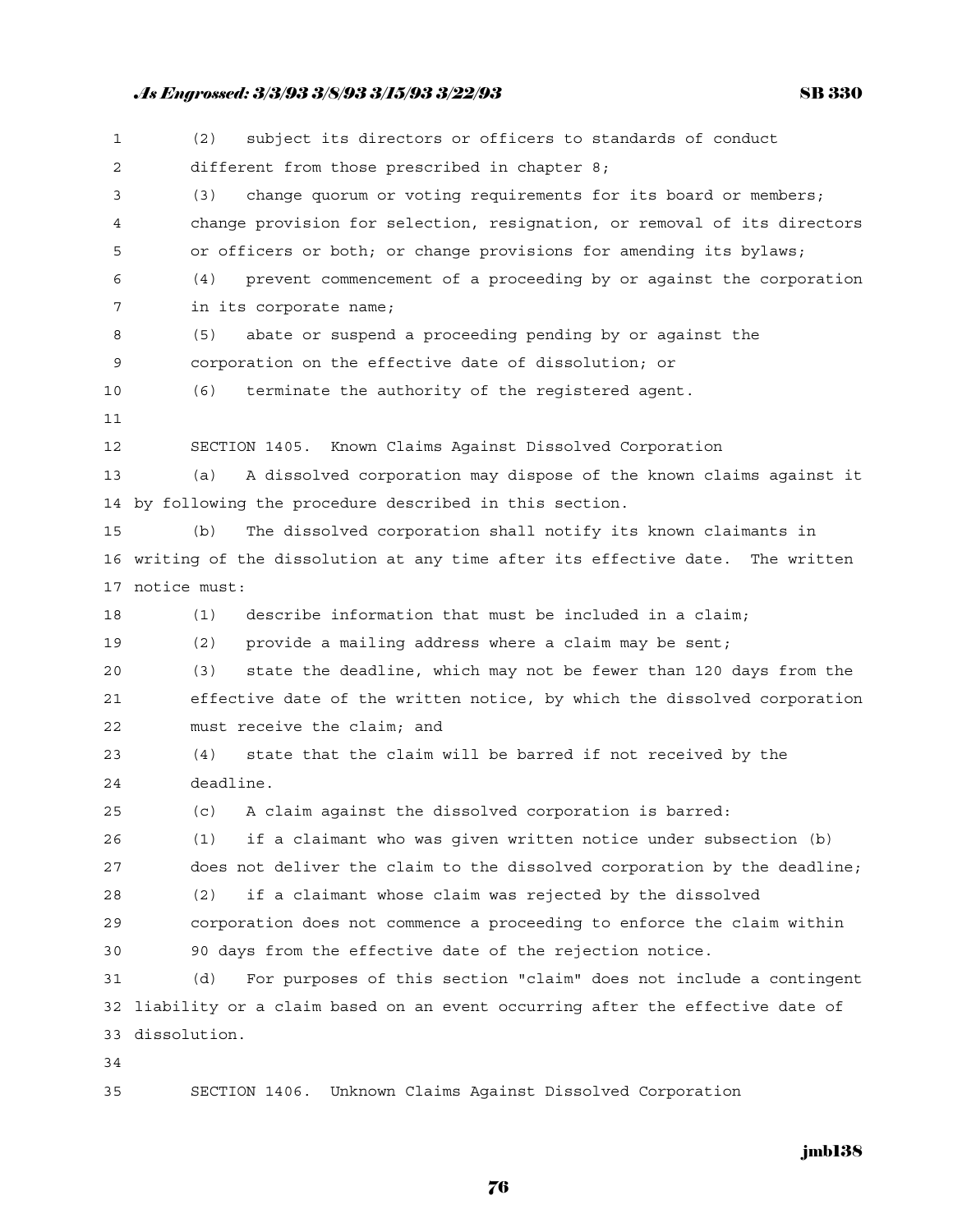1 (a) At any time after dissolution is authorized, a corporation may 2 also publish notice of its dissolution and request that persons with claims 3 against the corporation present them in accordance with the notice. 4 (b) The notice must: 5 (1) be published one time in a newspaper of general circulation in the 6 county where the corporation's principal office (or, if none in this 7 state, its registered office) is or was last located; 8 (2) describe the information that must be included in a claim and 9 provide a mailing address where the claim may be sent; and 10 (3) state that a claim against the corporation will be barred unless a 11 proceeding to enforce the claim is commenced within one year after 12 publication of the notice. 13 (c) If the corporation publishes a newspaper notice in accordance with 14 subsection (b), the claim of each of the following claimants is barred unless 15 the claimant commences a proceeding to enforce the claim against the 16 corporation within one year after the publication date of the newspaper 17 notice: 18 (1) a claimant who did not receive written notice under section 1407; 19 (2) a claimant whose claim was timely sent to the corporation but not 20 acted on; and 21 (3) a claimant whose claim is contingent or based on an event 22 occurring after the effective date of dissolution. 23 (d) A claim may be enforced under this section: 24 (1) against the corporation, to the extent of its undistributed 25 assets; or 26 (2) if the assets have been distributed in liquidation, against any 27 person, other than a creditor of the corporation, to whom the 28 corporation distributed its property to the extent of the distributee's 29 pro rata share of the claim or the corporate assets distributed to such 30 person in liquidation, whichever is less, but the distributee's total 31 liability for all claims under this section may not exceed the total 32 amount of assets distributed to the distributee. 33 34 SECTION 1420. Grounds For Administrative Dissolution 35 The Secretary of State may commence a proceeding under section 1421 to

imb138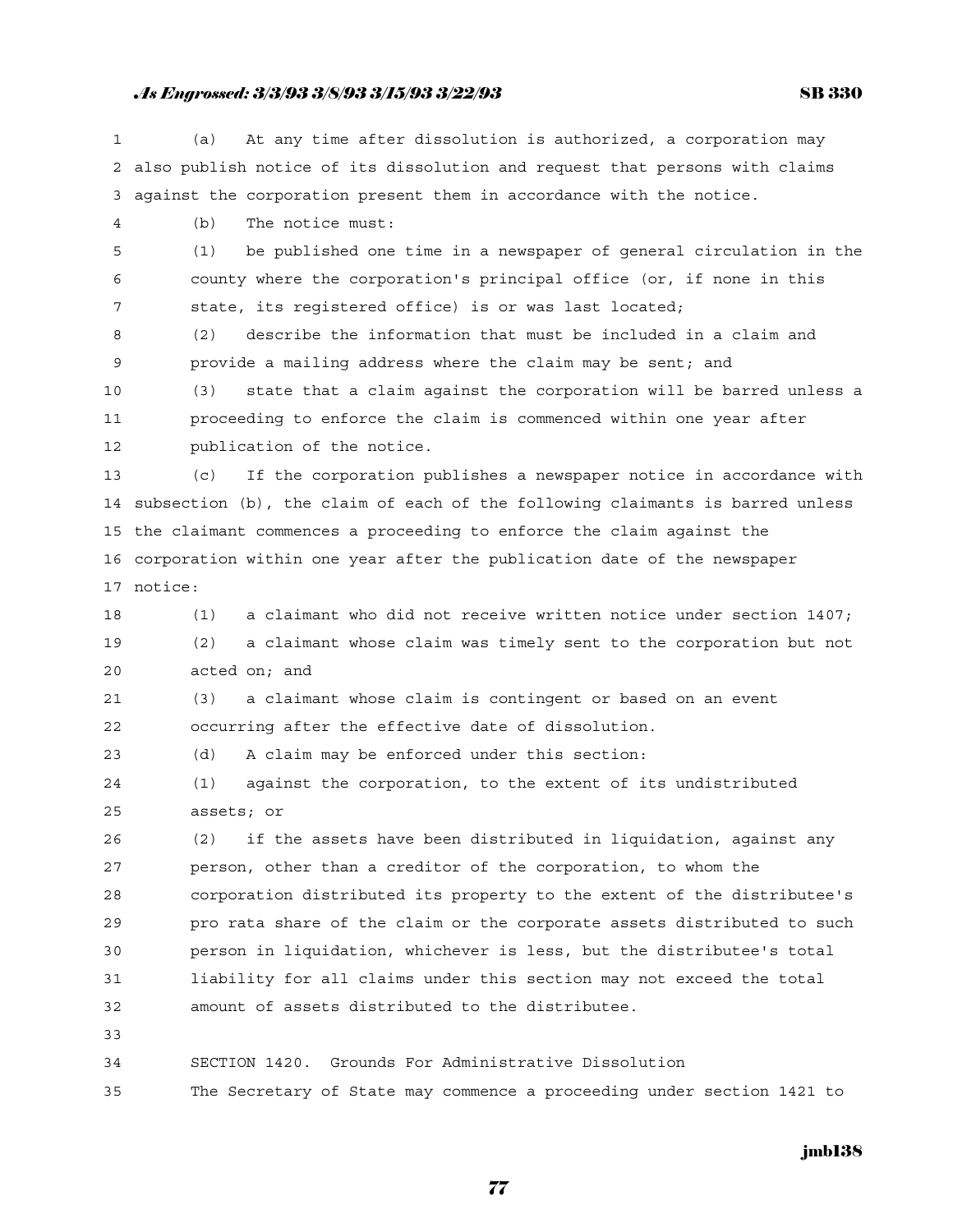1 administratively dissolve a corporation if: 2 (1) the corporation does not pay within 60 days after they are due any 3 taxes or penalties imposed by this Act; 4 *(2)* the corporation is without a registered agent or registered office 5 in this state for 120 days or more; 6 *(3)* the corporation does not notify the secretary of state within 120 7 days that its registered agent or registered office has been changed, 8 that its registered agent has resigned, or that its registered office 9 has been discontinued; or 10 *(4)* the corporation's period of duration, if any, stated in its 11 articles of incorporation expires. 12 13 SECTION 1421. Procedure For And Effect Of Administrative Dissolution 14 (a) Upon determining that one or more grounds exist under section 1420 15 for dissolving a corporation, the Secretary of State shall serve the 16 corporation with written notice of that determination under section 504. 17 (b) If the corporation does not correct each ground for dissolution or 18 demonstrate to the reasonable satisfaction of the Secretary of State that each 19 ground determined by the Secretary of State does not exist within at least 60 20 days after service of the notice is perfected under section 504, the Secretary 21 of State may administratively dissolve the corporation by signing a 22 certificate of dissolution that recites the ground or grounds for dissolution 23 and its effective date. The Secretary of State shall file the original of the 24 certificate and serve a copy on the corporation under section 504. 25 (c) A corporation administratively dissolved continues its corporate 26 existence but may not carry on any activities except those necessary to wind 27 up and liquidate its affairs under section *1404* and notify its claimants under 28 *sections 1405 and 1406.* 29 (d) The administrative dissolution of a corporation does not terminate 30 the authority of its registered agent. 31 32 SECTION 1422. Reinstatement Following Administrative Dissolution 33 (a) A corporation administratively dissolved under section 1421 may

34 apply to the Secretary of State for reinstatement within two years after the 35 effective date of dissolution. The application must:

78

### SB 330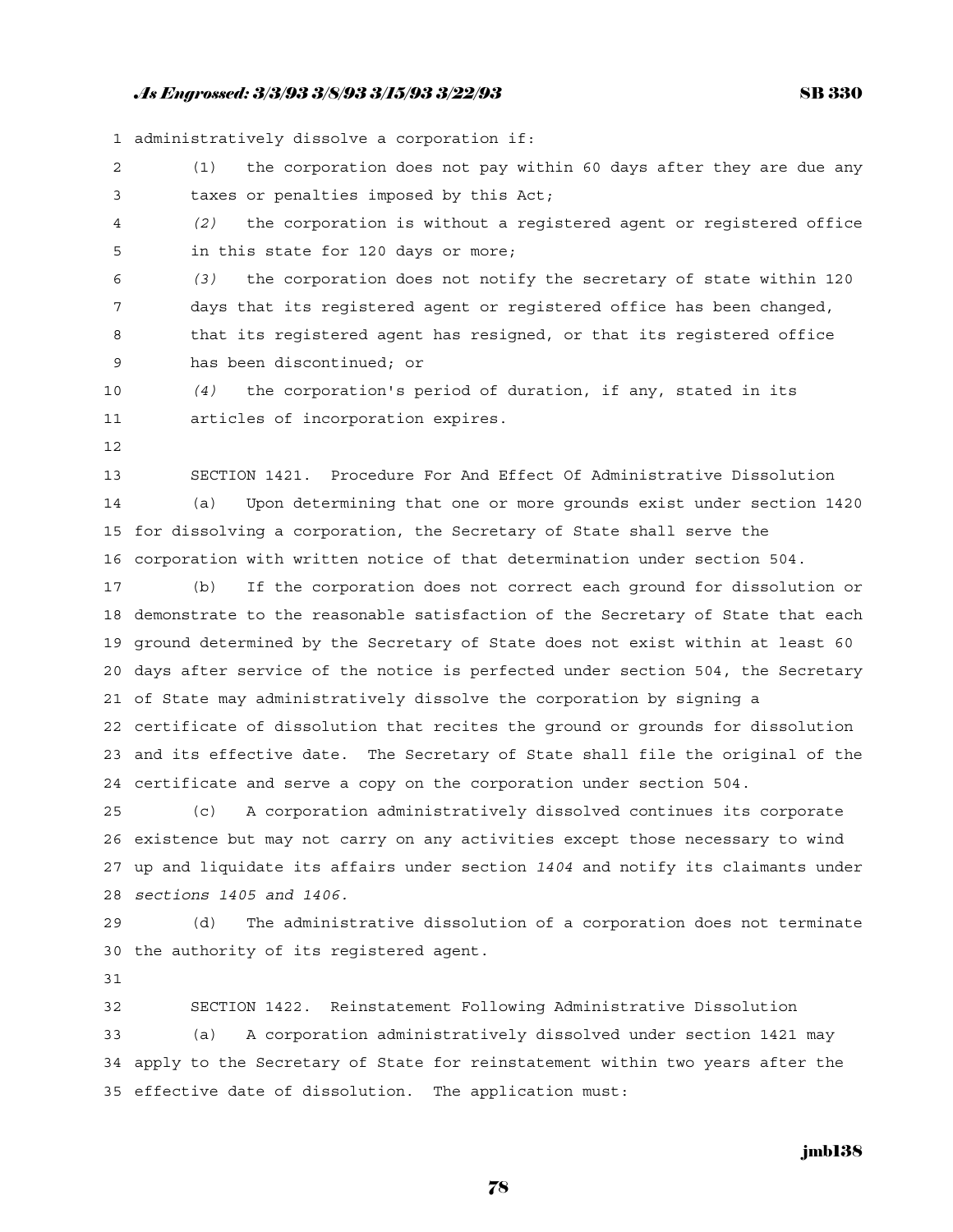1 (1) recite the name of the corporation and the effective date of its 2 administrative dissolution;

3 (2) state that the ground or grounds for dissolution either did not 4 exist or have been eliminated;

5 (3) state that the corporation's name satisfies the requirements of 6 section 401; and

7 (4) contain an affidavit or a certificate from the Department of 8 Finance and Administration reciting that all state taxes owed by the 9 corporation have been paid.

10 (b) If the Secretary of State determines that the application contains 11 the information required by subsection (a) and that the information is 12 correct, the secretary of state shall cancel the certificate of dissolution 13 and prepare a certificate of reinstatement reciting that determination and the 14 effective date of reinstatement, file the original of the certificate, and 15 serve a copy on the corporation under section 504.

16 (c) When reinstatement is effective, it relates back to and takes 17 effect as of the effective date of the administrative dissolution and the 18 corporation shall resume carrying on its activities as if the administrative 19 dissolution had never occurred.

20

21 SECTION 1423. Appeal From Denial Of Reinstatement

22 (a) The Secretary of State, upon denying a corporation's application 23 for reinstatement following administrative dissolution, shall serve the 24 corporation under section 504 with a written notice that explains the reasons 25 for denial.

26 (b) The corporation may appeal the denial of reinstatement to the 27 Chancery Court of Pulaski County within 90 days after service of the notice of 28 denial is perfected. The corporation appeals by petitioning the court to set 29 aside the dissolution and attaching to the petition copies of the Secretary of 30 State's certificate of dissolution, the corporation's application for 31 reinstatement, and the Secretary of State's notice of denial.

32 (c) The court may summarily order the Secretary of State to reinstate 33 the dissolved corporation or may take other action the court considers 34 appropriate.

35 (d) The court's final decision may be appealed as in other civil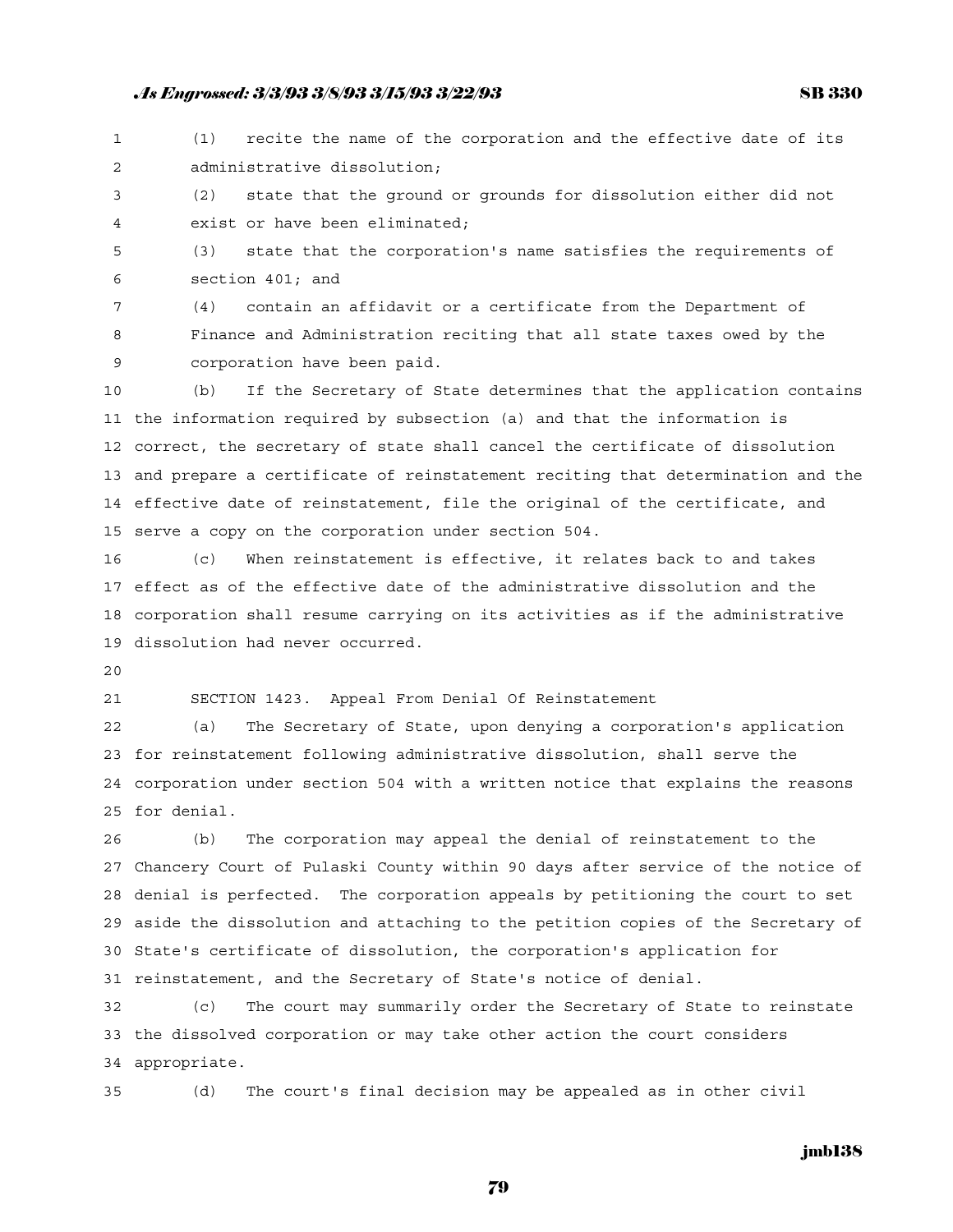|    | 1 proceedings.                                                          |                                                                         |  |
|----|-------------------------------------------------------------------------|-------------------------------------------------------------------------|--|
| 2  |                                                                         |                                                                         |  |
| 3  |                                                                         | SECTION 1430. Grounds For Judicial Dissolution                          |  |
| 4  | (a)                                                                     | The Chancery Court may dissolve a corporation:                          |  |
| 5  | (1)                                                                     | in a proceeding by the attorney general if it is established that:      |  |
| 6  | (i)                                                                     | the corporation obtained its articles of incorporation through          |  |
| 7  |                                                                         | fraud;                                                                  |  |
| 8  | (iii)                                                                   | the corporation has continued to exceed or abuse the authority          |  |
| 9  |                                                                         | conferred upon it by law; or                                            |  |
| 10 |                                                                         | (iii) the corporation is a public benefit corporation and the corporate |  |
| 11 |                                                                         | assets are being fraudulently misapplied or wasted.                     |  |
| 12 | (2)                                                                     | except as provided in the articles or bylaws of a religious             |  |
| 13 | corporation, in a proceeding by 50 members or members holding 5% of the |                                                                         |  |
| 14 | voting power, whichever is less, or by a director or any person         |                                                                         |  |
| 15 | specified in the articles, if it is established that:                   |                                                                         |  |
| 16 | (i)                                                                     | the directors are deadlocked in the management of the corporate         |  |
| 17 |                                                                         | affairs, and the members, if any, are unable to breach the              |  |
| 18 |                                                                         | deadlock;                                                               |  |
| 19 | (iii)                                                                   | the directors or those in control of the corporation have acted,        |  |
| 20 |                                                                         | are acting or will act in a manner that is illegal or fraudulent;       |  |
| 21 |                                                                         | (iii) the members are deadlocked in voting power and have failed, for a |  |
| 22 |                                                                         | period that includes at least two consecutive annual meeting            |  |
| 23 |                                                                         | dates, to elect successors to directors whose terms have, or would      |  |
| 24 |                                                                         | otherwise have, expired; or                                             |  |
| 25 | (iv)                                                                    | the corporate assets are being fraudulently misapplied or wasted.       |  |
| 26 | (3)                                                                     | in a proceeding by a creditor if it is established that:                |  |
| 27 | (i)                                                                     | the creditor's claim has been reduced to judgment, the execution        |  |
| 28 |                                                                         | on the judgment returned unsatisfied and the corporation is             |  |
| 29 |                                                                         | insolvent; or                                                           |  |
| 30 | $(i$ i)                                                                 | the corporation has admitted in writing that the creditor's claim       |  |
| 31 |                                                                         | is due and owing and the corporation is insolvent.                      |  |
| 32 | (4)                                                                     | in a proceeding by the corporation to have its voluntary                |  |
| 33 | dissolution continued under court supervision.                          |                                                                         |  |
| 34 | (b)                                                                     | Prior to dissolving a corporation, the court shall consider             |  |
|    | 35 whether:                                                             |                                                                         |  |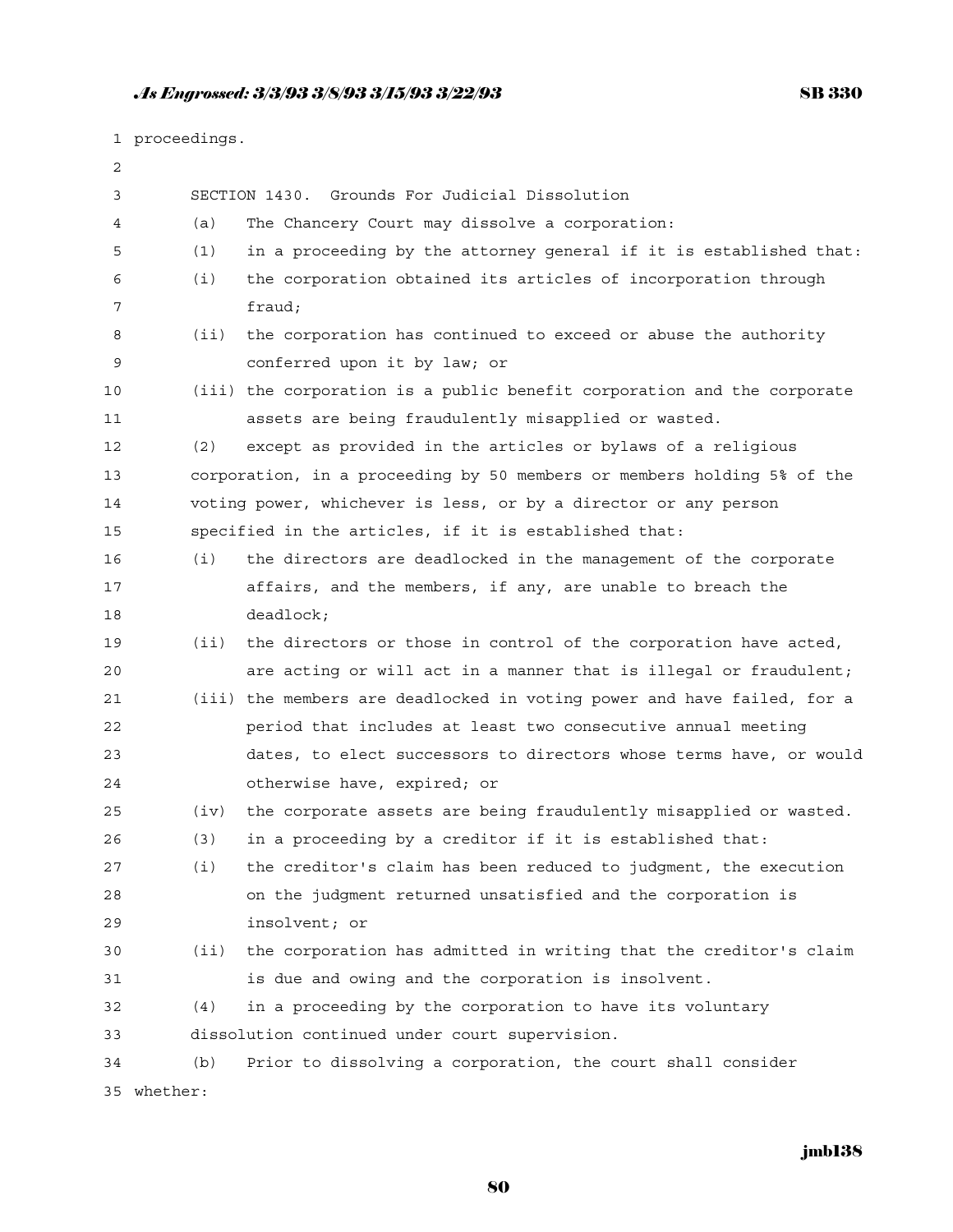1 (1) there are reasonable alternatives to dissolution; 2 (2) dissolution is in the public interest, if the corporation is a 3 public benefit corporation; and 4 (3) dissolution is the best way of protecting the interests of 5 members, if the corporation is a mutual benefit corporation. 6 7 SECTION 1431. Procedure For Judicial Dissolution 8 (a) Venue for a proceeding by the attorney general to dissolve a 9 corporation lies in the Chancery Court of Pulaski County. Venue for a 10 proceeding brought by any other party named in Section 1430 lies in the 11 Chancery Court of the county where a corporation's principal office (or,if 12 none in this state, its registered office) is or was last located. 13 (b) It is not necessary to make directors or members parties to a 14 proceeding to dissolve a corporation unless relief is sought against them 15 individually. 16 (c) A court in a proceeding brought to dissolve a corporation may 17 issue injunctions, appoint a receiver or custodian pendente lite with all 18 powers and duties the court directs, take other action required to preserve 19 the corporate assets wherever located, and carry on the activities of the 20 corporation until a full hearing can be held. 21 22 SECTION 1432. Receivership Or Custodianship 23 (a) A court in a judicial proceeding brought to dissolve a public

24 benefit or mutual benefit corporation may appoint one or more receivers to 25 wind up and liquidate, or one or more custodians to manage, the affairs of the 26 corporation. The court shall hold a hearing, after notifying all parties to 27 the proceeding and any interested persons designated by the court, before 28 appointing a receiver or custodian. The court appointing a receiver or 29 custodian has exclusive jurisdiction over the corporation and all of its 30 property wherever located.

31 (b) The court may appoint an individual, or a domestic or foreign 32 business or nonprofit corporation (authorized to transact business in this 33 state) as a receiver or custodian. The court may require the receiver or 34 custodian to post bond, with or without sureties, in an amount the court 35 directs.

SB 330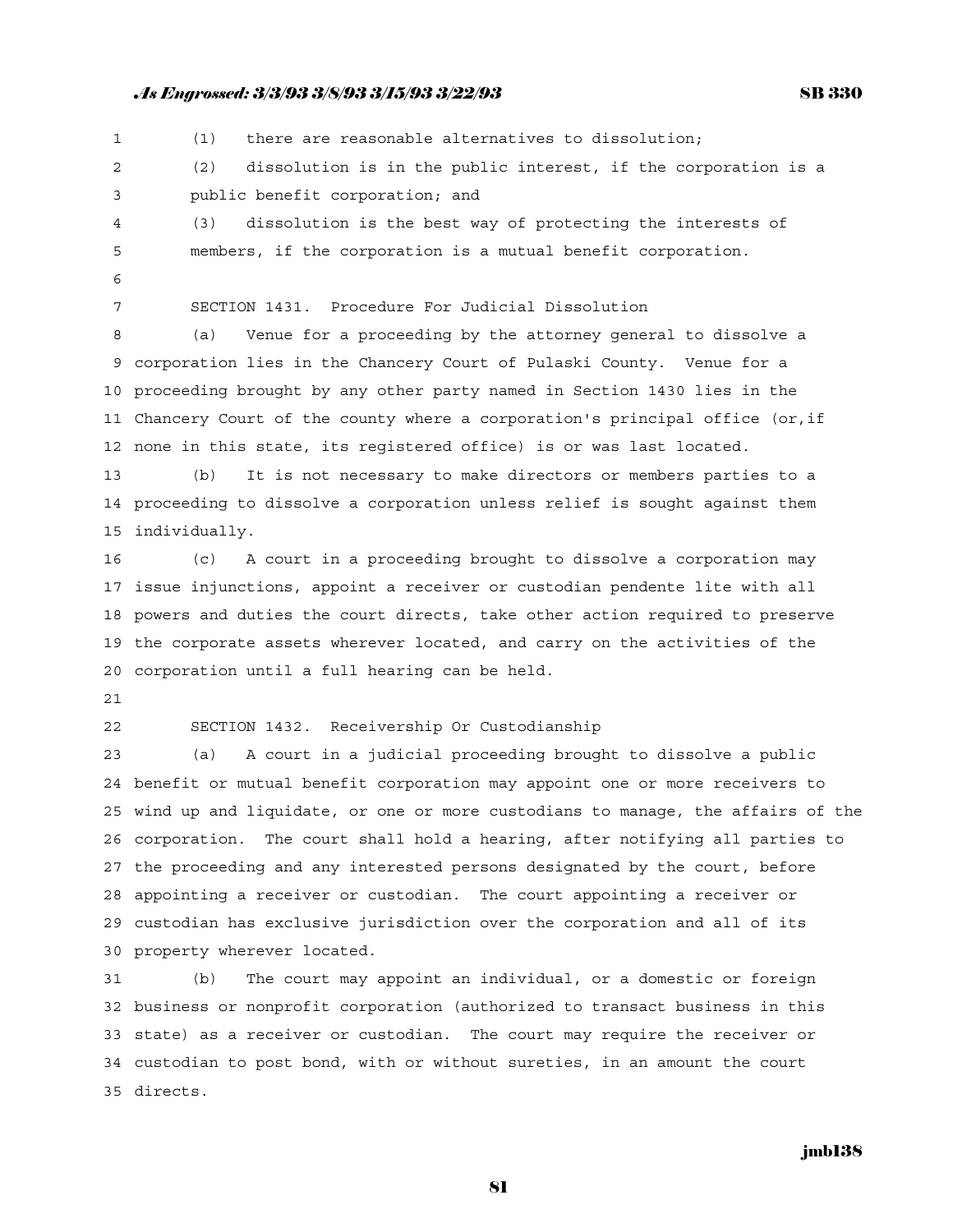1 (c) The court shall describe the powers and duties of the receiver or 2 custodian in its appointing order, which may be amended from time to time. 3 Among other powers:

4 (1) the receiver (i) may dispose of all or any part of the assets of 5 the corporation wherever located, at a public or private sale, if 6 authorized by the court; provided, however, that the receiver's power to 7 dispose of the assets of the corporation is subject to any trust and 8 other restrictions that would be applicable to the corporation; and (ii) 9 may sue and defend in the receiver's or custodian's name as receiver or 10 custodian of the corporation in all courts of this state;

11 (2) the custodian may exercise all of the powers of the corporation, 12 through or in place of its board of directors or officers, to the extent 13 necessary to manage the affairs of the corporation in the best interests 14 of its members and creditors.

15 (d) The court during a receivership may redesignate the receiver a 16 custodian, and during a custodianship may redesignate the custodian a 17 receiver, if doing so is in the best interests of the corporation, its members 18 and creditors.

19 (e) The court from time to time during the receivership or 20 custodianship may order compensation paid and expense disbursements or 21 reimbursements made to the receiver or custodian and the receiver or 22 custodian's counsel from the assets of the corporation or proceeds from the 23 sale of the assets.

24

25 SECTION 1433. Decree Of Dissolution

26 (a) If after a hearing the court determines that one or more grounds 27 for judicial dissolution described in section 1430 exist, it may enter a 28 decree dissolving the corporation and specifying the effective date of the 29 dissolution, and the clerk of the court shall deliver a certified copy of the 30 decree to the Secretary of State, who shall file it.

31 (b) After entering the decree of dissolution, the court shall direct 32 the winding up and liquidation of the corporation's affairs in accordance with 33 section 1406 and the notification of its claimants in accordance with section 34 1407 and 1408.

35

SB 330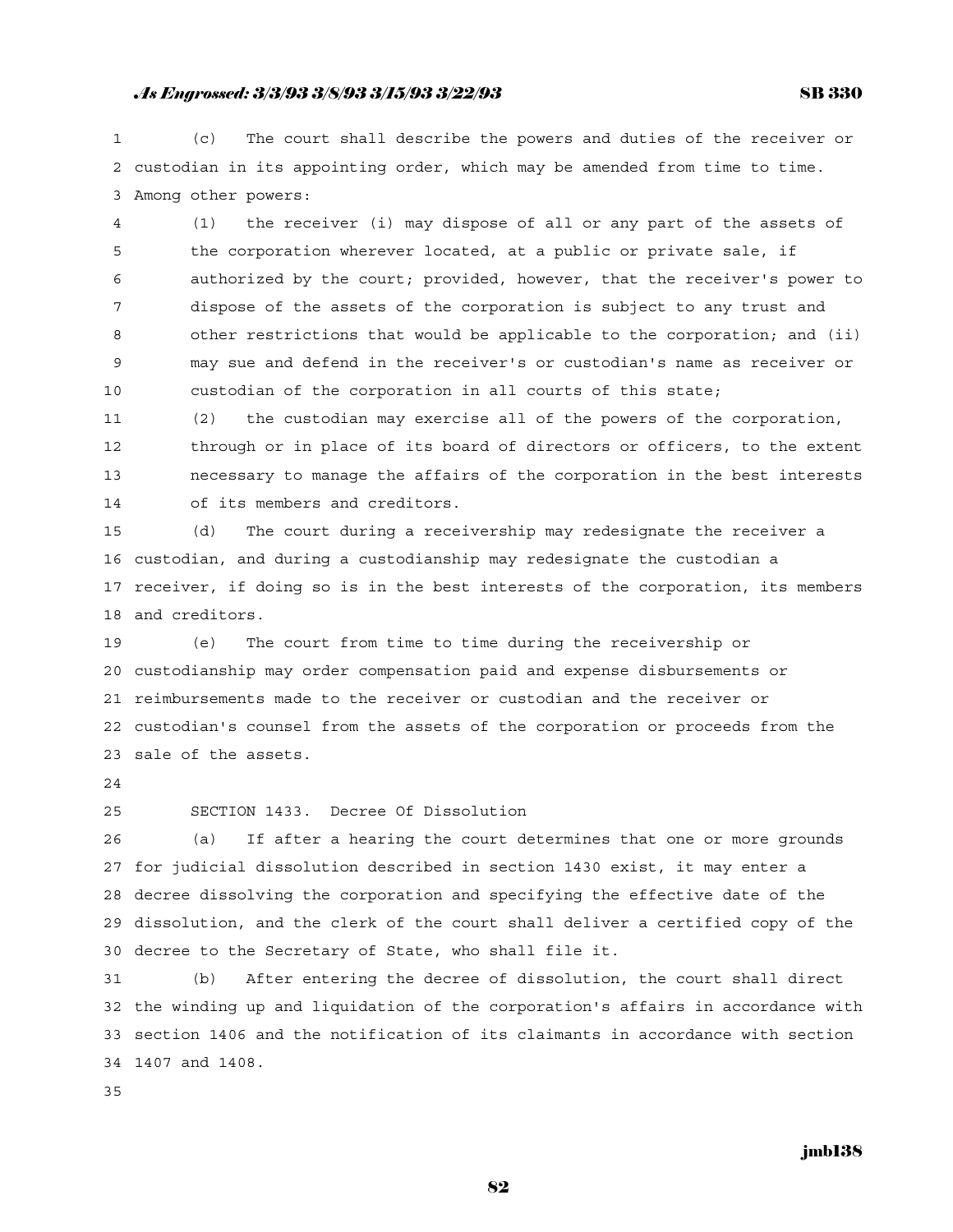| 1  | SECTION 1440. Deposit With State Treasurer                                       |  |  |
|----|----------------------------------------------------------------------------------|--|--|
| 2  | Assets of a dissolved corporation that should be transferred to a                |  |  |
| 3  | creditor, claimant, or member of the corporation who cannot be found or who is   |  |  |
| 4  | not competent to receive them, shall be reduced to cash subject to known trust   |  |  |
|    | 5 restrictions and deposited with the state treasurer for safekeeping; provided, |  |  |
|    | 6 however, that in the state treasurer's discretion property may be received and |  |  |
|    | 7 held in kind. When the creditor, claimant, or member furnishes satisfactory    |  |  |
| 8  | proof of entitlement to the amount deposited or property held in kind, the       |  |  |
|    | 9 state treasurer shall deliver to the creditor, member or other person or his   |  |  |
|    | 10 or her representative that amount or property.                                |  |  |
| 11 |                                                                                  |  |  |
| 12 | SECTION 1501. Authority To Transact Business Required                            |  |  |
| 13 | A foreign corporation may not transact business in this state<br>(a)             |  |  |
| 14 | until it obtains a certificate of authority from the Secretary of State.         |  |  |
| 15 | The following activities, among others, do not constitute<br>(b)                 |  |  |
| 16 | transacting business within the meaning of subsection (a):                       |  |  |
| 17 | (1)<br>maintaining, defending, or settling any proceeding;                       |  |  |
| 18 | holding meetings of the board of directors or members or carrying<br>(2)         |  |  |
| 19 | on other activities concerning internal corporate affairs;                       |  |  |
| 20 | (3)<br>maintaining bank accounts;                                                |  |  |
| 21 | (4)<br>maintaining offices or agencies for the transfer, exchange, and           |  |  |
| 22 | registration of memberships or securities or maintaining trustees or             |  |  |
| 23 | depositaries with respect to those securities;                                   |  |  |
| 24 | (5)<br>selling through independent contractors;                                  |  |  |
| 25 | soliciting or obtaining orders, whether by mail or through<br>(6)                |  |  |
| 26 | employees or agents or otherwise, if the orders require acceptance               |  |  |
| 27 | outside this state before they become contracts;                                 |  |  |
| 28 | creating or acquiring indebtedness, mortgages, and security<br>(7)               |  |  |
| 29 | interests in real or personal property;                                          |  |  |
| 30 | securing or collecting debts or enforcing mortgages and security<br>(8)          |  |  |
| 31 | interests in property securing the debts;                                        |  |  |
| 32 | owning, without more, real or personal property;<br>(9)                          |  |  |
| 33 | (10) conducting an isolated transaction that is completed within 30              |  |  |
| 34 | days and that is not one in the course of repeated transactions of a             |  |  |
| 35 | like nature;                                                                     |  |  |

SB 330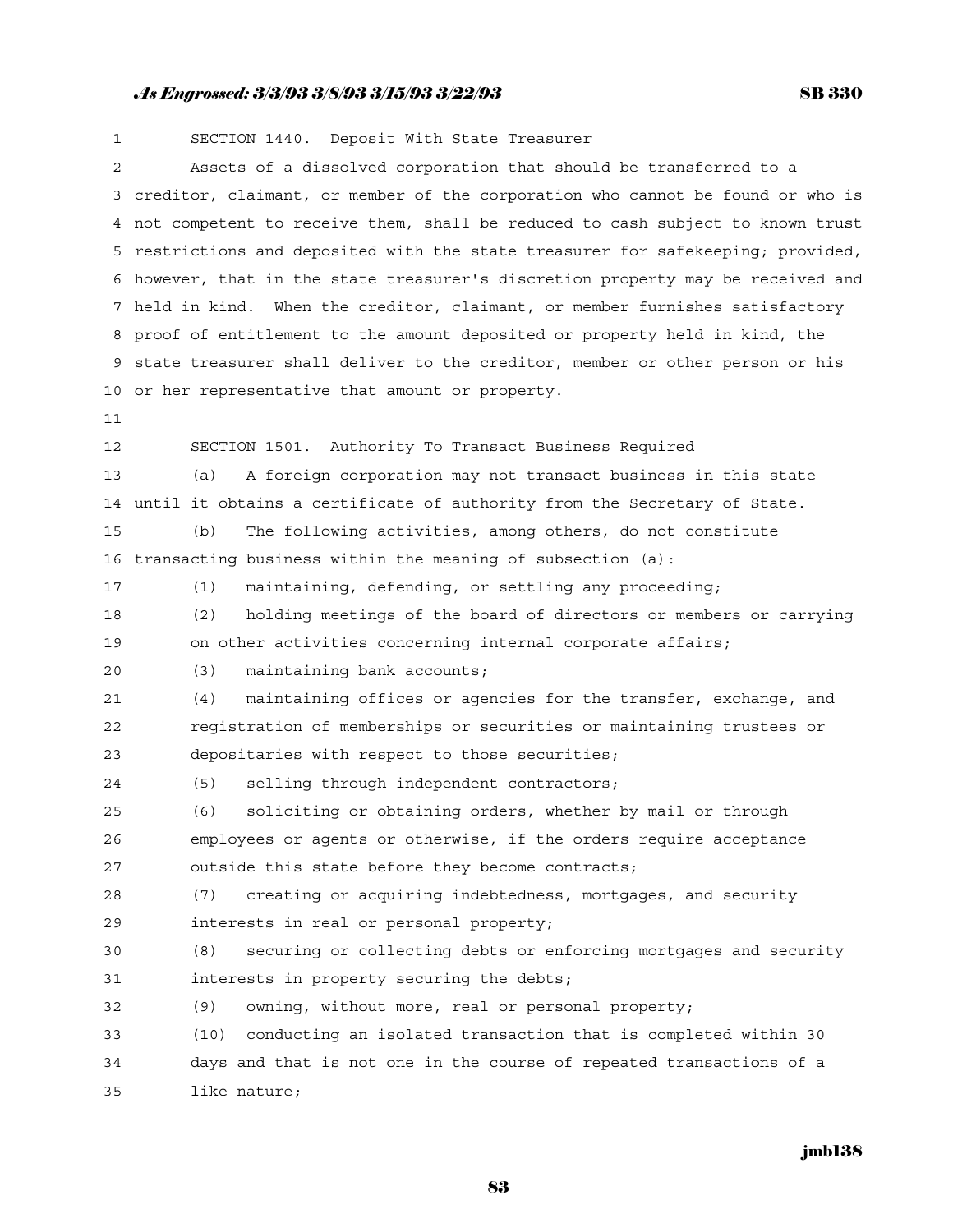SB 330

1 (11) transacting business in interstate commerce.

2 (c) The list of activities in subsection (b) is not exhaustive.

3

4 SECTION 1502. Consequences Of Transacting Business Without Authority 5 (a) A foreign corporation transacting business in this state without a 6 certificate of authority may not maintain a proceeding in any court in this 7 state until it obtains a certificate of authority.

8 (b) The successor to a foreign corporation that transacted business in 9 this state without a certificate of authority and the assignee of a cause of 10 action arising out of that business may not maintain a proceeding on that 11 cause of action in any court in this state until the foreign corporation or 12 its successor obtains a certificate of authority.

13 (c) A court may stay a proceeding commenced by a foreign corporation, 14 its successor, or assignee until it determines whether the foreign corporation 15 or its successor requires a certificate of authority. If it so determines, 16 the court may further stay the proceeding until the foreign corporation or its 17 successor obtains the certificate.

18 (d) A foreign corporation is liable for a civil penalty of not more 19 than \$5,000.00 and not less than \$100.00 if it transacts business in this 20 state without a certificate of authority. The Secretary of State shall 21 promulgate regulations for the calculation of the appropriate penalty, taking 22 into consideration the size and assets of the corporation, the number of days 23 the corporation has transacted business within the state and the amount of 24 business transacted. The Secretary of State may institute proceedings in the 25 Chancery Court of Pulaski County to collect all penalties due under this 26 subsection.

27 (e) Notwithstanding subsections (a) and (b), the failure of a foreign 28 corporation to obtain a certificate of authority does not impair the validity 29 of its corporate acts or prevent it from defending any proceeding in this 30 state.

31

32 SECTION 1503. Application For Certificate Of Authority

33 (a) A foreign corporation may apply for a certificate of authority to 34 transact business in this state by delivering an application to the Secretary 35 of State. The application must set forth: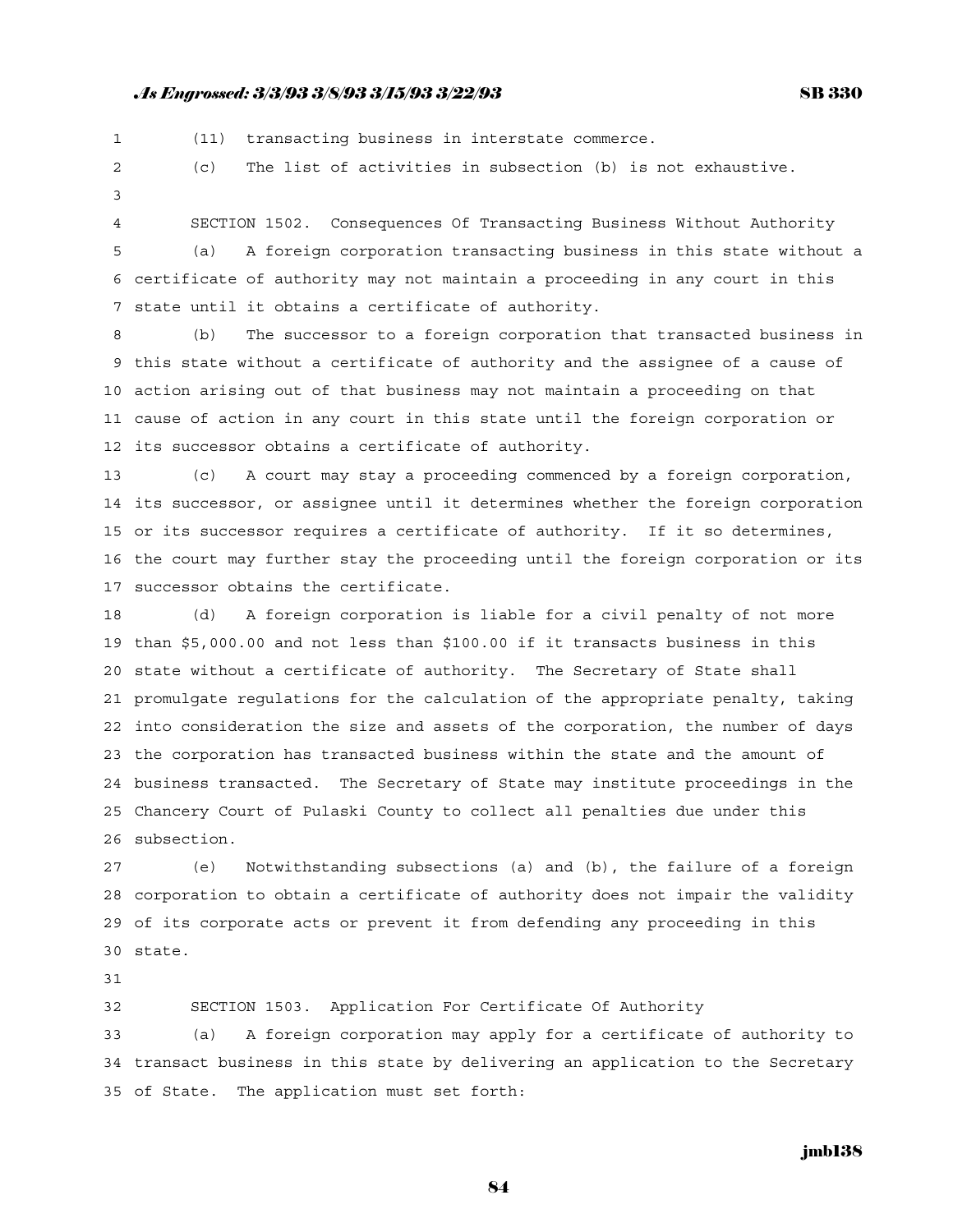1 (1) the name of the foreign corporation or, if its name is unavailable 2 for use in this state, a corporate name that satisfies the requirements 3 of section 1506; 4 (2) the name of the state or country under whose law it is 5 incorporated; 6 (3) the date of incorporation and period of duration; 7 (4) the street address of its principal office; 8 (5) the address of its registered office in this state and the name of 9 its registered agent at that office; 10 (6) the names and usual business or home addresses of its current 11 directors and officers; 12 (7) whether the foreign corporation has members; and 13 (8) whether the corporation, if it had been incorporated in this 14 state, would be a public benefit, mutual benefit or religious 15 corporation. 16 (b) The foreign corporation shall deliver with the completed 17 application a certificate of existence (or a document of similar import) duly 18 authenticated by the Secretary of State or other official having custody of 19 corporate records in the state or country under whose law it is incorporated. 20 21 SECTION 1504. Amended Certificate Of Authority 22 (a) A foreign corporation authorized to transact business in this 23 state must obtain an amended certificate of authority from the Secretary of 24 State if it changes: 25 (1) its corporate name; 26 (2) the period of its duration; or 27 (3) the state or country of its incorporation. 28 (b) The requirements of section 1503 for obtaining an original 29 certificate of authority apply to obtaining an amended certificate under this 30 section. 31 32 SECTION 1505. Effect Of Certificate Of Authority 33 (a) A certificate of authority authorizes the foreign corporation to 34 which it is issued to transact business in this state subject, however, to the 35 right of the state to revoke the certificate as provided in this Act.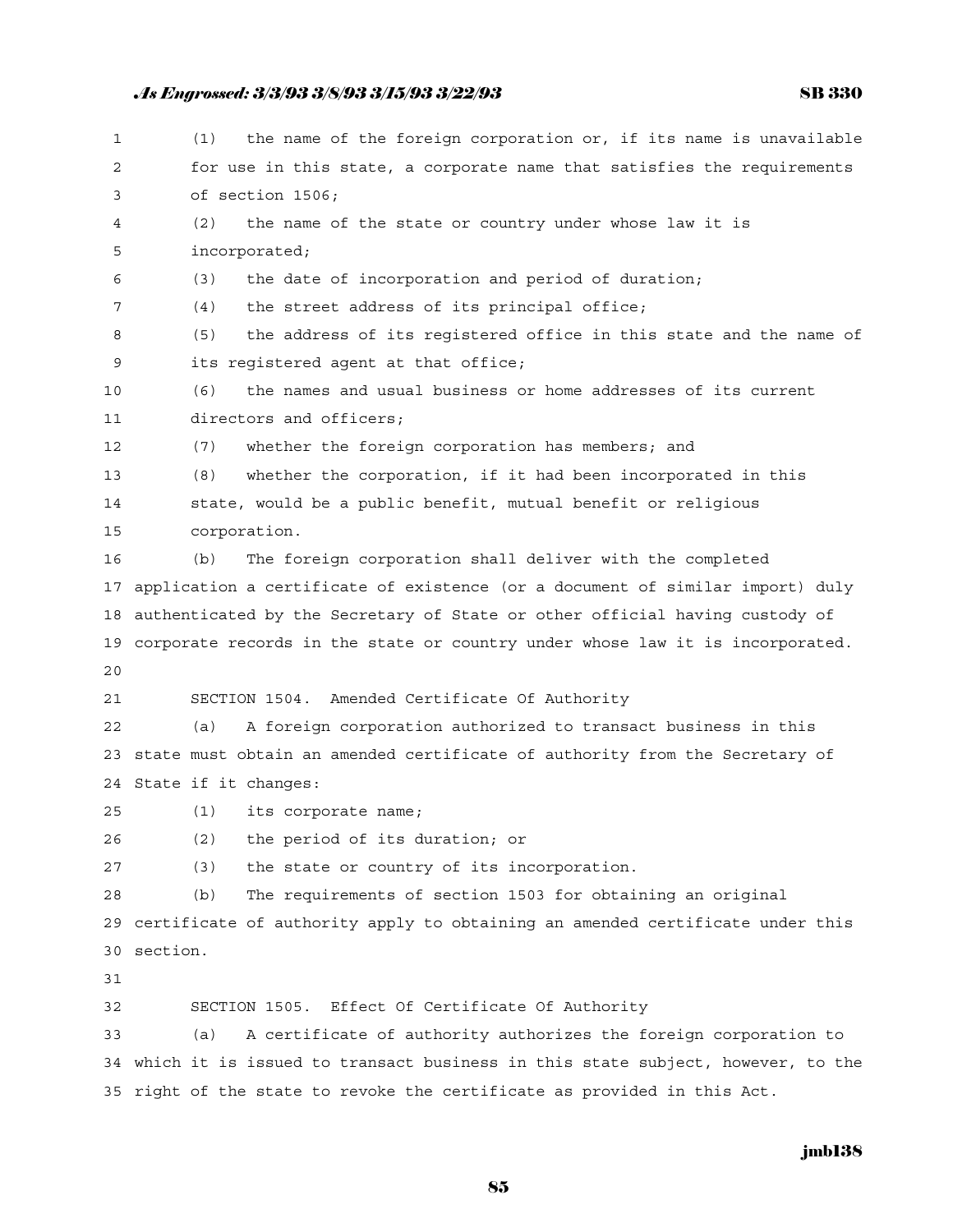1 (b) A foreign corporation with a valid certificate of authority has 2 the same rights and enjoys the same privileges as and, except as otherwise 3 provided by this Act, is subject to the same duties, restrictions, penalties, 4 and liabilities now or later imposed on, a domestic corporation of like 5 character.

6 (c) This Act does not authorize this state to regulate the 7 organization or internal affairs of a foreign corporation authorized to 8 transact business in this state.

9

10 SECTION 1506. Corporate Name Of Foreign Corporation

11 (a) If the corporate name of a foreign corporation does not satisfy 12 the requirements of section 401, the foreign corporation, to obtain or 13 maintain a certificate of authority to transact business in this state, may 14 use a fictitious name to transact business in this state if its real name is 15 unavailable and it delivers to the Secretary of State for filing a copy of the 16 resolution of its board of directors, certified by its secretary, adopting the 17 fictitious name.

18 (b) Except as authorized by subsections (c) and (d), the corporate 19 name (including a fictitious name) of a foreign corporation must be 20 distinguishable upon the records of the Secretary of State from:

21 (1) the corporate name of a nonprofit or business corporation 22 incorporated or authorized to transact business in this state; 23 (2) a corporate name reserved or registered under section 402 or 403 24 of this Act or section 4-27-402 or 4-27-403; and

25 (3) the fictitious name of another foreign business or nonprofit 26 corporation authorized to transact business in this state.

27 (c) A foreign corporation may apply to the Secretary of State for 28 authorization to use in this state the name of another corporation 29 (incorporated or authorized to transact business in this state) that is not 30 distinguishable upon the records of the Secretary of State from the name 31 applied for. The Secretary of State shall authorize use of the name applied 32 for if:

33 (1) the other corporation consents to the use in writing and submits 34 an undertaking in form satisfactory to the Secretary of State to change 35 its name to a name that is distinguishable upon the records of the

## SB 330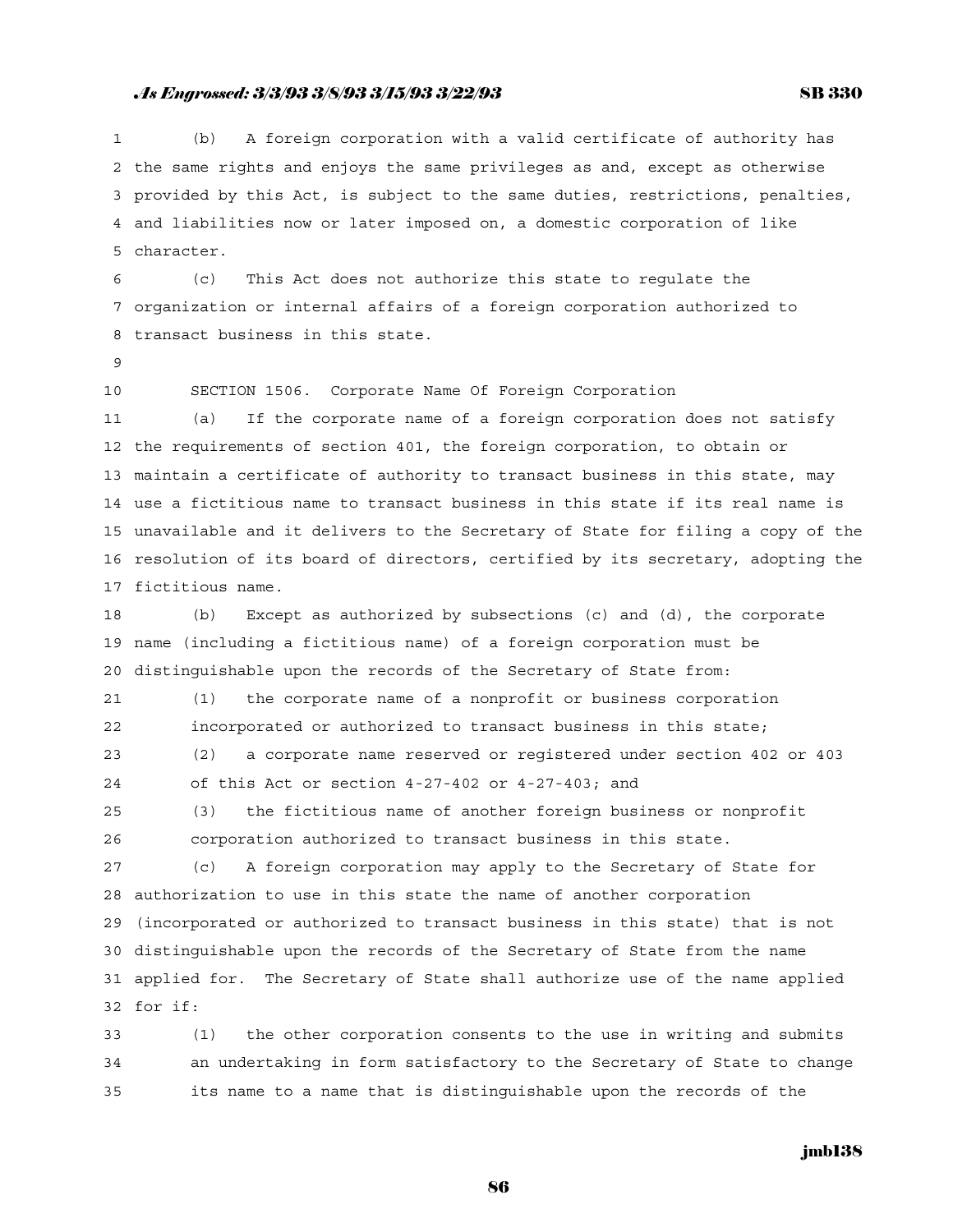1 Secretary of State from the name of the applying corporation; or 2 (2) the applicant delivers to the Secretary of State a certified copy 3 of a final judgment of a court of competent jurisdiction establishing 4 the applicant's right to use the name applied for in this state. 5 (d) A foreign corporation may use in this state the name (including 6 the fictitious name) of another domestic or foreign business or nonprofit 7 corporation that is used in this state if the other corporation is 8 incorporated or authorized to transact business in this state and the foreign 9 corporation: 10 (1) has merged with the other corporation; 11 (2) has been formed by reorganization of the other corporation; or 12 (3) has acquired all or substantially all of the assets, including the 13 corporate name, of the other corporation. 14 (e) If a foreign corporation authorized to transact business in this 15 state changes its corporate name to one that does not satisfy the requirements 16 of section 401, it shall not transact business in this state under the changed 17 name until it adopts a name satisfying the requirements of section 401 and 18 obtains an amended certificate of authority under section 1504. 19 20 SECTION 1507. Registered Office And Registered Agent Of Foreign 21 Corporation 22 Each foreign corporation authorized to transact business in this state 23 must continuously maintain in this state: 24 (1) a registered office with the same address as that of its 25 registered agent; and 26 (2) a registered agent, who may be: 27 (i) an individual who resides in this state and whose office is 28 identical with the registered office; 29 (ii) a domestic business or nonprofit corporation whose office is 30 identical with the registered office; or 31 (iii) a foreign business or nonprofit corporation authorized to transact 32 business in this state whose office is identical with the 33 registered office. 34 35 SECTION 1508. Change Of Registered Office Or Registered Agent Of

imb138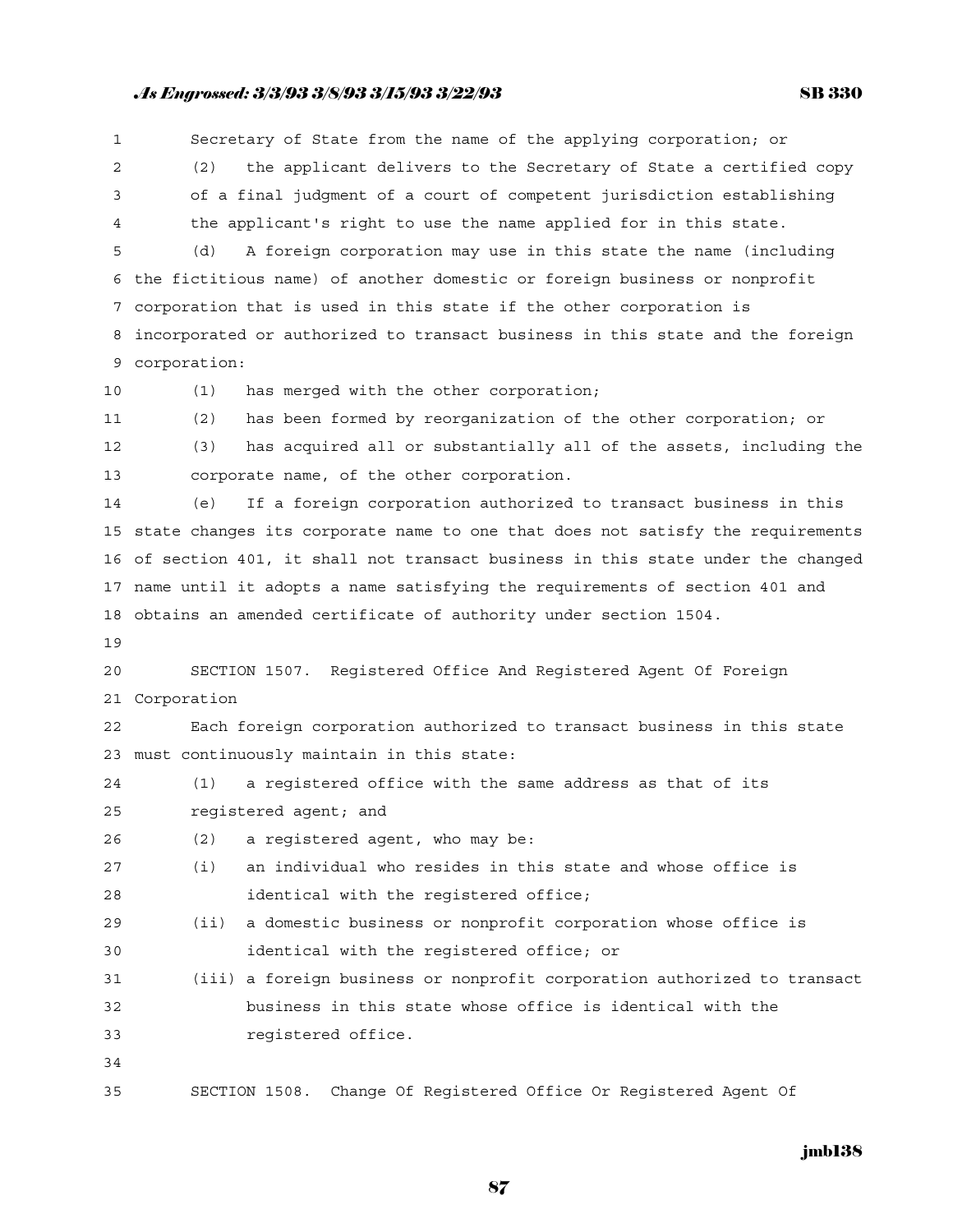SB 330

1 Foreign Corporation

2 (a) A foreign corporation authorized to transact business in this 3 state may change its registered office or registered agent by delivering to 4 the Secretary of State for filing a statement of change that sets forth: 5 (1) its name;

6 (2) the street address of its current registered office;

7 (3) if the current registered office is to be changed, the street 8 address of its new registered office;

9 (4) the name of its current registered agent;

10 (5) if the current registered agent is to be changed, the name of its 11 new registered agent and the new agent's written consent (either on the 12 statement or attached to it) to the appointment; and

13 (6) that after the change or changes are made, the street addresses of 14 its registered office and the office of its registered agent will be 15 identical.

16 (b) If a registered agent changes the street address of its business 17 office, the agent may change the address of the registered office of any 18 foreign corporation for which the agent is the registered agent by notifying 19 the corporation in writing of the change and signing (either manually or in 20 facsimile) and delivering to the Secretary of State for filing a statement of 21 change that complies with the requirements of subsection (a) and recites that 22 the corporation has been notified of the change.

23

24 SECTION 1509. Resignation Of Registered Agent Of Foreign Corporation 25 (a) The registered agent of a foreign corporation may resign as agent 26 by signing and delivering to the Secretary of State for filing the original 27 and two exact or conformed copies of a statement of resignation. The 28 statement of resignation may include a statement that the registered office is 29 also discontinued.

30 (b) After filing the statement, the Secretary of State shall attach 31 the filing receipt to one copy and mail the copy and receipt to the registered 32 office if not discontinued. The Secretary of State shall mail the other copy 33 *to the foreign corporation at its principal office address, if known.*

34 (c) The agency is terminated, and the registered office discontinued 35 if so provided, on the 31st day after the date on which the statement was

### imb138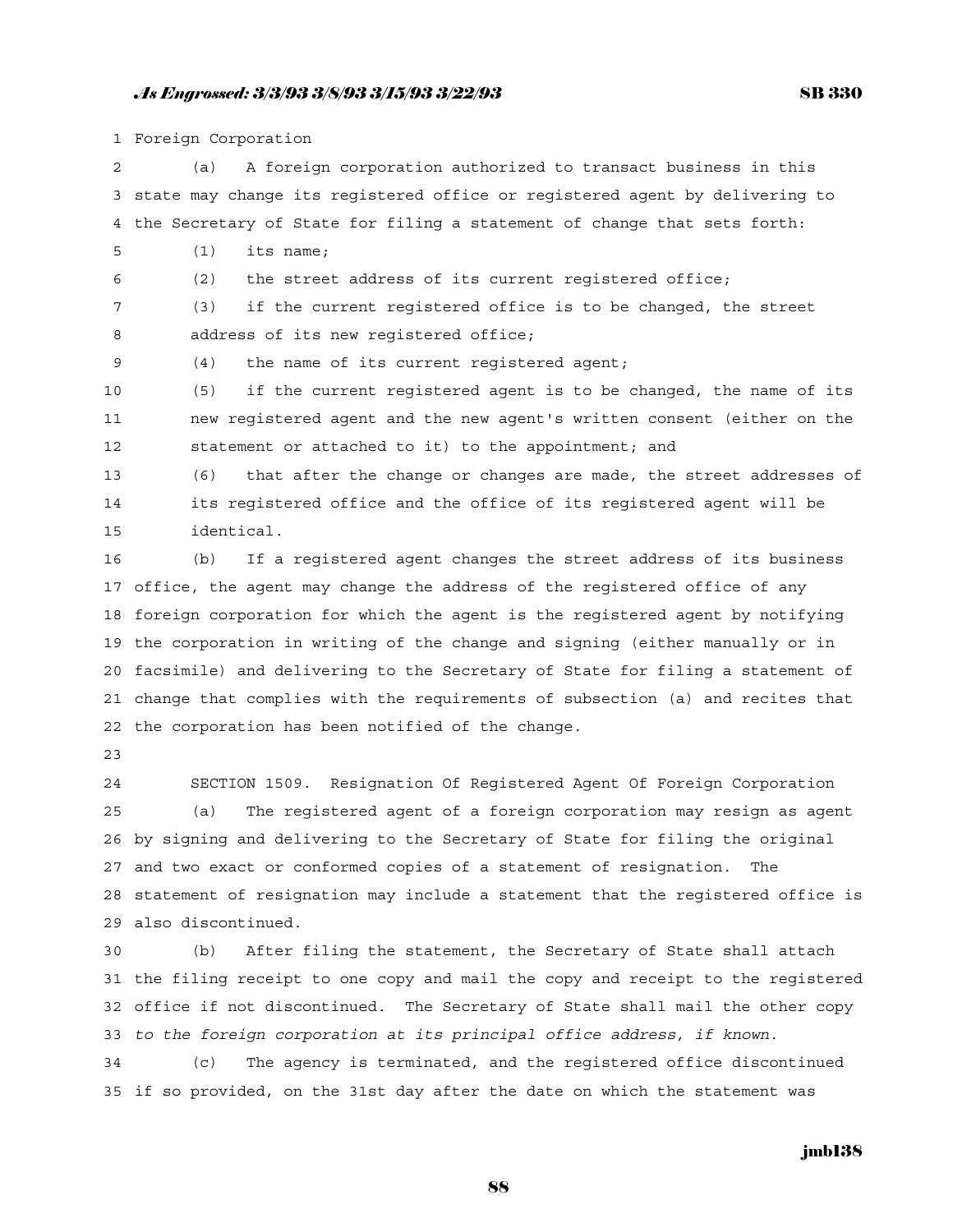1 filed. 2 3 SECTION 1510. Service On Foreign Corporation 4 (a) The registered agent of a foreign corporation authorized to 5 transact business in this state is the corporation's agent for service of 6 process, notice, or demand required or permitted by law to be served on the 7 foreign corporation. 8 (b) A foreign corporation may be served by registered or certified 9 mail, return receipt requested, addressed to the secretary of the foreign 10 corporation at its principal office shown in its application for a certificate 11 *of authority if* the foreign corporation: 12 (1) has no registered agent or its registered agent cannot with 13 reasonable diligence be served; 14 (2) has withdrawn from transacting business in this state under 15 section 1520; or 16 (3) has had its certificate of authority revoked under section 1531. 17 (c) Service is perfected under subsection (b) at the earliest of: 18 (1) the date the foreign corporation receives the mail; 19 (2) the date shown on the return receipt, if signed on behalf of the 20 foreign corporation; or 21 (3) five days after its deposit in the United States Mail, as 22 evidenced by the postmark if mailed postpaid and correctly addressed. 23 (d) This section does not prescribe the only means, or necessarily the 24 required means, of serving a foreign corporation.  $25$ 26 SECTION 1520. Withdrawal Of Foreign Corporation 27 (a) A foreign corporation authorized to transact business in this 28 state may not withdraw from this state until it obtains a certificate of 29 withdrawal from the Secretary of State. 30 (b) A foreign corporation authorized to transact business in this 31 state may apply for a certificate of withdrawal by delivering an application 32 to the Secretary of State for filing. The application must set forth: 33 (1) the name of the foreign corporation and the name of the state or 34 country under whose law it is incorporated;

35 (2) that it is not transacting business in this state and that it

## imb138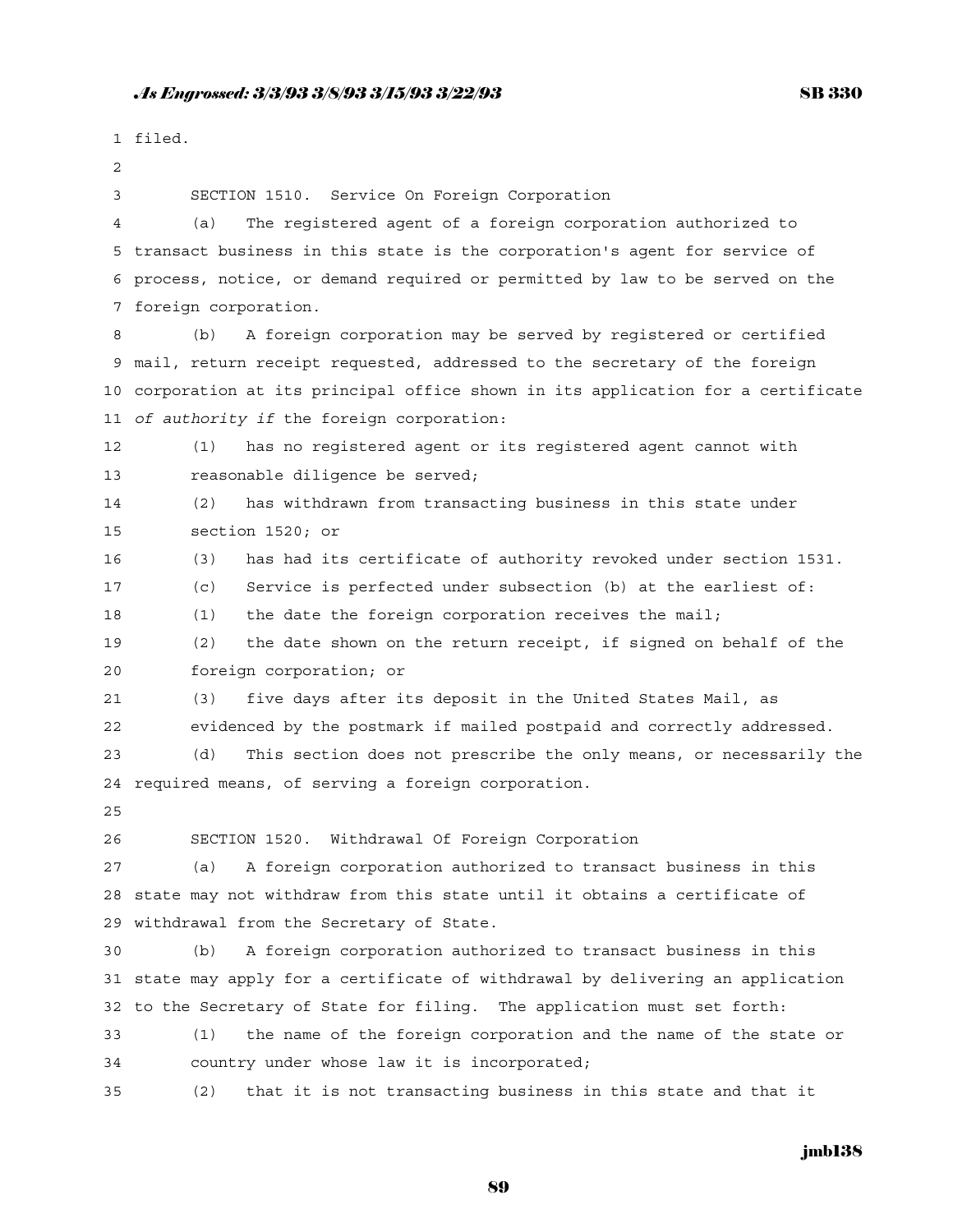1 surrenders its authority to transact business in this state; 2 (3) that it revokes the authority of its registered agent to accept 3 service on its behalf and appoints the Secretary of State as its agent 4 for service of process in any proceeding based on a cause of action 5 arising during the time it was authorized to do business in this state; 6 (4) a mailing address to which the Secretary of State may mail a copy 7 of any process served on him or her under subdivision (3); and 8 (5) a commitment to notify the Secretary of State in the future of any

10 (c) After the withdrawal of the corporation is effective, service of 11 process on the Secretary of State under this section is service on the foreign 12 corporation. Upon receipt of process, the Secretary of State shall mail a 13 copy of the process to the foreign corporation at the post office address set 14 forth in its application for withdrawal.

15

16 SECTION 1530. Grounds For Revocation

33 State for filing; or

9 change in the mailing address.

17 (a) The Secretary of State may commence a proceeding under section 18 1531 to revoke the certificate of authority of a foreign corporation 19 authorized to transact business in this state if:

20 *(1)* the foreign corporation does not pay within 120 days after 21 they are due any franchise taxes or penalties imposed by this Act or other 22 law;

23 *(2)* the foreign corporation is without a registered agent or 24 registered office in this state for 120 days or more; 25 *(3)* the foreign corporation does not inform the Secretary of State 26 under section 1508 or 1509 that its registered agent or registered 27 office has changed, that its registered agent has resigned,or that its 28 registered office has been discontinued within 90 days of the change, 29 resignation, or discontinuance; 30 *(4)* an incorporator, director, officer, or agent of the foreign 31 corporation signed a document such person knew was false in any material 32 respect with intent that the document be delivered to the Secretary of

34 *(5)* the Secretary of State received a duly authenticated certificate 35 from the Secretary of State or other official having custody of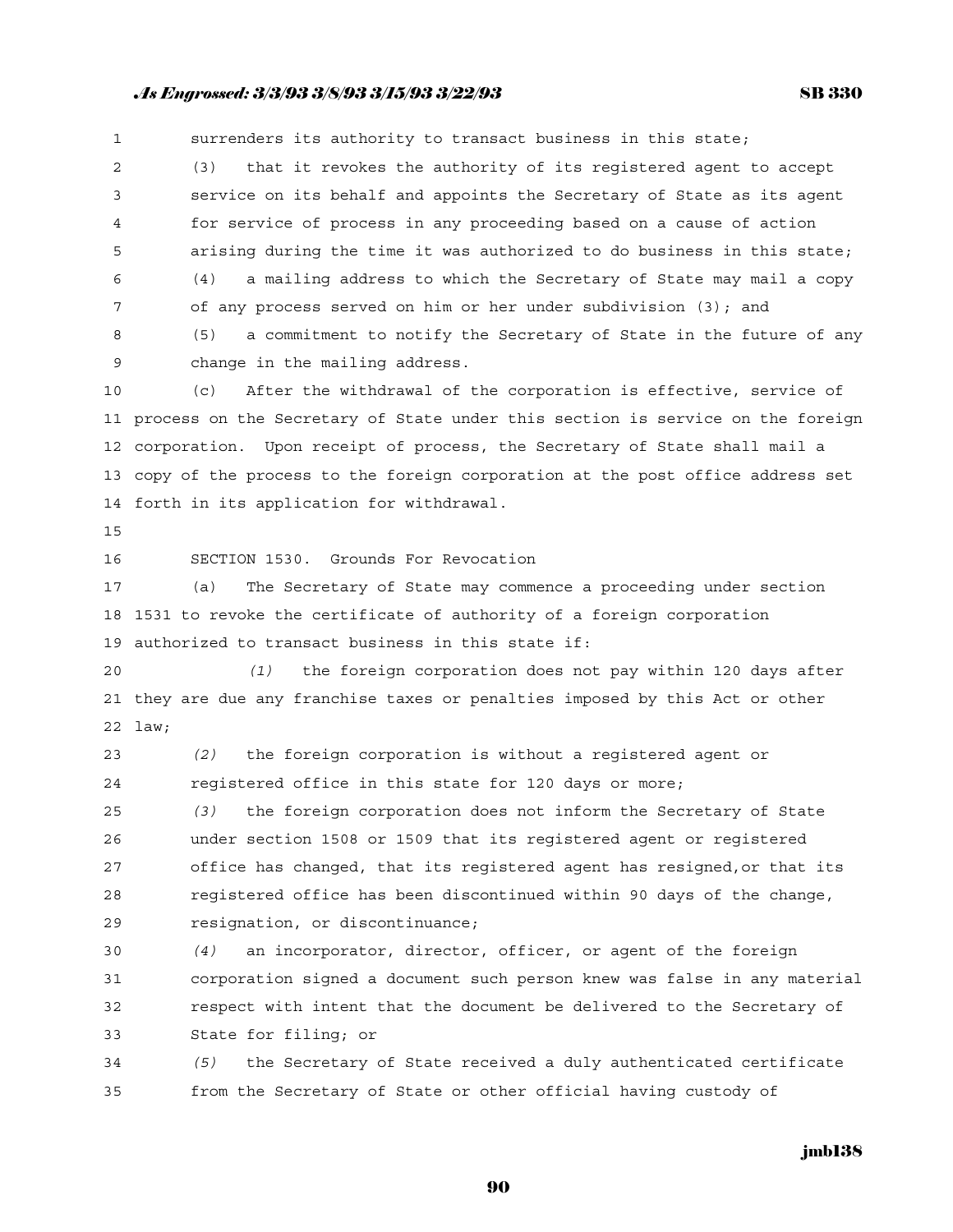1 corporate records in the state or country under whose law the foreign 2 corporation is incorporated stating that it has been dissolved or 3 disappeared as the result of a merger.

4 (b) The attorney general may commence a proceeding under section 1531 5 to revoke the certificate of authority of a foreign corporation authorized to 6 transact business in this state if:

7 (1) the corporation has continued to exceed or abuse the authority 8 conferred upon it by law; or

9 (2) the corporation would have been a public benefit corporation had 10 it been incorporated in this state and that its corporate assets in this 11 state are being fraudulently misapplied or wasted.

12

13 SECTION 1531. Procedure And Effect Of Revocation

14 (a) The Secretary of State upon determining that one or more grounds 15 exist under section 1530 for revocation of a certificate of authority shall 16 serve the foreign corporation with written notice of that determination under 17 section 1510.

18 (b) The attorney general upon determining that one or more grounds 19 exist under section 1530(b) for revocation of a certificate of authority shall 20 request the Secretary of State to serve, and the Secretary of State shall 21 serve the foreign corporation with written notice of that determination under 22 section 1510.

23 (c) If the foreign corporation does not correct each ground for 24 revocation or demonstrate to the reasonable satisfaction of the Secretary of 25 State that each ground for revocation determined by the Secretary of State 26 does not exist within 60 days after service of the notice is perfected under 27 section 1510, the Secretary of State may revoke the foreign corporation's 28 certificate of authority by signing a certificate of revocation that recites 29 the ground or grounds for revocation and its effective date. The Secretary of 30 State shall file the original of the certificate and serve a copy on the 31 foreign corporation under section 1510.

32 (d) The authority of a foreign corporation to transact business in 33 this state ceases on the date shown on the certificate revoking its 34 certificate of authority.

35 (e) The Secretary of State's revocation of a foreign corporation's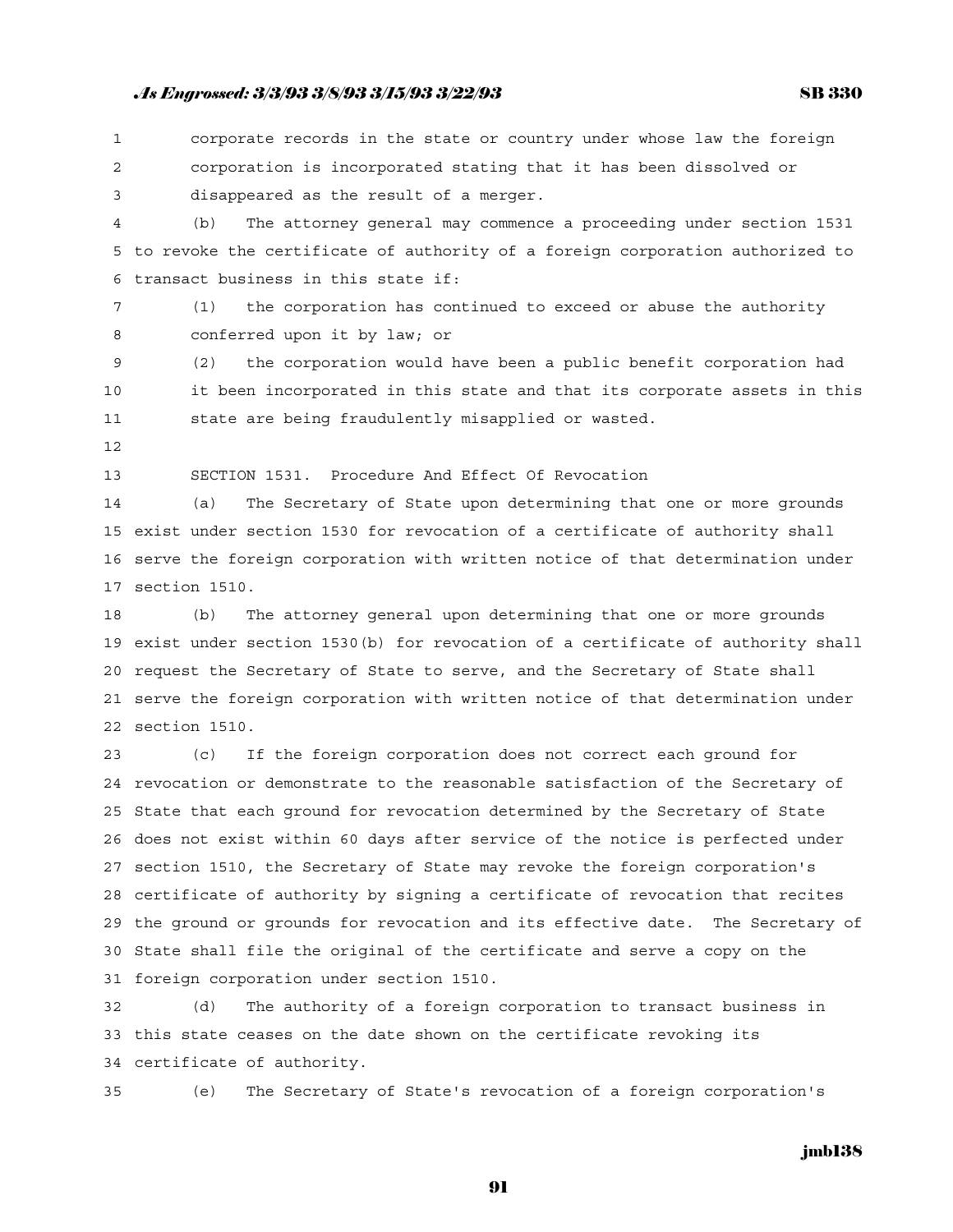1 certificate of authority appoints the Secretary of State the foreign 2 corporation's agent for service of process in any proceeding based on a cause 3 of action that arose during the time the foreign corporation was authorized to 4 transact business in this state. Service of process on the Secretary of State 5 under this subsection is service on the foreign corporation. Upon receipt of 6 process, the Secretary of State shall mail a copy of the process to the 7 secretary of the foreign corporation at its principal office shown in its 8 *application for a certificate of authority* or in any subsequent communications 9 received from the corporation stating the current mailing address of its 10 principal office.

11 (f) Revocation of a foreign corporation's certificate of authority 12 does not terminate the authority of the registered agent of the corporation. 13

14 SECTION 1532. Appeal From Revocation

15 (a) A foreign corporation may appeal the Secretary of State's 16 revocation of its certificate of authority to the Chancery Court of Pulaski 17 County within 30 days after the service of the certificate of revocation is 18 perfected under section 1510. The foreign corporation appeals by petitioning 19 the court to set aside the revocation and attaching to the petition copies of 20 its certificate of authority and the Secretary of State's certificate of 21 revocation.

22 (b) The court may summarily order the Secretary of State to reinstate 23 the certificate of authority or may take any other action the court considers 24 appropriate.

25 (c) The court's final decision may be appealed as in other civil 26 proceedings.

27

28 SECTION 1701. Application To Existing Domestic Corporations

29 All provisions of this chapter shall apply to all domestic corporations 30 incorporated on or after its effective date as specified in section 1706. A 31 corporation incorporated prior to such effective date under any general 32 statute of this state providing for incorporation of nonprofit corporations 33 may elect to be governed by the provisions of this chapter by amending its 34 articles of incorporation to provide that it shall be so governed. Such 35 election may be made at any time on or after midnight, December 31, 1993, but

## SB 330

imb138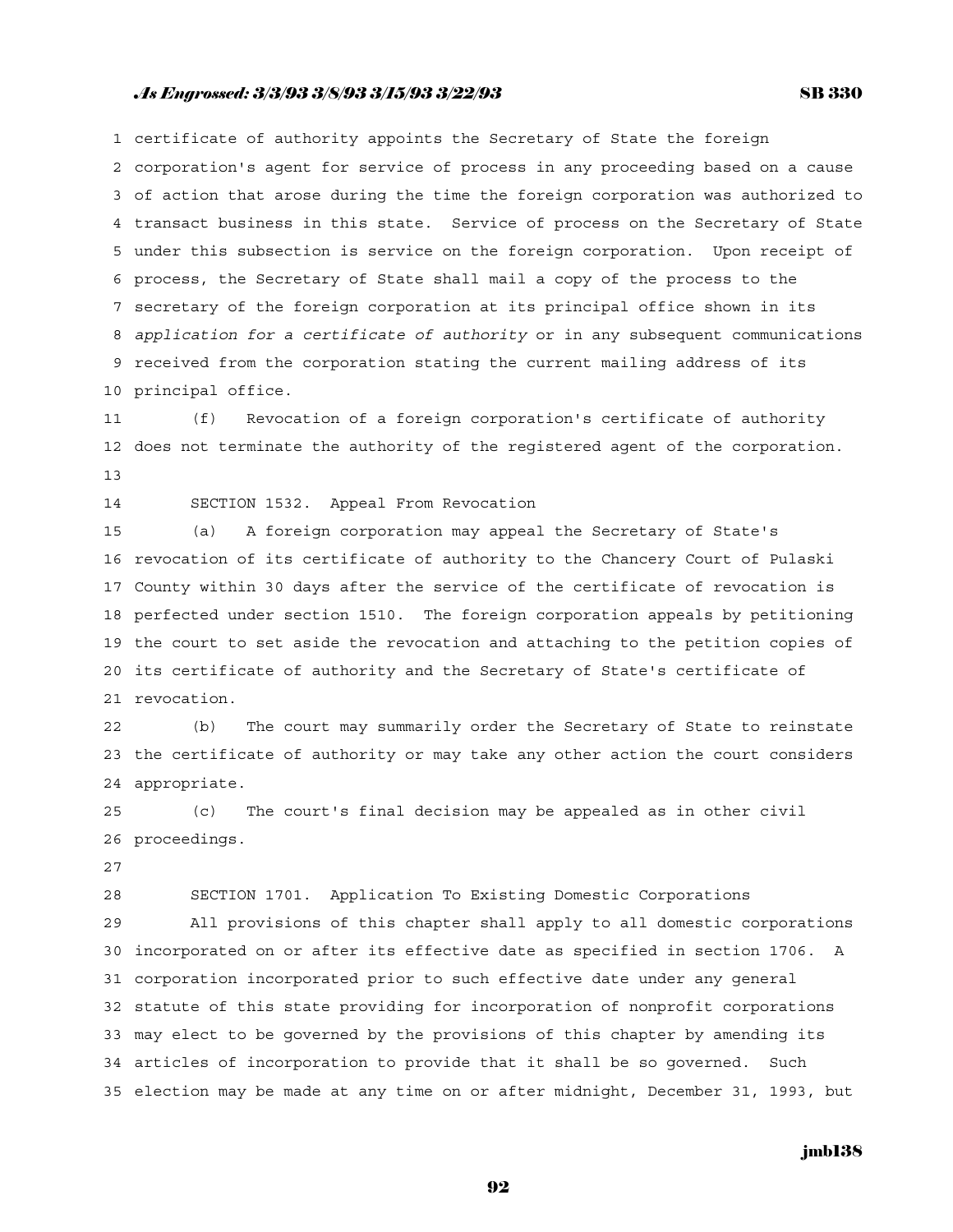1 once made shall be irrevocable. The amendment to the articles of 2 incorporation effecting such election must be approved by the affirmative vote 3 of at least two-thirds (2/3) of the members of the corporation or if such 4 corporation has no members, by the affirmative vote of at least two-thirds 5 (2/3) of the directors of the corporation. Domestic corporations existing 6 prior to midnight, December 31, 1993, which do not elect to be governed by its 7 provisions shall continue to be governed by pre-existing law. *Except for any*  8 *applicable corporate franchise tax laws or any applicable income tax exemption*  9 *laws referenced herein, nothing in this act shall be deemed to apply to*  10 *domestic corporations or associations regulated by the Insurance Commissioner*  11 *under Title 23 of the Arkansas Code or related laws as non-profit corporations*  12 *including but not limited to hospital or medical service corporations, health*  13 *maintenance organizations, and fraternal benefit societies.*

14

15 SECTION 1702. Application To Qualified Foreign Corporations 16 A foreign corporation authorized to transact business in this state on 17 the effective date of this Act is subject to this Act but is not required to 18 obtain a new certificate of authority to transact business under this Act. *Except for any applicable corporate franchise tax laws or any applicable income tax exemption laws referenced herein, nothing in this act shall be deemed to apply to foreign corporations and associations regulated by the Insurance Commissioner under Title 23 of the Arkansas Code or related laws as non-profit foreign corporations including but not limited to foreign hospital or medical service corporations, health maintenance organizations, and fraternal benefit societies.*

26

27 SECTION 1703. Saving Provisions

28 (a) Except as provided in subsection (b), the repeal of a statute by 29 this Act does not affect:

30 (1) the operation of the statute or any action taken under it before 31 its repeal;

32 (2) any ratification, right, remedy, privilege, obligation, or 33 liability acquired, accrued, or incurred under the statute before its 34 repeal;

35 (3) any violation of the statute or any penalty, forfeiture, or

jmb138

SB 330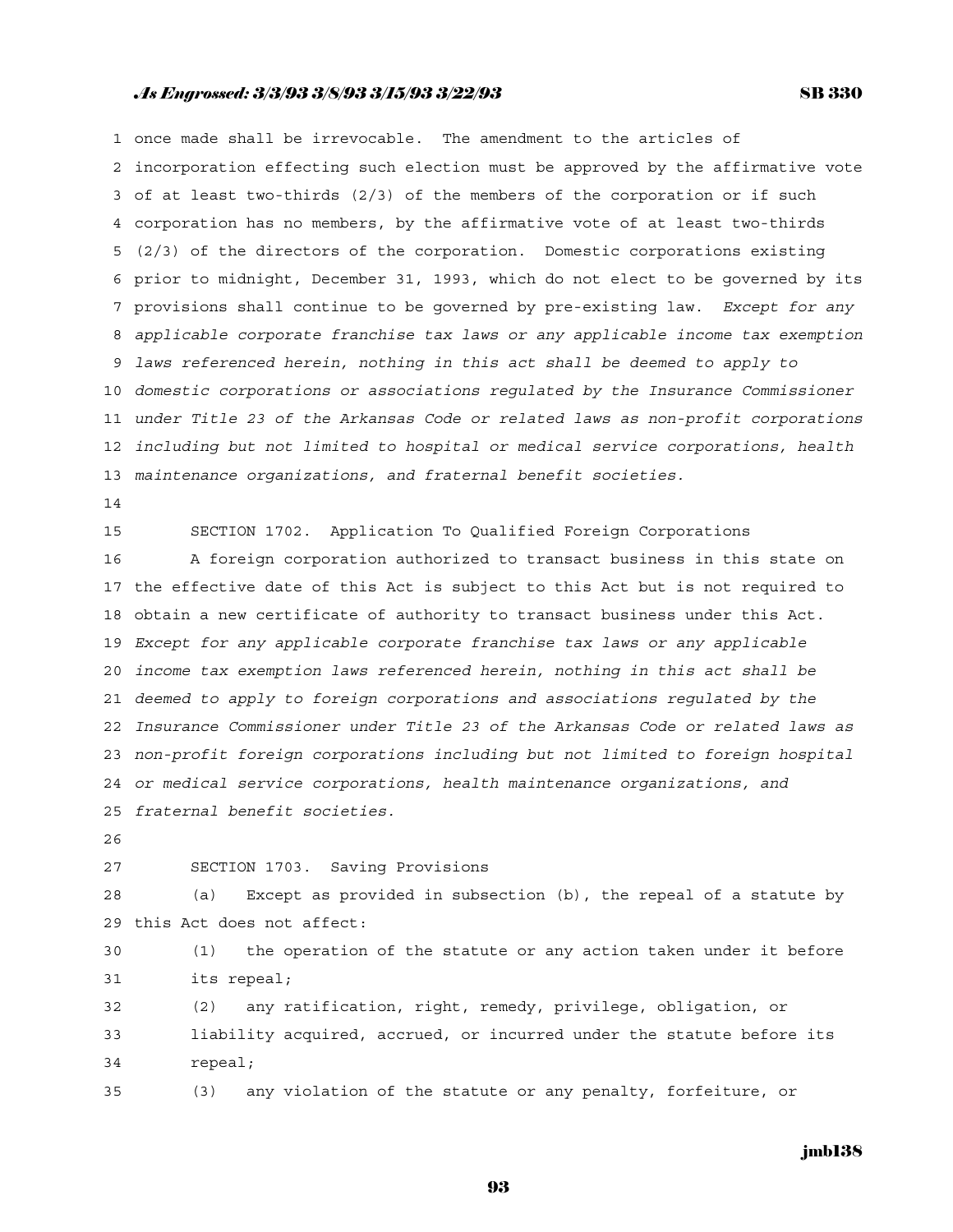SB 330

```
1 punishment incurred because of the violation, before its repeal; 
2 (4) any proceeding, reorganization, or dissolution commenced under the 
 3 statute before its repeal, and the proceeding, reorganization, or 
 4 dissolution may be completed in accordance with the statute as if it had 
 5 not been repealed; or 
 6 (5) any meeting of members or directors or action by written consent 
 7 noticed or any action taken before its repeal as a result of a meeting 
 8 of members or directors or action by written consent. 
9 (b) If a penalty or punishment imposed for violation of a statute 
10 repealed by this Act is reduced by this Act, the penalty or punishment if not 
11 already imposed shall be imposed in accordance with this Act. 
12 
13 SECTION 1704. Severability 
14 If any provision of this Act or its application to any person or 
15 circumstance is held invalid by a court of competent jurisdiction, the 
16 invalidity does not affect other provisions or applications of the Act that 
17 can be given effect without the invalid provision or application, and to this 
18 end the provisions of the Act are severable. 
19 
20 SECTION 1705. Effective Date 
21 This Act takes effect January 1, 1994. 
22 
23 SECTION 1706. Public Benefit, Mutual Benefit And Religious Corporations 
24 Upon electing to be governed by the provisions of this Act, each 
25 domestic corporation existing on the effective date of this Act that becomes 
26 subject to this Act shall be designated as a public benefit, mutual benefit or 
27 religious corporation as follows: 
28 (1) Any corporation designated by statute as a public benefit 
29 corporation, a mutual benefit corporation or a religious 
30 corporation is the type of corporation designated by statute; 
31 (2) Any corporation that does not come within subsection (1) but is 
32 organized primarily or exclusively for religious purposes is a religious 
33 corporation; 
34 (3) Any corporation that does not come within subsection (1) or (2) 
35 but that is recognized as exempt under section 501(c)(3) of the Internal
```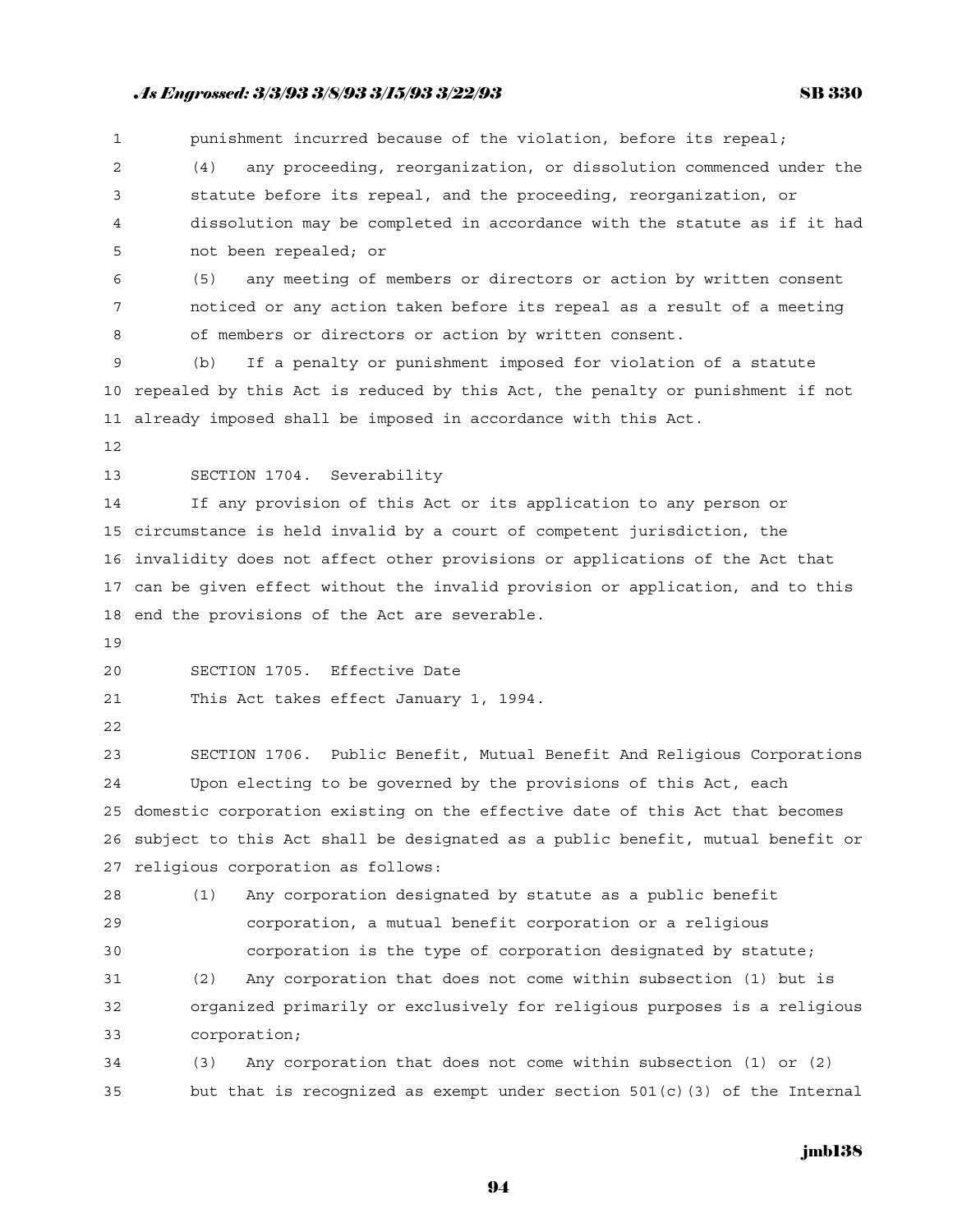| 1  | Revenue Code, or any successor section, is a public benefit corporation;                               |  |
|----|--------------------------------------------------------------------------------------------------------|--|
| 2  | Any corporation that does not come within subsection $(1)$ , $(2)$ , or<br>(4)                         |  |
| 3  | (3), but that is organized for a public or charitable purpose and that                                 |  |
| 4  | upon dissolution must distribute its assets to a public benefit                                        |  |
| 5  | corporation, the United States, a state or a person that is recognized                                 |  |
| 6  | as exempt under section $501(c)$ (3) of the Internal Revenue Code, or any                              |  |
| 7  | successor section, is a public benefit corporation; and                                                |  |
| 8  | Any corporation that does not come within subsection $(1)$ , $(2)$ ,<br>(5)                            |  |
| 9  | $(3)$ , or $(4)$ is a mutual benefit corporation.                                                      |  |
| 10 |                                                                                                        |  |
| 11 | SECTION 1801. Corporate Authority                                                                      |  |
| 12 | Arkansas Code 4-28-209(5) is amended to read as follows:                                               |  |
| 13 | To make contracts and incur liabilities; borrow money; issue its notes,<br>(5)                         |  |
| 14 | bonds, and other obligations; to act as a trustee; and secure any of its                               |  |
| 15 | obligations by mortgage or pledge of all or any of its property,                                       |  |
| 16 | franchises and income;                                                                                 |  |
| 17 |                                                                                                        |  |
| 18 | SECTION 1802. Arkansas Code $23 - 42 - 102(2)$ is amended to read as follows:                          |  |
| 19 | "(2) `Agent' means any individual, other than a broker-dealer, who                                     |  |
| 20 | represents a broker-dealer or issuer in effecting or attempting to effect                              |  |
|    | 21 purchases or sales of securities.                                                                   |  |
| 22 | $(A)$ $\lambda$ $\lambda$ $\lambda$ agent' does not include an individual who represents an issuer in: |  |
| 23 | $(i)$ Effecting transactions in a security exempted by $S$                                             |  |
|    | 24 23-42-503(a)(1)-(5), (9), (10), or (11), and any other transactions in a                            |  |
|    | 25 security exempted by other clauses of $S$ 23-42-503 which the commissioner may                      |  |
|    | 26 by rule or order prescribe;                                                                         |  |
| 27 | Effecting transactions exempted by $\S$ 23-42-504 unless otherwise<br>(iii)                            |  |
|    | 28 required by § 23-42-504; or                                                                         |  |
| 29 | (iii) Effecting transactions with existing employees, partners, or                                     |  |
|    | 30 directors of the issuer if no commission or other remuneration is paid or                           |  |
|    | 31 given directly or indirectly for soliciting any person in this state.                               |  |
| 32 | (B) A partner, officer, or director of a broker-dealer or issuer, or a                                 |  |
|    | 33 person occupying a similar status or performing similar functions, is an agent                      |  |
|    | 34 only if he otherwise comes within this definition"                                                  |  |
| 35 |                                                                                                        |  |

jmb138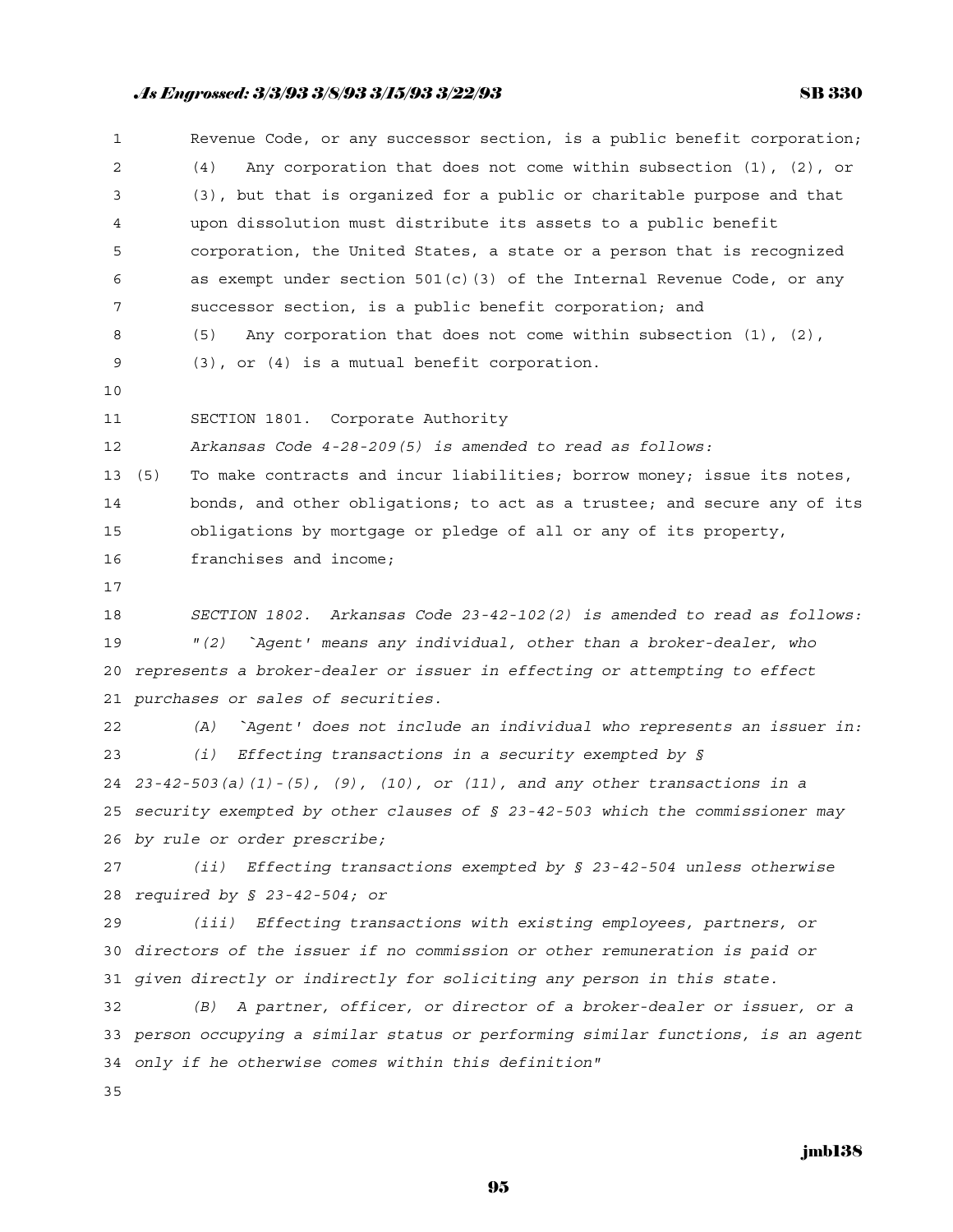SB 330

1 SECTION 1803. Statutory Life Insurance Beneficiaries

2 *Arkansas Code 4-28-103 is amended by inserting an additional subsection*  3 *at the end thereof to read as follows:* 

*(d) Notwithstanding any other law or regulation to the contrary, any religious, educational, charitable or benevolent institution, organization, corporation, association or trust (including but not limited to charitable remainder trusts) may be named beneficiary and/or owner of the policy or contract by any applicant for insurance upon his or her own life in any policy of life insurance issued by any life insurance company authorized to do business in this state or in the state of domicile of the applicant for insurance. The applicant for insurance shall be deemed to have an unlimited insurable interest in his or her own life and is entitled to name any of said institutions as beneficiary of such insurance, and said beneficiaries and/or owners shall have the right to receive all death benefits provided for by such policy and to exercise the rights of ownership if granted same. As to any life insurance policies heretofore issued by insurers naming any of the aforementioned institutions as beneficiaries and/or owners, if the applicant for insurance was also the insured, said beneficiaries and/or owners shall be entitled to receive all death benefits provided by the policy and to exercise the rights of ownership if granted same.* 

21

22 SECTION 1804. Income Tax

23 *Arkansas Code 26-51-303 is amended to read as follows:*

24 (a) The following organizations shall be exempt from taxation under 25 this act:

26 (1) Fraternal *benefit* societies, orders, or associations:

- 27 (A) Operating under the lodge system or for the exclusive benefit of 28 the members of a fraternity itself operating under the lodge 29 system; and
- 30 (B) Providing for the payment of life, sick, accident, or other 31 benefits to the members of such society, order, or association or 32 their dependents;
- 33 (2) Domestic life and disability insurance companies and foreign 34 insurance companies;

35 (3) Cemetery corporations;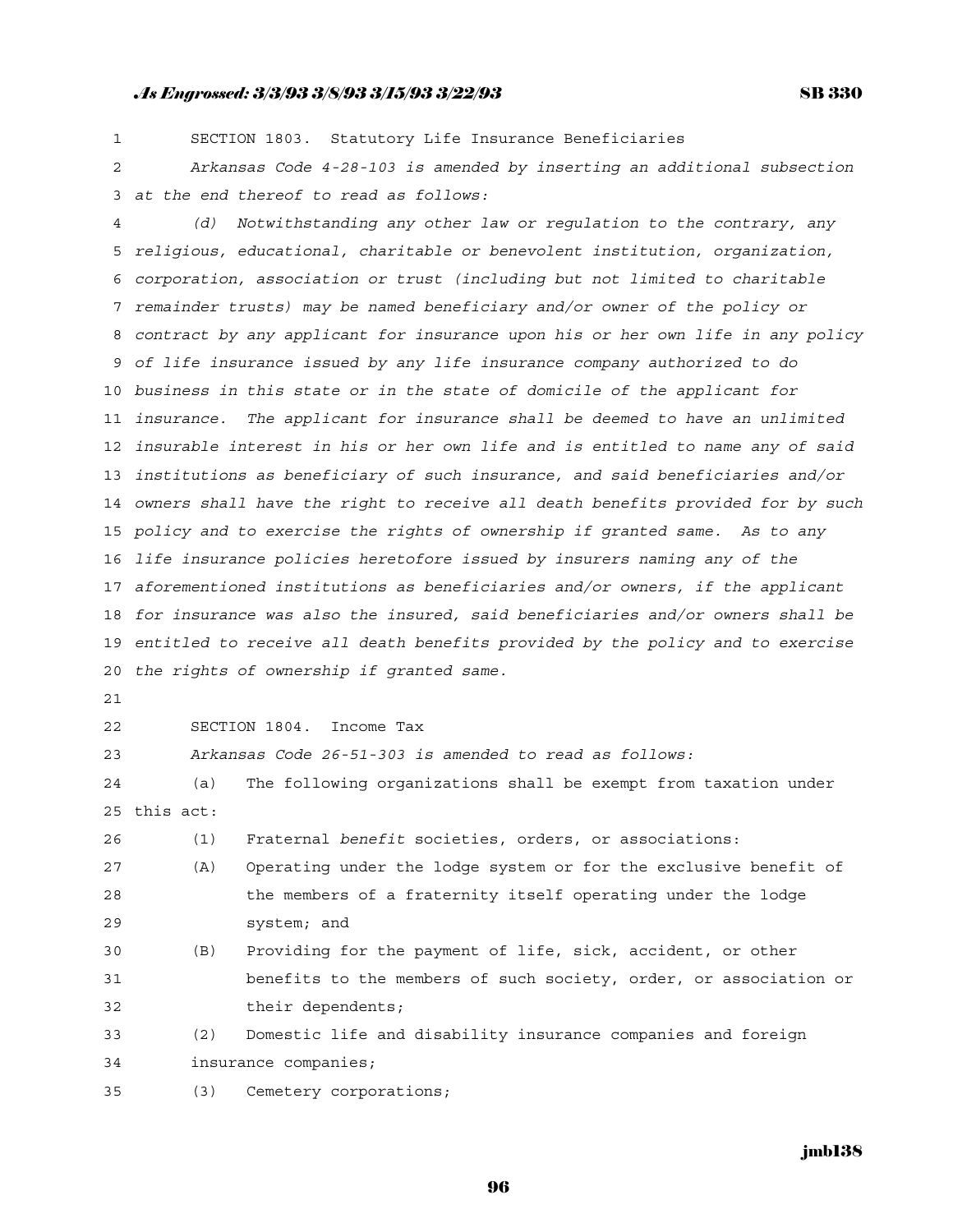SB 330

1 (4) Business leagues, chambers of commerce, or boards of trade not 2 organized for profit and no part of the net earnings of which inures to 3 the benefit of any private stockholders or individuals; 4 (5) Civic leagues or organizations not organized for profit but 5 operated exclusively for the promotion of social welfare; 6 (6) Farmers or other mutual hail, cyclone, or fire insurance 7 companies, or other domestic insurance companies writing lines of 8 insurance other than those specified in subdivisions (1) and (2) of this 9 section, mutual ditch or irrigation companies, mutual or cooperative 10 telephone companies, or like organizations of a purely local character, 11 but only if eighty-five percent (85%) or more of the income of the 12 organization consists solely of assessments, dues, and fees collected 13 from members for the sole purpose of meeting losses and expenses; 14 (7) Farmers, fruit growers, or like organizations organized and 15 operated as sales agent for the purpose of marketing the products of 16 members and turning back to them the proceeds of sales, less the 17 necessary selling expenses, on the basis of the quantity of produce 18 furnished by them; 19 (8) Labor, agricultural, or horticultural organizations, no part of 20 the net earnings of which inures to the benefit of any private 21 stockholder or member; 22 (9) Corporations, trusts, and any community chest, fund, or 23 foundation, organized and operated exclusively for religious, 24 charitable, scientific, literary, or educational purposes, or for the 25 prevention of cruelty to children or animals, no part of the net 26 earnings of which inures to the benefit of any private shareholder or 27 individual, no substantial part of the activities of which is carrying 28 on propaganda, or otherwise attempting to influence legislation, and 29 which does not participate in, or intervene in (including the publishing 30 or distributing of statements), any political campaign on behalf of (or 31 in opposition to) any candidate for public office. 32 (b) Every organization claiming exemption under this Act shall notify 33 the Revenue Division, Department of Finance and Administration, State of

34 Arkansas of its exempt status. Each such organization shall provide such 35 additional information as the Revenue Division also shall reasonably require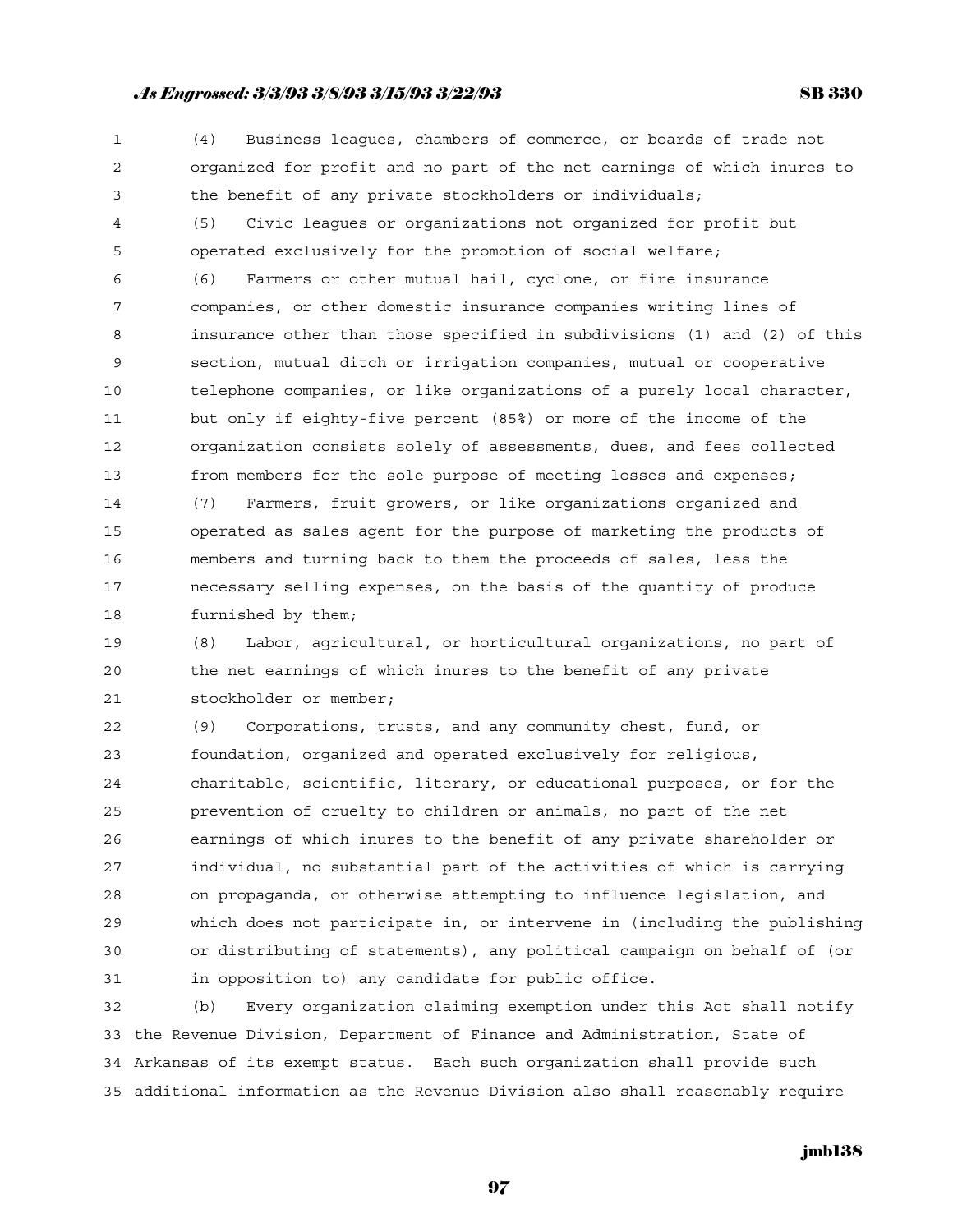1 for verification of the organization's exempt status; provided, however, that 2 any organization which is determined to be exempt from income taxation under 3 the provisions of the Internal Revenue Code of 1986 for any one or more of the 4 purposes set forth in section (a) above shall verify its exempt status 5 hereunder by delivery to the Revenue Division of a copy of the document 6 declaring its exempt status under the Internal Revenue Code of 1986.

7

#### 8 SECTION 1805. Charitable Remainder Trusts

9 Section 664 of Title 26 of the United States Code as in effect on 10 January 1, 1993, and the regulations of the Secretary of the Treasury 11 promulgated thereunder and in effect on January 1, 1993, are adopted for the 12 purpose of computing tax liability of charitable remainder trusts and their 13 beneficiaries under the Arkansas income tax act of 1929, as amended, § 26-51- 14 101 et seq. Furthermore, any other provisions of the federal income tax law 15 and regulations are necessary for interpreting and implementing 26 USC § 664 16 are adopted to the extent as in effect on January 1, 1993.

17

18 *SECTION 1806. Arkansas Code 23-63-201 is hereby amended to add new*  19 *subsection (d) at the end of the section to read as follows:* 

*"(d)(1) The Commissioner may, in his reasonable discretion guided by the standards herein contained and consistent with the purpose hereinafter set forth, issue a special permit to make fixed dollar life only annuity agreements with donors to any duly organized domestic or foreign non-stock corporation or association conducted without profit and engaged in active operation for at least five (5) years prior thereto solely in bona fide charitable, religious, missionary, educational or philanthropic activities. The Commissioner may approve the issuance of a permit to such a corporation or association that has not itself been engaged in active operation for five (5) years if he is reasonably satisfied that such entity is affiliated with a corporation or association of this description that has been in operation for such period and that there is readily available to the entity requesting the permit an adequate level of management expertise. The permit shall authorize such corporation or association to receive gifts of money conditioned upon, or in return for, its agreement to pay an annuity to the donor, or his nominee, and to make and carry out such annuity agreement. Every such corporation or*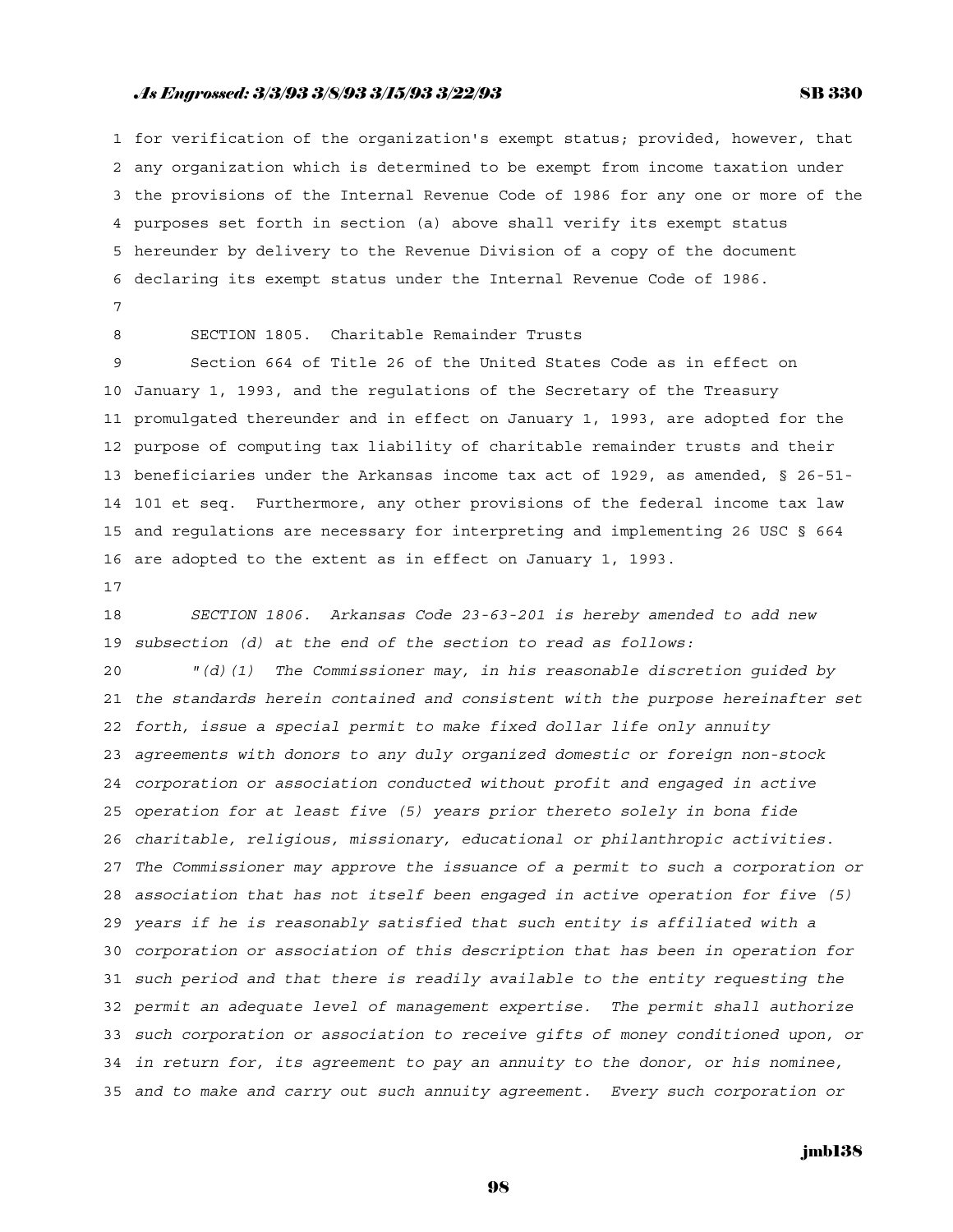*association shall, before making such agreements, file with the Commissioner for his approval either:* 

*(i) a schedule of its maximum annuity rates which shall be computed on the basis of the annuity standard adopted by it for calculating its reserves; or* 

*(ii) a statement certifying that it adopts and will adhere to the annuity rates as published from time to time by the Committee on Gift Annuities of Dallas, Texas, or its successor, until such corporation or association advises the Commissioner to the contrary in writing. At such latter time the corporation or association shall then file a schedule of its new proposed maximum annuity rates for approval. Filings and approvals required herein shall be subject to the provisions of Arkansas Code §§23-79- 109 and 23-19-110.* 

*(2) Each such domestic corporation or association shall maintain reserves with respect to the annuity or income stream which it has agreed to pay to a charitable donor either by:* 

*(i) calculation of such reserves upon the obligation of the permittee to the donor annuitant in the manner set forth at A.C.A. §23-84-106 and the sections therein incorporated; or* 

*(ii) Segregating and maintaining in a separate account or accounts reserves in an amount equal to the aggregate values (determined at the dates of contribution) of all assets received from donors with respect to annuities for annuitants who are then living; provided that such reserves shall be invested in securities meeting the requirements of A.C.A. §§ 22-63- 801 - 23-63-833; 23-63-835; 23-63-839; and 23-63-840; and provided further that*

27 (3) Each such domestic corporation or association maintaining reserves 28 in the manner described at A.C.A. §23-84-104, et seq. shall maintain net 29 admitted assets at least equal to the greater of (i) the sum of its reserves 30 on its outstanding agreements, calculated in accordance with §23-84-104, and a 31 surplus of ten percent (10%) of such reserves; or (ii) the amount of fifty 32 thousand dollars (\$50,000). Each such domestic corporation or association 33 maintaining reserves in the manner described at subdivision 2(b) hereof shall 34 maintain net admitted assets at least equal to the amount of said reserves. 35 In determining reserves a deduction shall be made for all or any portion of an

#### SB 330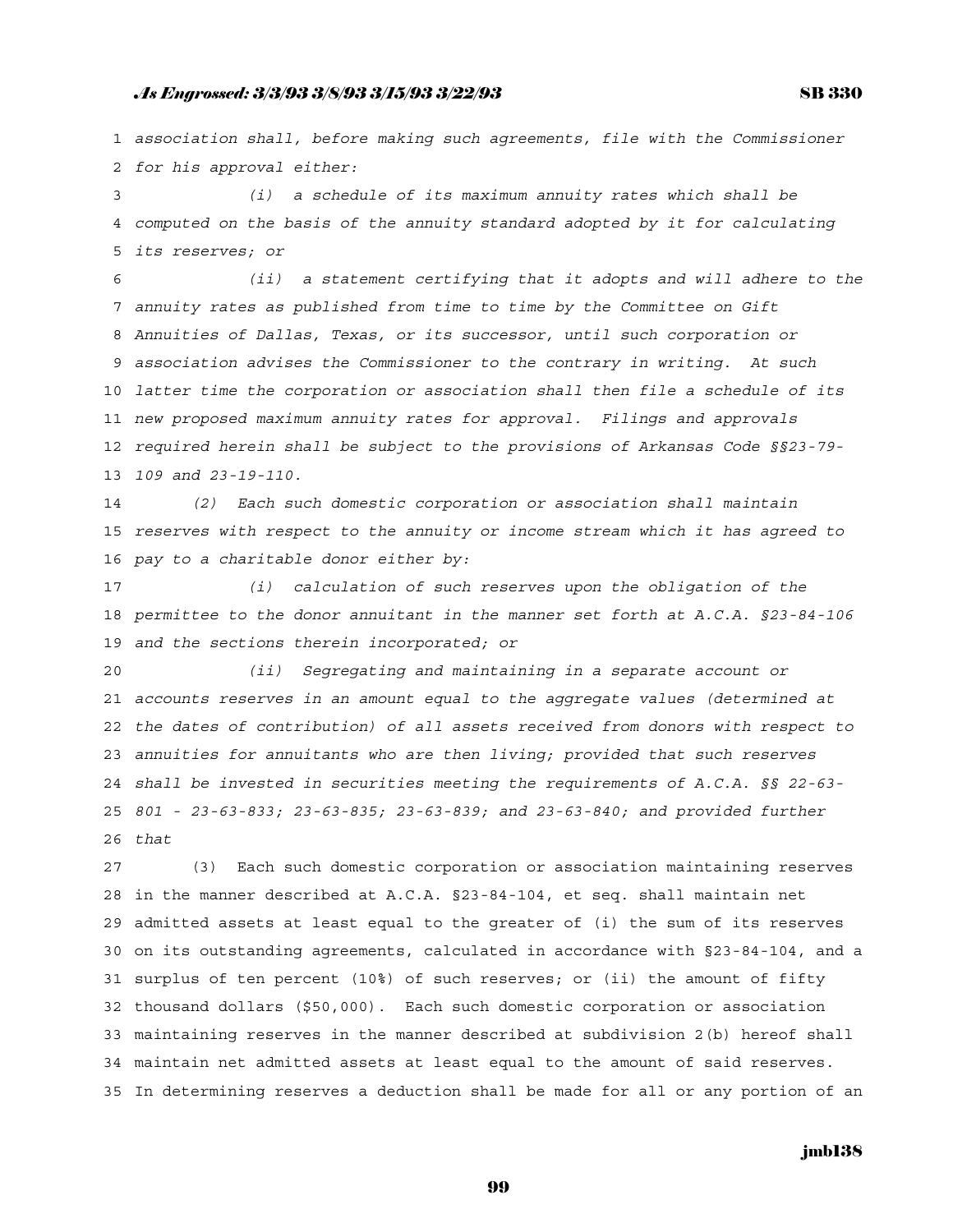1 annuity risk which is reinsured by a life insurance company authorized to do 2 business in this state. The required admitted assets shall be invested only 3 in securities permitted by the provisions of §§23-63-801 - 23-63-833; 23-63- 4 835; 23-63-839; and 23-63-840.

5 (4) No such corporation or association organized under the laws of 6 another state shall be permitted to make such annuity agreements in this state 7 unless it complies with all requirements of this subsection (d) imposed upon 8 like domestic corporations or associations, except it may invest its reserves 9 and surplus funds in securities permitted by the laws of the state of 10 domicile.

11 (5) No such corporation or association shall make or issue in this 12 state any annuity contract before obtaining a permit issued in accordance with 13 the provisions of this subsection. If the Commissioner finds, after notice 14 and hearing, that any such corporation or association, having such a permit, 15 has failed to comply with the requirements of this subsection, he may revoke 16 or suspend such permit, or order the permittee to cease making new annuity 17 contracts until it complies. All such corporations or associations shall be 18 required to file an annual financial statement of their operations and 19 accounts and schedule of outstanding annuities with reserves applicable 20 thereto within ninety (90) days of the end of their fiscal year. Such report 21 is to be prepared by a Certified Public Accountant in accordance with 22 generally accepted accounting principles detailing the financial condition and 23 status of the corporation or association as of the just concluded fiscal year; 24 the Commissioner may, in his reasonable discretion, either dispense with the 25 requirement of annual statements by such corporations or associations or 26 accept a sworn statement by two (2) or more of its principal officers in such 27 form as will satisfy the Commissioner that the requirements of this section 28 are being met.

29 (6) Purpose. This subsection (d) is added to provide a formalized 30 system whereby established not-for-profit corporations and foundations may, 31 for purposes consistent with their charitable charge, grant or issue annuities 32 *upon an agreed basis with charitable donors. It is for the further purpose of*  33 *providing* assurance that not-for-profit corporations or associations indulging 34 in this type of insurance activity maintain at least minimal reserves to 35 assure charitable donors that the income stream for which they bargained is,

imb138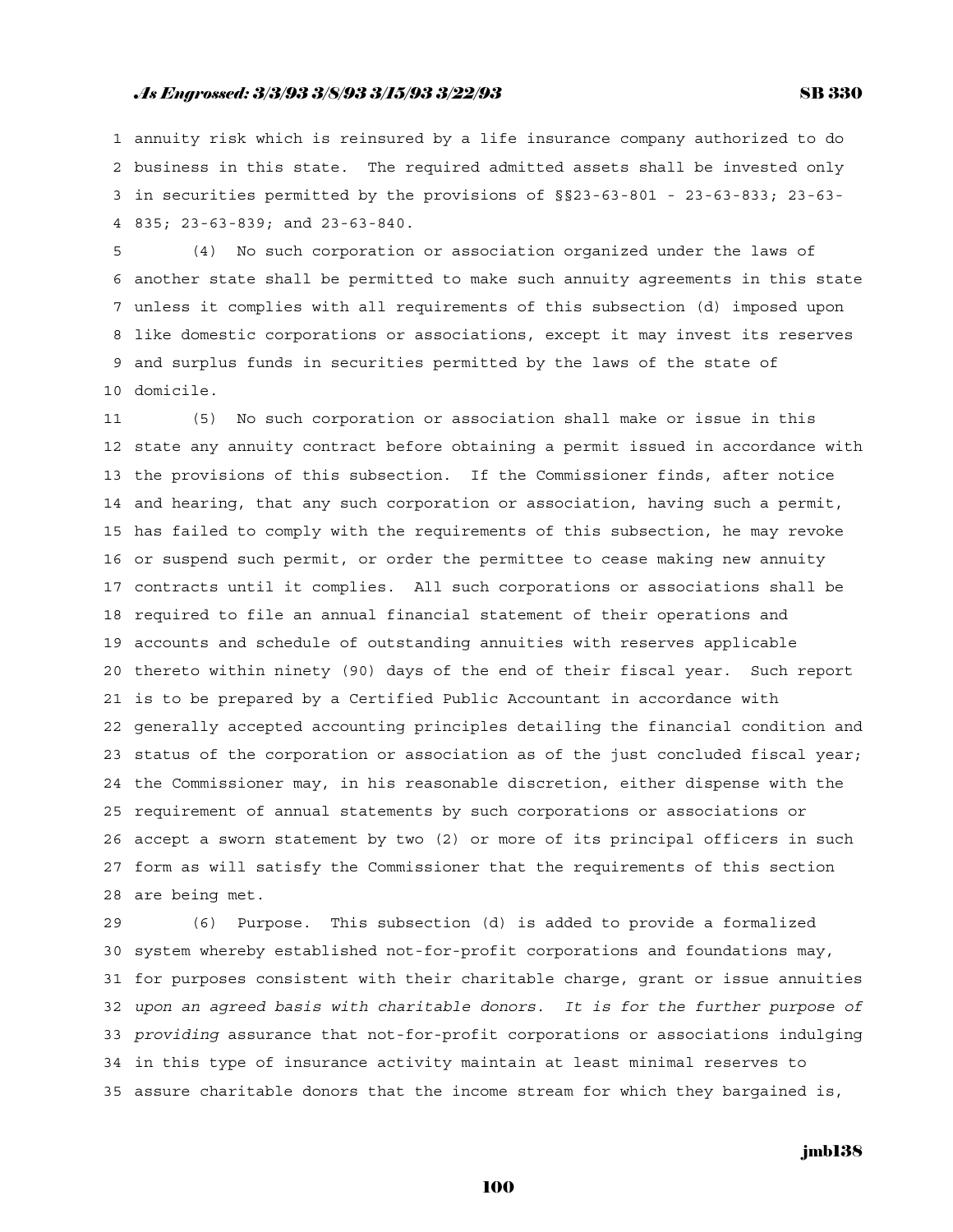1 in fact, available to them."

*SECTION 1807. Arkansas Code 23-42-503(a) is amended to read as follows: "(a) The following securities are exempted from §§ 23-42-501 and 23-42-502:* 

*(1)(A) Any security, including a revenue obligation, issued or guaranteed by the United States, any state, any political subdivision of a state, or any agency or corporate or other instrumentality of one (1) or more of the foregoing, or any certificate of deposit for any of the foregoing;* 

*(B) Any securities that are offered and sold pursuant to Section 4(5) of the Securities Act of 1933 or that are "mortgage related securities" as that term is defined in section 3(a)(41) of the Securities Exchange Act of 1934 are not securities exempt from registration under this section in the same manner as obligations issued or guaranteed as to principal and interest by the United States or any agency or instrumentality thereof. These instruments, commonly referred to as private mortgage-backed securities, may be exempt from the registration requirements of this chapter provided that the transaction or the securities are otherwise exempt under this section. This provision specifically overrides the preemption of state law contained in section 106(c) of the Secondary Mortgage Market Enhancement Act of 1984, Public Law 98-440, of the United States;* 

*(2) Any security issued or guaranteed by Canada, any Canadian province, any political subdivision of any Canadian province, any agency or corporate or other instrumentality of one (1) or more of the foregoing, or by any other foreign government with which the United States currently maintains diplomatic relations, if the security is recognized as a valid obligation by the issuer or guarantor;* 

*(3) Any security issued by and representing an interest in or a debt of any bank organized under the laws of the United States, or any federally insured savings bank, or any bank, savings institution, or trust company organized and supervised under the laws of any state, or any bank holding company regulated under the Bank Holding Company Act of 1956, as amended;* 

*(4) Any security issued by and representing an interest in or a debt of any state or federal savings and loan association, or any federally insured savings bank, or any building and loan or similar association organized under* 

imb138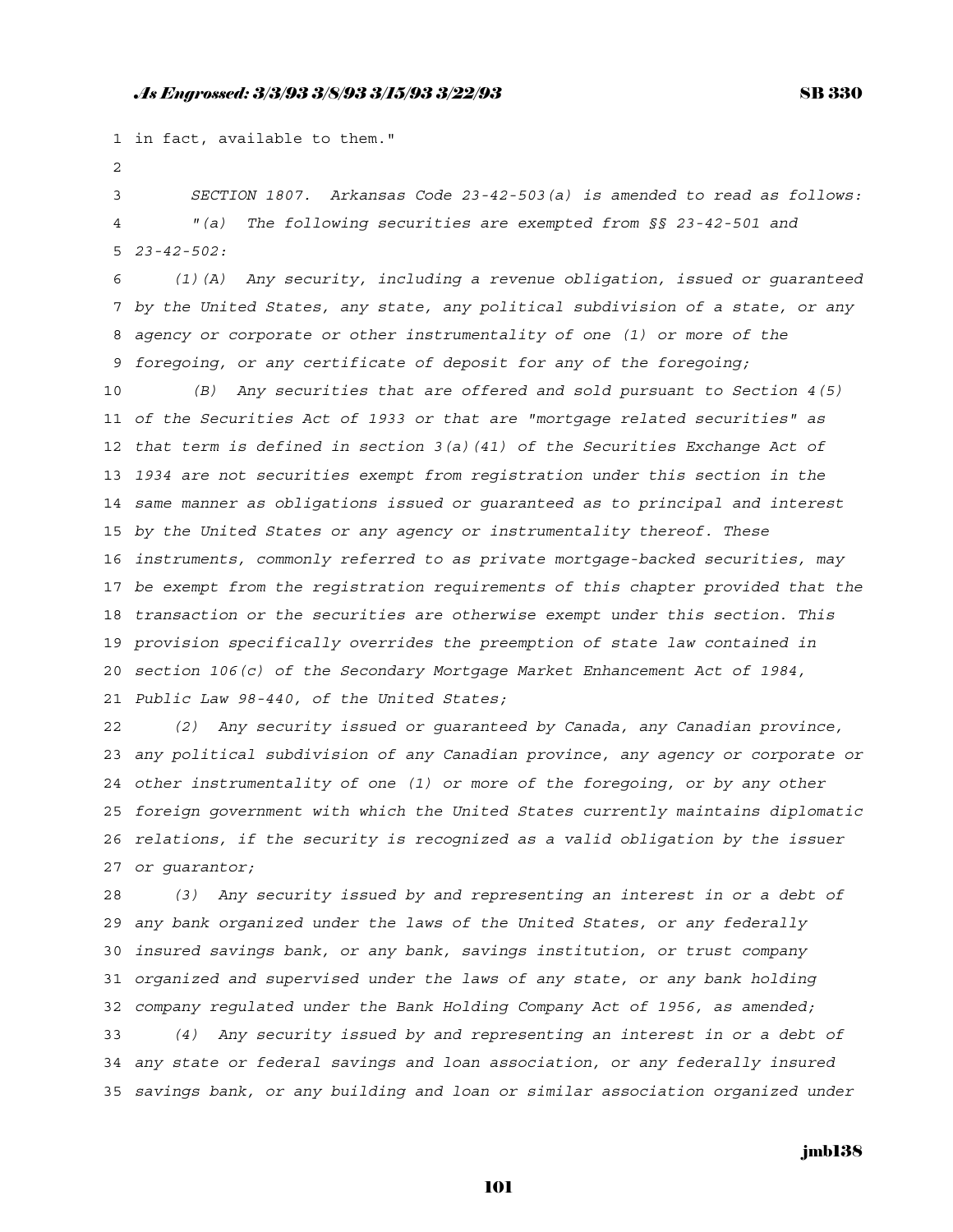*the laws of any state and authorized to do business in this state, or any savings and loan holding company regulated by the Federal Savings and Loan Insurance Corporation;* 

*(5) Any security issued by any federal credit union or any credit union, industrial loan association, or similar association organized and supervised under the laws of this state;* 

*(6) Any security issued or guaranteed by any railroad, other common carrier, public utility, or holding company which is:* 

*(A) Subject to the jurisdiction of the Interstate Commerce Commission; (B) A registered holding company under the Public Utility Holding Company Act of 1935 or a subsidiary of such a company within the meaning of that act;* 

*(C) Regulated in respect of its rates and charges by a governmental authority of the United States or any state; or* 

*(D) Regulated in respect of the issuance or guarantee of the security by a governmental authority of the United States, any state, Canada, or any Canadian province;* 

*(7)(A) Any security listed or approved for listing upon notice of issuance on the New York Stock Exchange, the American Stock Exchange, the Midwest Stock Exchange, or any other stock exchange approved by the commissioner;* 

*(B) Any security listed or designated, or approved for listing or designation upon notice of issuance, on an interdealer quotation system, if such interdealer quotation system has adopted the criteria for listing or designation as set forth in Securities Act Release No. 6810 (Dec. 16, 1988); 53 Federal Register 52550 (December 28, 1988); provided, however, that the commissioner shall have authority, after notice and hearing, to terminate this exemption as to a system upon written findings of fact and conclusions of law which are subject to judicial review, that the listing or designation standards have been so changed or insufficiently applied that the protection to investors contemplated by the exemption no longer exists;* 

*(C) Any other security of an issuer exempt under subdivision (a)(7)(A) or (B) of this section which is of senior or substantially equal rank; (D) Any security called for by subscription rights or warrants listed or approved pursuant to subdivision (a)(7)(A) or (B) of this section;* 

# SB 330